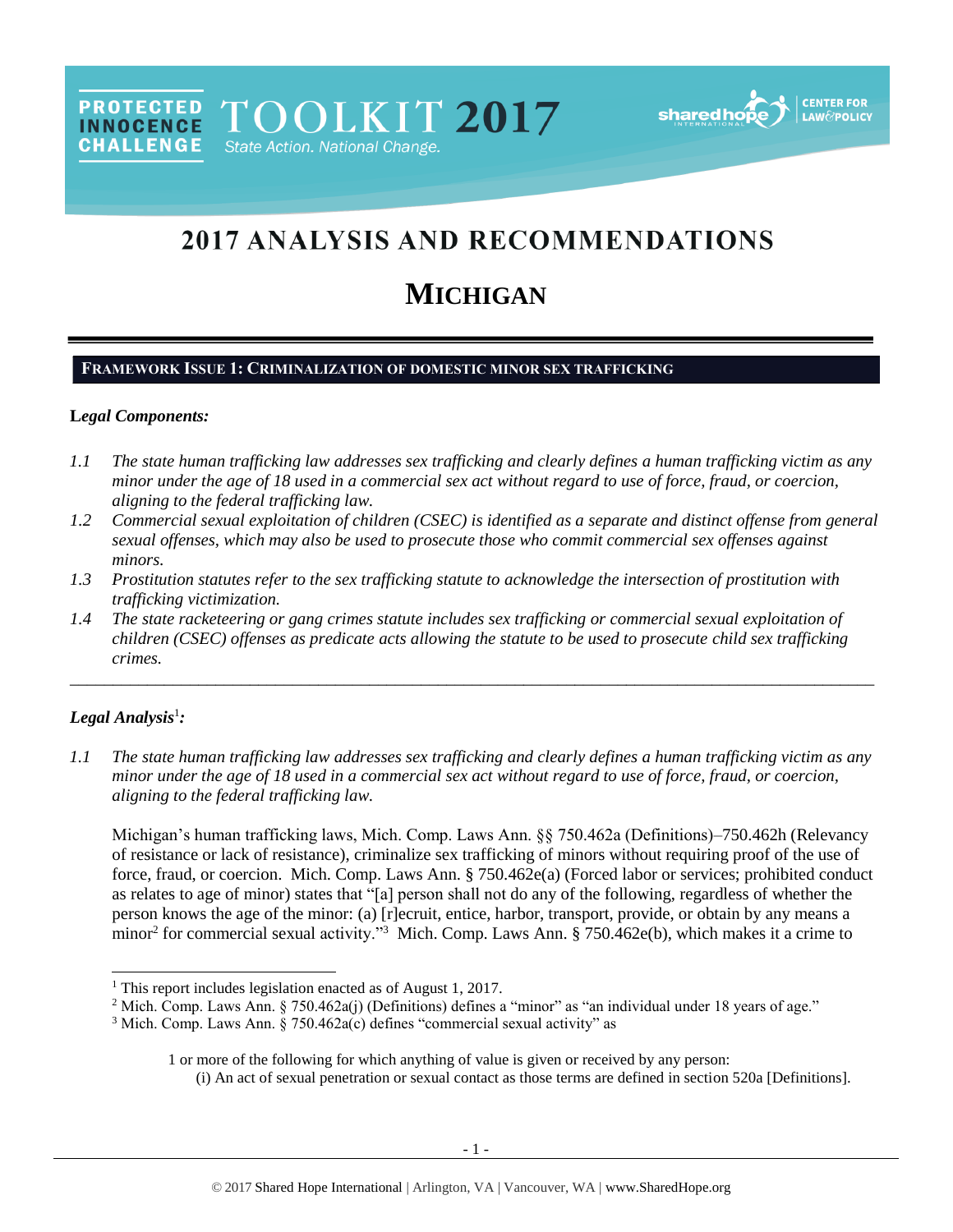"[r]ecruit, entice, harbor, transport, provide, or obtain by any means a minor for forced labor or services," may also apply to domestic minor sex trafficking offenses since the definition of "services" under Mich. Comp. Laws Ann. § 750.462a(l) (Definitions) includes "commercial sexual activity and sexually explicit performances." However, proof of force, fraud or coercion would be required in a prosecution under Mich. Comp. Laws Ann. § 750.462e(b). 4

A violation of Mich. Comp. Laws Ann. § 750.462e is a felony punishable by imprisonment up to 20 years, a fine of up to \$20,000, or both.<sup>5</sup> Mich. Comp. Laws Ann. § 750.462f(2). Additionally, pursuant to Mich. Comp. Laws Ann. § 750.462f(3) (Violation of MCL 750.462b, 750.462c, and 750.462d; violation of MCL 750.462e; attempting, conspiring, or soliciting another to violate chapter; violation of law arising out of same transaction; consecutive terms; restitution), "A person who attempts, conspires, or solicits another to violate this chapter is subject to the same penalty as a person who commits a violation of this chapter."

*1.2 Commercial sexual exploitation of children (CSEC) is identified as a separate and distinct offense from general sexual offenses, which may also be used to prosecute those who commit commercial sex offenses against minors.*

The following laws make CSEC a crime in Michigan:

 $\overline{a}$ 

1. Mich. Comp. Laws Ann. § 750.13 (Taking or enticing away minor under sixteen years; violation as felony; penalty) states,

A person who takes or entices away a minor under the age of 16 years from the minor's father, mother, guardian, or other person having the legal charge of the minor, without their consent, for the purpose of prostitution, concubinage, sexual intercourse, or marriage is guilty of a felony punishable by imprisonment for not more than 10 years.

2. Mich. Comp. Laws Ann. § 750.145c(2) (Definitions; child sexually abusive activity or material; penalties) states,

A person who persuades, induces, entices, coerces, causes, or knowingly allows a child<sup>6</sup> to engage in a child sexually abusive activity for the purpose of producing any child sexually abusive material,<sup>7</sup> or a

(ii) Any conduct prohibited under section 145c [Definitions; child sexually abusive activity or material; penalties].

(iii) Any sexually explicit performance as that term is defined in section 3 of 1978 PA 33, MCL 722.673 [Definitions].

<sup>4</sup> Mich. Comp. Laws Ann. § 750.462a(g) (Definitions) defines "[f]orced labor or services" as "labor or services that are obtained or maintained by force, fraud, or coercion."

<sup>5</sup> *See infra* Appendix A for further discussion of sentencing guidelines.

<sup>6</sup> Mich. Comp. Laws Ann. § 750.145c(1)(b) defines "child" as "a person who is less than 18 years of age, subject to the affirmative defense created in subsection (6) regarding persons emancipated by operation of law."

<sup>7</sup> Mich. Comp. Laws Ann. § 750.145c(1)(m) defines "child sexually abusive material" as

any depiction, whether made or produced by electronic, mechanical, or other means, including a developed or undeveloped photograph, picture, film, slide, video, electronic visual image, computer diskette, computer or computer-generated image, or picture, or sound recording which is of a child or appears to include a child engaging in a listed sexual act; a book, magazine, computer, computer storage device, or other visual or print or printable medium containing such a photograph, picture, film, slide, video, electronic visual image, computer, or computer-generated image, or picture, or sound recording; or any reproduction, copy, or print of such a photograph, picture, film, slide, video, electronic visual image, book, magazine, computer, or computer-generated image, or picture, other visual or print or printable medium, or sound recording.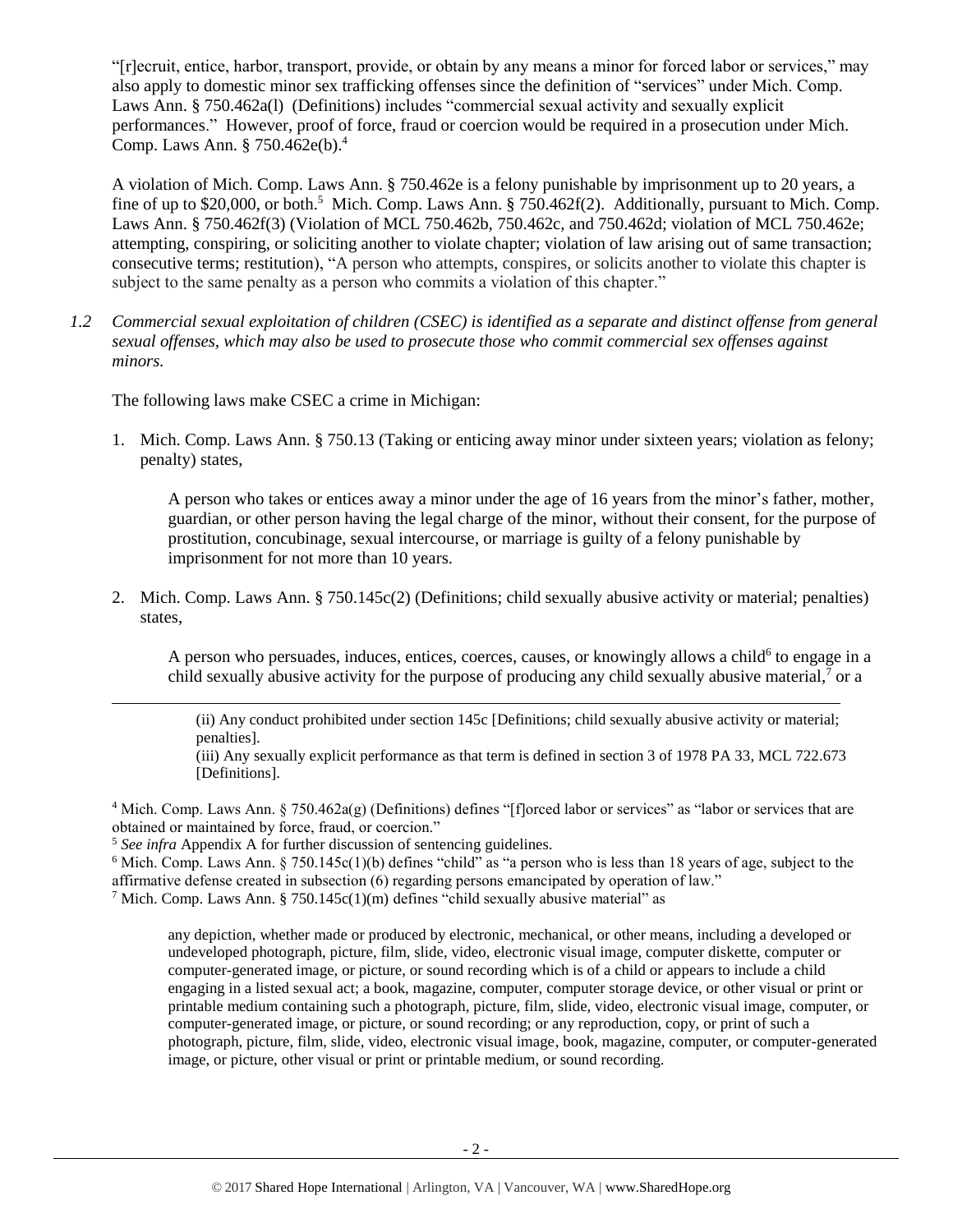person who arranges for, produces, makes, or finances, or a person who attempts or prepares or conspires to arrange for, produce, make, or finance any child sexually abusive activity or child sexually abusive material is guilty of a felony, punishable by imprisonment for not more than 20 years, or a fine of not more than \$100,000.00, or both, if that person knows, has reason to know, or should reasonably be expected to know that the child is a child or that the child sexually abusive material includes a child or that the depiction constituting the child sexually abusive material appears to include a child, or that person has not taken reasonable precautions to determine the age of the child.

3. Mich. Comp. Laws Ann. § 750.449a(2) (Engaging services for purpose of prostitution, lewdness, or assignation; engaging services with person less than 18 years of age for purpose of prostitution, lewdness, or assignation; penalty) states,

A person who engages or offers to engage the services of another person, who is less than 18 years of age and who is not his or her spouse, for the purpose of prostitution, lewdness, or assignation, by the payment in money or other forms of consideration, is guilty of a crime punishable as provided in section 451.

Under Mich. Comp. Laws Ann. § 750.451(4) (Violation of MCL 750.448, 750.449, 750.449a(1), 750.450, or 750.462; prior convictions; penalty; prosecution of person under 18 years of age; presumption; report; investigation by department of human services; "prior conviction" defined.), "A person convicted of violating section 449a(2) is guilty of a felony punishable by imprisonment for not more than 5 years or a fine of not more than \$10,000.00 or both."

4. Mich. Comp. Laws Ann. § 750.459(2)<sup>8</sup> (Transporting person for prostitution; sale of travel services for purposes of prostitution or human trafficking; conduct against minor; felony; "travel services" defined) states,

<span id="page-2-0"></span>A person shall not knowingly sell or offer to sell travel services<sup>9</sup> that include or facilitate travel for the purpose of engaging in what would be a violation of this chapter, concerning prostitution, or of chapter LXVIIA, concerning human trafficking, if the violation occurred in this state. Except as provided in subsection (3), a person who violates this subsection is guilty of a felony punishable by imprisonment for not more than 5 years or a fine of not more than \$10,000.00, or both.

Mich. Comp. Laws Ann. § 750.459(3) enhances the penalty if the victim is a minor, stating, "If a person violates subsection (2) and the violation involves conduct against a minor, the person is guilty of a felony punishable by imprisonment for not more than 10 years or a fine of not more than \$15,000.00, or both."

The following laws may also apply to commercial sexual exploitation of children crimes in Michigan, although they do not refer specifically to commercial transactions:

1. Mich. Comp. Laws Ann. § 750.145a (Accosting, enticing or soliciting child for immoral purpose) states,

A person who accosts, entices, or solicits a child less than 16 years of age, regardless of whether the person knows the individual is a child or knows the actual age of the child, or an individual whom he or she believes is a child less than 16 years of age with the intent to induce or force that child or individual

<sup>&</sup>lt;sup>8</sup> The text of Mich. Comp. Laws Ann. § 750.459 cited here and elsewhere in this report includes amendments made by the enactment of House Bill 5838 during the 2016 Regular Session of the 98th Legislature of the State of Michigan (effective April 6, 2017).

<sup>9</sup> Mich. Comp. Laws Ann. § 750.459(5) defines "travel services" as "transportation by air, sea, or ground, hotel or other lodging accommodations, package tours, or the provision of vouchers or coupons to be redeemed for future travel, or accommodations for a fee, commission, or other valuable consideration."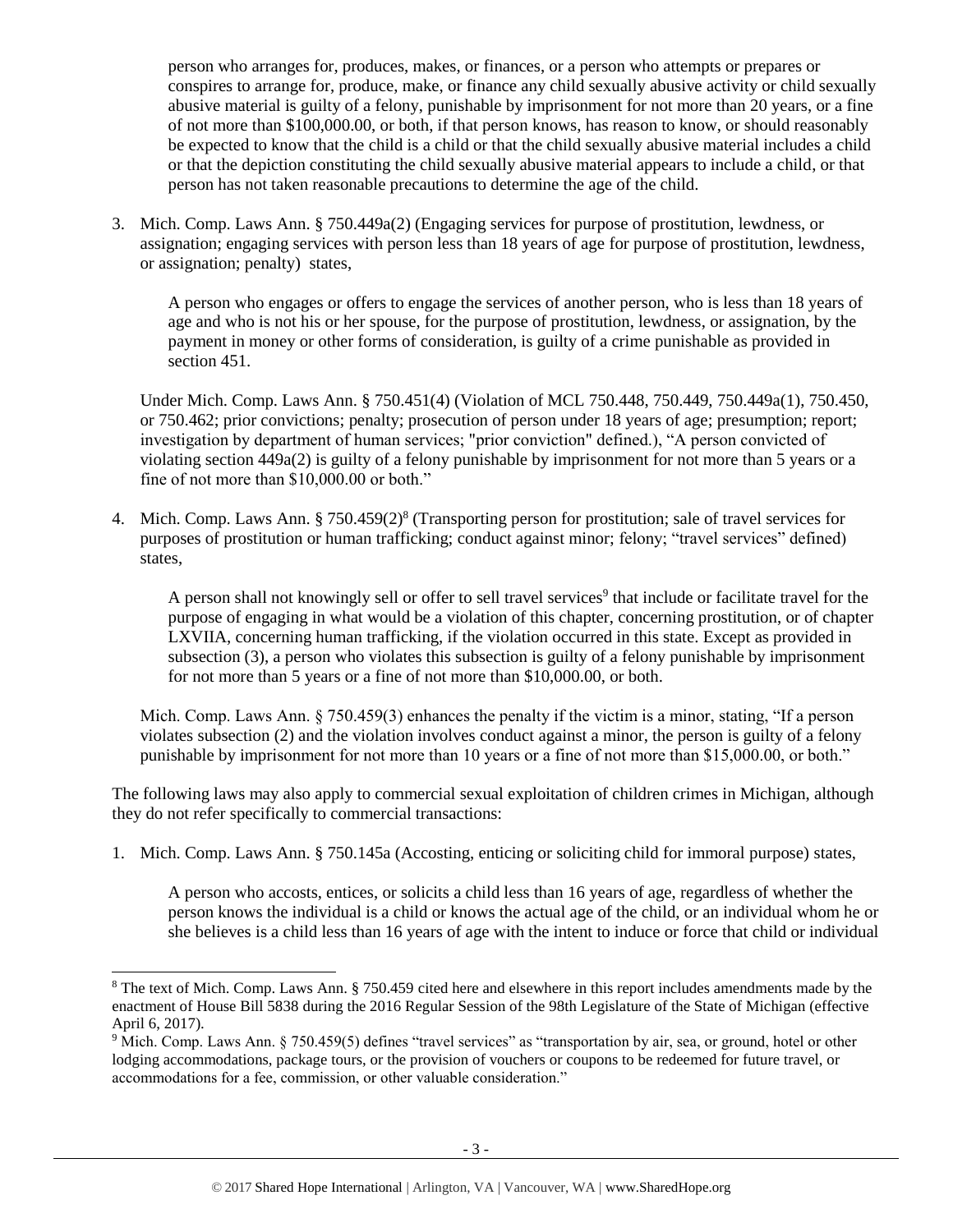to commit an immoral act, to submit to an act of sexual intercourse or an act of gross indecency, or to any other act of depravity or delinquency, or who encourages a child less than 16 years of age, regardless of whether the person knows the individual is a child or knows the actual age of the child, or an individual whom he or she believes is a child less than 16 years of age to engage in any of those acts is guilty of a felony . . . .

A first conviction for violating this statute is punishable by imprisonment up to 4 years, a fine up to \$4,000, or both. Mich. Comp. Laws Ann. § 750.145a. Subsequent convictions are punishable by imprisonment up to 10 years, a fine up to \$10,000, or both. Mich. Comp. Laws Ann. § 750.145b(1).

- 2. Mich. Comp. Laws Ann. § 750.520b(1) (Criminal sexual conduct in the first degree; felony) provides that "[a] person is guilty of criminal sexual conduct in the first degree if he or she engages in sexual penetration with," among others, a victim "under 13 years of age," or "under circumstances involving the commission of any other felony." Mich. Comp. Laws Ann.  $\S 750.520b(1)(a)$ , (c). A conviction under this statute is generally punishable by "imprisonment for life or for any term of years." Mich. Comp. Laws Ann. § 750.520b(2)(a). However, if the defendant is at least 17 and the victim is less than 13, the minimum sentence is imprisonment for 25 years. Mich. Comp. Laws Ann. § 750.520b(2)(b). In addition to penalties under subsections  $(2)(a)$  and  $(2)(b)$ , "the court shall sentence the defendant to lifetime electronic monitoring under section 520n." Mich. Comp. Laws Ann. § 750.520b(2)(d). If the offender is 17 or older and the victim is less than 13 and "if the person was previously convicted of a violation of this section or section 520c [Criminal sexual conduct in the second degree], 520d [Criminal sexual conduct in the third degree], 520e [Criminal sexual conduct in the fourth degree], or 520g [Assault with intent to commit criminal sexual conduct]," a violation is punishable by life imprisonment without parole. Mich. Comp. Laws Ann. § 750.520b(2)(c). An additional mandatory minimum of at least 5 years is imposed for all violations under the statute for subsequent offenders of first, second, or third degree criminal sexual conduct. Mich. Comp. Laws Ann. § 750.520f(1).
- 3. Mich. Comp. Laws Ann. § 750.520c(1) (Criminal sexual conduct in the second degree; felony) states that "[a] person is guilty of criminal sexual conduct in the second degree if the person engages in sexual contact with," among others, a victim "under 13 years of age," or "under circumstances involving the commission of any other felony." Mich. Comp. Laws Ann. § 750.520c(1)(a), (c). A conviction for violating Mich. Comp. Laws Ann. § 750.520c(1) is punishable as a felony by a maximum imprisonment of 15 years and lifetime electronic monitoring if committed by a person at least 17 against a child under 13 for a first offense, enhanced by a mandatory minimum sentence of at least 5 years for subsequent offenses. Mich. Comp. Laws Ann. §§ 750.520c(2)(a), (b), 750.520f(1).
- 4. Mich. Comp. Laws Ann. § 750.520d(1) (Criminal sexual conduct in the third degree; felony) states that "[a] person is guilty of criminal sexual conduct in the third degree if the person engages in sexual penetration with," among others, a victim aged 13–15. A conviction under Mich. Comp. Laws Ann. § 750.520d(1) is punishable as a felony by imprisonment up to 15 years for a first offense and a mandatory minimum of at least 5 years for subsequent offenses. Mich. Comp. Laws Ann. §§ 750.520d(2), 750.520f(1).
- 5. Mich. Comp. Laws Ann. § 750.520e(1) (Criminal sexual conduct in the fourth degree; misdemeanor) makes it a crime to, among other things, engage in sexual contact with a child aged 13–15 when the offender is at least 5 years older than the victim. A conviction under Mich. Comp. Laws Ann. § 750.520e(1) is punishable as a misdemeanor by imprisonment up to 2 years, a fine up to \$500, or both. Mich. Comp. Laws Ann. § 750.520e(2).
- *1.3 Prostitution statutes refer to the sex trafficking statute to acknowledge the intersection of prostitution with trafficking victimization.*

Michigan's prostitution law, Mich. Comp. Laws Ann. § 750.448 (Soliciting, accosting, or inviting to commit prostitution or immoral act; crime) does not refer to the state human trafficking laws, Mich. Comp. Laws Ann.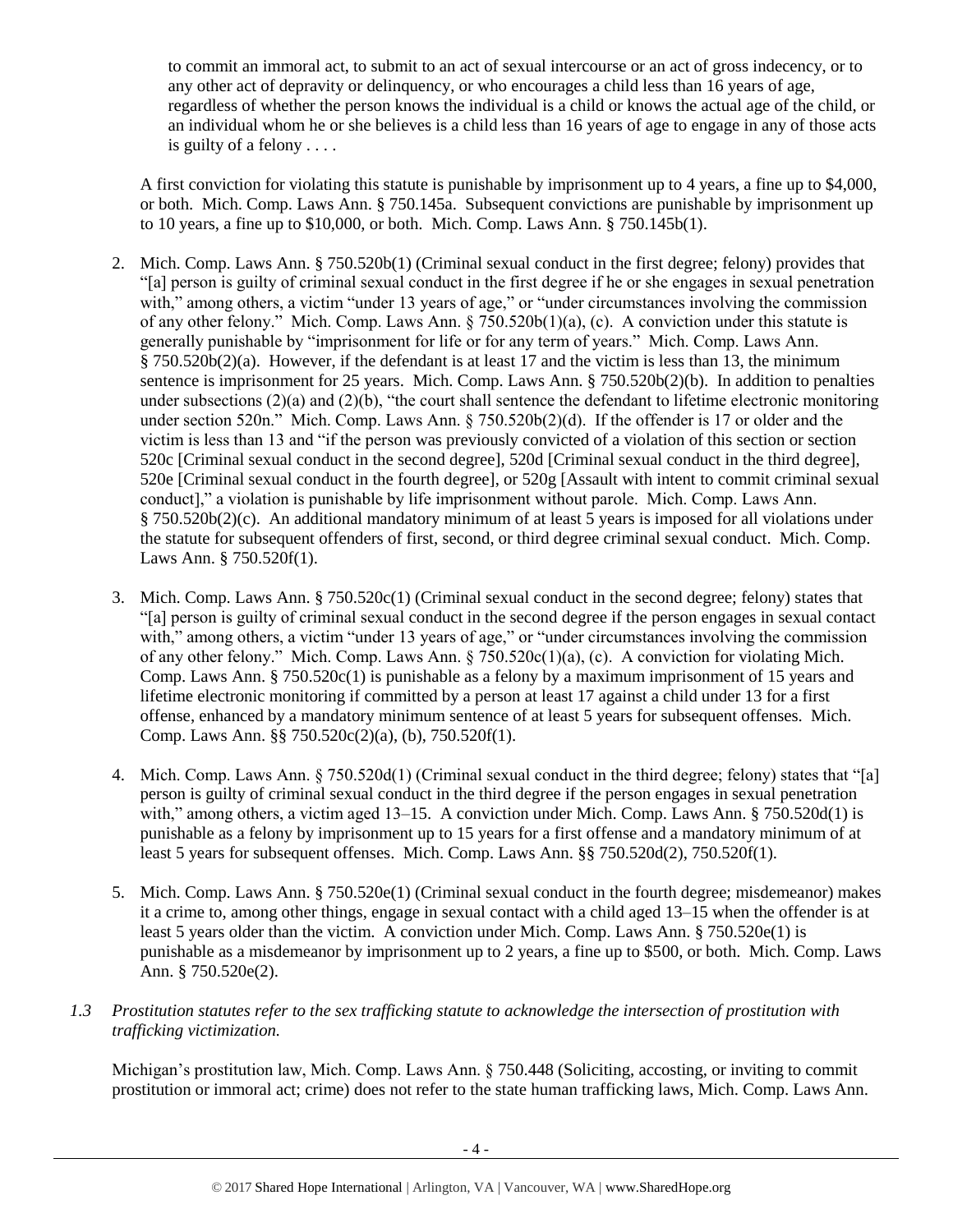§§ 750.462a (Definitions–750.462h (Relevancy of resistance or lack of resistance) to identify CSEC victims as minor victims of trafficking. However, Mich. Comp. Laws Ann. § 750.451 (Violation of MCL 750.448, 750.449, 750.449a(1), 750.450, or 750.462; prior convictions; penalty; prosecution of person under 18 years of age; presumption; report; investigation by department of human services; "prior conviction" defined) which sets out the penalties for violations of § 750.448 and other related offenses refers to the human trafficking law to establish a presumption that commercially sexually exploited minors are victims of human trafficking. Mich. Comp. Laws Ann.  $\S 750.451(6)^{10}$  states,

<span id="page-4-0"></span>In any prosecution of a person under 18 years of age for an offense punishable under this section or a local ordinance substantially corresponding to an offense punishable under this section, it shall be presumed that the person under 18 years of age was coerced into child sexually abusive activity or commercial sexual activity in violation of section 462e or otherwise forced or coerced into committing that offense by another person engaged in human trafficking in violation of sections 462a to 462h . . . .

*1.4 The state racketeering or gang crimes statute includes sex trafficking or commercial sexual exploitation of children (CSEC) offenses as predicate acts allowing the statute to be used to prosecute child sex trafficking crimes.* 

Mich. Comp. Laws Ann. § 750.159i (Prohibited conduct) states,

(1) A person employed by, or associated with, an enterprise shall not knowingly conduct or participate in the affairs of the enterprise directly or indirectly through a pattern of racketeering activity. (2) A person shall not knowingly acquire or maintain an interest in or control of an enterprise or real or personal property used or intended for use in the operation of an enterprise, directly or indirectly, through a pattern of racketeering activity.

(3) A person who has knowingly received any proceeds derived directly or indirectly from a pattern of racketeering activity shall not directly or indirectly use or invest any part of those proceeds, or any proceeds derived from the use or investment of any of those proceeds, in the establishment or operation of an enterprise, or the acquisition of any title to, or a right, interest, or equity in, real or personal property used or intended for use in the operation of an enterprise.

(4) A person shall not conspire or attempt to violate subsection (1), (2), or (3).

Mich. Comp. Laws Ann. § 750.159g (Racketeering) defines "racketeering" to include, among other things,

committing, attempting to commit, conspiring to commit, or aiding or abetting, soliciting, coercing, or intimidating a person to commit an offense for financial gain, involving any of the following:

(n) A violation of section 145c, concerning child sexually abusive activity or material.

(o) A violation of section 145d, concerning internet or computer crimes.

. . . .

. . . .

(ff) A violation of section 452 [House of ill-fame; keeping, maintaining or operating], 455 [Pandering; felony], 457 [Earnings of prostitute, accepting], 458 [Detaining female in house of prostitution for debt], or 459 [Transporting female for prostitution; felony], concerning prostitution. (gg) A violation of chapter LXVIIA, concerning human trafficking.

. . . .

 $\overline{a}$ 

Mich. Comp. Laws Ann. § 750.159f(c) (Definitions generally) defines a "pattern of racketeering activity" as

 $10$  The text of Mich. Comp. Laws Ann. § 750.451 cited here and elsewhere in this report includes amendments made by the enactment of House Bill 5544 during the 2016 Regular Session of the 98th Legislature of the State of Michigan (effective March 14, 2017).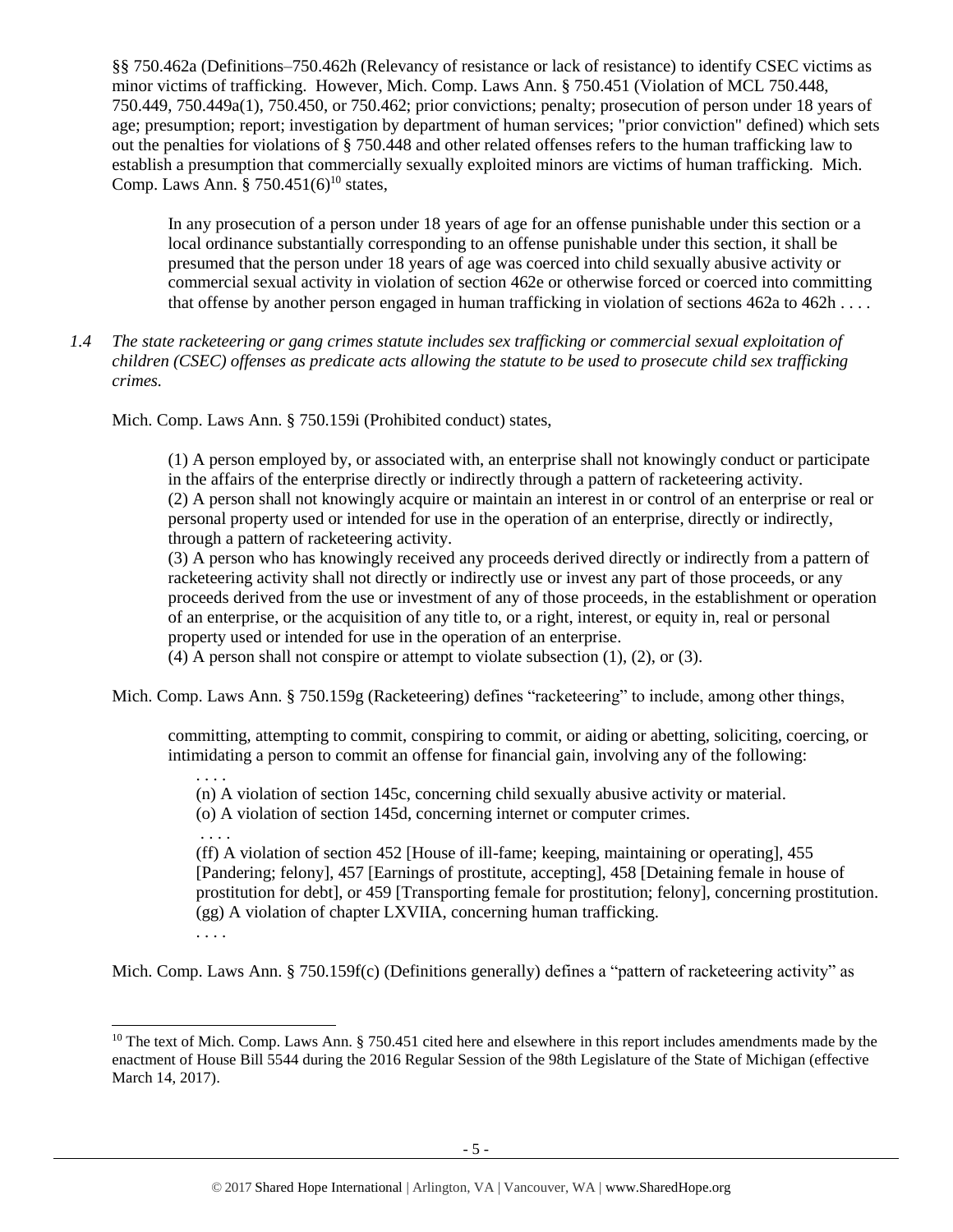not less than 2 incidents of racketeering to which all of the following characteristics apply:

(i) The incidents have the same or a substantially similar purpose, result, participant, victim, or method of commission, or are otherwise interrelated by distinguishing characteristics and are not isolated acts.

(ii) The incidents amount to or pose a threat of continued criminal activity.

(iii) At least 1 of the incidents occurred within this state on or after the effective date of the amendatory act that added this section, and the last of the incidents occurred within 10 years after the commission of any prior incident, excluding any period of imprisonment served by a person engaging in the racketeering activity.

A conviction for violating Mich. Comp. Laws Ann. § 750.159i is punishable as a felony by imprisonment up to 20 years, a fine up to \$100,000, or both, and asset forfeiture. Mich. Comp. Laws Ann. § 750.159j(1) (Violation as felony; penalties; imposition of costs, order to criminally forfeit property; additional authority of court; conditions for entering order of criminal forfeiture; attorney fees; determination of extent of property; property not reachable; retention of property by law enforcement agency; disposition of money seized; seizure; other criminal or civil remedies not precluded). Asset forfeiture under this statute is both mandatory and criminal. Mich. Comp. Laws Ann. § 750.159j(4) states,

The court shall order a person convicted of a violation of section 159i to criminally forfeit to the state any real, personal, or intangible property in which he or she has an interest and that was used in the course of, intended for use in the course of, derived from, or realized through conduct in violation of section 159i, including any property constituting an interest in, means of control over, or influence over the enterprise involved in the violation and any property constituting proceeds derived from the violation.

Pursuant to Mich. Comp. Laws Ann. § 750.159j(12) "[a]n order of criminal forfeiture entered under this section shall authorize an appropriate law enforcement agency to seize the property declared criminally forfeited under this section . . . ." Disbursement of the property is governed by Mich. Comp. Laws Ann. § 750.159r (Sale of seized property by unit of government; disposal of received money; order of priority; appointment, compensation, and duties of receiver), which states that upon forfeiture, the property may be sold and disbursed to in the following order of priority: to pay an outstanding security interest, to satisfy an order of restitution, to pay the claim of each person who shows that he is a victim of the crime, to the extent that the claim is not covered by an order of restitution, to pay any outstanding lien against the property that has been imposed by a governmental unit, and to pay the proper expenses of proceedings for forfeiture and sale. The remaining balance shall be distributed to the units of government substantially involved in effecting the forfeiture.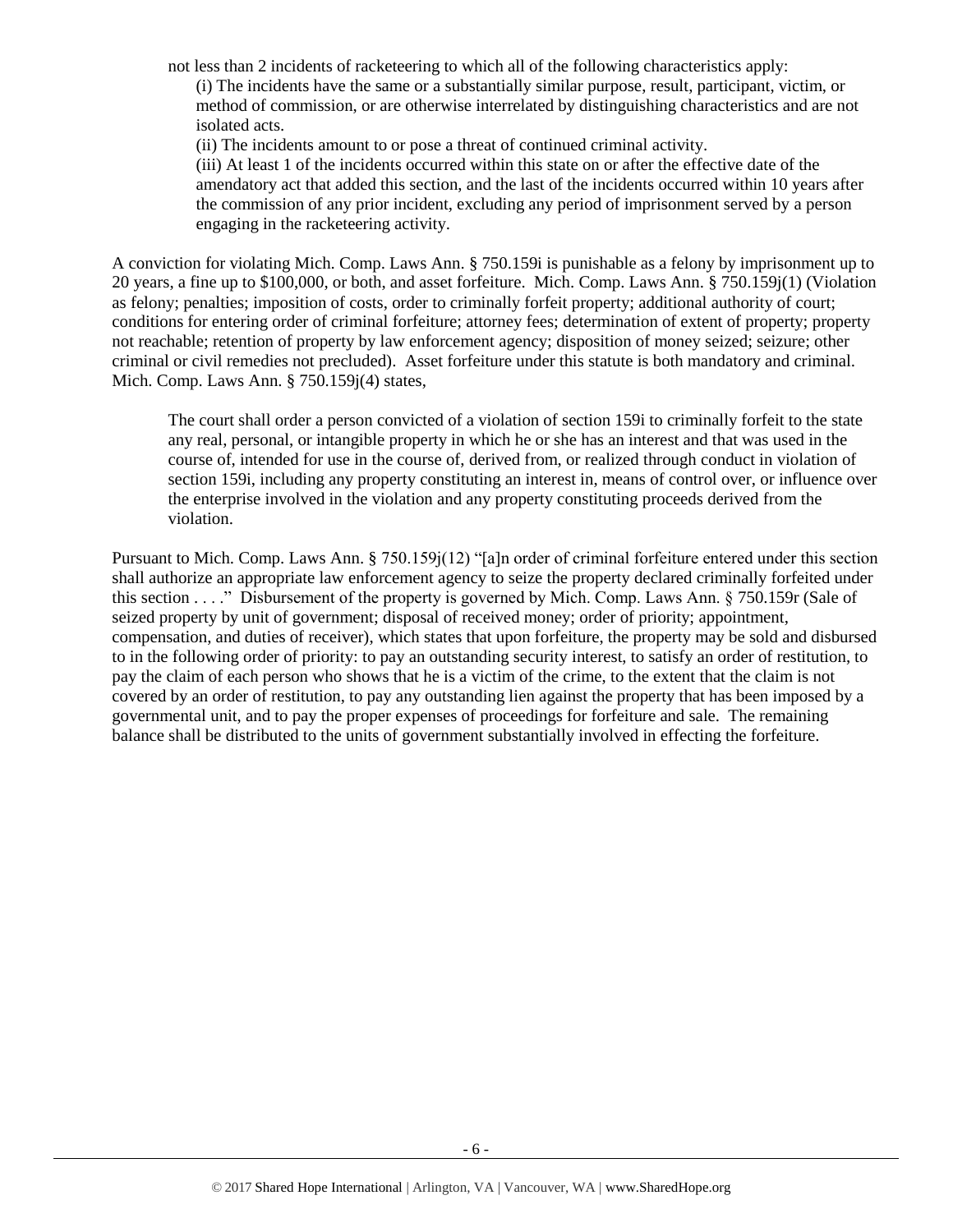#### **FRAMEWORK ISSUE 2: CRIMINAL PROVISIONS FOR DEMAND**

# *Legal Components:*

- *2.1 The state sex trafficking law can be applied to buyers of commercial sex acts with a minor.*
- *2.2 Buyers of commercial sex acts with a minor can be prosecuted under commercial sexual exploitation of children (CSEC) laws.*
- *2.3 Solicitation laws differentiate buying sex acts with an adult and buying sex acts with a minor under 18.*
- *2.4 Penalties for buyers of commercial sex acts with minors are as high as federal penalties.*
- *2.5 Using the Internet or electronic communications to lure, entice, or purchase, or attempt to lure, entice, or purchase commercial sex acts with a minor is a separate crime or results in an enhanced penalty for buyers.*
- *2.6 No age mistake defense is permitted for a buyer of commercial sex acts with any minor under 18.*
- *2.7 Base penalties for buying sex acts with a minor under 18 are sufficiently high and not reduced for older minors.*
- *2.8 Financial penalties for buyers of commercial sex acts with minors are sufficiently high to make it difficult for buyers to hide the crime.*
- *2.9 Buying and possessing images of child sexual exploitation carries penalties as high as similar federal offenses.*

\_\_\_\_\_\_\_\_\_\_\_\_\_\_\_\_\_\_\_\_\_\_\_\_\_\_\_\_\_\_\_\_\_\_\_\_\_\_\_\_\_\_\_\_\_\_\_\_\_\_\_\_\_\_\_\_\_\_\_\_\_\_\_\_\_\_\_\_\_\_\_\_\_\_\_\_\_\_\_\_\_\_\_\_\_\_\_\_\_\_\_\_\_\_

*2.10 Convicted buyers of commercial sex acts with minors are required to register as sex offenders.* 

# *Legal Analysis:*

l

*2.1 The state sex trafficking law can be applied to buyers of commercial sex acts with a minor.*

Michigan's sex trafficking law applies to buyers following federal precedent<sup>11</sup> through use of the word "obtain." Mich. Comp. Laws Ann. § 750.462e (Forced labor or services; prohibited conduct as relates to age of minor) makes it a crime to "knowingly recruit, entice, harbor, transport, provide, or obtain by any means a minor for commercial sexual activity."

2.1.1 Recommendation: Amend Mich. Comp. Laws Ann. § 750.462e (Forced labor or services; prohibited conduct as relates to age of minor) to clarify that buyer conduct is included as a violation of Mich. Comp. Laws Ann. § 750.462e.

<sup>11</sup> *See United States v. Jungers*, 702 F.3d 1066 (8th Cir. 2013). In this case, the Eighth Circuit held that the federal sex trafficking law, 18 U.S.C. § 1591 (Sex trafficking of children or by force, fraud, or coercion) applies to buyers of sex with minors. Reversing a District of South Dakota ruling that Congress did not intend the string of verbs constituting criminal conduct under 18 U.S.C. § 1591(a)(1) ("recruits, entices, harbors, transports, provides, obtains, or maintains") to reach the conduct of buyers (United States v. Jungers, 834 F. Supp. 2d 930, 931 (D.S.D. 2011)), the Eighth Circuit concluded that 18 U.S.C. § 1591 does not contain "a latent exemption for purchasers" because buyers can "engage in at least some of the prohibited conduct." Jungers, 702 F. 3d 1066, 1072. Congress codified Jungers clarifying that the federal sex trafficking law is intended to apply to buyers in the Justice for Victims of Trafficking Act (JVTA) of 2015 Pub. L. No. 114-22, 129 Stat 227), enacted on May 29, 2015. The JVTA adds the terms "patronize" and "solicit" to the list of prohibited conduct and expressly states, "section 108 of this title amends section 1591 of title 18, United States Code, to add the words 'solicits or patronizes' to the sex trafficking statute making absolutely clear for judges, juries, prosecutors, and law enforcement officials that criminals who purchase sexual acts from human trafficking victims may be arrested, prosecuted, and convicted as sex trafficking offenders when this is merited by the facts of a particular case." Id. at Sec. 109. The Eighth Circuit decision in *United States v. Jungers* and the federal sex trafficking law as amended by the Justice for Victims of Trafficking Act establish persuasive authority when state courts interpret the string of verbs constituting prohibited conduct in state sex trafficking laws (in particular the term "obtains") to the extent such interpretation does not conflict with state case law.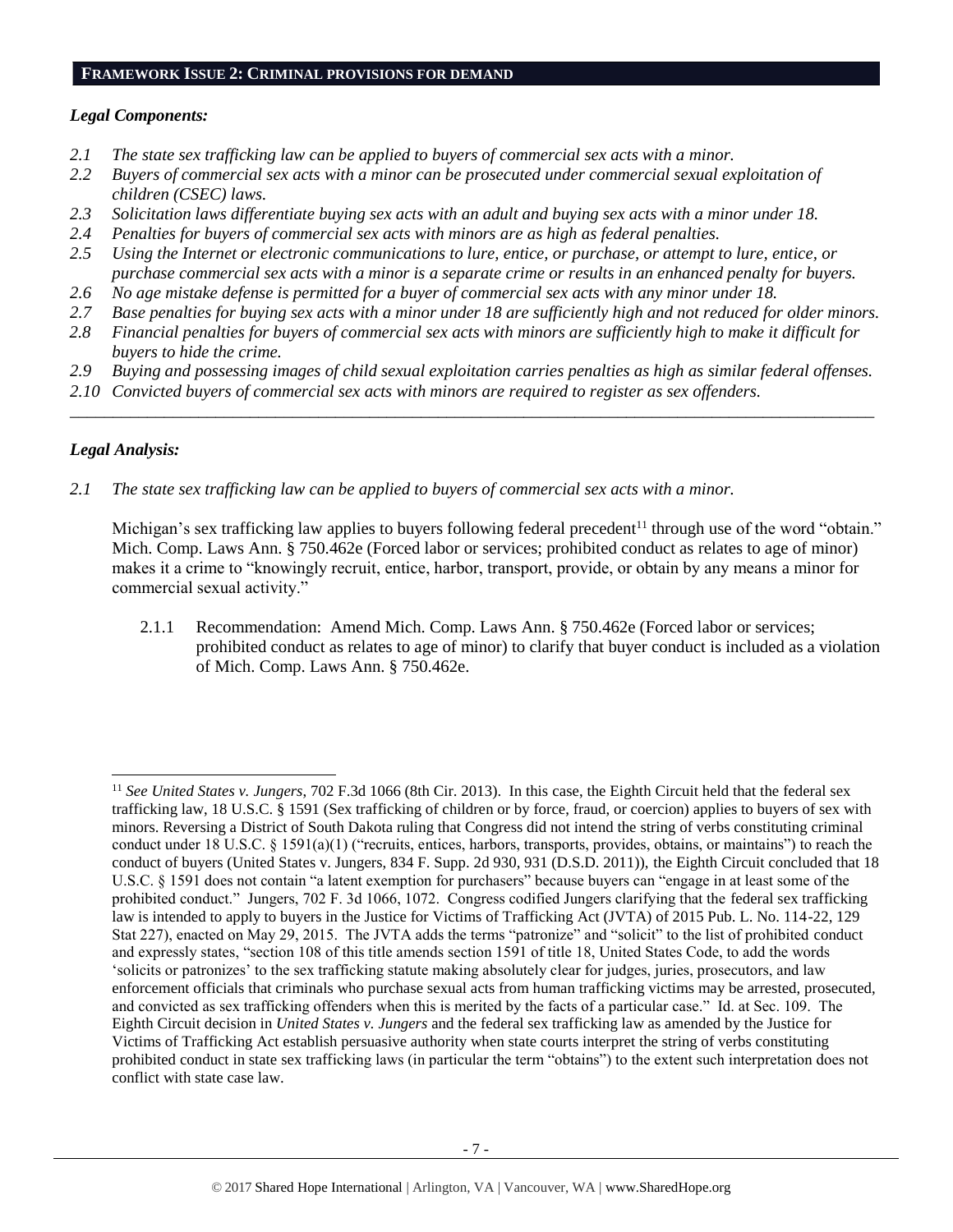*2.2 Buyers of commercial sex acts with a minor can be prosecuted under commercial sexual exploitation of children (CSEC) laws.*

Pursuant to Mich. Comp. Laws Ann. § 750.449a(2) (Engaging services for purpose of prostitution, lewdness, or assignation; engaging services with person less than 18 years of age for purpose of prostitution, lewdness, or assignation; penalty), "A person who engages or offers to engage the services of another person, who is less than 18 years of age and who is not his or her spouse, for the purpose of prostitution, lewdness, or assignation, by the payment in money or other forms of consideration, is guilty of a crime punishable as provided in section 451." Under Mich. Comp. Laws Ann. § 750.451(4) (Violation of MCL 750.448, 750.449, 750.449a(1), 750.450, or 750.462; prior convictions; penalty; prosecution of person under 18 years of age; presumption; report; investigation by department of human services; "prior conviction" defined.), "A person convicted of violating section 449a(2) is guilty of a felony punishable by imprisonment for not more than 5 years or a fine of not more than \$10,000.00 or both."

### *2.3 Solicitation laws differentiate buying sex acts with an adult and buying sex acts with a minor under 18.*

Michigan's distinguishes between soliciting or purchasing sex with an adult and soliciting or purchasing sex with a minor under Mich. Comp. Laws Ann. § 750.449a (Engaging services for purpose of prostitution, lewdness, or assignation; engaging services with person less than 18 years of age for purpose of prostitution, lewdness, or assignation; penalty) which makes it a felony when a person "engages or offers to engage the services of another person, who is less than 18 years of age and who is not his or her spouse, for the purpose of prostitution, lewdness, or assignation, by the payment in money or other forms of consideration."

Otherwise, buyers convicted under Mich. Comp. Laws Ann. § 750.449a will be punished for a misdemeanor in accordance with the provisions of Mich. Comp. Laws Ann. § 750.451 (Violation of MCL 750.448, 750.449, 750.449a(1), 750.450, or 750.462; prior convictions; penalty; prosecution of person under 18 years of age; presumption; report; investigation by department of human services; "prior conviction" defined) and receive up to 93 days' imprisonment, a fine up to \$500, or both, for a first conviction; or up to 1 year imprisonment, a fine up to \$1,000, or both, if the person has 1 prior conviction. <sup>12</sup> Mich. Comp. Laws Ann. §§ 750.449a, 750.451(1)– (3). If the person has 2 or more prior convictions, however, he or she will be guilty of a felony and receive a punishment of imprisonment up to 2 years, a fine up to \$2,000, or both. Mich. Comp. Laws Ann. §§ 750.449a,  $750.451(1)–(3)$ .

# *2.4 Penalties for buyers of commercial sex acts with minors are as high as federal penalties.*

 $\overline{a}$ 

Buyers convicted under Mich. Comp. Laws Ann. § 750.462e (Forced labor or services; prohibited conduct as relates to age of minor) face up to 20 years imprisonment and a possible fine of up to \$20,000. Mich. Comp. Laws Ann. § 750.462f(2) (Violation of MCL 750.462b, 750.462c, and 750.462d; violation of MCL 750.462e; attempting, conspiring, or soliciting another to violate chapter; violation of law arising out of same transaction; consecutive terms; restitution). If convicted under Mich. Comp. Laws Ann. § 750.449a(2) (Engaging services for purpose of prostitution, lewdness, or assignation; engaging services with person less than 18 years of age for purpose of prostitution, lewdness, or assignation; penalty), a buyer would be guilty of a felony punishable by up to 5 years imprisonment, a fine of up to \$10,000.00, or both." Mich. Comp. Laws Ann. § 750.451(4) (Violation of MCL 750.448, 750.449, 750.449a(1), 750.450, or 750.462; prior convictions; penalty; prosecution of person under 18 years of age; presumption; report; investigation by department of human services; "prior conviction" defined).

In comparison, if the victim is under the age of 14, a conviction under the TVPA for child sex trafficking is

<sup>&</sup>lt;sup>12</sup> Pursuant to Mich. Comp. Laws Ann. § 750.451 (5), "prior conviction" is defined as "a violation of section 448, 449, 449a, 450, or 462 or a violation of a law of another state or of a political subdivision of this state or another state substantially corresponding to section 448, 449, 449a, 450, or 462."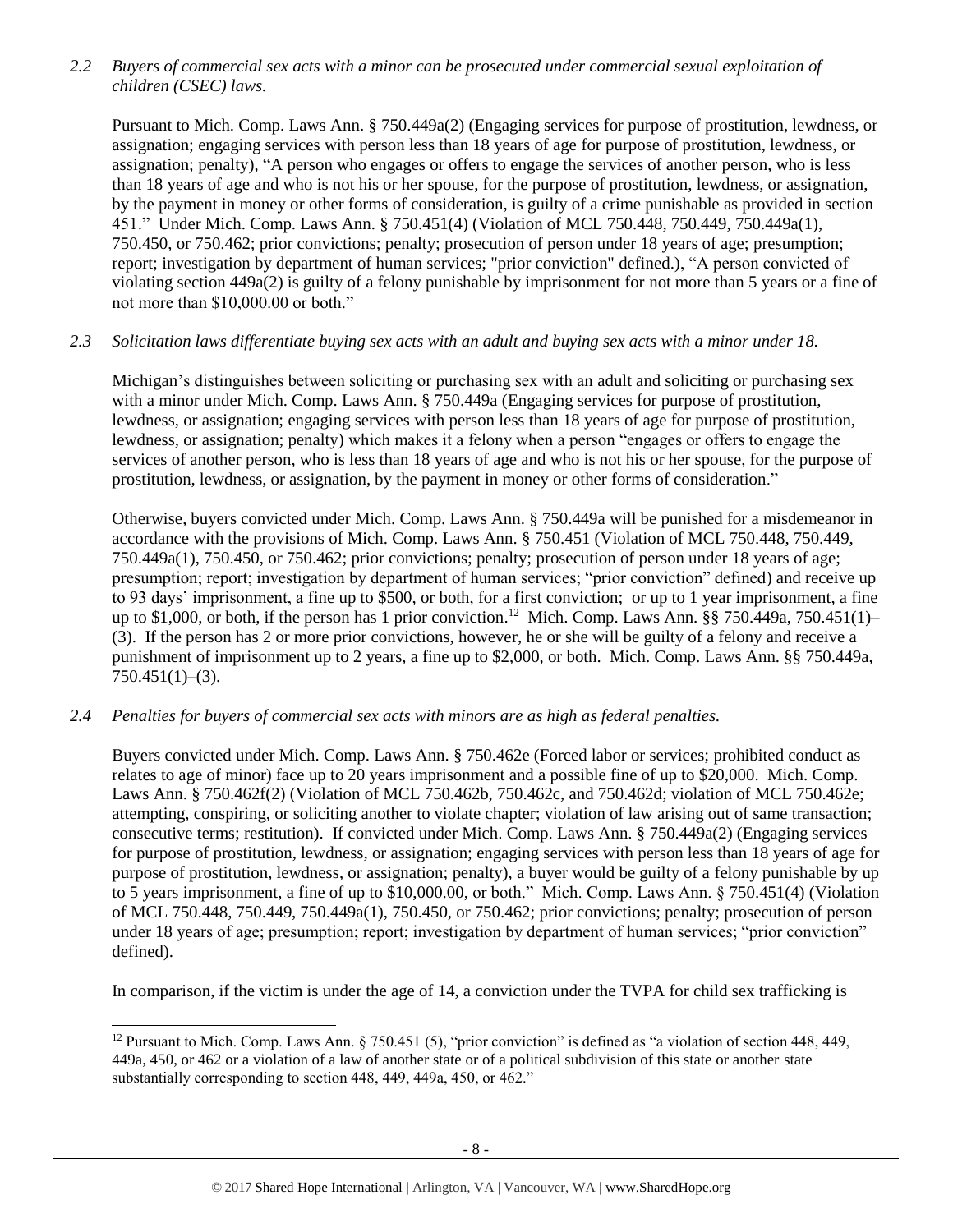<span id="page-8-0"></span>punishable by 15 years to life imprisonment and a fine not to exceed \$250,000. 18 U.S.C. §§ 1591(b)(1),  $3559(a)(1)$ ,  $3571(b)(3)$ . If the victim is between the ages of  $14-17$ , a conviction is punishable by 10 years to life imprisonment and a fine not to exceed \$250,000. 18 U.S.C. §§ 1591(b)(2), 3559(a)(1), 3571(b)(3). A conviction is punishable by mandatory life imprisonment, however, if the buyer has a prior conviction for a federal sex offense<sup>13</sup> against a minor. 18 U.S.C. § 3559(e)(1). To the extent buyers can be prosecuted under other federal CSEC laws,<sup>14</sup> a conviction is punishable by penalties ranging from a fine not to exceed \$250,000 to life imprisonment and a fine not to exceed \$250,000.<sup>15</sup>

*2.5 Using the Internet or electronic communications to lure, entice, or purchase, or attempt to lure, entice, or purchase commercial sex acts with a minor is a separate crime or results in an enhanced penalty for buyers.*

Michigan does not expressly criminalize the use of the Internet to purchase commercial sex acts with a minor; however, using the Internet to communicate with a minor with the intent to commit, or attempt to commit, a violation of specified sexual offense laws is illegal under Mich. Comp. Laws Ann. § 750.145d(1)(a) (Use of internet or computer system; prohibited communication). Specifically, Mich. Comp. Laws Ann.  $§ 750.145d(1)(a) states,$ 

<span id="page-8-4"></span><span id="page-8-3"></span><span id="page-8-2"></span><span id="page-8-1"></span>A person shall not use the internet or a computer, <sup>16</sup> computer program, <sup>17</sup> computer network, <sup>18</sup> or computer system<sup>19</sup> to communicate with any person for the purpose of doing any of the following: (a) Committing, attempting to commit, conspiring to commit, or soliciting another person to commit conduct proscribed under section 145a [Accosting, enticing or soliciting child for immoral

an offense under section 1591 [18 USCS § 1591] (relating to sex trafficking of children), 2241 [18 USCS § 2241] (relating to aggravated sexual abuse), 2242 [18 USCS § 2242] (relating to sexual abuse), 2244(a)(1) [18 USCS  $\S 2244(a)(1)$  (relating to abusive sexual contact), 2245 [18 USCS  $\S 2245$ ] (relating to sexual abuse resulting in death), 2251 [18 USCS § 2251] (relating to sexual exploitation of children), 2251A [18 USCS § 2251A] (relating to selling or buying of children), 2422(b) [18 USCS § 2422(b)] (relating to coercion and enticement of a minor into prostitution), or  $2423(a)$  [18 USCS §  $2423(a)$ ] (relating to transportation of minors).

<sup>14</sup> 18 U.S.C. §§ 2251A(b) (Selling or buying of children), 2251(a) (Sexual exploitation of children), 2423(a) (Transportation of a minor with intent for minor to engage in criminal sexual activity), 2422(a) (Coercion and enticement),  $2252(a)(2)$ , (a)(4) (Certain activities relating to material involving the sexual exploitation of minors). <sup>15</sup> 18 U.S.C. §§ 2251A(b) (Conviction punishable by imprisonment for 30 years to life and a fine), 2251(e) (Conviction punishable by imprisonment for 15–30 years and a fine), 2423(a) (Conviction punishable by imprisonment for 10 years to life and a fine), 2422(a) (Conviction punishable by a fine, imprisonment up to 20 years, or both), 2252(b) (Stating that a conviction under subsection (a)(2) is punishable by imprisonment for  $5-20$  years and a fine, while a conviction under subsection (a)(4) is punishable by imprisonment up to 10 years, a fine, or both); *see also* 18 U.S.C. §§ 3559(a)(1) (Classifying all of the above listed offenses as felonies),  $3571(b)(3)$  (providing a fine up to \$250,000 for any felony conviction).

<sup>16</sup> Mich. Comp. Laws Ann. § 750.145d(9)(a) defines "computer" as "any connected, directly interoperable or interactive device, equipment, or facility that uses a computer program or other instructions to perform specific operations including logical, arithmetic, or memory functions with or on computer data or a computer program and that can store, retrieve, alter, or communicate the results of the operations to a person, computer program, computer, computer system, or computer network."

<sup>17</sup> Mich. Comp. Laws Ann.  $\S 750.145d(9)(c)$  defines "computer program" as "a series of internal or external instructions communicated in a form acceptable to a computer that directs the functioning of a computer, computer system, or computer network in a manner designed to provide or produce products or results from the computer, computer system, or computer network."

<sup>18</sup> Mich. Comp. Laws Ann.  $\S 750.145d(9)$  defines "computer network" as "the interconnection of hardwire or wireless communication lines with a computer through remote terminals, or a complex consisting of 2 or more interconnected computers."

<sup>19</sup> Mich. Comp. Laws Ann. § 750.145d(9)(d) defines "computer system" as "a set of related, connected or unconnected, computer equipment, devices, software, or hardware."

 $\overline{a}$ <sup>13</sup> Pursuant to 18 U.S.C. § 3559(e)(2), "federal sex offense" is defined as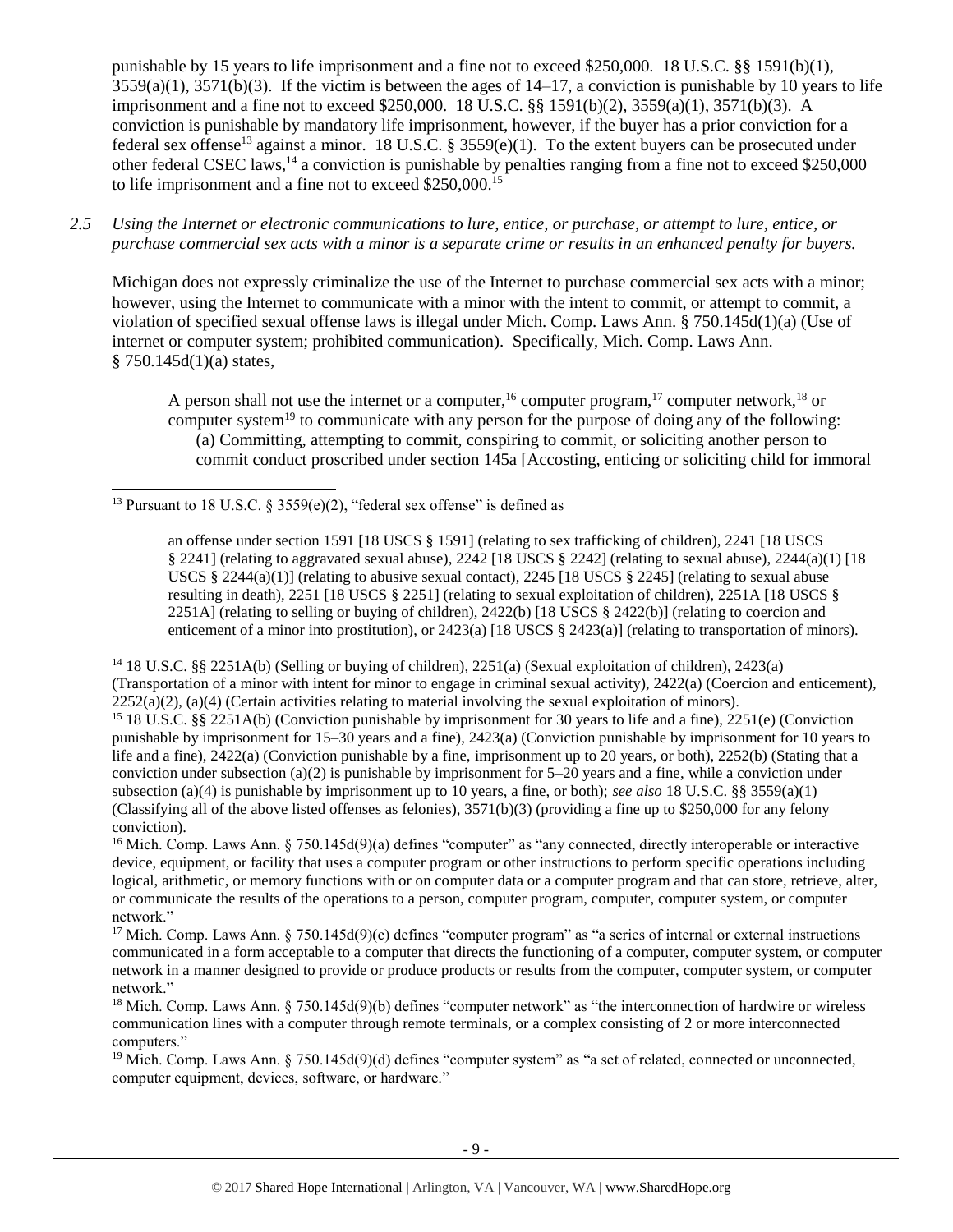<span id="page-9-0"></span>purpose], . . . 520b [Criminal sexual conduct in the first degree; felony; consecutive terms], 520c [Criminal sexual conduct in the second degree; felony], 520d [Criminal sexual conduct in the third degree; felony], 520e [Criminal sexual conduct in the fourth degree; misdemeanor], or 520g [Assault with intent to commit criminal sexual conduct; felony] . . . in which the victim or intended victim is a minor or is believed by that person to be a minor.

The penalty for violating Mich. Comp. Laws Ann. § 750.145d(1)(a) depends on the penalty applicable to the underlying offense for purposes of which the defendant solicited a minor.<sup>20</sup>

## *2.6 No age mistake defense is permitted for a buyer of commercial sex acts with any minor under 18.*

Mich. Comp. Laws Ann. § 750.462e (Forced labor or services; prohibited conduct as relates to age of minor) expressly states that, "[a] person shall not do any of the following, regardless of whether the person knows the age of the minor: (a) Recruit, entice, harbor, transport, provide, or obtain by any means a minor for commercial sexual activity. (b) Recruit, entice, harbor, transport, provide, or obtain by any means a minor for forced labor or services." Mich. Comp. Laws Ann. § 750.449a(2) (Engaging services for purpose of prostitution, lewdness, or assignation; engaging services with person less than 18 years of age for purpose of prostitution, lewdness, or assignation; penalty), however, does not specifically prohibit a mistake of age defense.

2.6.1 Recommendation: Amend Mich. Comp. Laws Ann. § 750.449a(2) (Engaging services for purpose of prostitution, lewdness, or assignation; engaging services with person less than 18 years of age for purpose of prostitution, lewdness, or assignation; penalty) to expressly prohibit the use of a mistake of age defense in relation to this crime.

#### *2.7 Base penalties for buying sex acts with a minor under 18 are sufficiently high and not reduced for older minors.*

Michigan's buyer-applicable trafficking law does not stagger penalties based on a minor's age and provides sufficiently high penalties. A violation of Mich. Comp. Laws Ann. § 750.462e (Forced labor or services; prohibited conduct as relates to age of minor) is punishable by up to 20 years imprisonment regardless of the minor's age. Mich. Comp. Laws Ann. § 750.462f(2) (Violation of MCL 750.462b, 750.462c, and 750.462d;

<sup>&</sup>lt;sup>20</sup> A conviction under Mich. Comp. Laws Ann. § 750.145d(1)(a) is subject to the following penalty scheme pursuant to Mich. Comp. Laws Ann. § 750.145d(2):

<sup>(</sup>a) If the underlying crime is a misdemeanor or a felony with a maximum term of imprisonment of less than 1 year, the person is guilty of a misdemeanor punishable by imprisonment for not more than 1 year or a fine of not more than \$5,000.00, or both.

<sup>(</sup>b) If the underlying crime is a misdemeanor or a felony with a maximum term of imprisonment of 1 year or more but less than 2 years, the person is guilty of a felony punishable by imprisonment for not more than 2 years or a fine of not more than \$5,000.00, or both.

<sup>(</sup>c) If the underlying crime is a misdemeanor or a felony with a maximum term of imprisonment of 2 years or more but less than 4 years, the person is guilty of a felony punishable by imprisonment for not more than 4 years or a fine of not more than \$5,000.00, or both.

<sup>(</sup>d) If the underlying crime is a felony with a maximum term of imprisonment of 4 years or more but less than 10 years, the person is guilty of a felony punishable by imprisonment for not more than 10 years or a fine of not more than \$5,000.00, or both.

<sup>(</sup>e) If the underlying crime is a felony punishable by a maximum term of imprisonment of 10 years or more but less than 15 years, the person is guilty of a felony punishable by imprisonment for not more than 15 years or a fine of not more than \$10,000.00, or both.

<sup>(</sup>f) If the underlying crime is a felony punishable by a maximum term of imprisonment of 15 years or more or for life, the person is guilty of a felony punishable by imprisonment for not more than 20 years or a fine of not more than \$20,000.00, or both.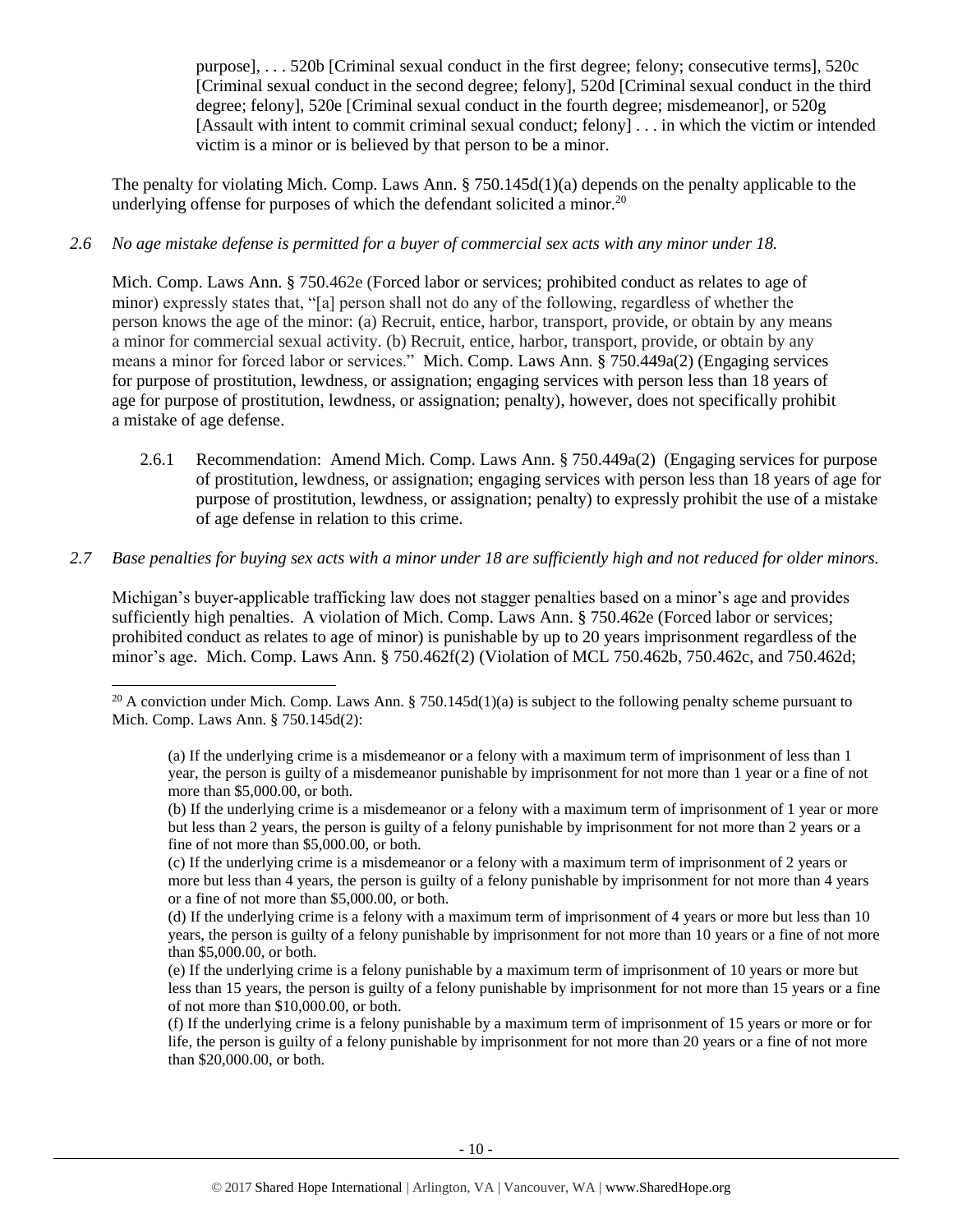violation of MCL 750.462e; attempting, conspiring, or soliciting another to violate chapter; violation of law arising out of same transaction; consecutive terms; restitution).

Similarly, Michigan's buyer-applicable CSEC law does not stagger penalties based on a minor's age; however, buyers face minimal penalty under this provision. A violation of Mich. Comp. Laws Ann. § 750.449a(2) (Engaging services for purpose of prostitution, lewdness, or assignation; engaging services with person less than 18 years of age for purpose of prostitution, lewdness, or assignation; penalty) is only punishable by up to 5 years imprisonment. Mich. Comp. Laws Ann. § 750.451(4) (Violation of MCL 750.448, 750.449, 750.449a(1), 750.450, or 750.462; prior conviction; penalty; prosecution of person under 18 years of age; presumption; report; investigation by department of human services' "prior conviction" defined).

# *2.8 Financial penalties for buyers of commercial sex acts with minors are sufficiently high to make it difficult for buyers to hide the crime.*

Buyers of sex with minors may face fines in the following amounts: \$20,000 for a violation of Mich. Comp. Laws Ann. § 750.462e (Forced labor or services; prohibited conduct as relates to age of minor), \$10,000 for a violation of Mich. Comp. Laws Ann. § 750.449a(2) (Engaging services for purpose of prostitution, lewdness, or assignation; engaging services with person less than 18 years of age for purpose of prostitution, lewdness, or assignation; penalty), \$500 for a violation of Mich. Comp. Laws Ann. § 750.520e (Criminal sexual conduct in the fourth degree; misdemeanor) and \$5,000–\$20,000 for a violation of Mich. Comp. Laws Ann. § 750.145d (Use of internet or computer system; prohibited communication), depending on the underlying crime. Mich. Comp. Laws Ann. §§ 750.462f(2), 750.451(4), 750.520e(2), 750.145d(2)(a)–(f). Buyers convicted of Mich. Comp. Laws Ann. § 750.449a may be required to pay fines up to \$500 for a first conviction, up to \$1,000 if they have 1 prior conviction, and up to \$2,000 if they have 2 prior convictions. Mich. Comp. Laws Ann. §§ 750.449a, 750.451. A buyer convicted of violating Mich. Comp. Laws Ann. § 750.145a (Accosting, enticing or soliciting child for immoral purpose) may be ordered to pay a fine of up to \$4,000 for a first offense and up to \$10,000 for each subsequent offense. Mich. Comp. Laws Ann. §§ 750.145a, 750.145b(1).

Mich. Comp. Laws Ann. § 780.766b (Conviction of offense described in MCL 750.462a to 750.462h; restitution) requires buyers to pay restitution to their victims. It states,

When sentencing a defendant convicted of an offense described in chapter LXVIIA of the Michigan penal code [Human trafficking] . . . the court shall order restitution for the full amount of loss suffered by the victim. In addition to restitution ordered under section 16 [§ 780.766],<sup>21</sup> the court may order the defendant to pay all of the following:

(a) Lost income, calculated by whichever of the following methods results in the largest amount: (i) The gross amount received by the defendant from or the value to the defendant of the victim's labor or services.

(ii) The value of the victim's labor or services as calculated under the minimum wage law of 1964, 1964 PA 154, MCL 408.381 to 408.398 [repealed], or the federal minimum wage, whichever results in the largest value.

(iii) Income loss as determined under section  $16(4)(c)$ .

l

(b) The cost of transportation, temporary housing, and child care expenses incurred by the victim because of the offense.

(c) Attorney fees and other costs and expenses incurred by the victim because of the offense, including, but not limited to, costs and expenses relating to assisting the investigation of the offense

<sup>&</sup>lt;sup>21</sup> See below in this section for discussion of restitution required under Mich. Comp. Laws Ann.  $\S$  780.766 ("Victim" defined; restitution; order; condition of probation, parole, or sentence; revocation of probation or parole; petition to modify payment method; lien; enforcement; failure to pay restitution; payment by parent of juvenile; definitions; review; report or petition; compliance; copy of order to department of corrections; disposition of unclaimed restitution; amendment of order; effect of bankruptcy; victim as minor).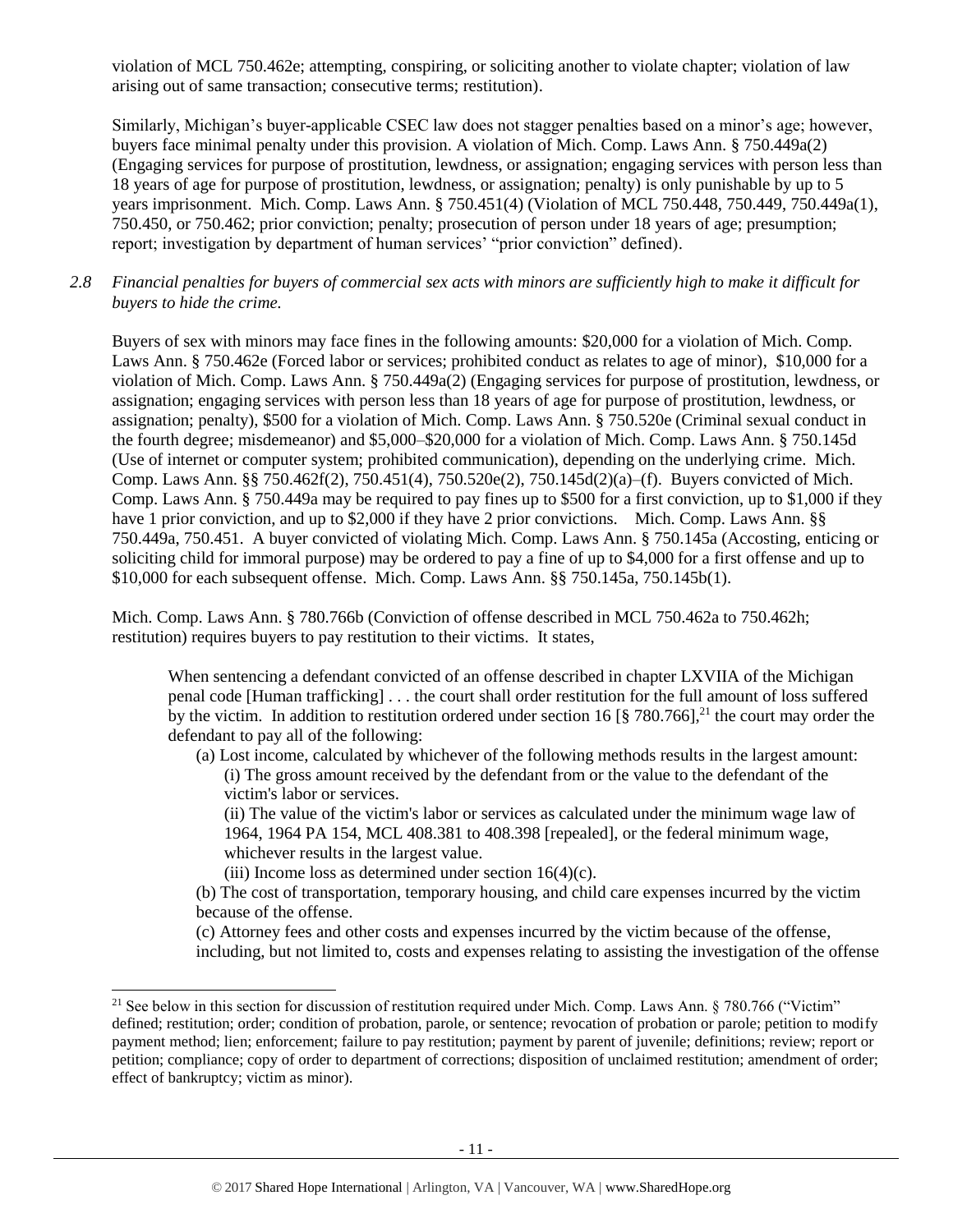and for attendance at related court proceedings as follows: (i) Wages lost. (ii) Child care.

- (iii) Transportation.
- <span id="page-11-0"></span>(iv) Parking.
- (d) Any other loss suffered by the victim as a proximate result of the offense.

Convicted buyers are also required to pay mandatory restitution under Mich. Comp. Laws Ann. § 780.766(2) ("Victim" defined; order of restitution generally), which states in part,

Except as provided in subsection  $(8)$ ,<sup>22</sup> when sentencing a defendant convicted of a crime, the court shall order, in addition to or in lieu of any other penalty authorized by law or in addition to any other penalty required by law, that the defendant make full restitution to any victim of the defendant's course of conduct that gives rise to the conviction or to the victim's estate . . . .

In addition, Mich. Comp. Laws Ann. § 750.462f(6) states,

In addition to any mandatory restitution applicable under section 16 of the William Van Regenmorter crime victim's rights act, 1985 PA 87, MCL 780.766 ["Victim" defined; order of restitution generally], the court may order a person convicted of violating this section to pay restitution to the victim in the manner provided in section 16b of the William Van Regenmorter crime victim's rights act, 1985 PA 87, MCL 780.766b, and to reimburse any governmental entity for its expenses incurred in relation to the violation in the same manner that expenses may be ordered to be reimbursed under section 1f of chapter IX of the code of criminal procedure, 1927 PA 175, MCL 769.1f.

Convicted buyers may face asset forfeiture under Mich. Comp. Laws Ann. § 600.4702(1) (Property subject to seizure and forfeiture; exception; encumbrances; substituted proceeds of crime), which states,

Except as otherwise provided in this section, the following property is subject to seizure by, and forfeiture to, a local unit of government or this state under this chapter:

<span id="page-11-1"></span>(a) All personal property that is the proceeds of a crime,<sup>23</sup> the substituted proceeds of a crime, or an instrumentality of a crime.

(b) All real property that is the proceeds of a crime, the substituted proceeds of a crime, or an

<sup>22</sup> Mich. Comp. Laws Ann. § 780.766(8) states,

l

The court shall order restitution to the crime victim services commission or to any individuals, partnerships, corporations, associations, governmental entities, or other legal entities that have compensated the victim or the victim's estate for a loss incurred by the victim to the extent of the compensation paid for that loss. The court shall also order restitution for the costs of services provided to persons or entities that have provided services to the victim as a result of the crime. Services that are subject to restitution under this subsection include, but are not limited to, shelter, food, clothing, and transportation. However, an order of restitution shall require that all restitution to a victim or victim's estate under the order be made before any restitution to any other person or entity under that order is made. The court shall not order restitution to be paid to a victim or victim's estate if the victim or victim's estate has received or is to receive compensation for that loss, and the court shall state on the record with specificity the reasons for its action.

Additionally, under subsection (9), "[a]ny amount paid to a victim or victim's estate under an order of restitution shall be set off against any amount later recovered as compensatory damages by the victim or the victim's estate in any federal or state civil proceeding and shall reduce the amount payable to a victim or a victim's estate by an award from the crime victim services commission made after an order of restitution under this section." Mich. Comp. Laws Ann. § 780.766(9). <sup>23</sup> Pursuant to Mich. Comp. Laws Ann. §  $600.4701(a)(vii)(B)$  (Property subject to seizure and forfeiture; exception; encumbrances; substituted proceeds of crime), "[c]rime" is defined to include "a violation of . . . Chapter LXVIIA of the Michigan penal code [Human trafficking]."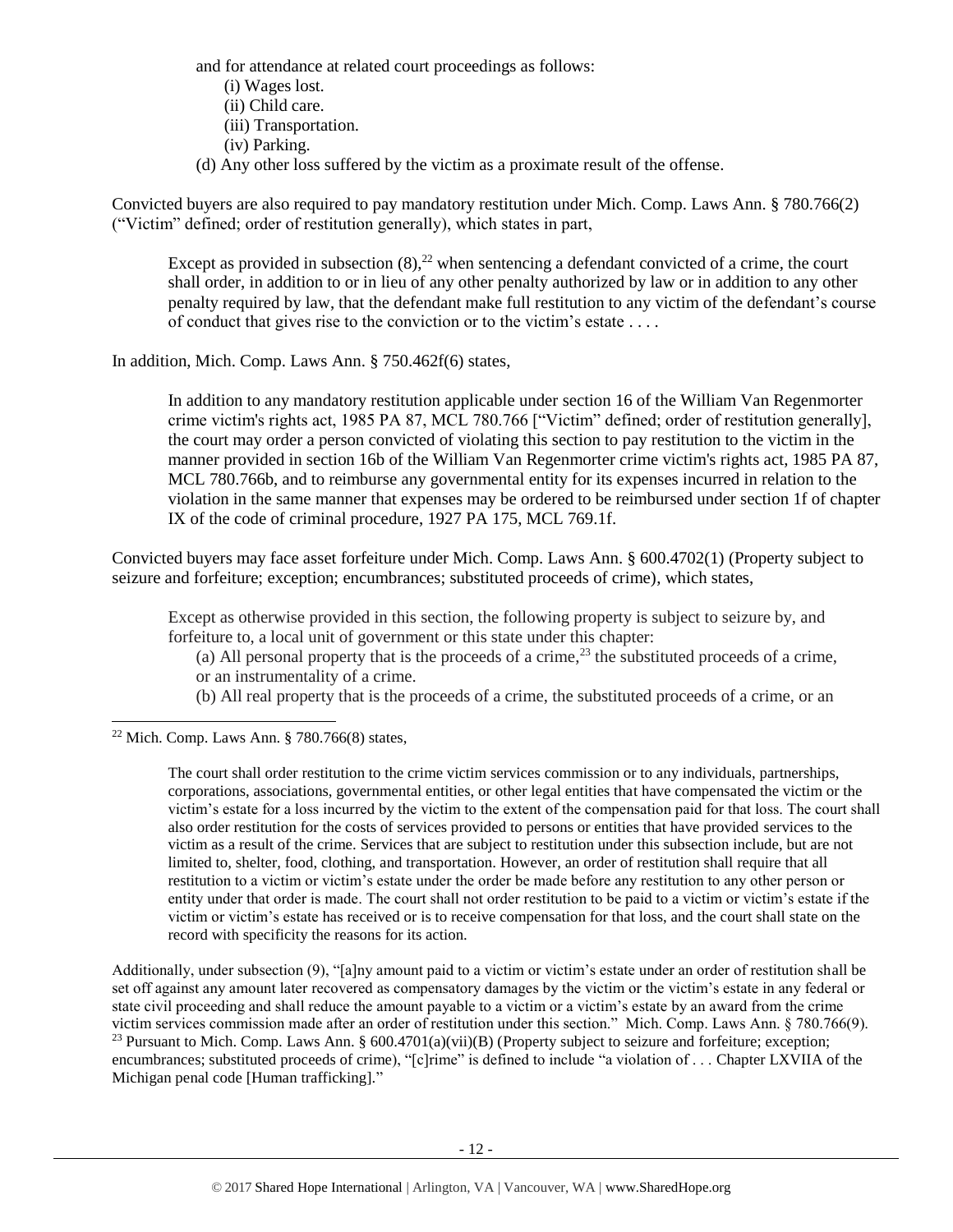instrumentality of a crime, except real property that is the primary residence of the spouse or a dependent child of the owner, unless that spouse or dependent child had prior knowledge of, and consented to the commission of, the crime.

(c) In the case of a crime that is a violation . . . Michigan penal code . . . 750.462a to 750.462h [Human trafficking] . . . all property described in subdivisions (a) and (b), and all real property or personal property that performed 1 of the following functions:

(i) Contributed directly and materially to the commission of the crime.

(ii) Was used to conceal the crime.

(iii) Was used to escape from the scene of the crime.

(iv) Was used to conceal the identity of 1 or more of the individuals who committed the crime.

Additionally, buyers may be subject to asset forfeiture under the nuisance law. Pursuant to Mich. Comp. Laws Ann. § 600.3801 (Nuisance; injunction; abatement; guilt; "controlled substance" defined),

(1) A building, vehicle, boat, aircraft, or place is a nuisance if 1 or more of the following apply:

(a) It is used for the purpose of lewdness, assignation, prostitution, or gambling.

(b) It is used by, or kept for the use of, prostitutes or other disorderly persons.

. . . .

(f) It is used for conduct prohibited by chapter LXVIIA of the Michigan Penal Code, 1931 PA 328, MCL 750.462a to 750.462h [Human trafficking].

(2) All furniture, fixtures, and contents of a building, vehicle, boat, aircraft, or place described in subsection (1) and all intoxicating liquors in the building, vehicle, boat, aircraft, or place are also declared a nuisance.

. . . .

(4) A person, or a servant, agent, or employee of the person, who owns, leases, conducts, or maintains a building, vehicle, or place described in subsection (1) is guilty of a nuisance. . . . .

Mich. Comp. Laws Ann. § 600.3830(2) (Removal and sale of property; fees; closing of building; loss of property exemptions; liability of officers) states,

Any person found guilty of maintaining a nuisance under the provisions of this chapter shall forfeit the benefit of all property exemptions, so far as the satisfaction of the order or judgment of the court requires the same, and the taking and disposing of any property of the defendant or defendants by virtue of such order or judgment by any officer directed to execute the same is not a trespass, nor shall such officer be liable either civilly or criminally therefor, if a proper return of such order or judgment and accounting for such property is made to the court within 10 days after the order or judgment is executed.

Mich. Comp. Laws Ann. § 600.3825 (Order of abatement; execution of court order; duties of officer; use of building or place ordered closed; contempt; determination of amount due victim) further directs that "[i]f the court in an action under this chapter declares property to be a nuisance under section 3801(1)(f), the officer executing the order of the court shall first pay from the proceeds any amount determined by the court to be due to the victim . . . For purposes of determining the amount due to a victim under this subsection, the court shall consider the loss suffered by the victim as a proximate result of the conduct and may use as guidance the items of loss enumerated in . . . MCL 780.766b [Conviction of offense described in MCL 750.462a to 750.462h; restitution].

*2.9 Buying and possessing images of child sexual exploitation carries penalties as high as similar federal offenses.*

Mich. Comp. Laws Ann. § 750.145c(4) (Definitions; child sexually abusive activity or material; penalties) states, with certain exceptions,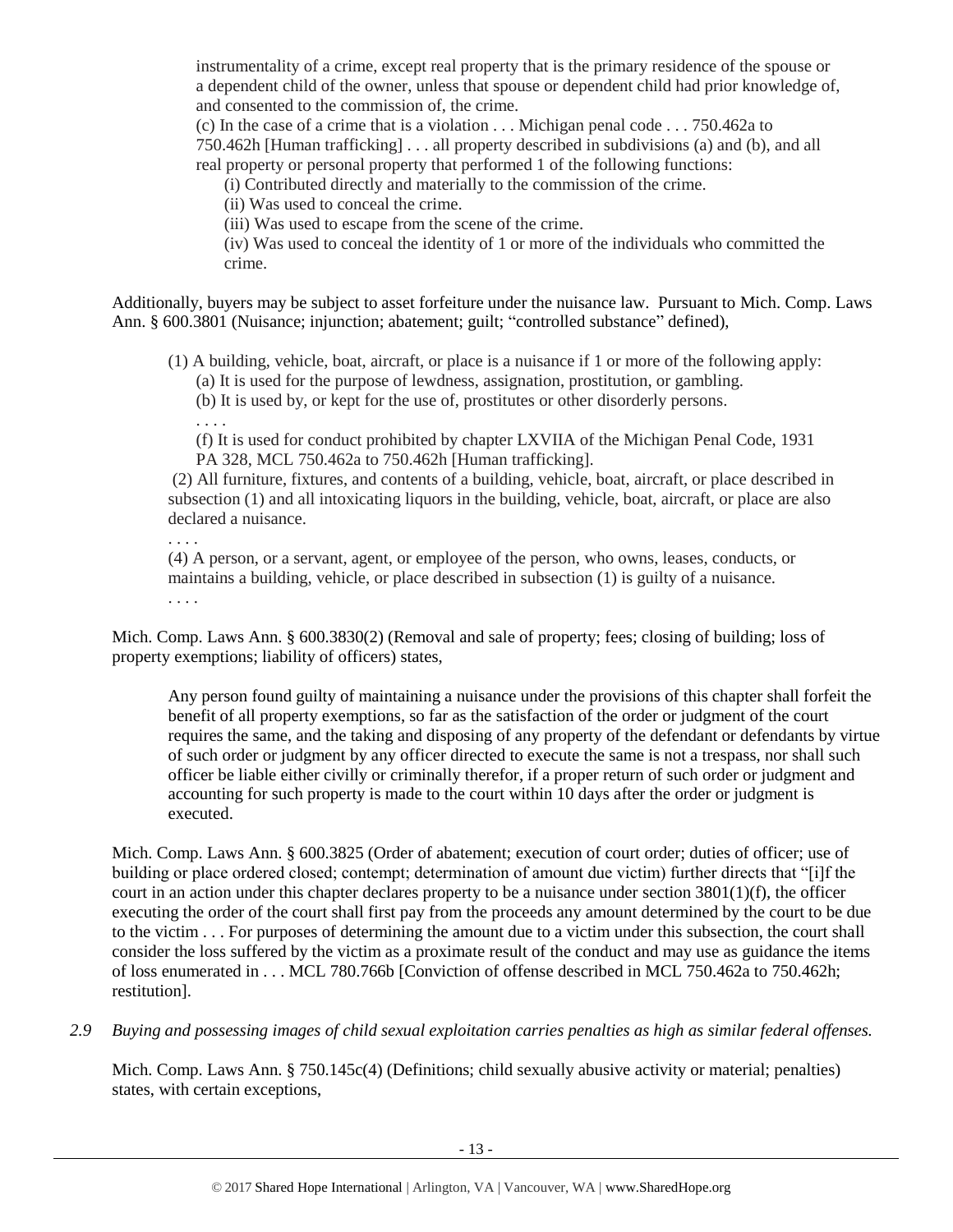A person who knowingly possesses any child sexually abusive material is guilty of a felony punishable by imprisonment for not more than 4 years or a fine of not more than \$10,000.00, or both, if that person knows, has reason to know, or should reasonably be expected to know the child is a child or that the child sexually abusive material includes a child or that the depiction constituting the child sexually abusive material appears to include a child, or that person has not taken reasonable precautions to determine the age of the child . . . .

In comparison, a federal conviction for possession of images of child sexual exploitation  $(ICSE)^{24}$  is generally punishable by imprisonment for 5–20 years and a fine not to exceed \$250,000.<sup>25</sup> Subsequent convictions, however, are punishable by imprisonment up to 40 years and a fine not to exceed \$250,000.<sup>26</sup>

2.9.1 Recommendation: Amend Mich. Comp. Laws Ann. § 750.145c(4) (Definitions; child sexually abusive activity or material; penalties) to impose more substantial penalties that reflect the seriousness of the offense.

# *2.10 Convicted buyers of commercial sex acts with minors are required to register as sex offenders.*

Mich. Comp. Laws Ann. § 28.723 (Individuals required to be registered) provides that, among others, persons convicted of a listed offense "who are domiciled or temporarily reside in this state or who work with or without compensation or are students in this state are required to be registered under this act." Mich. Comp. Laws Ann. § 28.723(1). "Listed offense" is defined as "a tier I, tier II, or tier III offense." Mich. Comp. Laws Ann. § 28.722(j) (Definitions). Under Mich. Comp. Laws Ann. § 28.722(s), a "Tier I offense" is defined as,

1 or more of the following:

. . . .

l

(i) A violation of section 145c(4) [Definitions; child sexually abusive activity or material; penalties] of the Michigan penal code, 1931 PA 328, MCL 750.145c.

(iv) A violation of section 449a(2) of the Michigan Penal Code, 18 1931 PA 328, MCL 750.449A [Engaging services for purpose of prostitution, lewdness, or assignation; engaging services with person less than 18 years of age for purpose of prostitution, lewdness, or assignation; penalty] . . . .

(x) An offense substantially similar to an offense described in subparagraphs (i) to (viii) under a law of the United States that is specifically enumerated in 42 USC 16911, under a law of any state or any country, or under tribal or military law.

<sup>&</sup>lt;sup>24</sup> 18 U.S.C. §§ 2252(a)(2), (a)(4) (Certain activities relating to material involving the sexual exploitation of minors),  $2252A(a)(2)$ –(3) (Certain activities relating to material constituting or containing child pornography), 1466A(a), (b) (Obscene visual representations of the sexual abuse of children).

<sup>&</sup>lt;sup>25</sup> 18 U.S.C. §§ 2252(b) (stating that a conviction under subsection (a)(2) is punishable by imprisonment for 5–20 years and a fine, while a conviction under subsection  $(a)(4)$  is punishable by imprisonment up to 10 years, a fine, or both),  $2252A(b)(1)$  (a conviction is punishable by imprisonment for  $5-20$  years and a fine),  $1466A(a)$ , (b) (stating that a conviction under subsection (a) is "subject to the penalties provided in section  $2252A(b)(1)$ ," imprisonment for  $5-20$  years and a fine, while a conviction under subsection (b) is "subject to the penalties provided in section  $2252A(b)(2)$ ," imprisonment up to 10 years, a fine, or both); *see also* 18 U.S.C. §§ 3559(a)(1) (classifying all of the above listed offenses as felonies),  $3571(b)(3)$  (providing a fine up to  $$250,000$  for any felony conviction).

<sup>&</sup>lt;sup>26</sup> 18 U.S.C. §§ 2252(b) (stating if a person has a prior conviction under subsection (a)(2), or a list of other statutes, a conviction is punishable by a fine and imprisonment for 15–40 years, but if a person has a prior conviction under subsection (a)(4), or a list of other statutes, a conviction is punishable by a fine and imprisonment for  $10-20$  years),  $2252A(b)(1)$  (stating if a person has a prior conviction under subsection (a)(2), (a)(3), or a list of other statutes, a conviction is punishable by a fine and imprisonment for  $15-40$  years),  $1466A(a)$ , (b) (stating that the penalty scheme for section 2252A(b) applies); *see also* 18 U.S.C. §§ 3559(a)(1) (classifying all of the above listed offenses as felonies), 3571(b)(3) (providing a fine up to \$250,000 for any felony conviction).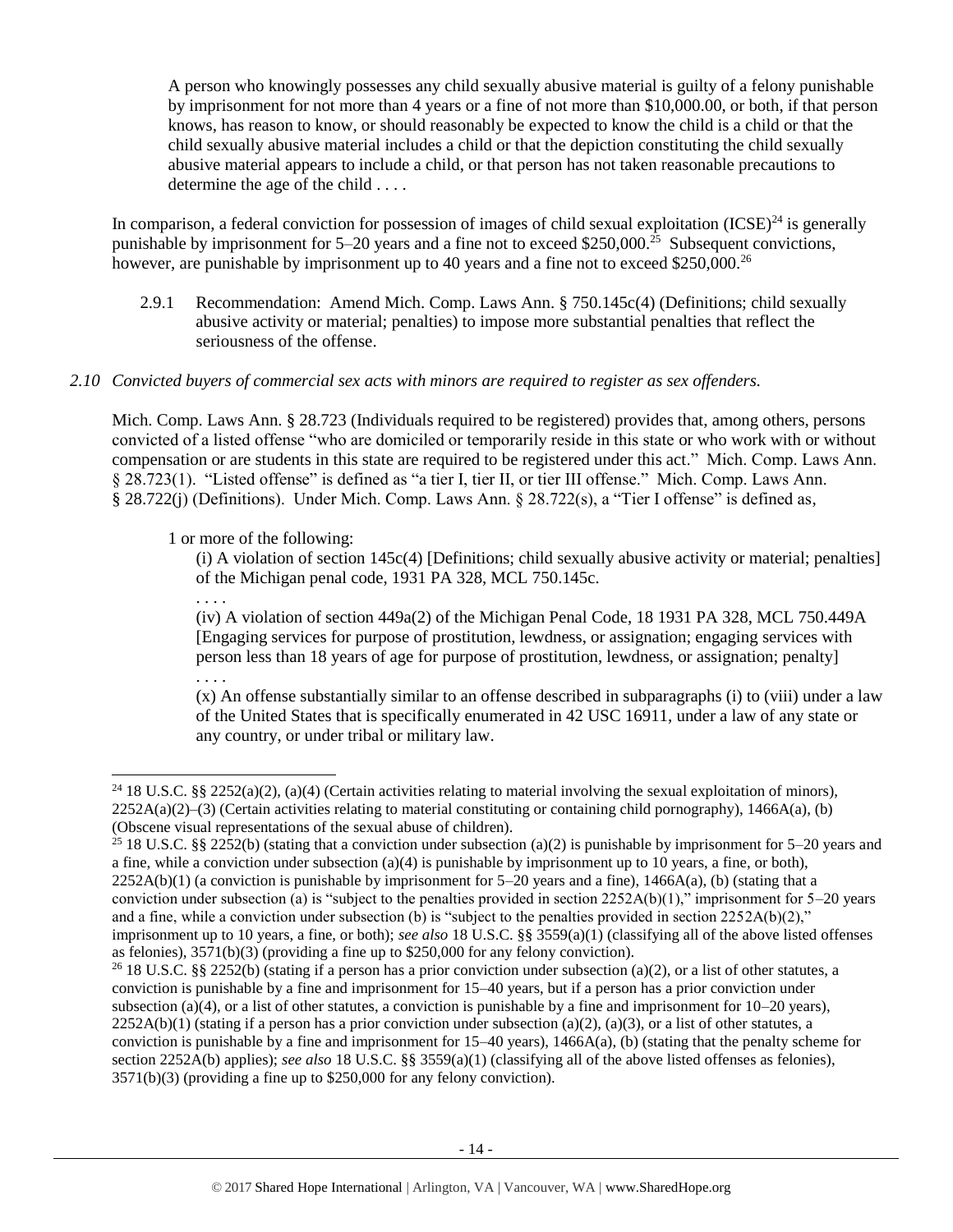Mich. Comp. Laws Ann. § 28.722(u) provides that Tier II offenses include,

1 or more of the following:

(i) A violation of section 145a [Accosting, enticing or soliciting child for immoral purpose] of the Michigan penal code, 1931 PA 328, MCL 750.145a.

(ii) A violation of section 145b [Accosting, enticing or soliciting child for immoral purpose; prior conviction; penalty] of the Michigan penal code, 1931 PA 328, MCL 750.145b.

 $(iv)$  A violation of section  $145d(1)(a)$  [Use of Internet or computer system; prohibited communication] of the Michigan penal code, 1931 PA 328, MCL 750.145d, except for a violation arising out of a violation of section 157c of the Michigan penal code, 1931 PA 328, MCL 750.157c.

. . . .

. . . .

(vii) A violation of section 462e(a) of the Michigan Penal Code, 1931 PA 328, MCL 750.462e [Forced labor or services; prohibited conduct as relates to age of minor].

(viii) A violation of section 448 [Soliciting, accosting, or inviting to commit prostitution or immoral act; crime] of the Michigan penal code, 1931 PA 328, MCL 750.448, if the victim is a minor. . . . .

(x) A violation of section 520c [Criminal sexual conduct in the second degree; felony], [or] 520e [Criminal sexual conduct in the fourth degree; misdemeanor] . . . of the Michigan penal code, 1931 PA 328, MCL 750.520c, 750.520e . . . committed against an individual 13 years of age or older but less than 18 years of age.

. . . .

(xii) An attempt or conspiracy to commit an offense described in subparagraphs (i) to (xi). (xiii) An offense substantially similar to an offense described in subparagraphs (i) to (xi) under a law of the United States that is specifically enumerated in 42 USC 16911, under a law of any state or any country, or under tribal or military law.

Lastly Mich. Comp. Laws Ann. § 28.722(w) defines a "Tier III offense" as,

1 or more of the following:

. . . .

(iv) A violation of section 520b [Criminal sexual conduct in the first degree; felony], [or] 520d [Criminal sexual conduct in the third degree; felony] . . . of the Michigan penal code, 1931 PA 328, MCL 750.520b, 750.520d . . . . This subparagraph does not apply if the court determines that the victim consented to the conduct constituting the violation, that the victim was at least 13 years of age but less than 16 years of age at the time of the offense, and that the individual is not more than 4 years older than the victim.

(v) A violation of section 520c [Criminal sexual conduct in the second degree; felony] . . . of the Michigan penal code, 1931 PA 328, MCL 750.520c . . . committed against an individual less than 13 years of age.

(vi) A violation of section 520e [Criminal sexual conduct in the fourth degree; misdemeanor] of the Michigan penal code, 1931 PA 328, MCL 750.520e, committed by an individual 17 years of age or older against an individual less than 13 years of age.

(vii) An attempt or conspiracy to commit an offense described in subparagraphs (i) to (vi).

(viii) An offense substantially similar to an offense described in subparagraphs (i) to (vii) under a law of the United States that is specifically enumerated in 42 USC 16911, under a law of any state or any country, or under tribal or military law.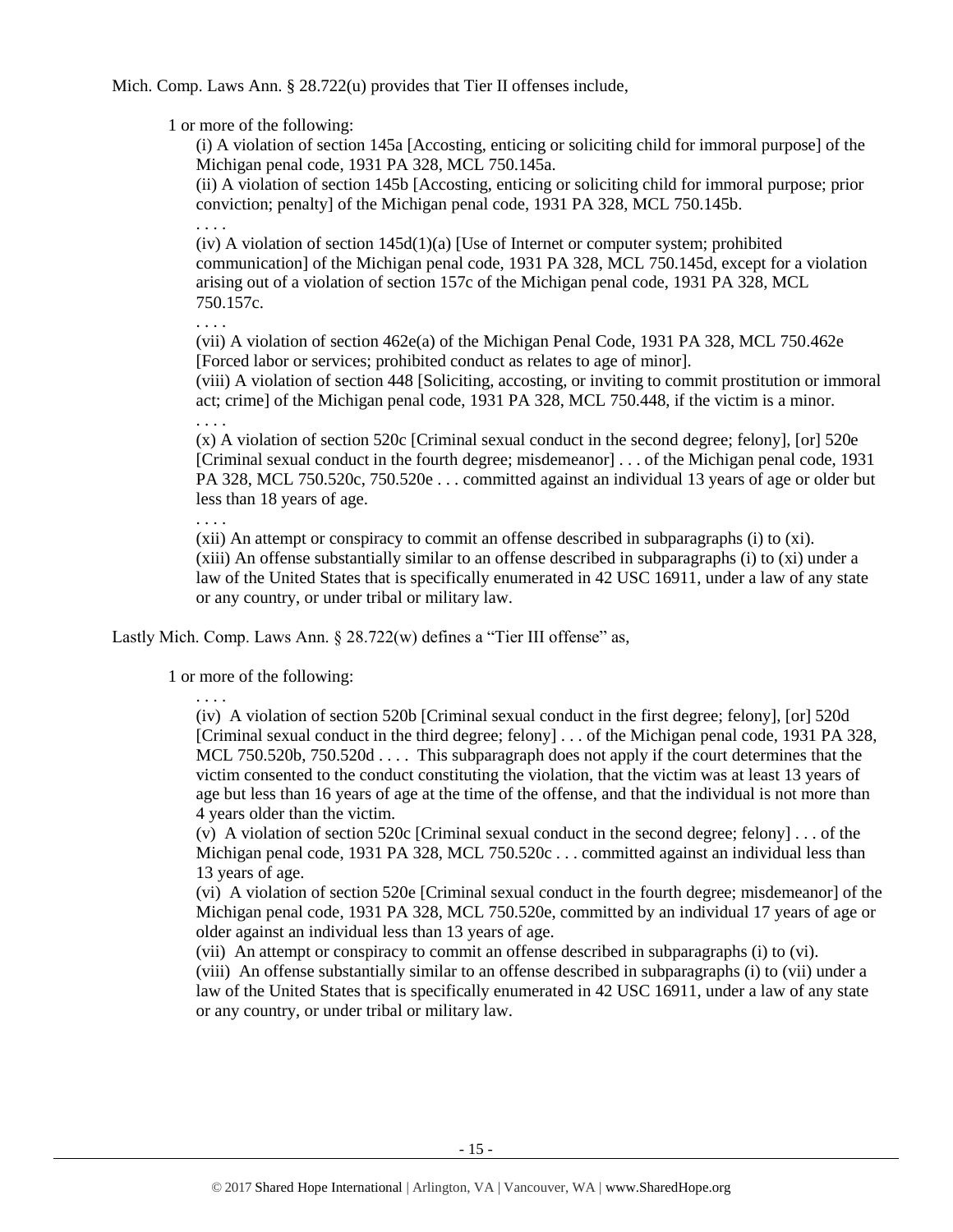#### **FRAMEWORK ISSUE 3: CRIMINAL PROVISIONS FOR TRAFFICKERS**

# *Legal Components:*

- *3.1 Penalties for trafficking a child for sexual exploitation are as high as federal penalties.*
- *3.2 Creating and distributing images of child sexual exploitation carries penalties as high as similar federal offenses.*
- *3.3 Using the Internet or electronic communications to lure, entice, recruit or sell commercial sex acts with a minor is a separate crime or results in an enhanced penalty for traffickers.*
- *3.4 Financial penalties for traffickers, including asset forfeiture, are sufficiently high.*
- *3.5 Convicted traffickers are required to register as sex offenders.*
- *3.6 Laws relating to termination of parental rights include sex trafficking or commercial sexual exploitation of children (CSEC) offenses as grounds for termination in order to prevent traffickers from exploiting their parental rights as a form of control.*

*\_\_\_\_\_\_\_\_\_\_\_\_\_\_\_\_\_\_\_\_\_\_\_\_\_\_\_\_\_\_\_\_\_\_\_\_\_\_\_\_\_\_\_\_\_\_\_\_\_\_\_\_\_\_\_\_\_\_\_\_\_\_\_\_\_\_\_\_\_\_\_\_\_\_\_\_\_\_\_\_\_\_\_\_\_\_\_\_\_\_\_\_\_\_*

# *Legal Analysis:*

 $\overline{a}$ 

*3.1 Penalties for trafficking a child for sexual exploitation are as high as federal penalties.* 

Michigan's human trafficking laws applicable to traffickers carry significant penalties. A violation of Mich. Comp. Laws Ann. § 750.462e (Forced labor or services; prohibited conduct as relates to age of minor) is a felony punishable by a sentence of imprisonment up to 20 years, a fine of up to \$20,000, or both.<sup>27</sup> Mich. Comp. Laws Ann. § 750.462f(2) (Violation of MCL 750.462b, 750.462c, and 750.462d; violation of MCL 750.462e; attempting, conspiring, or soliciting another to violate chapter; violation of law arising out of same transaction; consecutive terms; restitution). To the extent that a violation of Mich. Comp. Laws Ann. § 750.462e "involves kidnapping or an attempt to kidnap," Mich. Comp. Laws Ann. § 750.462f(d) provides that a trafficker may receive a sentence of imprisonment "for life or any term of years."

Traffickers also may be prosecuted under Michigan's CSEC laws. A trafficker convicted of violating Mich. Comp. Laws Ann. § 750.13 (Taking or enticing away minor under sixteen years; violation as felony; penalty) is guilty of a felony punishable by imprisonment up to 10 years.<sup>28</sup> Mich. Comp. Laws Ann. § 750.13.

A trafficker convicted of violating Mich. Comp. Laws Ann. § 750.145c(2) (Definitions; child sexually abusive activity or material; penalties) will receive a sentence of imprisonment up to 20 years, a fine up to \$100,000, or both.<sup>29</sup> Mich. Comp. Laws Ann. § 750.145c(2).

A trafficker could be charged with money laundering under Mich. Comp. Laws Ann. § 750.411k (Proceeds of criminal offense), which states,

(1) A person shall not knowingly receive or acquire a monetary instrument or other property that constitutes the proceeds or substituted proceeds of a specified criminal offense with prior actual knowledge of both of the following:

(a) The monetary instrument or other property represents the proceeds or substituted proceeds of a criminal offense.

(b) The receipt or acquisition of the proceeds or substituted proceeds meets 1 or more of the following criteria:

<sup>27</sup> *See supra* Component 1.1 for the substantive provisions of Mich. Comp. Laws Ann. § 750.462e; *see infra* Appendix A for further discussion of sentencing guidelines.

<sup>&</sup>lt;sup>28</sup> See supra Component 1.2 for the substantive provisions of Mich. Comp. Laws Ann. § 750.13.

<sup>&</sup>lt;sup>29</sup> See supra Component 1.2 for the substantive provisions of Mich. Comp. Laws Ann. § 750.145c.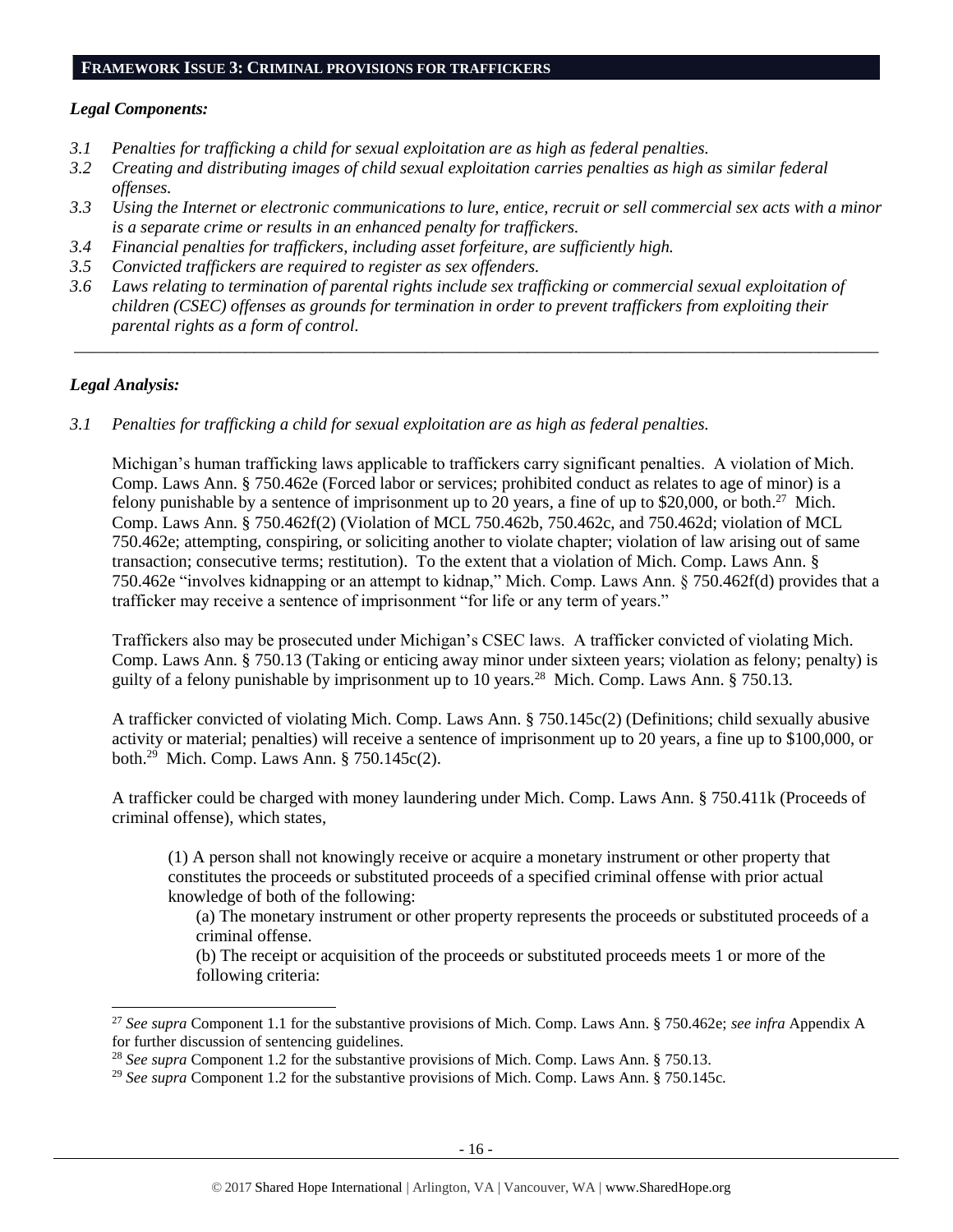(i) It will aid that person or another person in promoting or carrying on the criminal offense from which the proceeds or substituted proceeds were derived or any other criminal offense. (ii) It is designed, in whole or in part, to conceal or disguise the nature, location, source, ownership, or control of the proceeds or substituted proceeds of the specified criminal offense or to avoid a transaction reporting requirement under state or federal law.

(2) A person shall not knowingly conduct, attempt to conduct, or participate in conducting or attempting to conduct a financial transaction involving a monetary instrument or other property that constitutes the proceeds or substituted proceeds of a specified criminal offense with prior actual knowledge of both of the following:

(a) The monetary instrument or other property represents the proceeds or substituted proceeds of a criminal offense.

(b) The financial transaction meets 1 or more of the following criteria:

(i) It will aid that person or another person in promoting or carrying on the criminal offense from which the proceeds or substituted proceeds were derived or any other criminal offense. (ii) It is designed, in whole or in part, to conceal or disguise the nature, location, source, ownership, or control of the proceeds or substituted proceeds of the specified criminal offense, or to avoid a transaction reporting requirement under state or federal law.

First-degree money laundering is a felony punishable by imprisonment up to 20 years, a fine up to \$500,000 "or twice the value of the proceeds or substituted proceeds of the specified criminal offense involved in the violation, whichever is greater," or both imprisonment and a fine. Mich. Comp. Laws Ann. § 750.411o(2) (First-degree money laundering). First-degree money laundering occurs, pursuant to Mich. Comp. Laws Ann. § 750.411o(1), if all of the following circumstances exist:

(a) The value of the proceeds or substituted proceeds of the specified criminal offense involved in the violation is  $$10,000,00$  or more.<sup>30</sup>

(b) The specified criminal offense involved in the violation is a controlled substance offense, or an attempt, solicitation, or conspiracy to commit a controlled substance offense.

(c) The violation is committed with the intent to do 1 or more of the following:

(i) Promote the commission of the criminal offense from which the proceeds or substituted proceeds were derived or any other criminal offense.

(ii) Conceal or disguise the nature, location, source, ownership, or control of the proceeds or substituted proceeds of the specified criminal offense or avoid a transaction reporting requirement under state or federal law.

Second-degree money laundering is a felony punishable by imprisonment up to 10 years, a fine up to \$100,000 "or twice the value of the proceeds or substituted proceeds of the specified criminal offense involved in the violation, whichever is greater," or both imprisonment and a fine. Mich. Comp. Laws Ann. § 750.411n(2) (Second-degree money laundering). Second-degree money laundering occurs, pursuant to Mich. Comp. Laws Ann. § 750.411n(1), if the amount involved is greater than \$10,000 and one of the following circumstances exists:

(a) The specified criminal offense involved in the violation is a controlled substance offense, or an attempt, solicitation, or conspiracy to commit a controlled substance offense.

(b) The violation is committed with the intent to do 1 or more of the following:

 $\overline{a}$ 

(i) Promote the commission of the criminal offense from which the proceeds or substituted proceeds were derived or any other criminal offense.

(ii) Conceal or disguise the nature, location, source, ownership, or control of the proceeds or substituted proceeds of the specified criminal offense or avoid a transaction reporting requirement

<sup>&</sup>lt;sup>30</sup> The \$10,000 threshold for the entire money laundering section can be aggregated over 30 calendar days. Mich. Comp. Laws Ann. §§ 750.411o(3), 750.411n(3), 750.411m(3).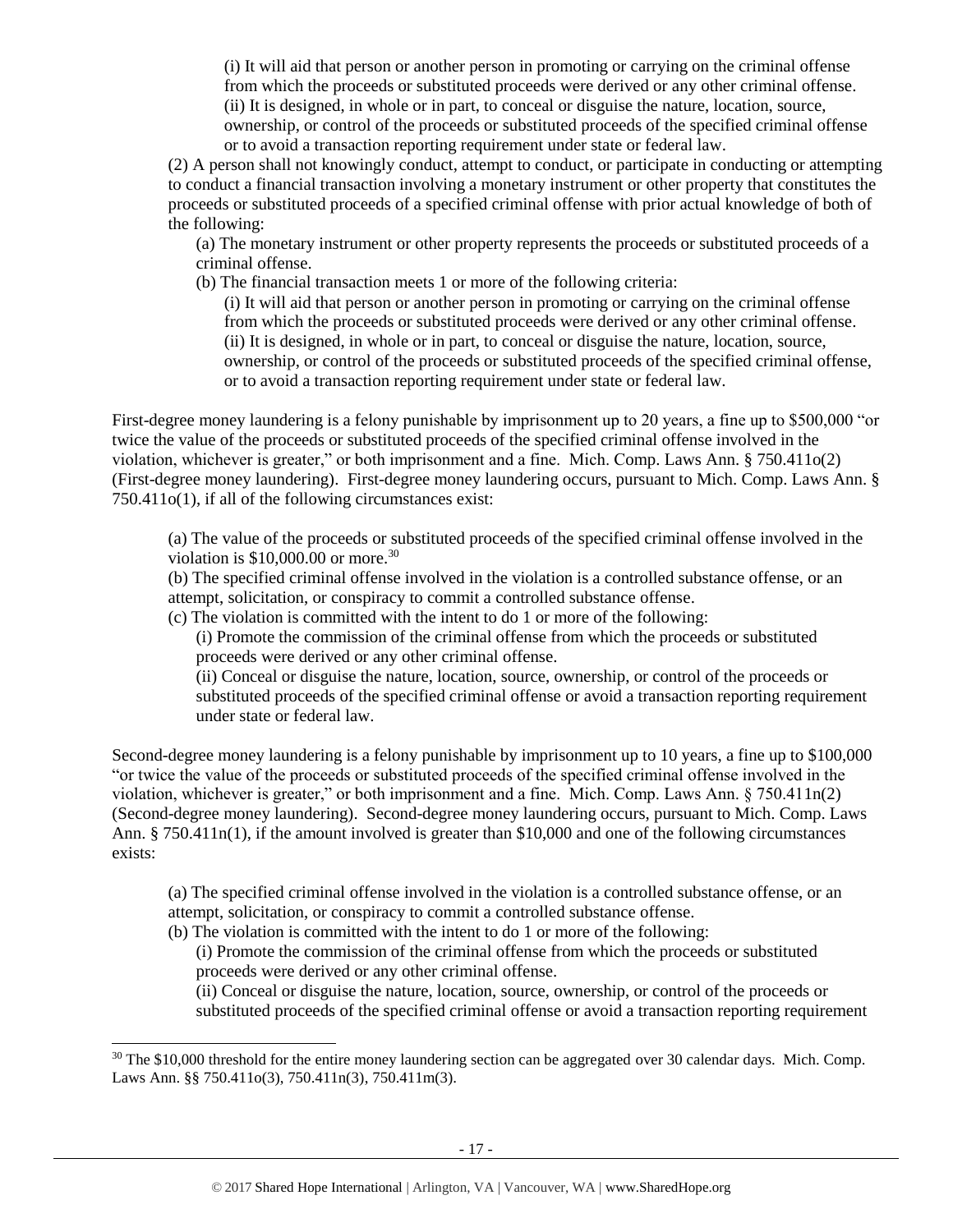under state or federal law.

Third-degree money laundering is a felony punishable by imprisonment up to 5 years, a fine up to \$50,000 "or twice the value of the proceeds or substituted proceeds of the specified criminal offense involved in the violation, whichever is greater," or both imprisonment and a fine. Mich. Comp. Laws Ann. § 750.411m(2) (Third-degree money laundering). Third-degree money laundering occurs, pursuant to Mich. Comp. Laws Ann. § 750.411m(1), if one of the following circumstances exists:

(a) The value of the proceeds or substituted proceeds of the specified criminal offense involved in the violation is \$10,000.00 or more.

(b) The specified criminal offense involved in the violation is a controlled substance offense, or an attempt, solicitation, or conspiracy to commit a controlled substance offense.

(c) The violation is committed with the intent to do 1 or more of the following:

(i) Promote the commission of the criminal offense from which the proceeds or substituted proceeds were derived or any other criminal offense.

(ii) Conceal or disguise the nature, location, source, ownership, or control of the proceeds or substituted proceeds of the specified criminal offense or avoid a transaction reporting requirement under state or federal law.

Fourth-degree money laundering is a misdemeanor punishable by imprisonment up to 2 years, a fine up to \$10,000 "or twice the value of the proceeds or substituted proceeds of the specified criminal offense involved in the violation, whichever is greater," or both imprisonment and a fine. Mich. Comp. Laws Ann. § 750.411l (Fourth-degree money laundering).

In comparison, if the victim is under the age of 14, a conviction under the Trafficking Victims Protection Act (TVPA) for child sex trafficking is punishable by 15 years to life imprisonment and a fine not to exceed \$250,000. 18 U.S.C. §§ 1591(b)(1), 3559(a)(1), 3571(b)(3). If the victim is between the ages of 14–17, a conviction is punishable by 10 years to life imprisonment and a fine not to exceed \$250,000. 18 U.S.C. §§ 1591(b)(2), 3559(a)(1), 3571(b)(3). A conviction is punishable by mandatory life imprisonment, however, if the trafficker has a prior conviction for a federal sex offense<sup>31</sup> against a minor. 18 U.S.C. § 3559(e)(1).

*3.2 Creating and distributing images of child sexual exploitation carries penalties as high as similar federal offenses.*

Mich. Comp. Laws Ann. § 750.145c(2), (3) (Definitions; child sexually abusive activity or material; penalties) prohibits the creation and distribution of images of child sexual exploitation  $(ICSE)^{32}$  A trafficker who is convicted of violating Mich. Comp. Laws Ann. § 750.145c(2) for creating ICSE may receive imprisonment up to 20 years, a fine up to \$100,000, or both, if the trafficker "knows, has reason to know, or should reasonably be expected to know that the child is a child or that the child sexually abusive material includes a child or that the depiction constituting the child sexually abusive material appears to include a child, or that person has not taken reasonable precautions to determine the age of the child." Mich. Comp. Laws Ann. § 750.145c(2). A trafficker convicted of violating Mich. Comp. Laws Ann. § 750.145c(3) for distributing ICSE is guilty of a felony punishable by imprisonment up to 7 years, a fine not to exceed \$50,000, or both. Mich. Comp. Laws Ann. § 750.145c(3).

In comparison, if the victim is under the age of 14, a conviction under the TVPA for child sex trafficking is punishable by 15 years to life imprisonment and a fine not to exceed \$250,000. 18 U.S.C. §§ 1591(b)(1),  $3559(a)(1)$ ,  $3571(b)(3)$ . If the victim is between the ages of  $14-17$ , a conviction is punishable by 10 years to life imprisonment and a fine not to exceed \$250,000. 18 U.S.C. §§ 1591(b)(2), 3559(a)(1), 3571(b)(3). A

<sup>31</sup> *See supra* note [13.](#page-8-0) 

<sup>&</sup>lt;sup>32</sup> See supra Component 1.2 for the substantive provisions of Mich. Comp. Laws Ann. § 750.145c(2), (3).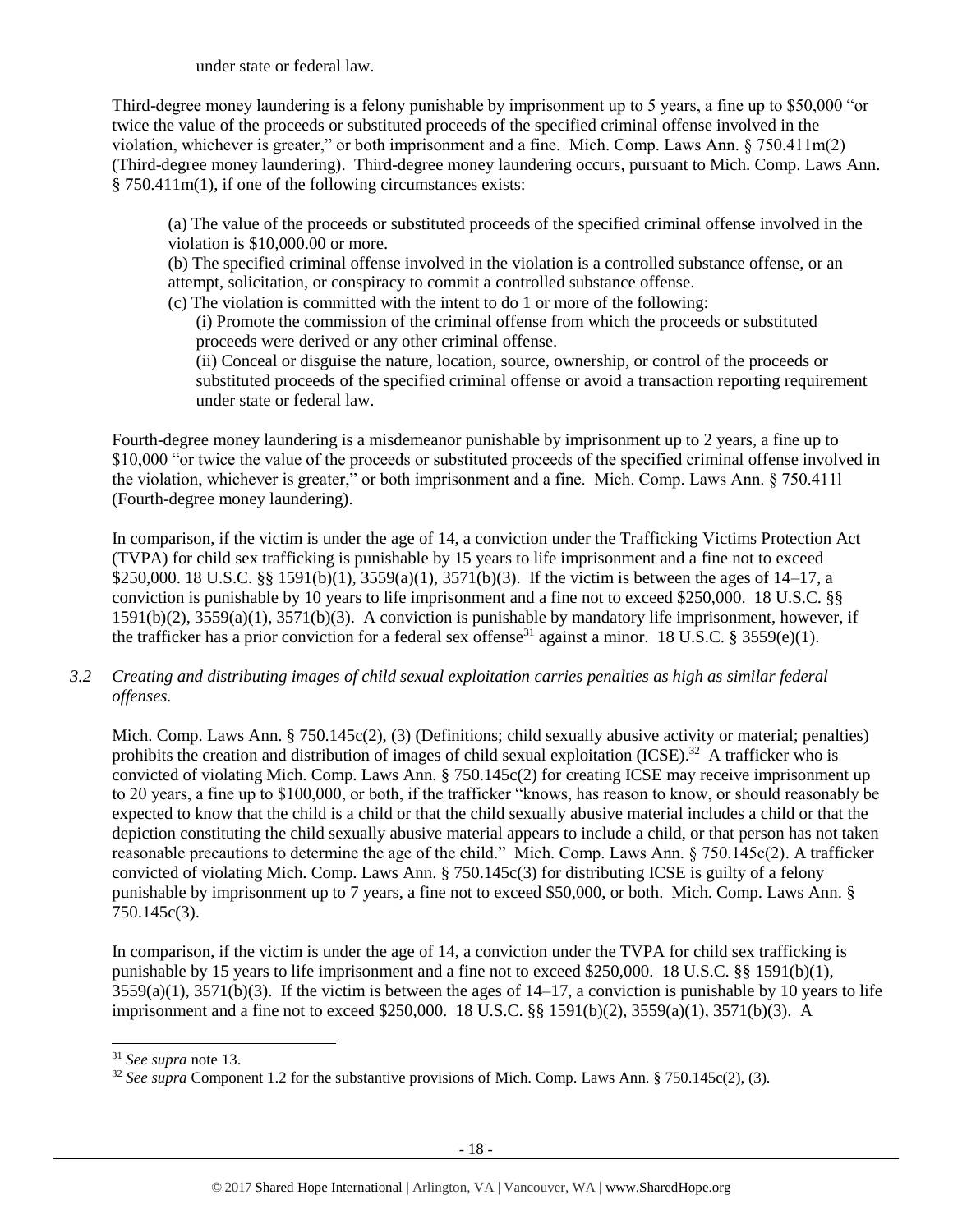conviction is punishable by mandatory life imprisonment, however, if the trafficker has a prior conviction for a federal sex offense<sup>33</sup> against a minor. 18 U.S.C. § 3559(e)(1). Additionally, a federal conviction for distribution of ICSE<sup>34</sup> is generally punishable by imprisonment for  $5-20$  years and a fine not to exceed \$250,000.<sup>35</sup> Subsequent convictions, however, are punishable by imprisonment up to 40 years and a fine not to exceed \$250,000.<sup>36</sup>

*3.3 Using the Internet or electronic communications to lure, entice, recruit or sell commercial sex acts with a minor is a separate crime or results in an enhanced penalty for traffickers.*

Michigan does not expressly criminalize the use of the Internet to lure, entice, recruit, or purchase commercial sex acts with a minor; however, the use of the Internet to communicate with a minor while intending to commit, or attempting to commit, a violation of specified sexual offense laws is illegal under Mich. Comp. Laws Ann. § 750.145d(1)(a) (Use of Internet or computer system; prohibited communication), which states,

A person shall not use the internet or a computer,  $37$  computer program,  $38$  computer network,  $39$  or computer system<sup>40</sup> to communicate with any person for the purpose of doing any of the following: (a) Committing, attempting to commit, conspiring to commit, or soliciting another person to commit conduct proscribed under section 145a [Accosting, enticing or soliciting child for immoral purpose], 145c [Definitions; child sexually abusive activity or material; penalties] . . . 520b [Criminal sexual conduct in the first degree; felony], 520c [Criminal sexual conduct in the second degree; felony], 520d [Criminal sexual conduct in the third degree; felony], [or] 520e [Criminal sexual conduct in the fourth degree; misdemeanor] . . . in which the victim or intended victim is a minor or is believed by that person to be a minor.

The penalty for violating Mich. Comp. Laws Ann. § 750.145d(1)(a) depends on the penalty applicable to the underlying offense, the purpose for which the defendant solicited the minor. Mich. Comp. Laws Ann.  $§ 750.145d(2).<sup>41</sup>$ 

# *3.4 Financial penalties for traffickers, including asset forfeiture, are sufficiently high.*

Traffickers may receive fines in the following amounts: up to \$4,000 for a first violation of Mich. Comp. Laws Ann. § 750.145a (Accosting, enticing or soliciting child for immoral purpose), up to \$10,000 for a second

<sup>33</sup> *See supra* note [13.](#page-8-0) 

 $34\,18$  U.S.C. §§ 2252(a)(1), (a)(2), (a)(3) (Certain activities relating to material involving the sexual exploitation of minors),  $2252A(a)(2)$ , (a)(3) (Certain activities relating to material constituting or containing child pornography), 1466A(a) (Obscene visual representations of the sexual abuse of children).

<sup>&</sup>lt;sup>35</sup> 18 U.S.C. §§ 2252(b) (stating that a conviction under subsection (a)(1), (a)(2), or (a)(3) is punishable by imprisonment for 5–20 years and a fine),  $2252A(b)(1)$  (a conviction is punishable by imprisonment for 5–20 years and a fine),  $1466A(a)$ , (b) (stating that a conviction under subsection (a) is "subject to the penalties provided in section  $2252A(b)(1)$ ," imprisonment for 5–20 years and a fine, while a conviction under subsection (b) is "subject to the penalties provided in section 2252A(b)(2)," imprisonment up to 10 years, a fine, or both); *see also* 18 U.S.C. §§ 3559(a)(1) (classifying all of the above listed offenses as felonies), 3571(b)(3) (providing a fine up to \$250,000 for any felony conviction).

 $36\,18$  U.S.C. §§ 2252(b) (stating if a person has a prior conviction under subsection (a)(1), (a)(2), or (a)(3) or a list of other statutes, a conviction is punishable by a fine and imprisonment for  $15-40$  years),  $2252A(b)(1)$  (stating if a person has a prior conviction under subsection (a)(2), (a)(3), or a list of other statutes, a conviction is punishable by a fine and imprisonment for 15–40 years), 1466A(a), (b) (stating that the penalty scheme for section 2252A(b) applies); *see also* 18 U.S.C. §§ 3559(a)(1) (classifying all of the above listed offenses as felonies),  $3571(b)(3)$  (providing a fine up to \$250,000 for any felony conviction).

<sup>&</sup>lt;sup>37</sup> *See supra* note [16](#page-8-1) for the definition of "computer."

<sup>38</sup> *See supra* note [17](#page-8-2) for the definition of "computer program."

<sup>&</sup>lt;sup>39</sup> See supra note [18](#page-8-3) for the definition of "computer network."

<sup>&</sup>lt;sup>40</sup> See supra note [19](#page-8-4) for the definition of "computer system."

<sup>41</sup> *See supra* note [20](#page-9-0) for penalty scheme under Mich. Comp. Laws Ann. § 750.145d(2).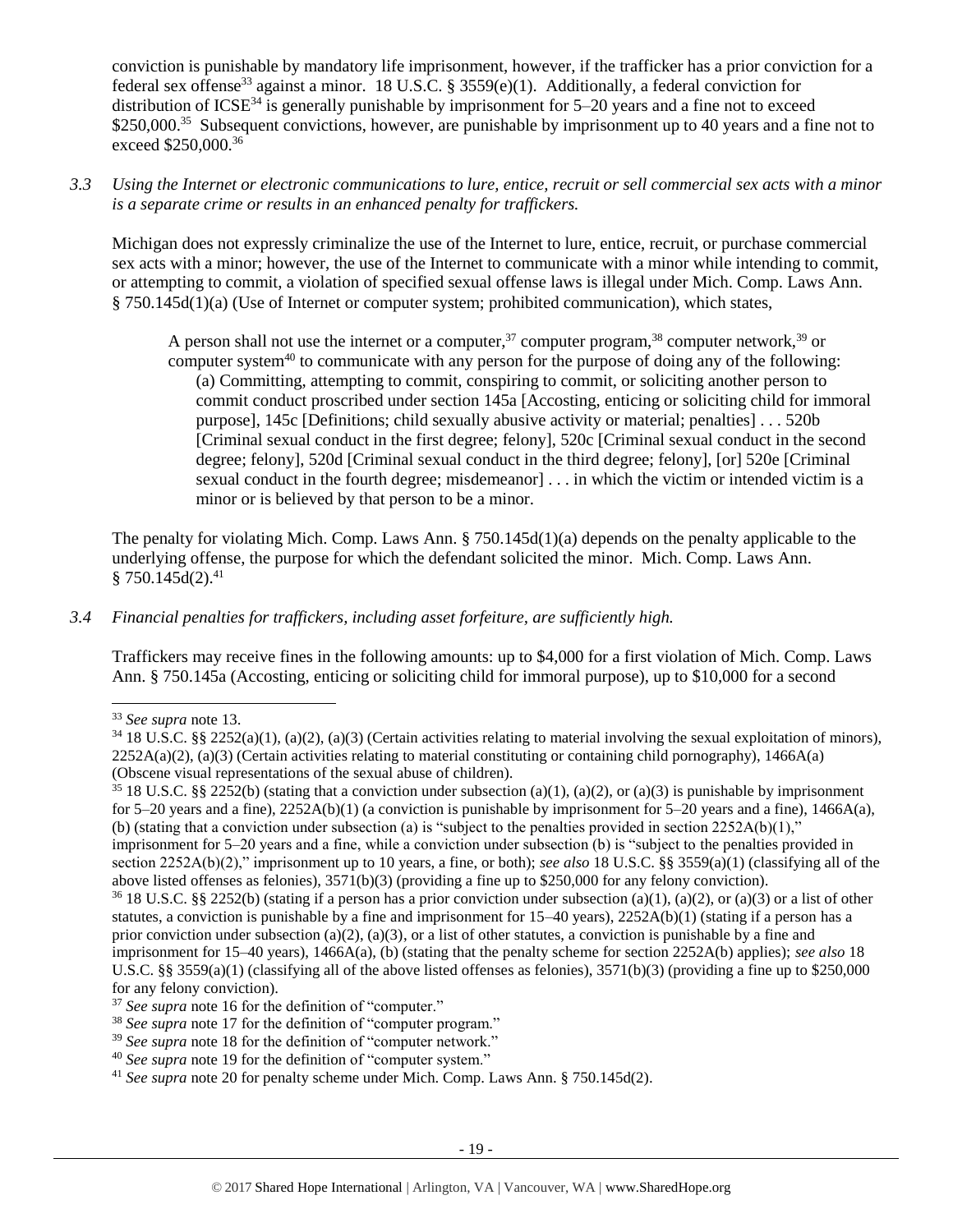violation under Mich. Comp. Laws Ann. § 750.145b (Accosting, enticing or soliciting child for immoral purpose; prior conviction; penalty), up to \$100,000 for violating subsection (2) and up to \$50,000 for violating subsection (3) of Mich. Comp. Laws Ann. § 750.145c (Definitions; child sexually abusive activity or material; penalties). Mich. Comp. Laws Ann. §§ 750.145a, 750.145b(1), 750.145c(2), 750.145c(3), 750.159j(1). Additionally, traffickers may receive fines up to \$5,000–\$20,000 for violations of Mich. Comp. Laws Ann. § 750.145d (Use of internet or computer system; prohibited communication), and up to \$20,000 for violations of Mich. Comp. Laws Ann. § 750.462e (Forced labor or services; prohibited conduct with regard to age of minor). Mich. Comp. Laws Ann. §§ 750.145d(2)(a)–(f), 750.462f(2).

Mich. Comp. Laws Ann. § 780.766b (Conviction of offense described in MCL 750.462a to 750.462h; restitution) provides for mandatory restitution and states,

When sentencing a defendant convicted of an offense described in chapter LXVIIA [Human trafficking] . . . the court shall order restitution for the full amount of loss suffered by the victim. In addition to restitution ordered under section 16 [§ 780.766],<sup>42</sup> the court may order the defendant to pay all of the following:

(a) Lost income, calculated by whichever of the following methods results in the largest amount: (i) The gross amount received by the defendant from or the value to the defendant of the victim's labor or services.

(ii) The value of the victim's labor or services as calculated under the minimum wage law of 1964, 1964 PA 154, MCL 408.381 to 408.398 [repealed], or the federal minimum wage, whichever results in the largest value.

(iii) Income loss as determined under section  $16(4)(c)$ .

(b) The cost of transportation, temporary housing, and child care expenses incurred by the victim because of the offense.

(c) Attorney fees and other costs and expenses incurred by the victim because of the offense, including, but not limited to, costs and expenses relating to assisting the investigation of the offense and for attendance at related court proceedings as follows:

- (i) Wages lost.
- (ii) Child care.
- (iii) Transportation.
- (iv) Parking.
- (d) Any other loss suffered by the victim as a proximate result of the offense.

Mich. Comp. Laws Ann. § 750.462f(6) further provides that "the court may order a person convicted of violating this section to pay restitution to the victim in the manner provided in section 16b of the William Van Regenmorter Crime Victim's Rights Act, 1985 PA 87, MCL 780.766b . . . ."

Traffickers are generally subject to mandatory restitution orders pursuant to Mich. Comp. Laws Ann. § 780.766 ("Victim" defined; order of restitution generally; order of restitution as condition of probation or parole). Mich. Comp. Laws Ann. § 780.766(2) states,

Except as provided in subsection  $(8)$ ,<sup>43</sup> when sentencing a defendant convicted of a crime, the court shall order, in addition to or in lieu of any other penalty authorized by law or in addition to any other penalty required by law, that the defendant make full restitution to any victim of the defendant's course

<sup>&</sup>lt;sup>42</sup> See infra for discussion of restitution pursuant to Mich. Comp. Laws Ann. § 780.766(2) ("Victim" defined; restitution; order; condition of probation, parole, or sentence; revocation of probation or parole; petition to modify payment method; lien; enforcement; failure to pay restitution; payment by parent of juvenile; definitions; review; report or petition; compliance; copy of order to department of corrections; disposition of unclaimed restitution; amendment of order; effect of bankruptcy; victim as minor).

<sup>43</sup> *See supra* note [22.](#page-11-0)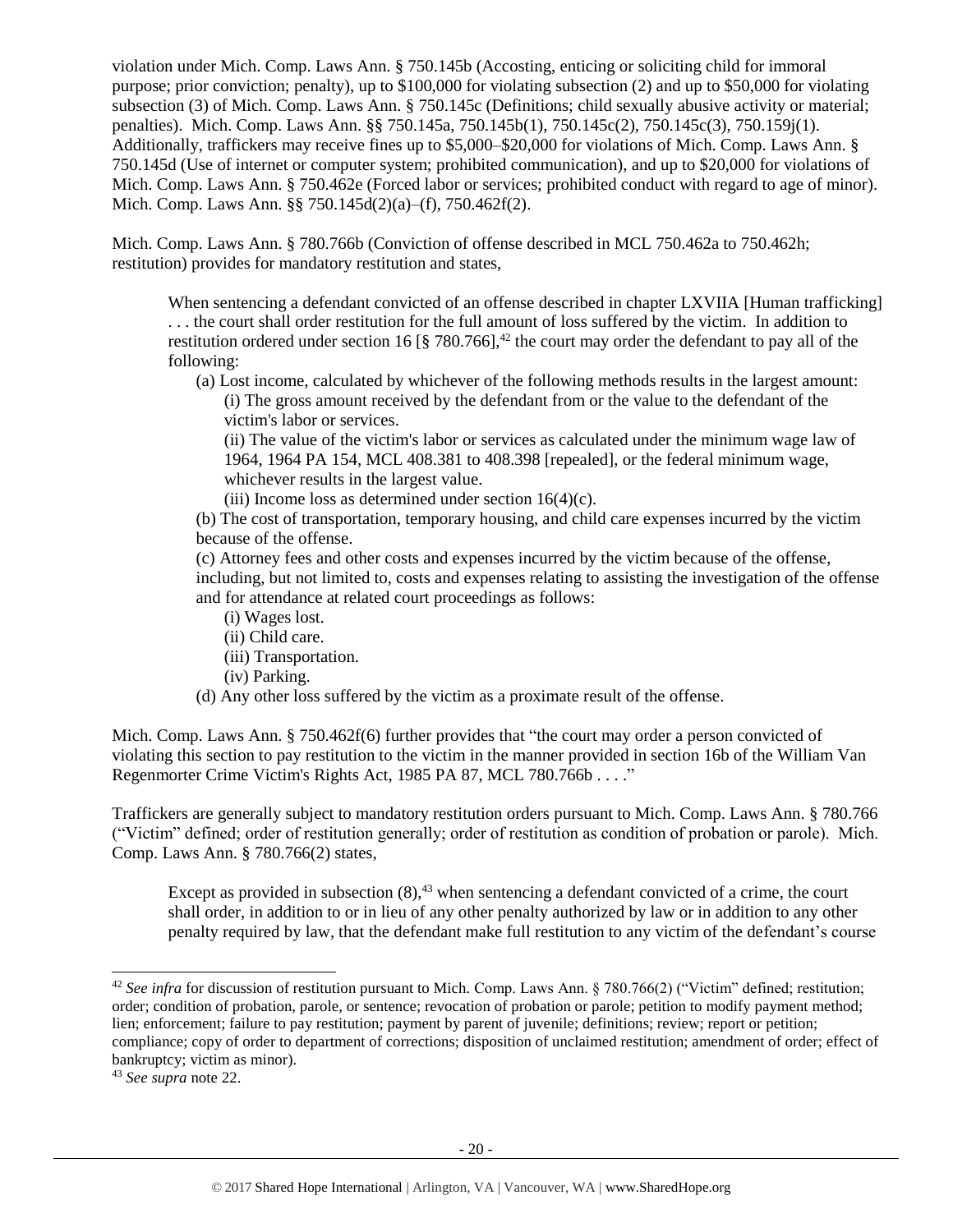of conduct that gives rise to the conviction or to the victim's estate . . . .

Under Mich. Comp. Laws Ann. § 780.766(24),

If the victim is a minor, the order of restitution shall require the defendant to pay to a parent of the victim an amount that is determined to be reasonable for any of the following that are actually incurred or reasonably expected to be incurred by the parent as a result of the crime:

(a) Homemaking and child care expenses.

(b) Income loss not ordered to be paid under subsection (4)(h).

(c) Mileage.

- (d) Lodging or housing.
- (e) Meals.
- (f) Any other cost incurred in exercising the rights of the victim or a parent under this act."

Convicted traffickers face asset forfeiture under Mich. Comp. Laws Ann. § 600.4702(1) (Property subject to seizure and forfeiture; exception; encumbrances; substituted proceeds of crime), which states,

Except as otherwise provided in this section, the following property is subject to seizure by, and forfeiture to, a local unit of government or this state under this chapter:

(a) All personal property that is the proceeds of a crime,  $^{44}$  the substituted proceeds of a crime, or an instrumentality of a crime.

(b) All real property that is the proceeds of a crime, the substituted proceeds of a crime, or an instrumentality of a crime, except real property that is the primary residence of the spouse or a dependent child of the owner, unless that spouse or dependent child had prior knowledge of, and consented to the commission of, the crime.

(c) In the case of a crime that is a violation . . . Michigan penal code . . . 750.462a to

750.462h [Human trafficking] . . . all property described in subdivisions (a) and (b), and all real property or personal property that performed 1 of the following functions:

(*i*) Contributed directly and materially to the commission of the crime.

(*ii*) Was used to conceal the crime.

(*iii*) Was used to escape from the scene of the crime.

(*iv*) Was used to conceal the identity of 1 or more of the individuals who committed the crime.

Additionally, traffickers may be subject to asset forfeiture under the nuisance law. Pursuant to Mich. Comp. Laws Ann. § 600.3801 (Nuisance; injunction; abatement; guilt; "controlled substance" defined),

(1) A building, vehicle, boat, aircraft, or place is a nuisance if 1 or more of the following apply:

(a) It is used for the purpose of lewdness, assignation, prostitution, or gambling.

(b) It is used by, or kept for the use of, prostitutes or other disorderly persons.

. . . .

(f) It is used for conduct prohibited by chapter LXVIIA of the Michigan Penal Code, 1931 PA 328, MCL 750.462a to 750.462h [Human trafficking].

(2) All furniture, fixtures, and contents of a building, vehicle, boat, aircraft, or place described in subsection (1) and all intoxicating liquors in the building, vehicle, boat, aircraft, or place are also declared a nuisance.

. . . .

(4) A person, or a servant, agent, or employee of the person, who owns, leases, conducts, or maintains a building, vehicle, or place described in subsection (1) is guilty of a nuisance. . . . .

<sup>44</sup> *See supra* note [23.](#page-11-1)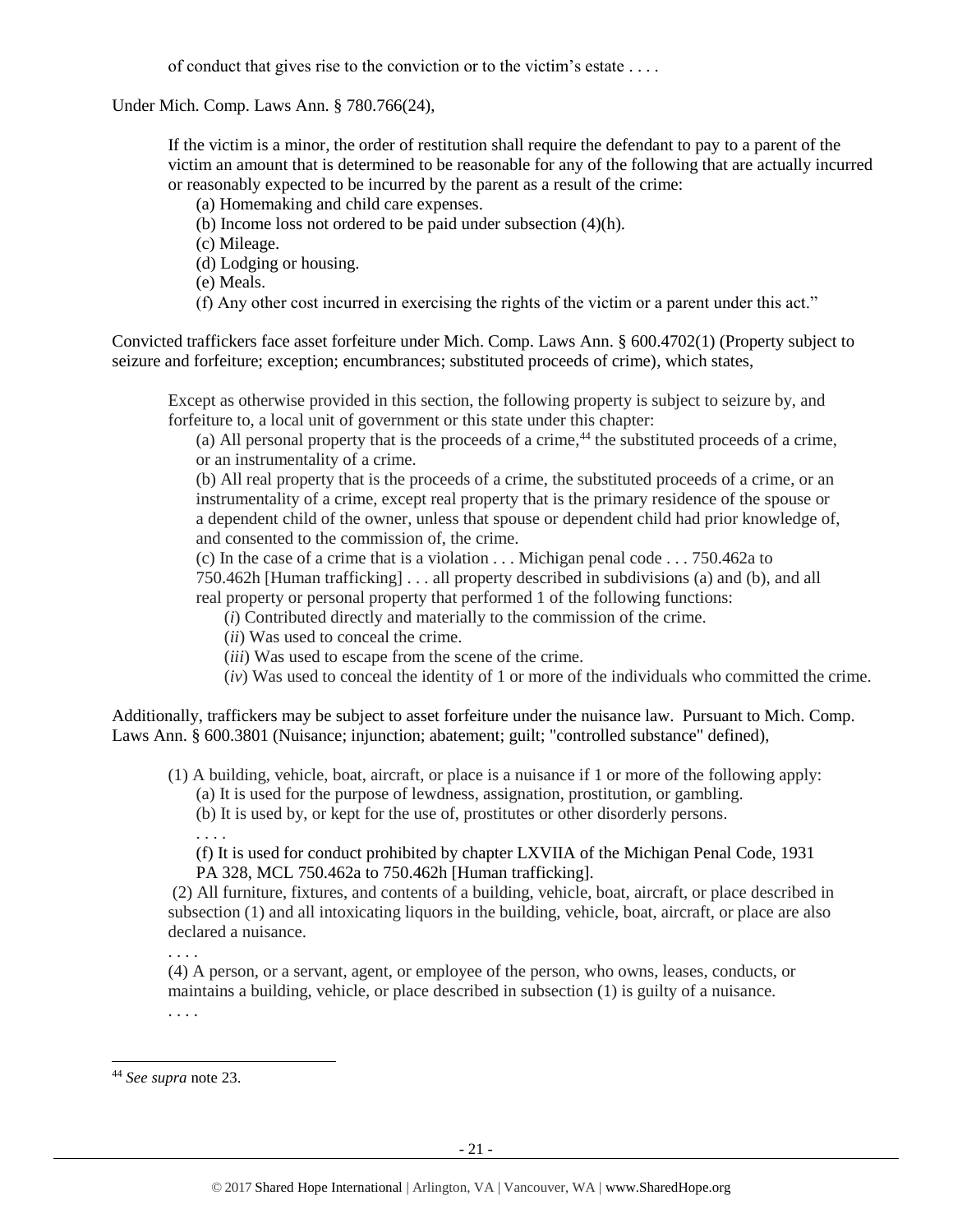Mich. Comp. Laws Ann. § 600.3830(2) (Removal and sale of property; fees; closing of building; loss of property exemptions; liability of officers) states,

Any person found guilty of maintaining a nuisance under the provisions of this chapter shall forfeit the benefit of all property exemptions, so far as the satisfaction of the order or judgment of the court requires the same, and the taking and disposing of any property of the defendant or defendants by virtue of such order or judgment by any officer directed to execute the same is not a trespass, nor shall such officer be liable either civilly or criminally therefor, if a proper return of such order or judgment and accounting for such property is made to the court within 10 days after the order or judgment is executed.

Mich. Comp. Laws Ann. § 600.3825 (Order of abatement; execution of court order; duties of officer; use of building or place ordered closed; contempt; determination of amount due victim) further directs,

[i]f the court in an action under this chapter declares property to be a nuisance under section 3801(1)(f), the officer executing the order of the court shall first pay from the proceeds any amount determined by the court to be due to the victim . . . . For purposes of determining the amount due to a victim under this subsection, the court shall consider the loss suffered by the victim as a proximate result of the conduct and may use as guidance the items of loss enumerated in . . . MCL 780.766b [Conviction of offense described in MCL 750.462a to 750.462h; restitution].

Asset forfeiture may also be available under Michigan's law related to criminal enterprises. Mich. Comp. Laws Ann. § 750.159j(4) states,

The court shall order a person convicted of a violation of section 159i [Prohibited conduct] to criminally forfeit to the state any real, personal, or intangible property in which he or she has an interest and that was used in the course of, intended for use in the course of, derived from, or realized through conduct in violation of section 159i, including any property constituting an interest in, means of control over, or influence over the enterprise involved in the violation and any property constituting proceeds derived from the violation . . . .

A conviction for money laundering under Mich. Comp. Laws Ann. § 750.411k (Proceeds of criminal offense; receipt; acquisition; financial transaction) can result in fines from up to \$10,000–\$500,000, "or twice the value of the proceeds or substituted proceeds of the specified criminal offense involved in the violation, whichever is greater," depending on the degree of the violation.<sup>45</sup> Mich. Comp. Laws Ann. §§ 750.4111, 750.411m(2), 750.411n(2), 750.411o(2).

# *3.5 Convicted traffickers are required to register as sex offenders.*

A trafficker convicted under Mich. Comp. Laws Ann. § 750.462e (Forced labor or services; prohibited conduct with regard to age of minor) and certain CSEC laws will be required to register as a sex offender pursuant to Mich. Comp. Laws Ann. § 28.723 (Individuals required to be registered). Mich. Comp. Laws Ann. § 28.723 requires registration when an offender is convicted of violating a "listed offense" which is defined as "a tier I, tier II, or tier III offense." Mich. Comp. Laws Ann. §§ 28.723(1)(a), 28.722(j) (Definitions). Under Mich. Comp. Laws Ann. § 28.722(s), a "Tier I offense" is defined as,

1 or more of the following:

(i) A violation of section 145c(4) [Definitions; child sexually abusive activity or material; penalties] of the Michigan penal code, 1931 PA 328, MCL 750.145c.

. . . .

<sup>45</sup> *See supra* Component 3.1 for discussion of the substantive provisions of the money laundering statutes.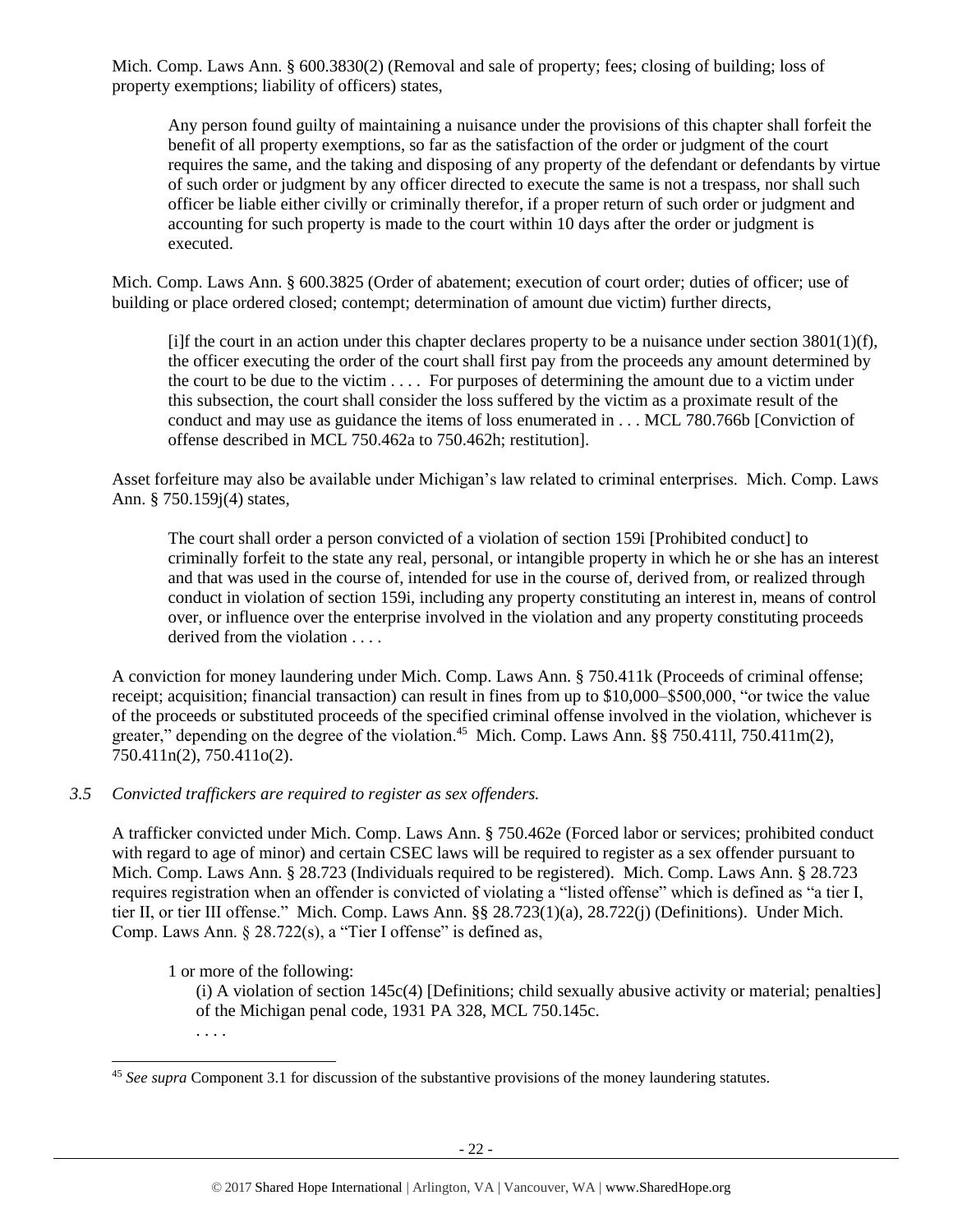(v) Any other violation of a law of this state or a local ordinance of a municipality, other than a tier II or tier III offense, that by its nature constitutes a sexual offense against an individual who is a minor.

. . . .

(viii) An attempt or conspiracy to commit an offense described in subparagraphs (i) to (vii). (ix) An offense substantially similar to an offense described in subparagraphs (i) to (viii) under a law of the United States that is specifically enumerated in 42 USC 16911, under a law of any state or any country, or under tribal or military law.

Mich. Comp. Laws Ann. § 28.722(u) provides that Tier II offenses include,

1 or more of the following:

(i) A violation of section 145a of the Michigan penal code . . . [Accosting, enticing or soliciting child for immoral purpose].

(ii) A violation of section 145b of the Michigan penal code . . . [Accosting, enticing or soliciting child for immoral purpose; prior conviction; penalty].

(iii) A violation of section  $145c(2)$  or (3) of the Michigan penal code . . . [Definitions; child sexually abusive activity or material; penalties].

(iv) A violation of section  $145d(1)(a)$  of the Michigan penal code . . . [Use of internet or computer system; prohibited communication], except for a violation arising out of a violation of section 157c of the Michigan penal code, 1931 PA 328, MCL 750.157c.

. . . .

(vii) A violation of section 462e(a) of the Michigan Penal Code, 1931 PA 328, MCL 750.462E [Forced labor or services; prohibited conduct as relates to age of minor].

(viii) A violation of section 448 [Soliciting, accosting, or inviting to commit prostitution or immoral act; crime] of the Michigan penal code, 1931 PA 328, MCL 750.448, if the victim is a minor. (ix) A violation of section 455 of the Michigan penal code . . . [Pandering; felony]

. . . .

(xii) An attempt or conspiracy to commit an offense described in subparagraphs (i) to (xi). (xiii) An offense substantially similar to an offense described in subparagraphs (i) to (xi) under a law of the United States that is specifically enumerated in 42 USC 16911, under a law of any state or any country, or under tribal or military law.

*3.6 Laws relating to termination of parental rights include sex trafficking or commercial sexual exploitation of children (CSEC) offenses as grounds for termination in order to prevent traffickers from exploiting their parental rights as a form of control.* 

Mich. Comp. Laws Ann. § 712A.19b(3) (Termination of parental rights to child) does not include a violation of Mich. Comp. Laws Ann. § 750.462e (Forced labor or services; prohibited conduct with regard to age of minor) or any of Michigan's CSEC laws as grounds for terminating parental rights. Under Mich. Comp. Laws Ann. § 712A.19b(3), however, the court may terminate parental rights based on a conviction for certain other offenses or for subjecting a child to sexual abuse. Specifically, Mich. Comp. Laws Ann. § 712A.19b(3) states,

The court may terminate a parent's parental rights to a child if the court finds, by clear and convincing evidence, 1 or more of the following:

. . . .

(b) The child or a sibling of the child has suffered physical injury or physical or sexual abuse under 1 or more of the following circumstances:

(i) The parent's act caused the physical injury or physical or sexual abuse and the court finds that there is a reasonable likelihood that the child will suffer from injury or abuse in the foreseeable future if placed in the parent's home.

(ii) The parent who had the opportunity to prevent the physical injury or physical or sexual abuse failed to do so and the court finds that there is a reasonable likelihood that the child will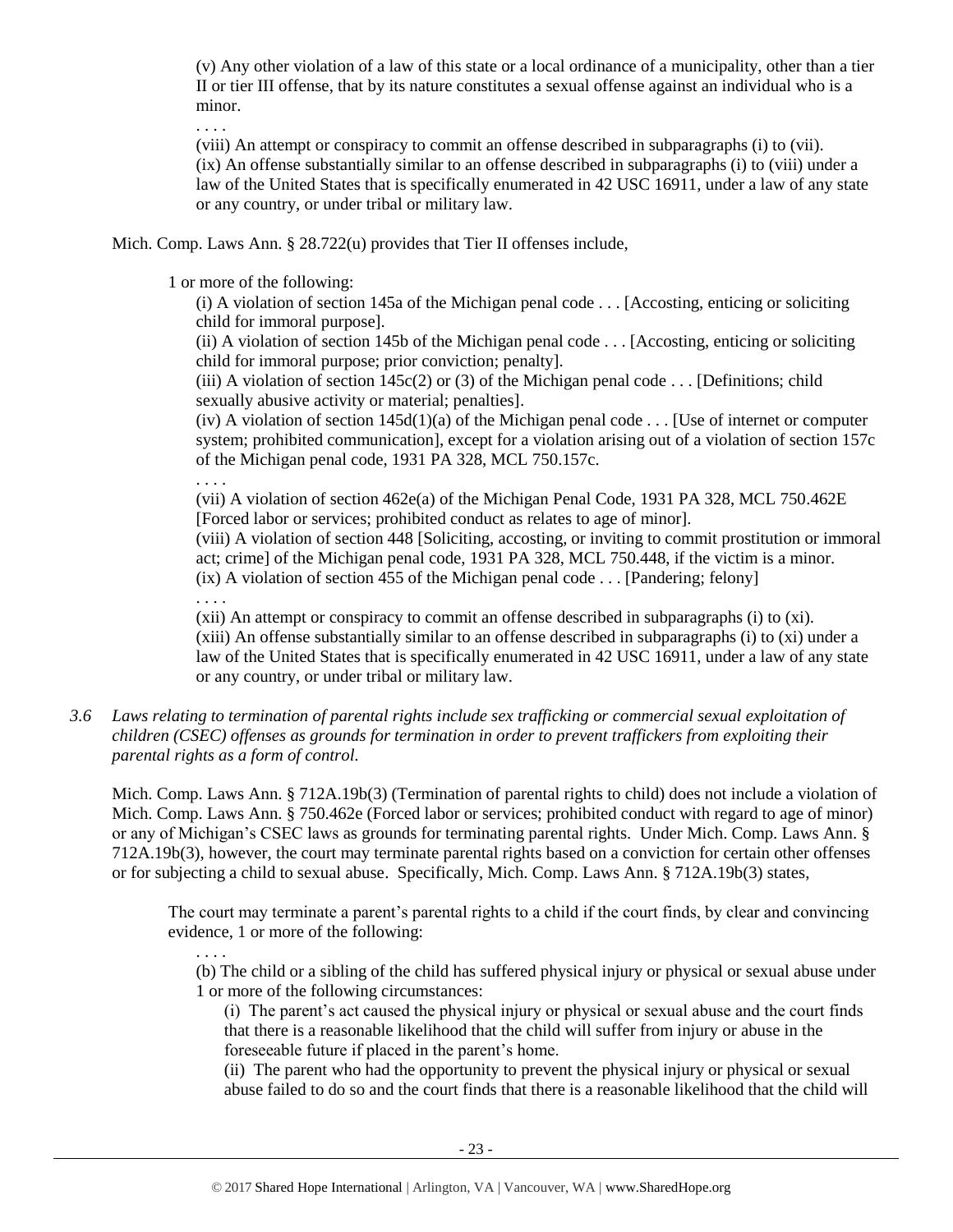suffer injury or abuse in the foreseeable future if placed in the parent's home.

(iii) A nonparent adult's act caused the physical injury or physical or sexual abuse and the court finds that there is a reasonable likelihood that the child will suffer from injury or abuse by the nonparent adult in the foreseeable future if placed in the parent's home.

. . . .

(j) There is a reasonable likelihood, based on the conduct or capacity of the child's parent, that the child will be harmed if he or she is returned to the home of the parent.

(k) The parent abused the child or a sibling of the child and the abuse included 1 or more of the following:

(ii) Criminal sexual conduct involving penetration, attempted penetration, or assault with intent to penetrate.

. . . .

. . . .

. . . .

. . . .

(n) The parent is convicted of 1 or more of the following, and the court determines that termination is in the child's best interests because continuing the parent-child relationship with the parent would be harmful to the child:

(ii) A violation of a criminal statute that includes as an element the use of force or the threat of force and that subjects the parent to sentencing under section 10, 11, or 12 of chapter IX of the code of criminal procedure, 1927 PA 175, MCL 769.10 [Punishment for subsequent felony], 769.11 [Punishment for subsequent felony following conviction of 2 or more felonies], and 769.12 [Punishment for subsequent felony following conviction of 3 or more felonies]. (iii) A federal law or law of another state with provisions substantially similar to a crime or procedure listed or described in subparagraph (i) or (ii).

3.6.1 Recommendation: Amend Mich. Comp. Laws Ann. § 712A.19b(3)(n) (Termination of parental rights to child) to include Mich. Comp. Laws Ann. § 750.462e (Forced labor or services; prohibited conduct with regard to age of minor), § 750.145a (Accosting, enticing or soliciting child for immoral purpose), § 750.145b (Accosting, enticing or soliciting child for immoral purpose; prior conviction; penalty), § 750.145c (Definitions; child sexually abusive activity or material; penalties) and § 750.145d (Use of internet or computer system; prohibited communication) as grounds for termination of parental rights.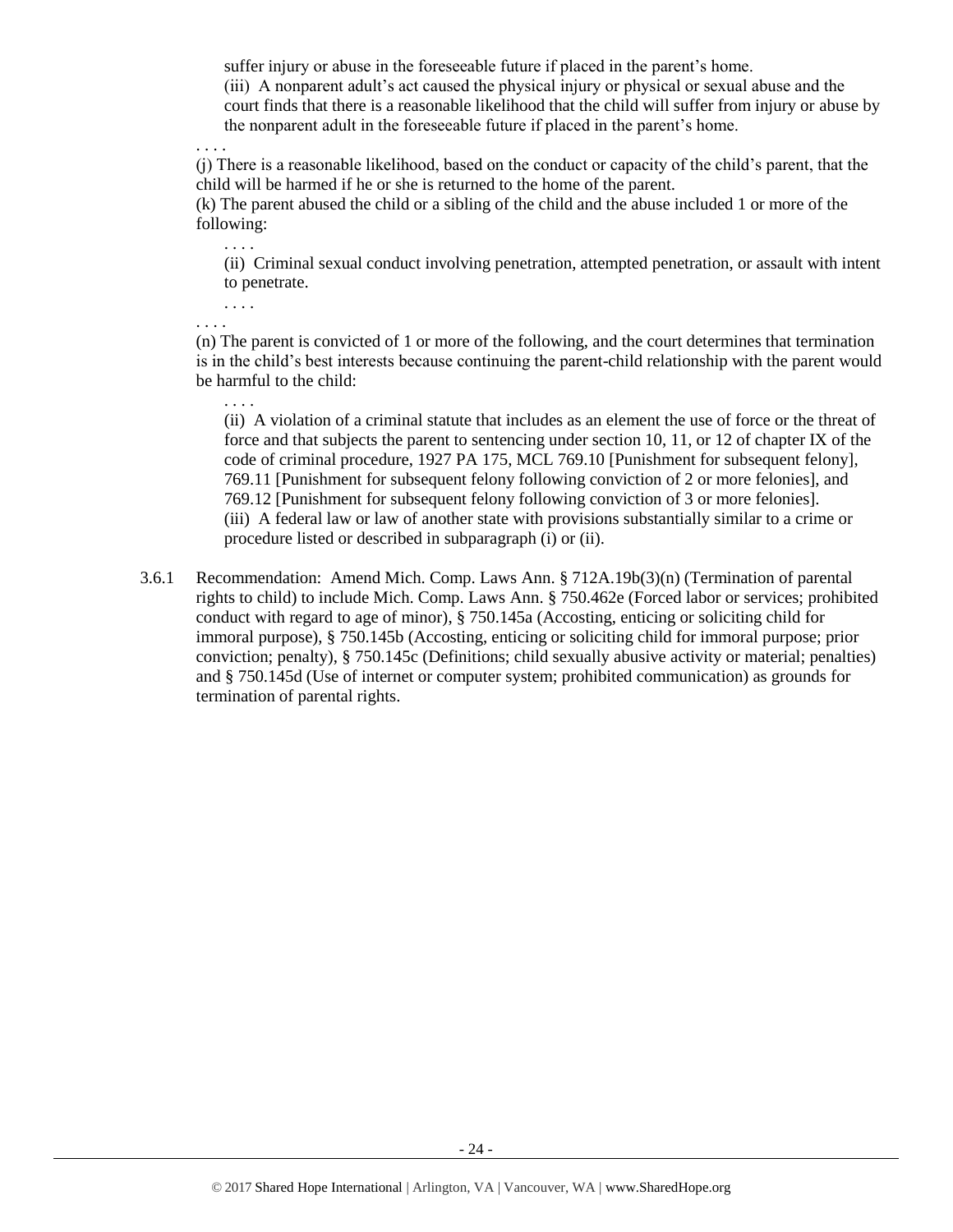#### **FRAMEWORK ISSUE 4: CRIMINAL PROVISIONS FOR FACILITATORS**

#### *Legal Components:*

- *4.1 The acts of assisting, enabling, or financially benefitting from child sex trafficking are included as criminal offenses in the state sex trafficking statute.*
- *4.2 Financial penalties, including asset forfeiture laws, are in place for those who benefit financially from or aid and assist in committing domestic minor sex trafficking.*
- *4.3 Promoting and selling child sex tourism is illegal.*
- *4.4 Promoting and selling images of child sexual exploitation carries penalties as high as similar federal offenses. \_\_\_\_\_\_\_\_\_\_\_\_\_\_\_\_\_\_\_\_\_\_\_\_\_\_\_\_\_\_\_\_\_\_\_\_\_\_\_\_\_\_\_\_\_\_\_\_\_\_\_\_\_\_\_\_\_\_\_\_\_\_\_\_\_\_\_\_\_\_\_\_\_\_\_\_\_\_\_\_\_\_\_\_\_\_\_\_\_\_\_\_\_\_*

# *Legal Analysis:*

 $\overline{a}$ 

*4.1 The acts of assisting, enabling, or financially benefitting from child sex trafficking are included as criminal offenses in the state sex trafficking statute.*

Facilitators face criminal liability for benefitting financially from sex trafficking under Mich. Comp. Laws Ann. § 750.462d (Prohibited conduct) which states,

A person shall not do either of the following:

(a) Knowingly recruit, entice, harbor, transport, provide, or obtain an individual by any means, knowing that individual will be subjected to forced labor or services or debt bondage. (b) Knowingly benefit financially or receive anything of value from participation in an enterprise, as that term is defined in section  $159f^{46}$ , if the enterprise has engaged in an act proscribed under this chapter.

A conviction is punishable by up to 10 years imprisonment, a possible fine of up to \$10,000, or both. However, "[i]f the violation results in . . . an individual being engaged in commercial sexual activity, the person is guilty of a felony punishable by imprisonment for not more than 15 years or a fine of not more than \$15,000, or both." The penalty will be further enhanced to 20 years imprisonment, a possible fine of up to \$20,000, or both if serious bodily injury results or to life imprisonment, a possible fine of \$50,000, or both if the violation involves "kidnapping or attempted kidnapping, criminal sexual conduct in the first degree or attempted criminal sexual conduct in the first degree, or an attempt to kill or the death of an individual."<sup>47</sup> Mich. Comp. Laws Ann. § 750.462f(1)(a)–(d) <sup>48</sup> (Violation of MCL 750.462b, 750.462c, and 750.462d; violation of 750.462e; attempting, conspiring, or soliciting another to violate chapter; violation of law arising out of the same transaction; consecutive terms; restitution).

<span id="page-24-0"></span>A facilitator could also be prosecuted under Michigan's money laundering statues and face punishments from imprisonment up to 2–20 imprisonment, fines from up to \$10,000–\$500,000, "or twice the value of the proceeds or substituted proceeds of the specified criminal offense involved in the violation, whichever is greater," or imprisonment and a fine, depending on the degree of the violation.<sup>49</sup> Mich. Comp. Laws Ann. §§ 750.4111, 750.411m(2), 750.411n(2), 750.411o(2).

<sup>46</sup> Pursuant to Mich. Comp. Laws Ann. § 750.159f(a), an "'[e]nterprise' includes an individual, sole proprietorship, partnership, corporation, limited liability company, trust, union, association, governmental unit, or other legal entity or a group of persons associated in fact although not a legal entity. Enterprise includes illicit as well as licit enterprises." <sup>47</sup> See infra Appendix A for further discussion of sentencing guidelines.

<sup>&</sup>lt;sup>48</sup> The text of Mich. Comp. Laws Ann. § 750.462f cited here and elsewhere in this report includes amendments made by the enactment of House Bill 5544 during the 2016 Regular Session of the 98th Legislature of the State of Michigan (effective March 14, 2017).

<sup>49</sup> *See supra* Component 3.1 for the substantive provisions of the Michigan money laundering statutes.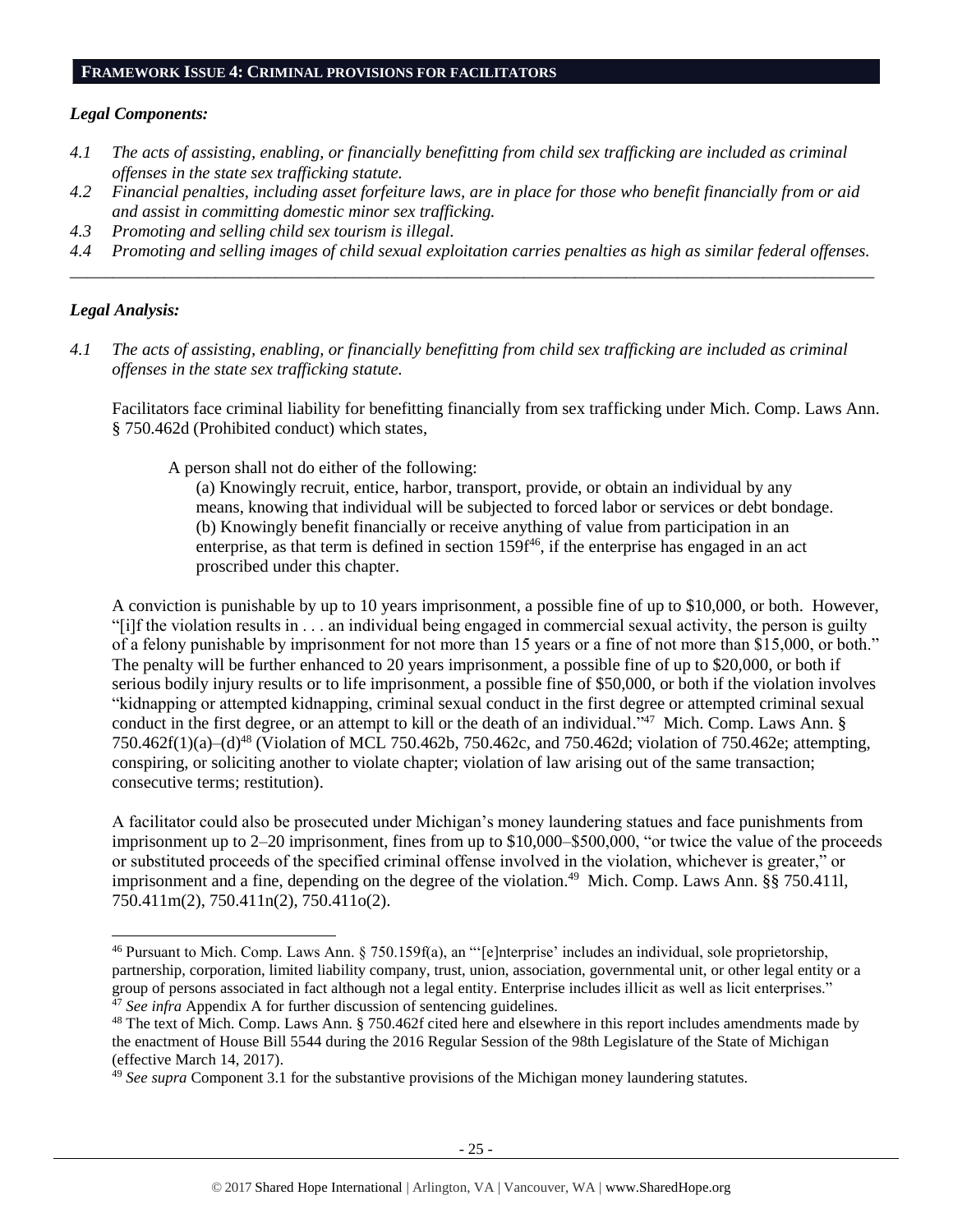*4.2 Financial penalties, including asset forfeiture laws, are in place for those who benefit financially from or aid and assist in committing domestic minor sex trafficking.*

Facilitators face a maximum fine of \$50,000 for the promotion and distribution of images of child sexual exploitation (ICSE) under Mich. Comp. Laws Ann. § 750.145c(3) (Definitions; child sexually abusive activity or material; penalties). Facilitators convicted under Mich. Comp. Laws Ann. § 750.462d (Prohibited conduct) face fines ranging from of up to \$10,000, enhanced to \$15,000 when bodily injury occurs or results in the individual being engaged in commercial sexual activity, \$20,000 when serious bodily injury occurs, and to life in prison if the violation involves "kidnapping or attempted kidnapping, criminal sexual conduct in the first degree or attempted criminal sexual conduct in the first degree, or an attempt to kill or the death of an individual." Mich. Comp. Laws Ann. § 750.462f(1)(a)–(d)<sup>50</sup> (Violation of MCL 750.462b, 750.462c, and 750.462d; violation of 750.462e; attempting, conspiring, or soliciting another to violate chapter; violation of law arising out of same transaction; consecutive terms; restitution).

Mich. Comp. Laws Ann. § 780.766b (Conviction of offense described in MCL 750.462a to 750.462h; restitution) provides for mandatory restitution and states, "When sentencing a defendant convicted of an offense described in chapter LXVIIA [Human trafficking] . . . the court shall order restitution for the full amount of loss suffered by the victim."<sup>51</sup> Mich. Comp. Laws Ann. § 750.462f(6) also provides that restitution is available under Mich. Comp. Laws Ann. § 780.766b for victims of facilitators convicted under Mich. Comp. Laws Ann. § 750.462d.<sup>52</sup>

Convicted facilitators may be subject to asset forfeiture under Mich. Comp. Laws Ann. § 600.4702(1) (Property subject to seizure and forfeiture' exception' encumbrances' substituted proceeds of crime), which states,

Except as otherwise provided in this section, the following property is subject to seizure by, and forfeiture to, a local unit of government or this state under this chapter:

(a) All personal property that is the proceeds of a crime,<sup>53</sup> the substituted proceeds of a crime, or an instrumentality of a crime.

(b) All real property that is the proceeds of a crime, the substituted proceeds of a crime, or an instrumentality of a crime, except real property that is the primary residence of the spouse or a dependent child of the owner, unless that spouse or dependent child had prior knowledge of, and consented to the commission of, the crime.

(c) In the case of a crime that is a violation . . . Michigan penal code . . . 750.462a to 750.462h [Human trafficking] . . . all property described in subdivisions (a) and (b), and all real property or personal property that performed 1 of the following functions:

(i) Contributed directly and materially to the commission of the crime.

- (ii) Was used to conceal the crime.
- (iii) Was used to escape from the scene of the crime.
- (iv) Was used to conceal the identity of 1 or more of the individuals who committed the crime.

Additionally, facilitators may be subject to asset forfeiture under the nuisance law. Pursuant to Mich. Comp. Laws Ann. § 600.3801 (Nuisance; injunction; abatement; guilt; "controlled substance" defined),

(1) A building, vehicle, boat, aircraft, or place is a nuisance if 1 or more of the following apply: (a) It is used for the purpose of lewdness, assignation, prostitution, or gambling.

<sup>50</sup> *See supra* note [48.](#page-24-0)

<sup>51</sup> *See infra* Component 5.10 for the substantive provisions of Mich. Comp. Laws Ann. § 780.766b.

 $52$  Facilitators are generally required to make restitution pursuant to Mich. Comp. Laws Ann. § 780.766(2) ("Victim" defined; order of restitution generally; order of restitution as condition of probation or parole). *See infra* Component 5.10 for a full discussion of restitution calculation.

<sup>53</sup> *See supra* note [23.](#page-11-1)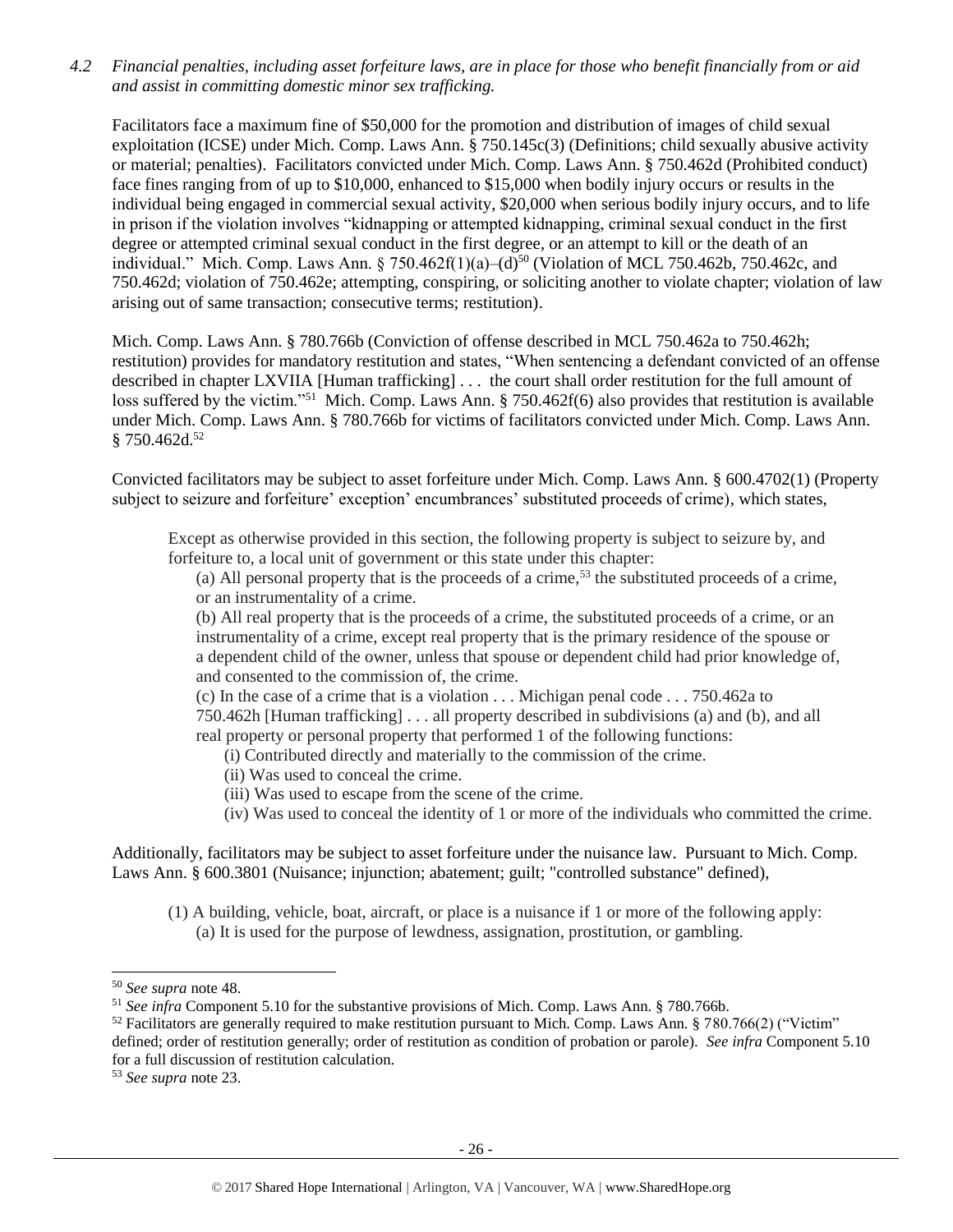(b) It is used by, or kept for the use of, prostitutes or other disorderly persons.

. . . .

(f) It is used for conduct prohibited by chapter LXVIIA of the Michigan Penal Code, 1931 PA 328, MCL 750.462a to 750.462h [Human trafficking].

(2) All furniture, fixtures, and contents of a building, vehicle, boat, aircraft, or place described in subsection (1) and all intoxicating liquors in the building, vehicle, boat, aircraft, or place are also declared a nuisance.

. . . .

(4) A person, or a servant, agent, or employee of the person, who owns, leases, conducts, or maintains a building, vehicle, or place described in subsection (1) is guilty of a nuisance. . . . .

Mich. Comp. Laws Ann. § 600.3830(2) (Removal and sale of property; fees; closing of building; loss of property exemptions; liability of officers) states,

Any person found guilty of maintaining a nuisance under the provisions of this chapter shall forfeit the benefit of all property exemptions, so far as the satisfaction of the order or judgment of the court requires the same, and the taking and disposing of any property of the defendant or defendants by virtue of such order or judgment by any officer directed to execute the same is not a trespass, nor shall such officer be liable either civilly or criminally therefor, if a proper return of such order or judgment and accounting for such property is made to the court within 10 days after the order or judgment is executed.

Mich. Comp. Laws Ann. § 600.3825 (Order of abatement; execution of court order; duties of officer; use of building or place ordered closed; contempt; determination of amount due victim) further directs that "[i]f the court in an action under this chapter declares property to be a nuisance under section 3801(1)(f), the officer executing the order of the court shall first pay from the proceeds any amount determined by the court to be due to the victim . . . . For purposes of determining the amount due to a victim under this subsection, the court shall consider the loss suffered by the victim as a proximate result of the conduct and may use as guidance the items of loss enumerated in . . . MCL 780.766b [Conviction of offense described in MCL 750.462a to 750.462h; restitution]."

# *4.3 Promoting and selling child sex tourism is illegal.*

Child sex tourism is criminalized under Mich. Comp. Laws Ann.  $\S 750.459(2)^{54}$  (Transporting person for prostitution; sale of travel services for purposes of prostitution or human trafficking; conduct against minor; felony; "travel services" defined), which states,

A person shall not knowingly sell or offer to sell travel services<sup>55</sup> that include or facilitate travel for the purpose of engaging in what would be a violation of this chapter, concerning prostitution, or of chapter LXVIIA, concerning human trafficking, if the violation occurred in this state. Except as provided in subsection (3), a person who violates this subsection is guilty of a felony punishable by imprisonment for not more than 5 years or a fine of not more than \$10,000.00, or both.

Mich. Comp. Laws Ann. § 750.459(3) enhances the penalty if the victim is a minor, stating, "If a person violates subsection (2) and the violation involves conduct against a minor, the person is guilty of a felony punishable by imprisonment for not more than 10 years or a fine of not more than \$15,000.00, or both."

<sup>54</sup> *See supra* note [8.](#page-2-0)

<sup>55</sup> Mich. Comp. Laws Ann. § 750.459(5) defines "travel services" as "transportation by air, sea, or ground, hotel or other lodging accommodations, package tours, or the provision of vouchers or coupons to be redeemed for future travel, or accommodations for a fee, commission, or other valuable consideration."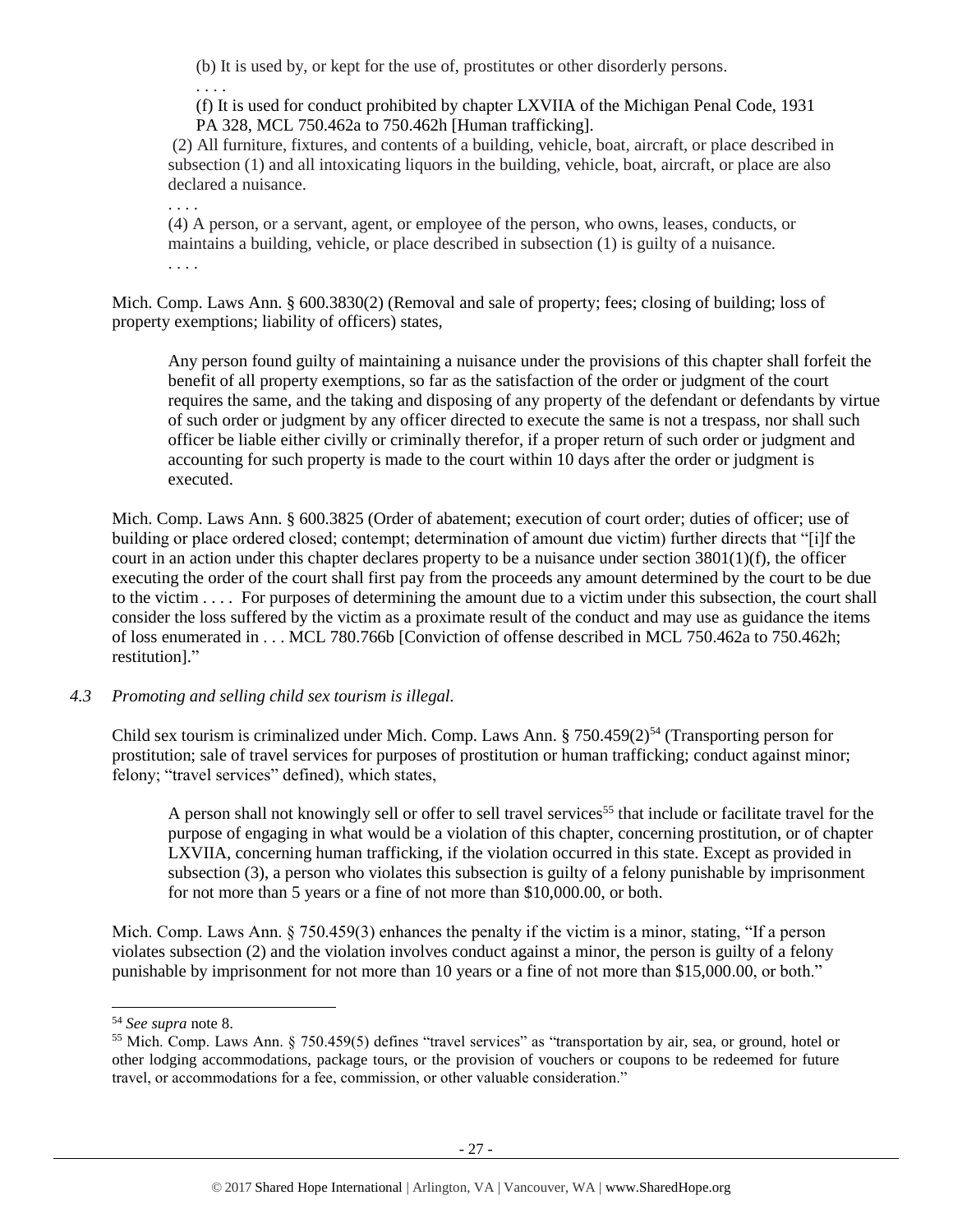# *4.4 Promoting and selling images of child sexual exploitation carries penalties as high as similar federal offenses.*

Mich. Comp. Laws Ann. § 750.145c(3) (Definitions; child sexually abusive activity or material; penalties) makes the distribution and promotion of images of child sexual exploitation (ICSE) a felony.<sup>56</sup> A violation of Mich. Comp. Laws Ann. § 750.145c(3) is punishable by imprisonment up to 7 years, a fine up to \$50,000, or both, where the facilitator "knows, has reason to know, or should reasonably be expected to know that the child is a child or that the child sexually abusive material includes a child or that the depiction constituting the child sexually abusive material appears to include a child, or that person has not taken reasonable precautions to determine the age of the child."

In comparison, if the victim is under the age of 14, a conviction under the TVPA for child sex trafficking is punishable by 15 years to life imprisonment and a fine not to exceed \$250,000. 18 U.S.C. §§ 1591(b)(1),  $3559(a)(1)$ ,  $3571(b)(3)$ . If the victim is between the ages of  $14-17$ , a conviction is punishable by 10 years to life imprisonment and a fine not to exceed \$250,000. 18 U.S.C. §§ 1591(b)(2), 3559(a)(1), 3571(b)(3). A conviction is punishable by mandatory life imprisonment, however, if the facilitator has a prior conviction for a federal sex offense<sup>57</sup> against a minor. 18 U.S.C. § 3559(e)(1). Additionally, a federal conviction for distribution of ICSE<sup>58</sup> is generally punishable by imprisonment for  $5-20$  years and a fine not to exceed \$250,000.<sup>59</sup> Subsequent convictions, however, are punishable by imprisonment up to 40 years and a fine not to exceed \$250,000.<sup>60</sup>

4.4.1 Recommendation: Amend Mich. Comp. Laws Ann. § 750.145c(3) (Definitions; child sexually abusive activity or material; penalties) to provide penalties that reflect the seriousness of the offense.

l

<sup>56</sup> *See supra* Component 1.2 for the substantive provisions of Mich. Comp. Laws Ann. § 750.145c(3).

<sup>57</sup> *See supra* note [13.](#page-8-0) 

<sup>&</sup>lt;sup>58</sup> 18 U.S.C. §§ 2252(a)(1), (a)(2), (a)(3) (Certain activities relating to material involving the sexual exploitation of minors),  $2252A(a)(2)$ ,  $(a)(3)$  (Certain activities relating to material constituting or containing child pornography), 1466A(a) (Obscene visual representations of the sexual abuse of children).

<sup>&</sup>lt;sup>59</sup> 18 U.S.C. §§ 2252(b) (stating that a conviction under subsection (a)(1), (a)(2), or (a)(3) is punishable by imprisonment for 5–20 years and a fine),  $2252A(b)(1)$  (a conviction is punishable by imprisonment for 5–20 years and a fine), 1466A(a), (b) (stating that a conviction under subsection (a) is "subject to the penalties provided in section  $2252A(b)(1)$ ," imprisonment for 5–20 years and a fine, while a conviction under subsection (b) is "subject to the penalties provided in

section 2252A(b)(2)," imprisonment up to 10 years, a fine, or both); *see also* 18 U.S.C. §§ 3559(a)(1) (classifying all of the above listed offenses as felonies), 3571(b)(3) (providing a fine up to \$250,000 for any felony conviction).

<sup>&</sup>lt;sup>60</sup> 18 U.S.C. §§ 2252(b) (stating if a person has a prior conviction under subsection (a)(1), (a)(2), or (a)(3) or a list of other statutes, a conviction is punishable by a fine and imprisonment for  $15-40$  years),  $2252A(b)(1)$  (stating if a person has a prior conviction under subsection (a)(2), (a)(3), or a list of other statutes, a conviction is punishable by a fine and imprisonment for 15–40 years), 1466A(a), (b) (stating that the penalty scheme for section 2252A(b) applies); *see also* 18 U.S.C. §§ 3559(a)(1) (classifying all of the above listed offenses as felonies),  $3571(b)(3)$  (providing a fine up to \$250,000 for any felony conviction).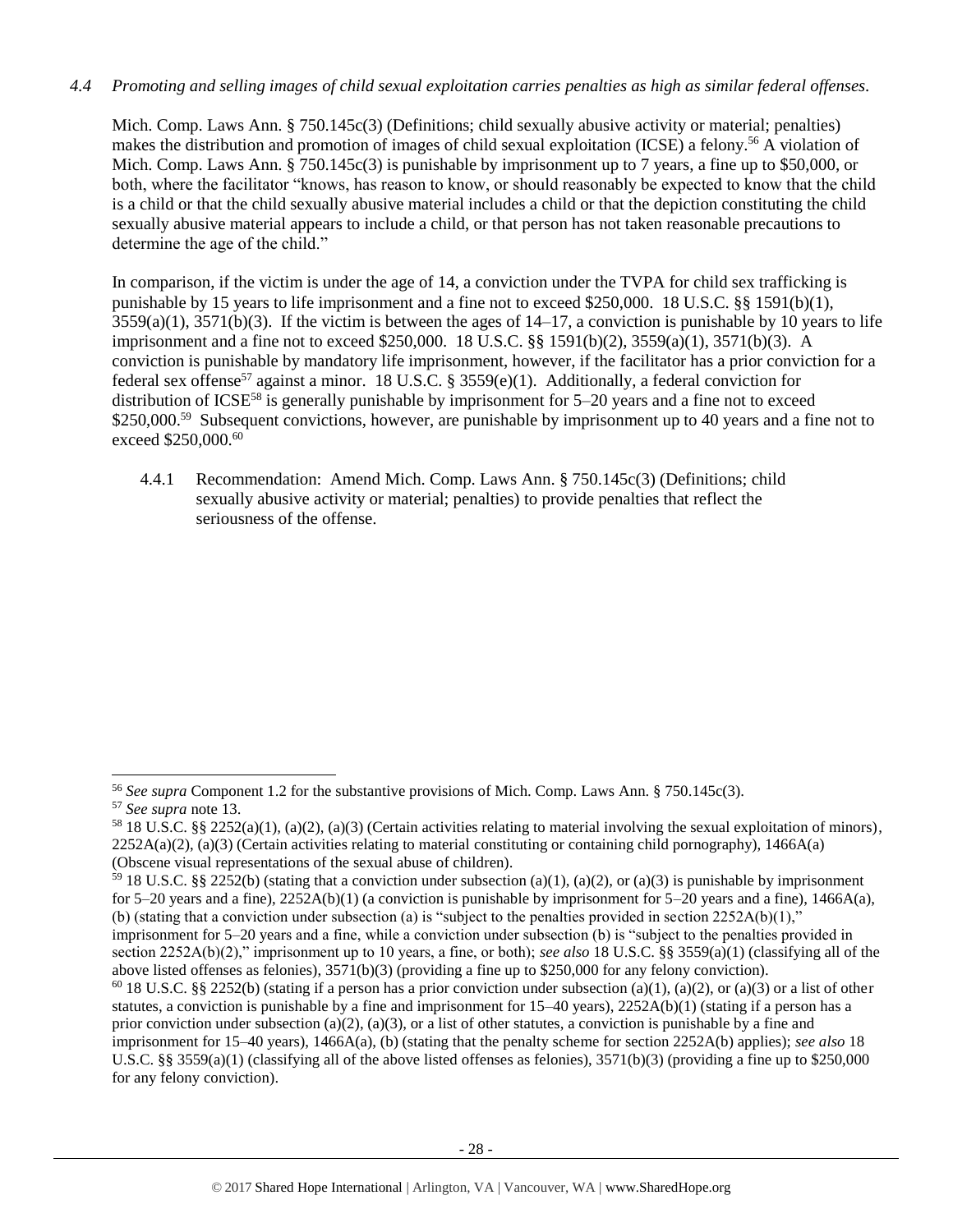#### **FRAMEWORK ISSUE 5: PROTECTIVE PROVISIONS FOR THE CHILD VICTIMS**

#### *Legal Components:*

- *5.1 Victims under the core child sex trafficking offense include all commercially sexually exploited children.*
- *5.2 The state sex trafficking statute expressly prohibits a defendant from asserting a defense based on the willingness of a minor under 18 to engage in the commercial sex act.*
- *5.3 State law prohibits the criminalization of minors under 18 for prostitution offenses*
- *5.4 State law provides a non-punitive avenue to specialized services through one or more points of entry.*
- *5.5 Child sex trafficking is identified as a type of abuse and neglect within child protection statutes.*
- *5.6 The definition of "caregiver" or another related term in the child welfare statutes is not a barrier to a sex trafficked child accessing the protection of child welfare.*
- *5.7 Crime victims' compensation is specifically available to a child victim of sex trafficking or commercial sexual exploitation of children (CSEC).*
- *5.8 Victim-friendly procedures and protections are provided in the trial process for minors under 18.*
- *5.9 Child sex trafficking victims may vacate delinquency adjudications and expunge related records for prostitution and other offenses arising from trafficking victimization, without a waiting period.*
- *5.10 Victim restitution and civil remedies for victims of domestic minor sex trafficking or commercial sexual exploitation of children (CSEC) are authorized by law.*
- *5.11 Statutes of limitations for civil and criminal actions for child sex trafficking or commercial sexual exploitation of children (CSEC) offenses are eliminated or lengthened to allow prosecutors and victims a realistic opportunity to pursue criminal action and legal remedies.*

*\_\_\_\_\_\_\_\_\_\_\_\_\_\_\_\_\_\_\_\_\_\_\_\_\_\_\_\_\_\_\_\_\_\_\_\_\_\_\_\_\_\_\_\_\_\_\_\_\_\_\_\_\_\_\_\_\_\_\_\_\_\_\_\_\_\_\_\_\_\_\_\_\_\_\_\_\_\_\_\_\_\_\_\_\_\_\_\_\_\_\_\_\_*

# *Legal Analysis:*

 $\overline{a}$ 

*5.1 Victims under the core child sex trafficking offense include all commercially sexually exploited children. 61*

Michigan's human trafficking offense includes all commercial sexual exploitation of minors. Under Mich. Comp. Laws Ann. §§ 750.462e(a) (Forced labor or services; prohibited conduct as relates to age of minor), when the victim is a minor, means of force, fraud, or coercion are not required.<sup>62</sup> In addition, the human trafficking law applies to buyers through the term "obtain," regardless of third party control; thus, buying commercial sex with a person who is under the age of eighteen constitutes human trafficking.<sup>63</sup> Mich. Comp. Laws Ann. § 750.462e(a). Consequently, Michigan's human trafficking offense includes any child who is bought for sex, regardless of whether force, fraud, or coercion is used, regardless of whether a buyer exploited the youth without a trafficker's involvement, and regardless of whether the victim identifies a trafficker. Mich. Comp. Laws Ann. § 750.462e.

*5.2 The state sex trafficking statute expressly prohibits a defendant from asserting a defense based on the willingness of a minor under 18 to engage in the commercial sex act.*

Although Mich. Comp. Laws Ann. § 750.462e (Forced labor or services; prohibited conduct as relates to age of minor) does not expressly prohibit a defense based on the willingness of the minor to engage in the commercial sex act, Mich. Comp. Laws Ann. § 750.462h (Relevancy of resistance or lack of resistance) states, "In a

<sup>61</sup> *See generally* **Shared Hope International**, "Eliminating the Third Party Control Barrier to Identifying Juvenile Sex Trafficking Victims," JuST Response Policy Paper (2015), [http://sharedhope.org/wp-content/uploads/2015/08/Policy-](http://sharedhope.org/wp-content/uploads/2015/08/Policy-Paper_Eliminating-Third-Party-Control_Final1.pdf)[Paper\\_Eliminating-Third-Party-Control\\_Final1.pdf](http://sharedhope.org/wp-content/uploads/2015/08/Policy-Paper_Eliminating-Third-Party-Control_Final1.pdf) (discussing need to include all commercially sexually exploited children within sex trafficking definitions and corresponding need to include buyer conduct in core sex trafficking offenses regardless of whether victim is under control of a third party).

<sup>62</sup> *See supra* discussion in Component 1.1.

<sup>63</sup> *See supra* discussion of buyer applicability in Component 2.1.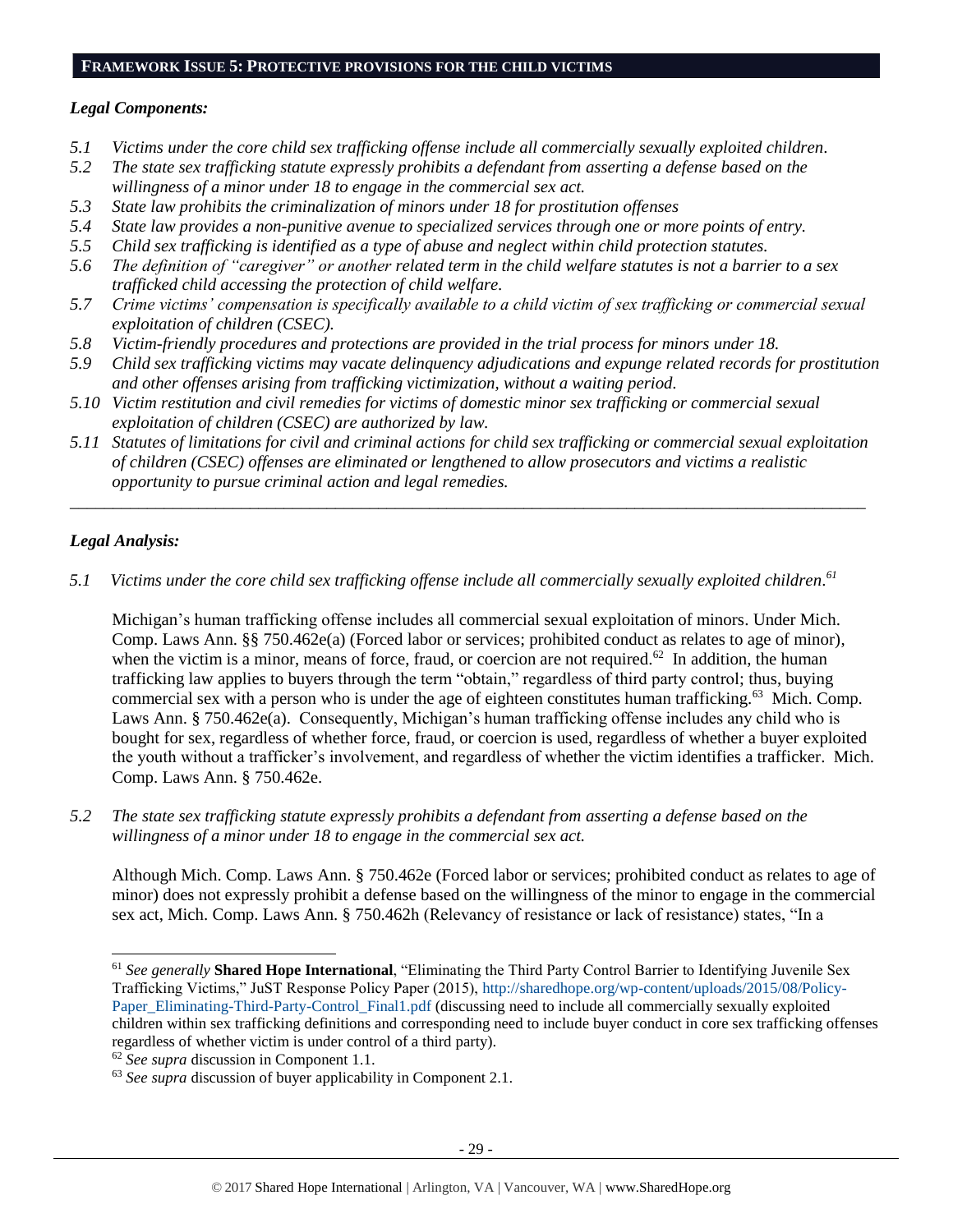prosecution under this chapter, the victim's resistance or lack of resistance to the actor is not relevant." Accordingly, a defendant would be prohibited from asserting such a defense in a prosecution for human trafficking.

# *5.3 State law prohibits the criminalization of minors under 18 for prostitution offenses.<sup>64</sup>*

Michigan's prostitution laws eliminate liability for prostitution offenses for some, but not all, minors. Mich. Comp. Laws Ann. § 750.448 (Soliciting, accosting, or inviting to commit prostitution or immoral act) makes it a crime for "[a] person 16 years of age or older who accosts, solicits, or invites another person in a public place or in or from a building or vehicle, by word, gesture, or any other means, to commit prostitution or to do any other lewd or immoral act."

Criminal liability is not eliminated for juvenile sex trafficking victims aged 16 or 17. Mich. Comp. Laws Ann. § 750.451(6) (Violation of MCL 750.448, 750.449, 750.449a(1), 750.450, or 750.462; prior convictions; penalty; prosecution of person under 18 years of age; presumption; report; investigation by department of human services; "prior conviction" defined) establishes a rebuttable presumption that a "person under 18 years of age" who is prosecuted for "an offense punishable under this section  $\left[\S$  750.451]<sup>65</sup> ... was coerced into child sexually abusive activity or commercial sexual activity in violation of section 462e [Forced labor or services; prohibited conduct as relates to age of minor] or otherwise forced or coerced into committing that offense by another person engaged in human trafficking in violation of sections 462a to 462h [Human trafficking]." However, minors who are 16–17 remain subject to arrest and conviction or adjudication for prostitution if that presumption is rebutted or they are unwilling or unable to participate in court-ordered services. Mich. Comp. Laws Ann. §§ 750.448, 750.451(6). Mich. Comp. Laws Ann. § 750.451(6)<sup>66</sup> provides,

In any prosecution of a person under 18 years of age for an offense punishable under this section or a local ordinance substantially corresponding to an offense punishable under this section, it shall be presumed that the person under 18 years of age was coerced into child sexually abusive activity or commercial sexual activity in violation of section 462e or otherwise forced or coerced into committing that offense by another person engaged in human trafficking in violation of sections 462a to 462h. The prosecution may overcome this presumption by proving beyond a reasonable doubt that the person was not forced or coerced into committing the offense. The state may petition the court to find the person under 18 years of age to be dependent and in danger of substantial physical or psychological harm under section 2(b)(3) of chapter XIIA of the probate code of 1939, 1939 PA 288, MCL 712A.2.<sup>67</sup> A person under 18 years of age who fails to substantially comply with court-ordered services under section 2(b)(3) of chapter XIIA of the probate code of 1939, 1939 PA 288, MCL 712A.2, is not eligible for the presumption under this section.

 $64$  For more information regarding recent federal legislation impacting this component see:

http://go.sharedhope.org/stateimpactmemo.

<sup>65</sup> Offenses punishable under Mich. Comp. Laws Ann. § 750.451 include, among other prostitution-related offenses, Mich. Comp. Laws Ann. §§ 448 (Soliciting, accosting, or inviting to commit prostitution or immoral act; crime), 449 (Admitting to place for purpose of prostitution; crime), 449a(Engaging services for purpose of prostitution, lewdness, or assignation; engaging services with person less than 18 years of age for purpose of prostitution, lewdness, or assignation; penalty), 750.450 (Aiding, assisting, or abetting; penalty), or 750.462 (Female 16 years of age or less in house of prostitution; crime).

<sup>66</sup> *See supra* note [10.](#page-4-0)

 $67$  While a 17 year old who commits a criminal offense would generally be directed into the adult criminal justice process rather than the delinquency process, Mich. Comp. Laws Ann. § 712A.2(b)(3) (Authority and jurisdiction of court) extends original jurisdiction of the family division to include juveniles under 18 who are "dependent and . . . in danger of substantial physical or psychological harm," which includes a juvenile "alleged to have committed a commercial sexual activity as that term is defined in section 462a of the Michigan penal code [Human trafficking] or a delinquent act that is the result of force, fraud, coercion, or manipulation exercised by a parent or other adult."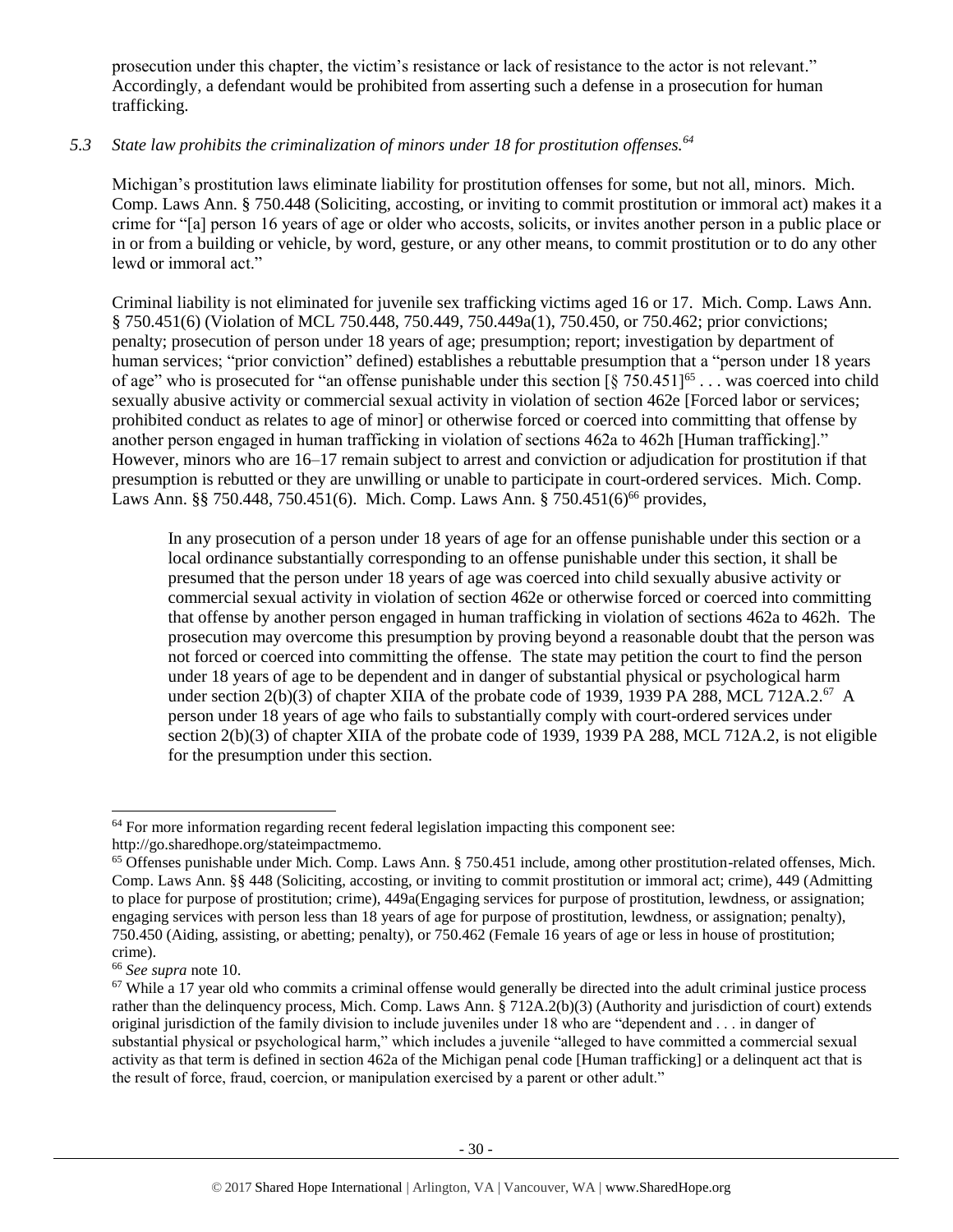- 5.3.1 Recommendation: Amend Mich. Comp. Laws Ann. § 750.448 (Soliciting, accosting, or inviting to commit prostitution or immoral act; crime) to ensure that all minors are protected from criminalization for prostitution offenses.
- *5.4 State law provides a non-punitive avenue to specialized services through one or more points of entry.*

# **System response to child engaged in commercial sex act**

# *I. Services through child welfare*

Upon encountering a child engaged in prostitution or related conduct, law enforcement must report the case to the department of health and human services (DHHS) as a suspected human trafficking violation. Specifically, Mich. Comp. Laws Ann. § 750.451(7) (Violation of MCL 750.448, 750.449, 750.449a(1), 750.450, or 750.462; prior convictions; penalty; prosecution of person under 18 years of age; presumption; report; investigation by department of human services; "prior conviction" defined) provides,

Excluding any reasonable period of detention for investigation purposes, a law enforcement officer who encounters a person under 18 years of age engaging in any conduct that would be a violation of section 448 [Soliciting, accosting, or inviting to commit prostitution or immoral act; crime], 449 [Admitting to place for purpose of prostitution; crime], 450 [Aiding, assisting, or abetting; penalty], or 462 [Female 16 years of age or less in house of prostitution; crime], or a local ordinance substantially corresponding to section 448, 449, 450, or 462, if engaged in by a person 16 years of age or over shall immediately report to the department of health and human services a suspected violation of human trafficking involving a person under 18 years of age in violation of sections 462a to 462h [Human trafficking].

In turn, DHHS shall launch an investigation within 24 hours. Mich. Comp. Laws Ann. § 750.451(8). "The investigation shall include a determination as to whether the person under 18 years of age is dependent and in danger of substantial physical or psychological harm under section 2(b)(3) of . . . MCL 712A.2 [Authority and jurisdiction of court]." Mich. Comp. Laws Ann. § 750.451(8).

Pursuant to Mich. Comp. Laws Ann. § 712A.14(3) (Officers or county agent authorized to take child into custody; notice; detention facility; release of child; preliminary hearing; order; placement of child; foster care home services), placement options pending investigation and adjudication include:

(a) In the home of the child's parent, guardian, or custodian.

(b) If a child is within the court's jurisdiction under section 2(a) of this chapter, in a suitable foster care home subject to the court's supervision. Except as otherwise provided in subsections (4) and (5), if a child is within the court's jurisdiction under section 2(b) of this chapter, the court shall not place a child in a foster care home subject to the court's supervision.

(c) In a child care institution or child placing agency licensed by the department of human services to receive for care children within the jurisdiction of the court.

(d) In a suitable place of detention.

Child serving agencies must consider a child's status as a human trafficking victim in making placement decisions and must ensure access to specialized services. Pursuant to Mich. Comp. Laws Ann. § 722.954e (Child as victim of human trafficking; placement in setting providing mental health services, counseling, or other specialized services),

Before determining placement of a child in its care, a supervising agency shall give special consideration to information that a child may be the victim of human trafficking. If a supervising agency finds that a child is or may be a victim of human trafficking, the supervising agency shall place the child in a setting that provides mental health services, counseling, or other specialized services that are necessary or appropriate for a victim of human trafficking.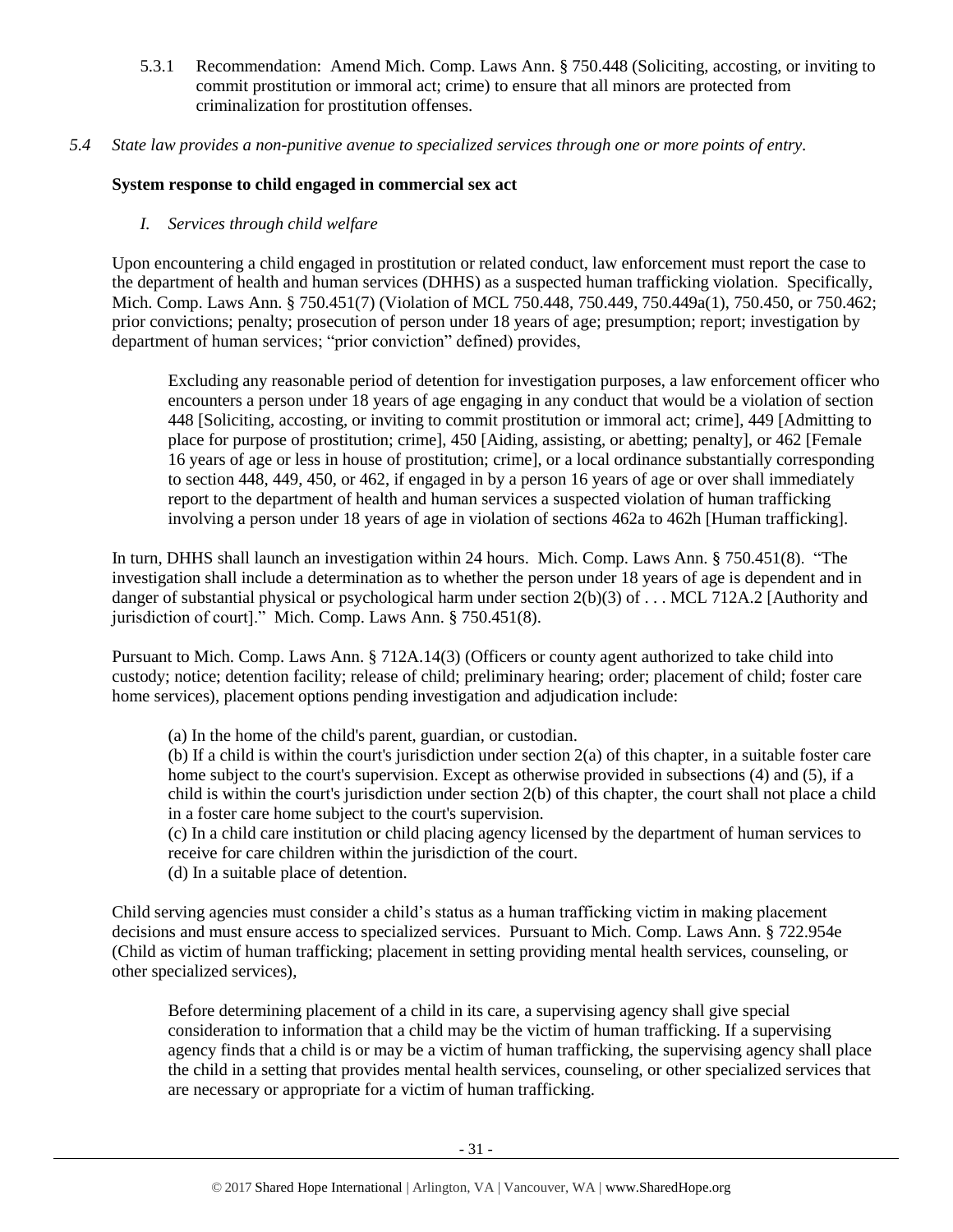# *II. Services through juvenile justice*

. . . .

l

Mich. Comp. Laws Ann. § 750.448 (Soliciting, accosting, or inviting to commit prostitution or immoral act) prohibits the criminalization of minors under 16 for prostitution offenses, and Mich. Comp. Laws Ann. § 750.451(6) (Violation of MCL 750.448, 750.449, 750.449a(1), 750.450, or 750.462; prior convictions; penalty; prosecution of person under 18 years of age; presumption; report; investigation by department of human services; "prior conviction" defined) provides all minors with a rebuttable presumption of coercion, stating, "it shall be presumed that the person under 18 years of age was coerced into child sexually abusive activity or commercial sexual activity  $\ldots$ ."<sup>68</sup>

Additionally, Mich. Comp. Laws Ann. § 750.451(6) further provides, that "[t]he state may petition the court to find the person under 18 years of age to be dependent and in danger of substantial physical or psychological harm under section 2(b)(3) of chapter XIIA of the probate code of 1939, 1939 PA 288, MCL 712A.2."

If the case proceeds, the family division of the circuit court typically only has jurisdiction in proceedings concerning juveniles under 17 years of age, but Mich. Comp. Laws Ann. § 712A.2(b)(3)(C) (Authority and jurisdiction of court) makes an exception if the juvenile was engaged in commercial sexual activity.<sup>69</sup> Mich. Comp. Laws Ann. § 712A.2(b)(3)(C) states,

The court has the following authority and jurisdiction:

(b) Jurisdiction in proceedings concerning a juvenile under 18 years of age found within the county:

. . . . (3) If the juvenile is dependent and is in danger of substantial physical or psychological harm. The juvenile may be found to be dependent when any of the following occurs:

. . . . (C) The juvenile is alleged to have committed a commercial sexual activity as that term is defined in section 462a of the Michigan penal code . . . [Human trafficking] or a delinquent act that is the result of force, fraud, coercion, or manipulation exercised by a parent or other adult.

The court may order a number of dispositional alternatives under Mich. Comp. Laws Ann. § 712A.18 (Orders of disposition) and § 712A.11 (Preliminary inquiry; petition), including participation in a voluntary program under the Juvenile Diversion Act, codified at Mich. Comp. Laws Ann. § 722.821 to § 722.831. In making certain placement decisions, however, the child's status as a human trafficking victim should be considered. Mich. Comp. Laws Ann. § 722.954e.

<sup>68</sup> However, "[a] person under 18 years of age who fails to substantially comply with court-ordered services under section 2(b)(3) of chapter XIIA of the probate code of 1939, 1939 PA 288, MCL 712A.2, is not eligible for the presumption under this section." Mich. Comp. Laws Ann. § 750.451(6). *See supra* Component 5.3 for a full discussion of provisions related to the non-criminalization of minors for prostitution offenses.

 $69$  To the extent that juvenile sex trafficking victims who are 17 years old are directed into the adult criminal justice process rather than the delinquency process, they may be able to avoid a prostitution conviction by participating in the deferred sentencing process established under Mich. Comp. Laws Ann. § 750.451c (Individual as victim of human trafficking violation; applicability of subsection (2); deferred proceedings; duties of court; violation of term or condition of probation; adjudication of guilt; circumstances; discharge and dismissal; proceedings open to public; record; nonpublic record; "human trafficking violation" defined), which allows victims of sex trafficking to have their proceedings deferred and permits them to successfully complete probation in lieu of conviction. Mich. Comp. Laws Ann.  $\S 750.451c(1)–(2)$ , (6). The text of Mich. Comp. Laws Ann. § 750.451c cited here and elsewhere in this report includes amendments made by the enactment of House Bill 4219 during the 2017 Regular Session of the 99th Legislature of the State of Michigan (effective August 21, 2017).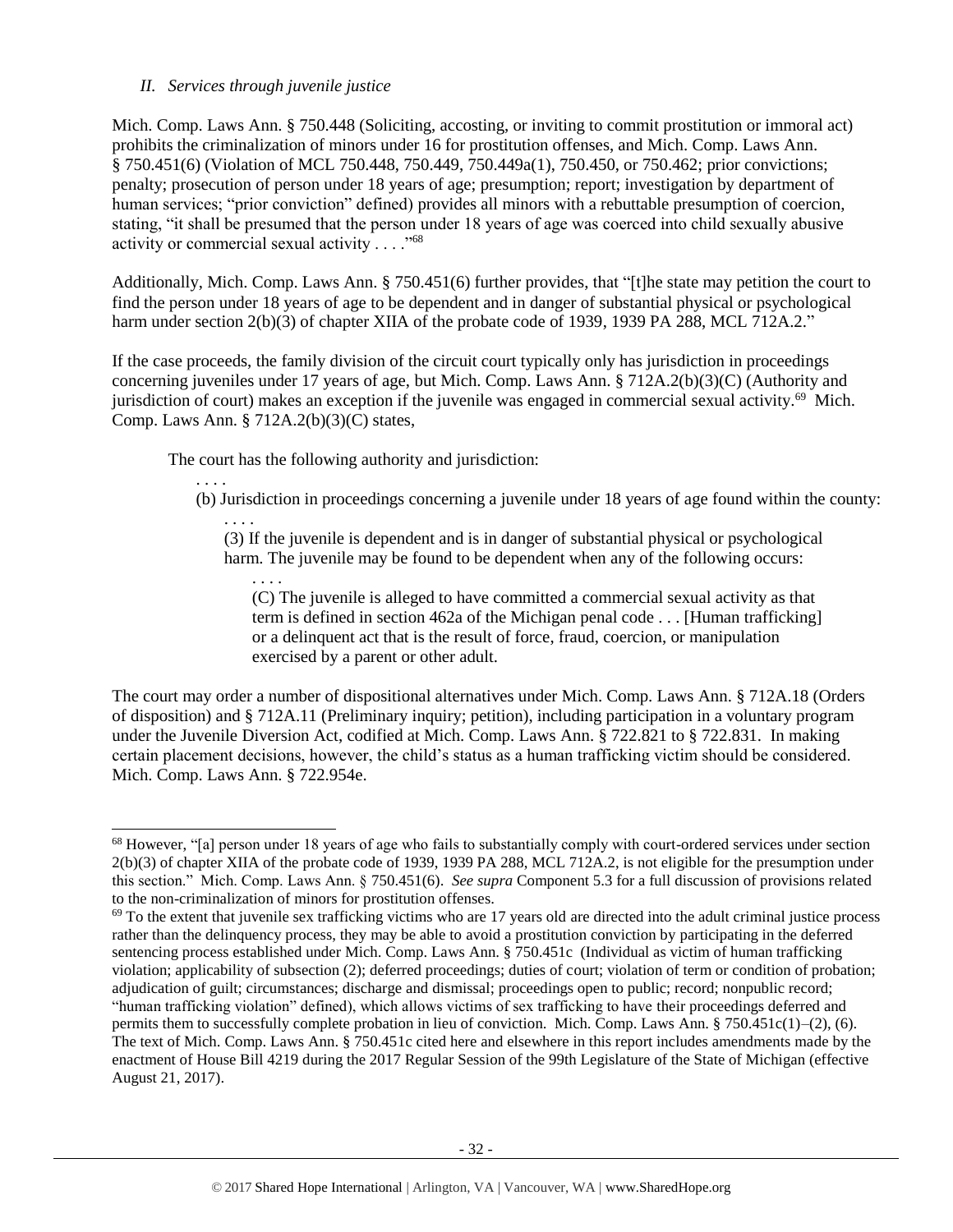# **Summary**

Michigan law mandates referral to and provision of specialized services by DHHS. However, only minors under 16 years of age will avoid delinquency proceedings based on current non-criminalization laws.

# *5.5 Child sex trafficking is identified as a type of abuse and neglect within child protection statutes. 70*

Child sex trafficking is not identified as a type of abuse and neglect within Michigan's child protection statutes; however, some types of commercial sexual exploitation are expressly identified as a type of abuse and neglect. Mich. Comp. Laws Ann. § 722.622(g) (Definitions) defines "child abuse" to include "harm or threatened harm to a child's health or welfare that occurs through nonaccidental physical or mental injury, sexual abuse, sexual exploitation, or maltreatment, by a parent, a legal guardian, or any other person responsible for the child's health or welfare or by a teacher, a teacher's aide, or a member of the clergy . . . ."

Mich. Comp. Laws Ann. § 722.622(z) defines "sexual abuse" as "engaging in sexual contact or sexual penetration as those terms are defined in section 520a of the Michigan penal code . . . with a child," and Mich. Comp. Laws Ann. § 722.622(aa) defines "sexual exploitation" as "allowing, permitting, or encouraging a child to engage in prostitution, or allowing, permitting, encouraging, or engaging in the photographing, filming, or depicting of a child engaged in a listed sexual act as defined in section 145c of the Michigan penal code [Definitions; child sexually abusive activity or material; penalties]."

However, conduct criminalized under Mich. Comp. Laws Ann. § 750.462e (Forced labor or services; prohibited conduct as relates to age of minor) and § 750.13 (Taking or enticing away minor under sixteen years; violation as felony; penalty) is not expressly identified as a type of child abuse.

5.5.1 Recommendation: Amend Mich. Comp. Laws Ann.  $\S 722.622(g)$  (Definitions) to include human trafficking in the definition of "child abuse."

# *5.6 The definition of "caregiver" or another related term is not a barrier to a sex trafficked child accessing the protection of child welfare.*

The definition of caregiver does not limit a juvenile sex trafficking victim's access to services through child welfare<sup>71</sup> because a child who has been commercially sexually exploited may be deemed "dependent" under Mich. Comp. Laws Ann. § 712A.2(b)(3) (Authority and jurisdiction of court), which states,

 $\overline{a}$ 

a person who is 18 years of age or older and who, regardless of the person's domicile, meets all of the following criteria in relation to a child:

(iii) Is not the child's parent or a person otherwise related to the child by blood or affinity to the third degree.

Because the definition of abuse under Mich. Comp. Laws Ann. § 722.622(g) requires fault "by a parent, a legal guardian, or any other person responsible for the child's health or welfare" and because the definitions of "person responsible for the child's health or welfare" and "nonparent" require legal custody or a close connection to the child's family," child protective services may be unable to intervene and provide services in some cases involving a minor trafficked by a nonfamily member.

 $70$  For more information regarding recent federal legislation impacting this component see:

http://go.sharedhope.org/stateimpactmemo.

<sup>&</sup>lt;sup>71</sup> However, Mich. Comp. Laws Ann. § 722.622(x) (Definitions) defines "person responsible for the child's health or welfare" in part as "a parent, legal guardian, person 18 years of age or older who resides for any length of time in the same home in which the child resides, or . . . nonparent adult . . . ." Additionally, Mich. Comp. Laws Ann. § 722.622(v) defines "nonparent adult" as

<sup>(</sup>i) Has substantial and regular contact with the child.

<sup>(</sup>ii) Has a close personal relationship with the child's parent or with a person responsible for the child's health or welfare.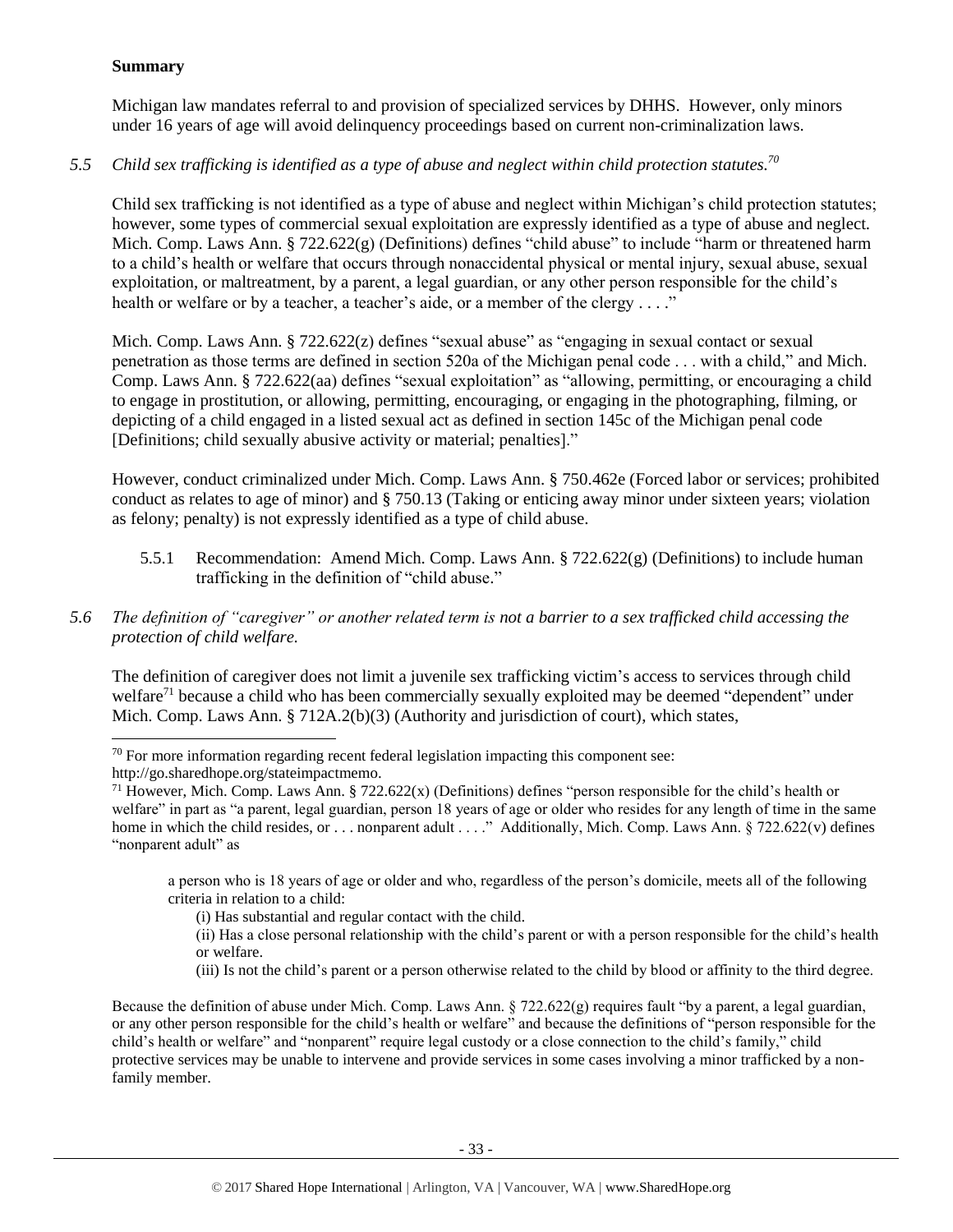The court has the following authority and jurisdiction:

. . . .

. . . . (b) Jurisdiction in proceedings concerning a juvenile under 18 years of age found within the county:

. . . . (3) If the juvenile is dependent and is in danger of substantial physical or psychological harm. The juvenile may be found to be dependent when any of the following occurs:

(C) The juvenile is alleged to have committed a commercial sexual activity as that term is defined in section 462a of the Michigan penal code [Human trafficking] . . . or a delinquent act that is the result of force, fraud, coercion, or manipulation exercised by a parent or other adult.

# *5.7 Crime victims' compensation is specifically available to a child victim of sex trafficking or commercial sexual exploitation of children (CSEC).*

Mich. Comp. Laws Ann. § 18.354(1)(a) (Eligibility for awards; limitations; waiver) of the Crime Victims Compensation Board Act<sup>72</sup> provides that a victim<sup>73</sup> of a crime is entitled to an award, unless the limitations in Mich. Comp. Laws Ann. § 18.354(2) apply. Mich. Comp. Laws Ann. § 18.354(2) provides that "[a] person is not eligible to receive an award if the person is either of the following: (a) Criminally responsible for the crime. (b) An accomplice to the crime." To the extent that a domestic minor sex trafficking victim can be considered criminally responsible or an accomplice to the relevant crime because of his or her participation in a commercial sex act, the provisions of Mich. Comp. Laws Ann. § 18.354(2) could prevent some domestic minor sex trafficking victims from being eligible to receive an award.

Mich. Comp. Laws Ann. § 18.354(3) also requires that "the claimant has incurred a minimum out-of-pocket loss<sup>74</sup> of \$200.00 or has lost at least 2 continuous weeks' earnings or support"; however, "[i]f the claimant is a victim of criminal sexual conduct in the first, second, or third degree, the commission may waive the limitations of this subsection."

Additionally, Mich. Comp. Laws Ann. § 18.355(2), (3) (Claim; filing; notice) states,

(2) Except as provided in subsection (3), a claim shall be filed by the claimant not later than 1 year after the occurrence of the crime upon which the claim is based, except as follows:

(a) If police records show that a victim of criminal sexual conduct in the first, second, or third degree was less than 18 years of age at the time of the occurrence and that the victim reported the crime before attaining 19 years of age, a claim based on that crime may be filed by [the victim or others eligible for awards] not later than 1 year after the crime was reported.

(3) Upon petition by the claimant and for good cause shown, the commission may extend the period in which a claim may be filed under subsection (2).

Mich. Comp. Laws Ann. § 18.355 does not clarify what constitutes "good cause" under Mich. Comp. Laws Ann. § 18.355(3) for a claimant's failure to file within the time limits imposed under Mich. Comp. Laws Ann. § 18.355(2).

. . . .

<sup>72</sup> Mich. Comp. Laws Ann. §§ 18.351–18.368.

<sup>73</sup> *See supra* Component 5.1 for the definition of "victim."

 $74$  Mich. Comp. Laws Ann. § 18.351(e) defines "out-of-pocket loss" as "the unreimbursed and unreimbursable expenses or indebtedness reasonably incurred for medical care, psychological counseling, replacement services, any nonmedical remedial treatment rendered in accordance with a recognized religious method of healing, or other services necessary as a result of the injury upon which a claim is based."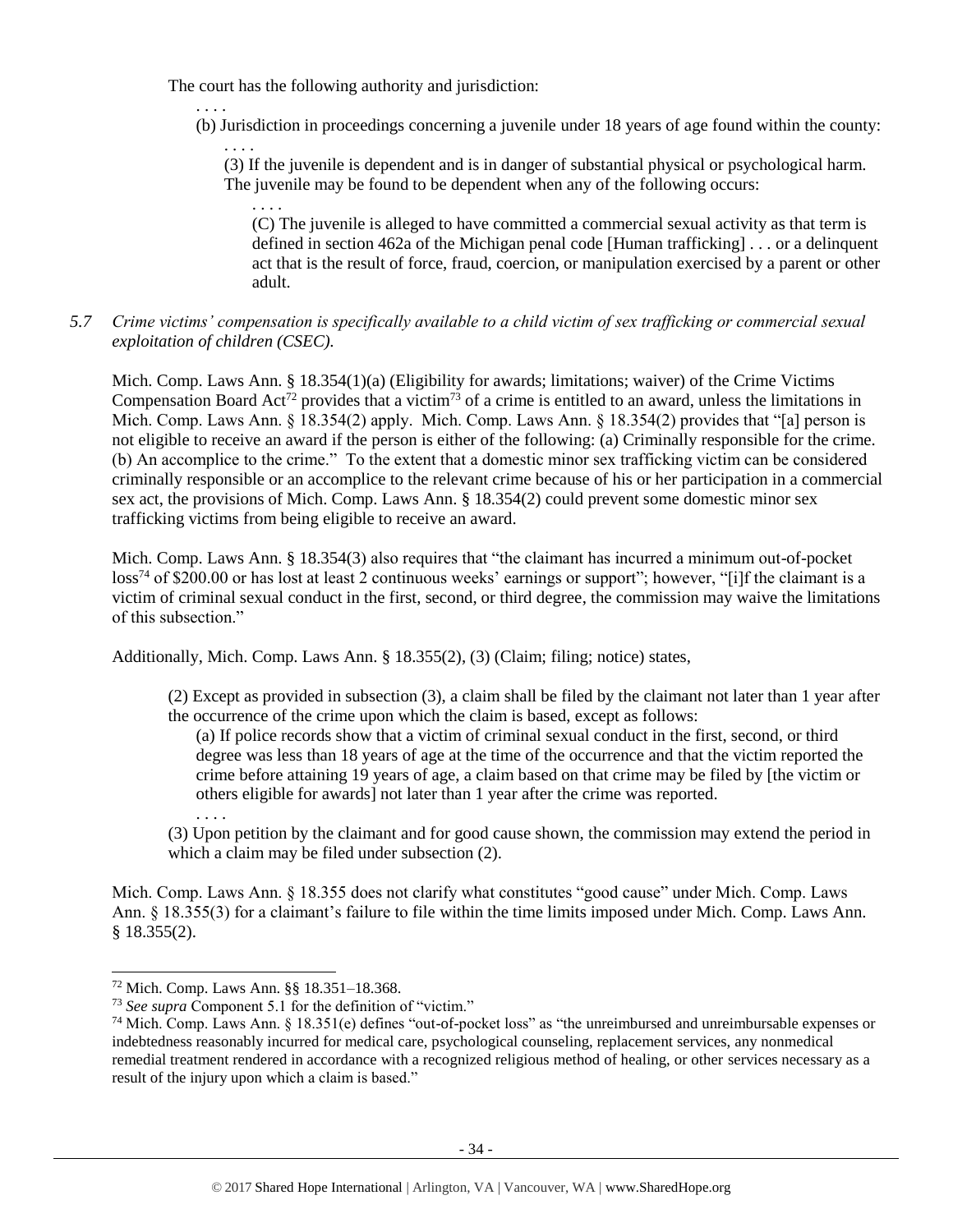- 5.7.1 Recommendation: Amend Mich. Comp. Laws Ann. § 18.354 (Eligibility for awards; limitations; waiver) to make the ineligibility factors in Mich. Comp. Laws Ann. § 18.354(2) and (3) and the time restrictions on filing in Mich. Comp. Laws Ann. § 18.355(2) (Claim; filing; notice) inapplicable to minor victims of sex trafficking.
- 5.7.2 Recommendation: Amend Mich. Comp. Laws Ann. § 18.351(1)(f) (Definitions) to include psychological and emotional trauma in the definition of "personal physical injury" to ensure that sexually abused minors are considered victims.

## *5.8 Victim-friendly procedures and protections are provided in the trial process for minors under 18.*

The William Van Regenmorter Crime Victim's Rights Act<sup>75</sup> provides several protections to victims of felony offenses or offenses punishable by imprisonment for more than one year, including, but not limited to, victims of Mich. Comp. Laws Ann. § 750.462b (Forced labor or services; prohibited) –§ 750.462e (Forced labor or services; prohibited conduct as relates to age of minor). Mich. Comp. Laws Ann. § 780.752(1)(b), (1)(m)(i).<sup>76</sup> For example, under Mich. Comp. Laws Ann. § 780.757 (Waiting area for victim or other safeguards), "The court shall provide a waiting area for the victim separate from the defendant, defendant's relatives, and defense witnesses," or, "[i]f a separate waiting area is not available or practical, the court shall provide other safeguards to minimize the victim's contact with defendant, defendant's relatives, and defense witnesses during court proceedings." Victims of certain sexual offenses have the right to a speedy trial pursuant to Mich. Comp. Laws Ann. § 780.759(1) (Speedy trial; requirements; hearing; notice; time of trial). Victims may also be protected from having to testify about personal identifying information under Mich. Comp. Laws Ann. § 780.758(1) (Motion not to compel testimony of victim or other witness; hearing).

Pursuant to Michigan Rules of Evidence Rule 803A (Hearsay exception; child's statement about sexual act), Michigan also provides a hearsay exception in criminal and delinquency proceedings for child witnesses testifying about a sexual act, which states in part,

A statement describing an incident that included a sexual act performed with or on the declarant by the defendant or an accomplice is admissible to the extent that it corroborates testimony given by the declarant during the same proceeding, provided:

(1) the declarant was under the age of ten when the statement was made;

(2) the statement is shown to have been spontaneous and without indication of manufacture;

(3) either the declarant made the statement immediately after the incident or any delay is excusable as having been caused by fear or other equally effective [sic] circumstance; and

(4) the statement is introduced through the testimony of someone other than the declarant.

If the declarant made more than one corroborative statement about the incident, only the first is admissible under this rule.

A statement may not be admitted under this rule unless the proponent of the statement makes known to the adverse party the intent to offer the statement, and the particulars of the statement, sufficiently in advance of the trial or hearing to provide the adverse party with a fair opportunity to prepare to meet the statement.

<sup>75</sup> Mich. Comp. Laws Ann. §§ 780.751–.834.

<sup>&</sup>lt;sup>76</sup> However, "[a]n individual who is charged with a crime arising out of the same transaction from which the charge against the defendant arose is not eligible to exercise the privileges and rights established for victims under this article," and "[a]n individual who is incarcerated is not eligible to exercise the privileges and rights established for victims under this article except that he or she may submit a written statement to the court for consideration at sentencing." Mich. Comp. Laws Ann. § 780.752(3), (4).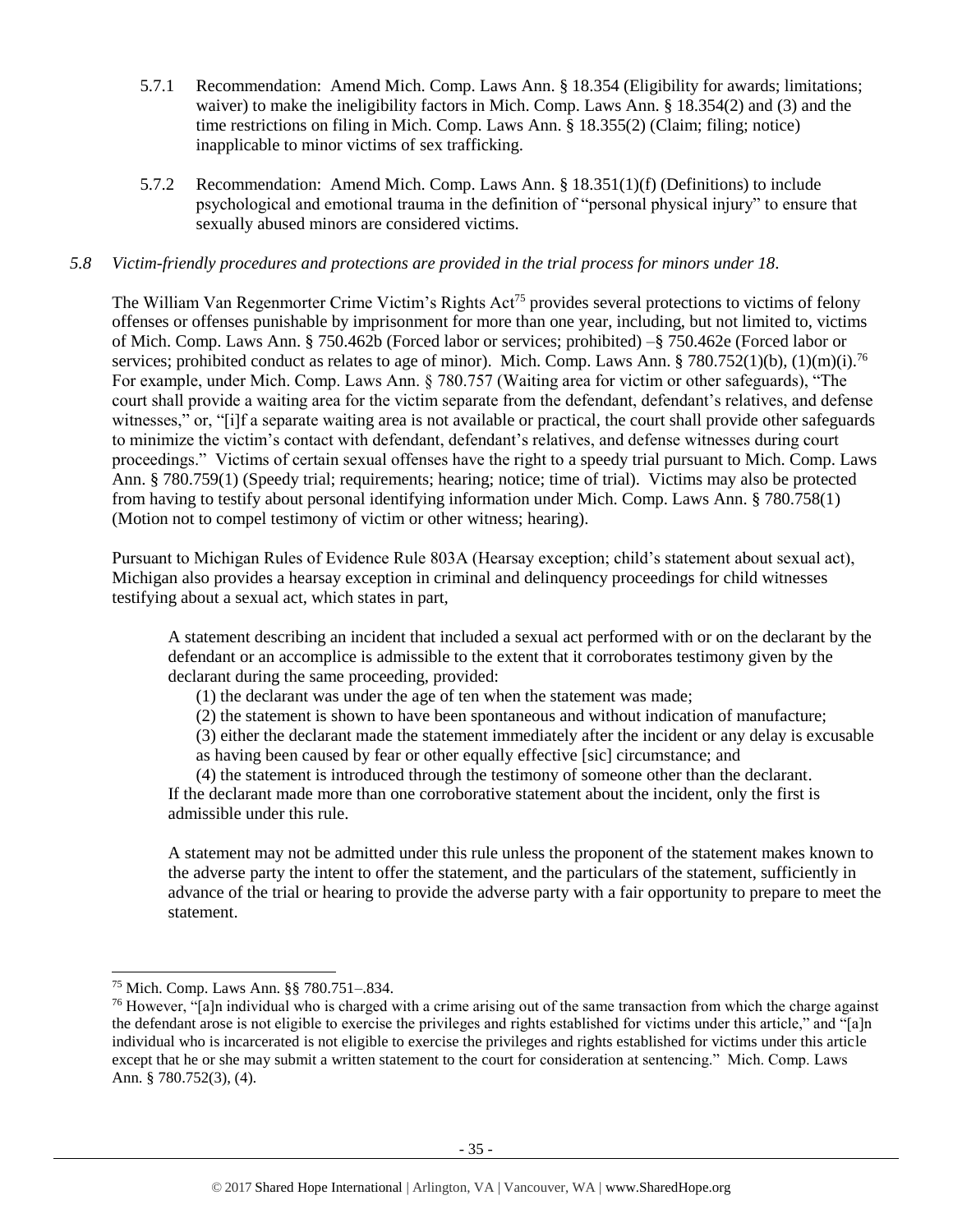Mich. Comp. Laws Ann. § 750.462 $g^{77}$  (Testimony) contains special provisions regarding testimony in a trafficking prosecution, stating,

(1) The testimony of a victim is not required in a prosecution under this chapter [Human Trafficking]. However, if a victim testifies, that testimony need not be corroborated.

(2) Expert testimony as to the behavioral patterns of human trafficking victims and the manner in which a human trafficking victim's behavior may deviate from societal expectations is admissible as evidence in court in a prosecution under this chapter if the expert testimony is otherwise admissible under the rules of evidence and laws of this state.

Mich. Comp. Laws Ann. § 750.520j (Evidence of victim's sexual conduct) and § 750.520h (Corroboration of victim's testimony not required)<sup>78</sup> provide protections to testifying victims of sexual offenses, but not to victims of Mich. Comp. Laws Ann. § 750.462e, or Michigan's CSEC laws. Mich. Comp. Laws Ann. § 750.520j(1) states,

Evidence of specific instances of the victim's sexual conduct, opinion evidence of the victim's sexual conduct, and reputation evidence of the victim's sexual conduct shall not be admitted under sections 520b to 520g unless and only to the extent that the judge finds that the following proposed evidence is material to a fact at issue in the case and that its inflammatory or prejudicial nature does not outweigh its probative value:

(a) Evidence of the victim's past sexual conduct with the actor.

(b) Evidence of specific instances of sexual activity showing the source or origin of semen, pregnancy, or disease.

Additional witness protections specific to child victims under the age of 16 of specified sex offenses are available under Mich. Comp. Laws Ann. § 600.2163a (Definitions; prosecutions and proceedings to which section applicable; use of dolls or mannequins; support person; notice; videorecorded statement; special arrangements to protect welfare of witness; videotape deposition). Mich. Comp. Laws Ann. § 600.2163a(2) states that the protections of Mich. Comp. Laws Ann. § 600.2163a are limited to "prosecutions and proceedings under section 136b [Definitions; child abuse], 145c [Definitions; child sexually abusive activity or material], 520b [Criminal sexual conduct in the first degree] to 520e [Criminal sexual conduct in the fourth degree], or 520g [Criminal sexual conduct]." Pursuant to Mich. Comp. Laws Ann. § 600.2163a(3), "If pertinent, the witness shall be permitted the use of dolls or mannequins, including, but not limited to, anatomically correct dolls or mannequins, to assist the witness in testifying on direct and cross-examination." Mich. Comp. Laws Ann. § 600.2163a(4) further provides that "[a] witness who is called upon to testify shall be permitted to have a support person sit with, accompany, or be in close proximity to the witness during his or her testimony." Additionally, Mich. Comp. Laws Ann. § 600.2163a(5) states,

A custodian of the videorecorded statement<sup>79</sup> may take a witness's videorecorded statement before the normally scheduled date for the defendant's preliminary examination. The videorecorded statement shall state the date and time that the statement was taken; shall identify the persons present in the room and state whether they were present for the entire videorecording or only a portion of the videorecording; and shall show a time clock that is running during the taking of the videorecorded

<sup>&</sup>lt;sup>77</sup> The text of Mich. Comp. Laws Ann. § 750.462g cited here and elsewhere in this report includes amendments made by the enactment of House Bill 4211 during the 2017 Regular Session of the 99th Legislature of the State of Michigan (effective September 13, 2017).

<sup>&</sup>lt;sup>78</sup> Mich. Comp. Laws Ann. § 750.520h (Corroboration of victim's testimony not required) states, "The testimony of a victim need not be corroborated in prosecutions under sections 520b to 520g."

<sup>&</sup>lt;sup>79</sup> Mich. Comp. Laws Ann.  $\S 600.2163a(1)(a)$  defines "custodian of the videorecorded statement" as "the department of human services, investigating law enforcement agency, prosecuting attorney, or department of attorney general or another person designated under the county protocols established as required by section 8 of the child protection law, 1975 PA 238, [MCL 722.628.](https://www.lexis.com/research/buttonTFLink?_m=667b361992caab280f00d1e1265c8d77&_xfercite=%3ccite%20cc%3d%22USA%22%3e%3c%21%5bCDATA%5bMCLS%20%a7%20600.2163a%5d%5d%3e%3c%2fcite%3e&_butType=4&_butStat=0&_butNum=3&_butInline=1&_butinfo=MICODE%20722.628&_fmtstr=FULL&docnum=1&_startdoc=1&wchp=dGLbVzt-zSkAA&_md5=60270760332353995386710bada62b4a)"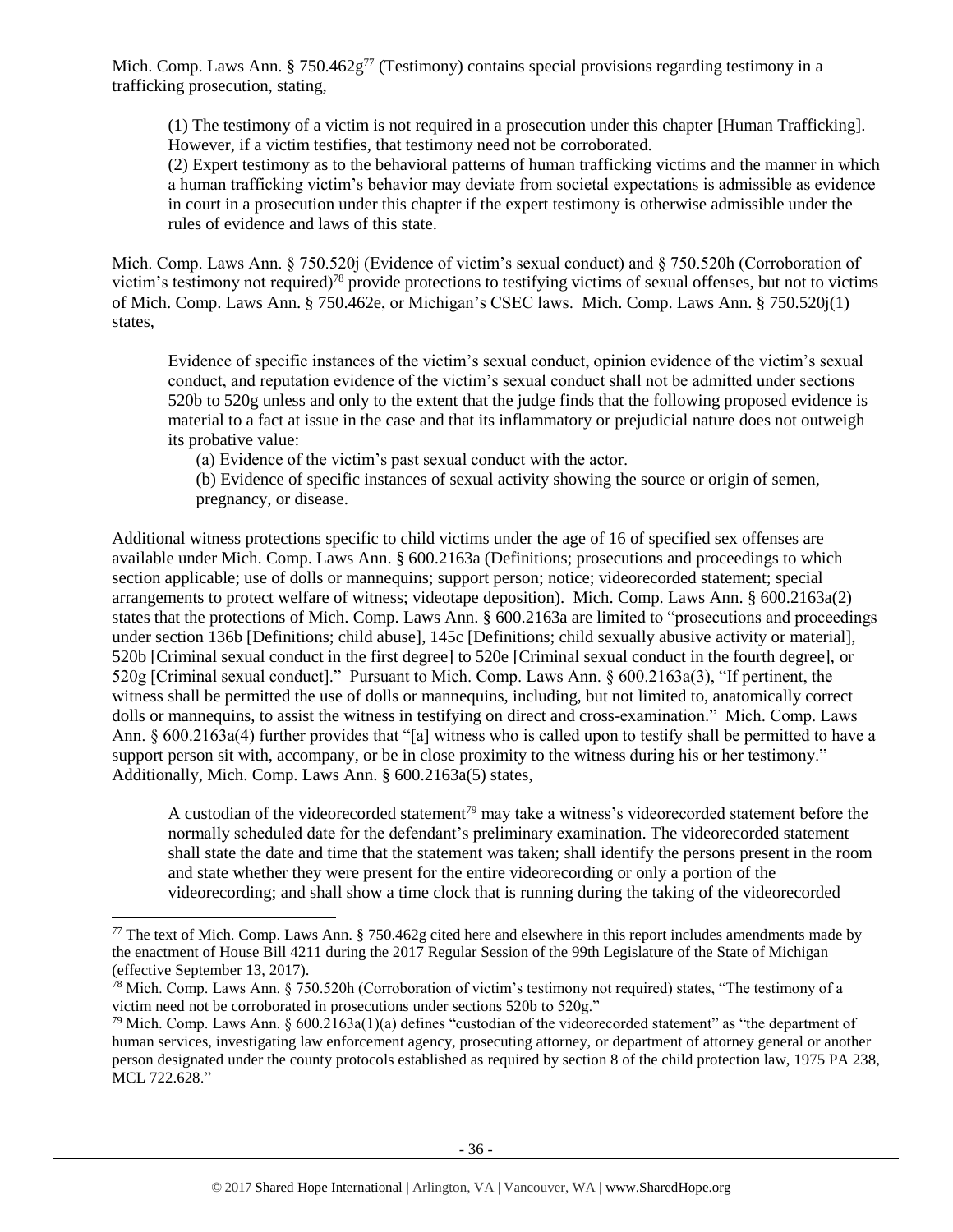statement.

Mich. Comp. Laws Ann. § 600.2163a(6) sets out the following purposes for which a "videorecorded statement" can be introduced:

(a) It may be admitted as evidence at all pretrial proceedings, except that it may not be introduced at the preliminary examination instead of the live testimony of the witness.

- (b) It may be admitted for impeachment purposes.
- (c) It may be considered by the court in determining the sentence.
- (d) It may be used as a factual basis for a no contest plea or to supplement a guilty plea.

Pursuant to Mich. Comp. Laws Ann. § 600.2163a(11), "A videorecorded statement that becomes part of the court record is subject to a protective order of the court for the purpose of protecting the privacy of the witness." Additionally, Mich. Comp. Laws Ann. § 600.2163a(14) states,

If the court determines on the record that it is necessary to protect the welfare of the witness and grants the motion made under subsection  $(13)$ ,<sup>80</sup> the court shall order both of the following:

(a) All persons not necessary to the proceeding shall be excluded during the witness's testimony from the courtroom where the preliminary examination is held. Upon request by any person and the payment of the appropriate fees, a transcript of the witness's testimony shall be made available. (b) In order to protect the witness from directly viewing the defendant, the courtroom shall be arranged so that the defendant is seated as far from the witness stand as is reasonable and not directly in front of the witness stand. The defendant's position shall be located so as to allow the defendant to hear and see the witness and be able to communicate with his or her attorney.

*5.9 Child sex trafficking victims may vacate delinquency adjudications and expunge related records for prostitution and other offenses arising from trafficking victimization, without a waiting period.*

Michigan law allows child sex trafficking victims to vacate delinquency adjudications, but mandates a minimum 1 year waiting period. Related juvenile records are effectively sealed once an adjudication has been set aside.

Pursuant to Mich. Comp. Laws Ann. § 712A.18e(10)(b)<sup>81</sup> (Application for entry of order setting aside adjudication; filing), an adjudication may be set aside if:

The person was adjudicated for an offense that if committed by an adult would be a violation or an attempted violation of section 448 [Soliciting, accosting, or inviting to commit prostitution or immoral act; crime], 449 [Engaging services for purpose of prostitution, lewdness, or assignation, offer to

l

- (a) The age of the witness.
- (b) The nature of the offense or offenses.

<sup>80</sup> Mich. Comp. Laws Ann. § 600.2163a(13) states,

If, upon the motion of a party made before the preliminary examination, the court finds on the record that the special arrangements specified in subsection (14) are necessary to protect the welfare of the witness, the court shall order those special arrangements. In determining whether it is necessary to protect the welfare of the witness, the court shall consider all of the following:

<sup>(</sup>c) The desire of the witness or the witness's family or guardian to have the testimony taken in a room closed to the public.

 $81$  The text of Mich. Comp. Laws Ann. § 712A.18e cited here and elsewhere in this report includes amendments made by the enactment of House Bill 5543 during the 2016 Regular Session of the 98th Legislature of the State of Michigan (effective March 14, 2017).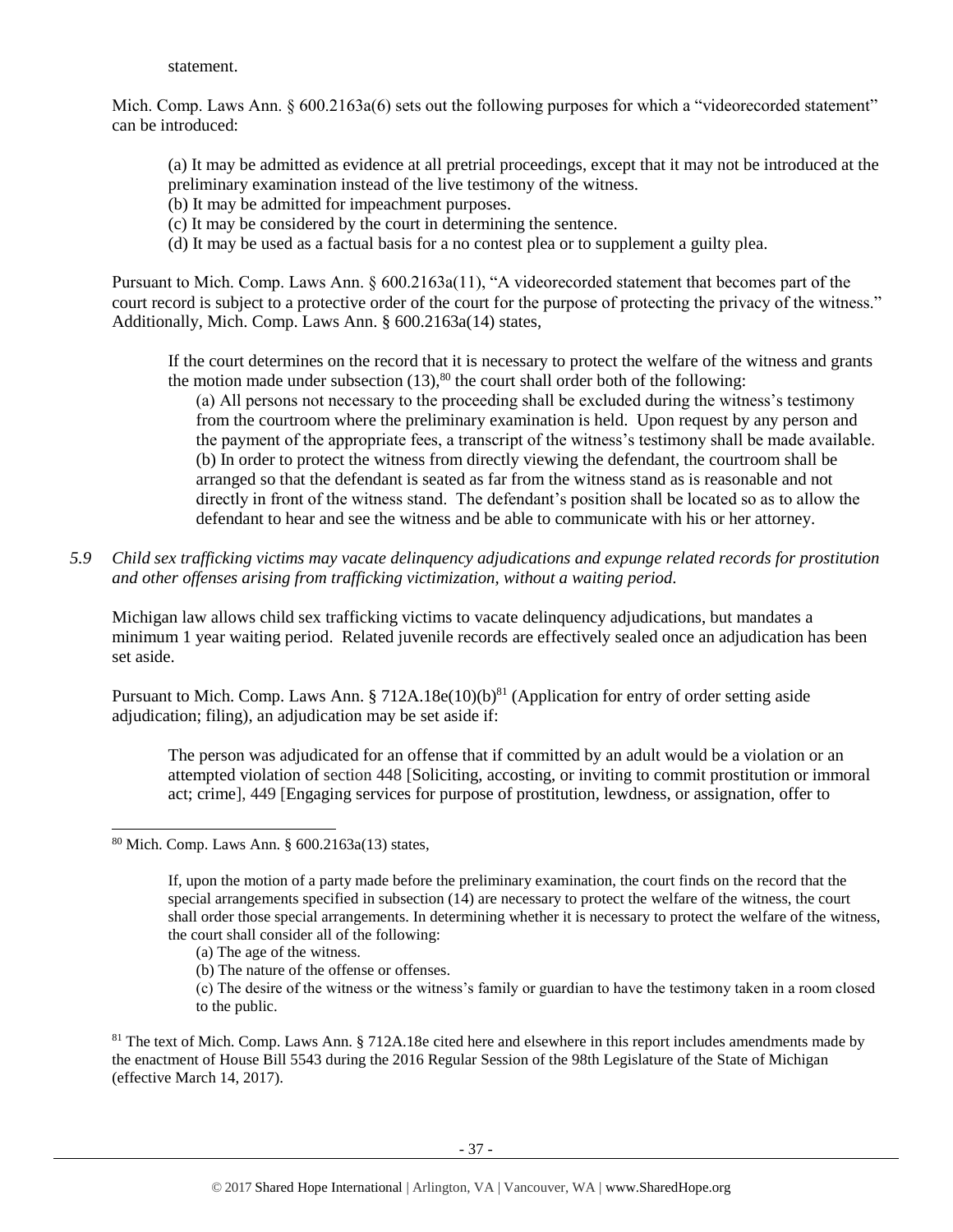engage; penalty], or 450 [Aiding, assisting, or abetting; penalties] of the Michigan penal code, 1931 PA 328, MCL 750.448, 750.449, and 750.450, or a local ordinance substantially corresponding to section 448, 449, or 450 of the Michigan penal code, 1931 PA 328, MCL 750.448, 750.449, and 750.450, and he or she committed the offense as a direct result of his or her being a victim of a human trafficking violation.

Under Mich. Comp. Laws Ann. § 712A.18e(10)(b), however, child sex trafficking victims only have the right to vacate adjudications for prostitution-related offenses. Vacatur of other offenses is a conditional privilege. Mich. Comp. Laws Ann. § 712A.18e(9).

Additionally, relief may be barred based on the number and type of adjudications. Mich. Comp. Laws Ann. § 712A.18e(1) states in part,

A person may have only 1 adjudication for an offense that would be a felony if committed by an adult and not more than 2 adjudications for an offense that would be a misdemeanor if committed by an adult or if there is no adjudication for a felony if committed by an adult, not more than 3 adjudications for an offense that would be a misdemeanor if committed by an adult set aside under this section . . . .

Further, Mich. Comp. Laws § 712A.18e(3) only allows an adjudication to be vacated after a minimum 1 year waiting period, stating,

An application under this section shall not be filed until the expiration of 1 year following imposition of the disposition for the adjudication that the applicant seeks to set aside, or 1 year following completion of any term of detention for that adjudication, or when the person becomes 18 years of age, whichever occurs later.

Once an adjudication has been vacated, related records are made nonpublic.<sup>82</sup> Although the department of state police retain these records, records shall only be made available to certain individuals, courts, and agencies for limited purposes. Mich. Comp. Laws § 712A.18e(13). In fact, "[e]xcept as provided in subsection (13), a person, other than the applicant, who knows or should have known that an adjudication was set aside under this section, who divulges, uses, or publishes information concerning an adjudication set aside under this section is guilty of a misdemeanor." Mich. Comp. Laws § 712A.18e(16).

To the extent that a child sex trafficking victim is or has been prosecuted as an adult for a prostitution-related offense, he or she can seek to have the conviction set aside under Mich. Comp. Laws Ann. § 780.621<sup>83</sup> (Application for order setting aside conviction; misdemeanor conviction; setting aside of certain convictions prohibited; victim of human trafficking violation; time and contents of application; submitting application and fingerprints to department of state police; report; application fee; contest of application by attorney general or prosecuting attorney; notice to victim; affidavits and proofs; court order; definitions), which states,

<sup>&</sup>lt;sup>82</sup> Ordinarily, juvenile records are open to the general public. Mich. Comp. Laws  $\S 712A.28(2)$  (Case records; opening records; order in respect to payments by parent; copy; publicizing action taken against parents or adults; administration of court; reports; form; copies; definition) states,

Beginning June 1, 1988, the court shall maintain records of all cases brought before it and as provided in the juvenile diversion act. Except as otherwise provided in this subsection, records of a case brought before the court shall be open to the general public . . . . . [unless the hearing was closed in which case] the records of that hearing shall be open only by court order to persons having a legitimate interest.

 $83$  The text of Mich. Comp. Laws Ann. § 780.621 cited here and elsewhere in this report includes amendments made by the enactment of House Bill 5542 during the 2016 Regular Session of the 98th Legislature of the State of Michigan (effective March 14, 2017).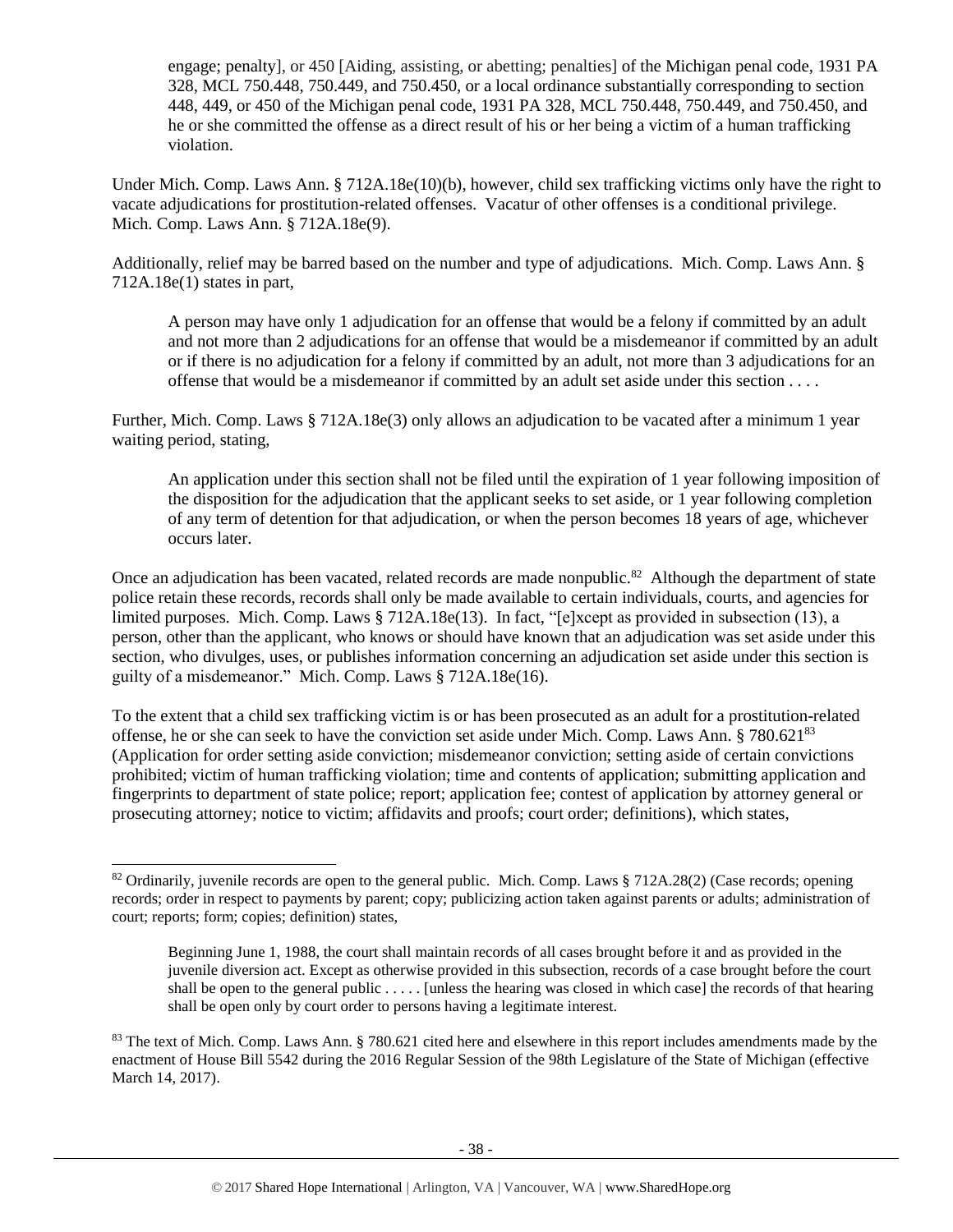. . . . (4) A person who is convicted of a violation of section 448 [Soliciting, accosting, or inviting to commit prostitution or immoral act; crime], 449 [Engaging services for purpose of prostitution, lewdness, or assignation, offer to engage; penalty], or 450 [Aiding, assisting, or abetting; penalties] of the Michigan penal code, 1931 PA 328, MCL 750.448, 750.449, and 750.450, or a local ordinance substantially corresponding to section 448, 449, or 450 of the Michigan penal code, 1931 PA 328, MCL 750.448, 750.449, and 750.450, may apply to have that conviction set aside if he or she committed the offense as a direct result of his or her being a victim of a human trafficking violation.

(7) An application under subsection (4) may be filed at any time following the date of the conviction to be set aside. A person may apply to have more than 1 conviction set aside under subsection (4).

Although Mich. Comp. Laws Ann. § 780.621 allows a victim of human trafficking to vacate a conviction at any time, relief is limited to prostitution-related convictions, foreclosing the law's applicability to other offenses related to trafficking victimization.

- 5.9.1 Recommendation: Amend Mich. Comp. Laws Ann. § 712A.18e (Application for entry of order setting aside adjudication; filing) to allow child sex trafficking victims to vacate adjudications and expunge related records for other offenses arising from trafficking victimization without mandating a waiting period.
- *5.10 Victim restitution and civil remedies for victims of domestic minor sex trafficking or commercial sexual exploitation of children (CSEC) are authorized by law.*

Restitution is mandatory for juvenile victims of Mich. Comp. Laws Ann. § 750.462e (Forced labor or services; prohibited conduct with regard to age of minor). Mich. Comp. Laws Ann. § 780.766b (Conviction of offense described in MCL 750.462a to 750.462h; restitution) states,

When sentencing a defendant convicted of an offense described in chapter LXVIIA [Human trafficking] of the Michigan penal code, 1931 PA 328, MCL 750.462a to 750.462h [Human trafficking], the court shall order restitution for the full amount of loss suffered by the victim. In addition to restitution ordered under section 16 [Mich. Comp. Laws Ann. § 780.766], the court may order the defendant to pay all of the following:

(a) Lost income, calculated by whichever of the following methods results in the largest amount: (i) The gross amount received by the defendant from or the value to the defendant of the victim's labor or services.

(ii) The value of the victim's labor or services as calculated under the minimum wage law of 1964, 1964 PA 154, MCL 408.381 to 408.398 [repealed], or the federal minimum wage, whichever results in the largest value.

(iii) Income loss as determined under section 16(4)(c).

(b) The cost of transportation, temporary housing, and child care expenses incurred by the victim because of the offense.

(c) Attorney fees and other costs and expenses incurred by the victim because of the offense, including, but not limited to, costs and expenses relating to assisting the investigation of the offense and for attendance at related court proceedings as follows:

- (i) Wages lost.
- (ii) Child care.

. . . .

- (iii) Transportation.
- (iv) Parking.
- (d) Any other loss suffered by the victim as a proximate result of the offense.

Restitution is also provided under Mich. Comp. Laws Ann. § 750.462f(6) (Violation of MCL 750.462b, 750.462c, and 750.462d; violation of MCL 750.462e; attempting, conspiring, or soliciting another to violate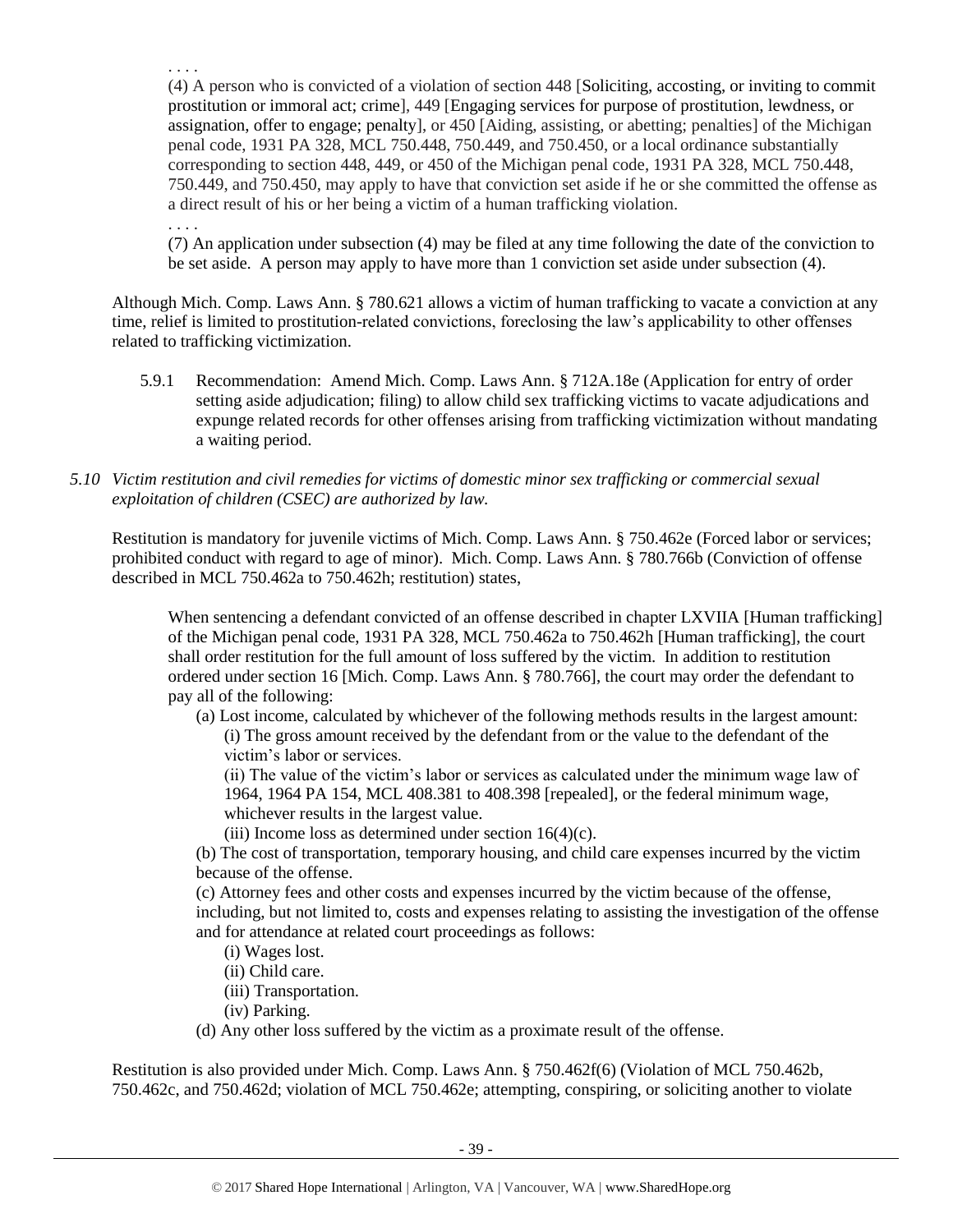chapter; violation of law arising out of same transaction; consecutive terms; restitution) which states,

In addition to any mandatory restitution applicable under section 16 of the William Van Regenmorter crime victim's rights act, 1985 PA 87, MCL 780.766 ["Victim" defined; order of restitution generally], the court may order a person convicted of violating this section to pay restitution to the victim in the manner provided in section 16b of the William Van Regenmorter crime victim's rights act, 1985 PA 87, MCL 780.766b, and to reimburse any governmental entity for its expenses incurred in relation to the violation in the same manner that expenses may be ordered to be reimbursed under section 1f of chapter IX of the code of criminal procedure, 1927 PA 175, MCL 769.1f.

Restitution also is mandatory under Mich. Comp. Laws Ann. § 780.766(2) ("Victim" defined; order of restitution generally; order of restitution as condition of probation or parole), which states,

Except as provided in subsection  $(8)$ ,  $84$  when sentencing a defendant convicted of a crime, the court shall order, in addition to or in lieu of any other penalty authorized by law or in addition to any other penalty required by law, that the defendant make full restitution to any victim<sup>85</sup> of the defendant's course of conduct that gives rise to the conviction or to the victim's estate . . . .

Mich. Comp. Laws Ann. § 780.766(4) states,

If a crime results in physical or psychological injury to a victim, the order of restitution shall require that the defendant do 1 or more of the following, as applicable:

(a) Pay an amount equal to the reasonably determined cost of medical and related professional services and devices actually incurred and reasonably expected to be incurred relating to physical and psychological care.

(b) Pay an amount equal to the reasonably determined cost of physical and occupational therapy and rehabilitation actually incurred and reasonably expected to be incurred.

(c) Reimburse the victim or the victim's estate for after-tax income loss suffered by the victim as a result of the crime.

(d) Pay an amount equal to the reasonably determined cost of psychological and medical treatment for members of the victim's family actually incurred and reasonably expected to be incurred as a result of the crime.

(e) Pay an amount equal to the reasonably determined costs of homemaking and child care expenses actually incurred and reasonably expected to be incurred as a result of the crime or, if homemaking or child care is provided without compensation by a relative, friend, or any other person, an amount equal to the costs that would reasonably be incurred as a result of the crime for that homemaking and child care, based on the rates in the area for comparable services.

. . . .

(h) Pay an amount equal to income actually lost by the spouse, parent, sibling, child, or grandparent of the victim because the family member left his or her employment, temporarily or permanently, to care for the victim because of the injury.

In addition, Mich. Comp. Laws Ann. § 780.766(24) states,

If the victim is a minor, the order of restitution shall require the defendant to pay to a parent of the victim an amount that is determined to be reasonable for any of the following that are actually incurred or reasonably expected to be incurred by the parent as a result of the crime:

(a) Homemaking and child care expenses.

<sup>84</sup> *See supra* note [22.](#page-11-0)

<sup>85</sup> Mich. Comp. Laws Ann. § 780.766(1) states in part, "As used in this section only, 'victim' means an individual who suffers direct or threatened physical, financial, or emotional harm as a result of the commission of a crime . . . ."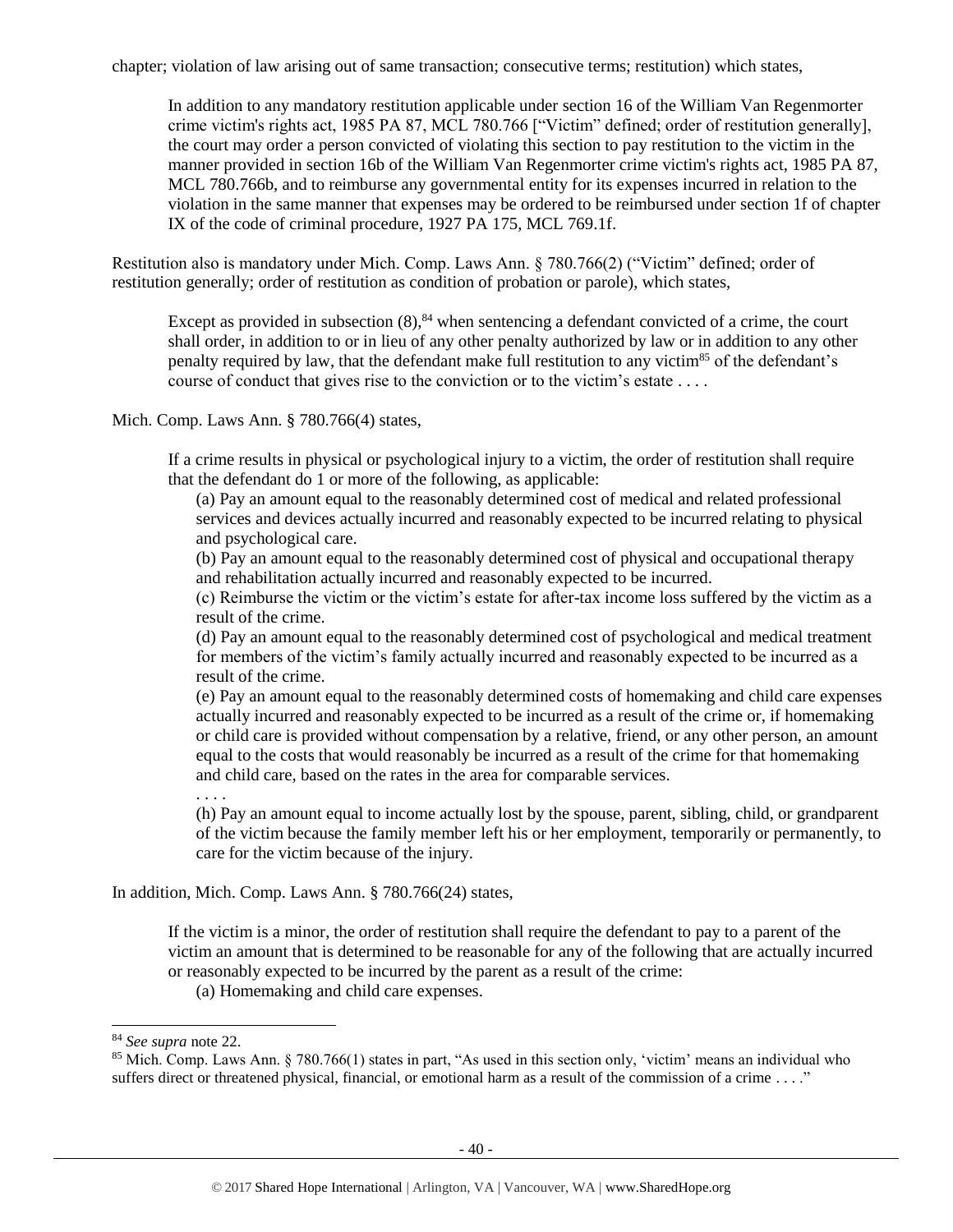- (b) Income loss not ordered to be paid under subsection (4)(h).
- (c) Mileage.
- (d) Lodging or housing.
- (e) Meals.
- (f) Any other cost incurred in exercising the rights of the victim or a parent under this act.

Civil remedies are provided for human trafficking victims under Mich. Comp. Laws Ann. § 752.983 (Violation of MCL 750.462a to 750.462h; liability to victim; damages), which states,

(1) A person who violates chapter LXVIIA of the Michigan penal code, 1931 PA 328, MCL 750.462a to 750.462h [Human trafficking], is liable to the victim<sup>86</sup> of the violation for economic and noneconomic damages that result from the violation, including, but not limited to, all of the following:

- (a) Physical pain and suffering.
- (b) Mental anguish.
- (c) Fright and shock.
- (d) Denial of social pleasure and enjoyments.
- (e) Embarrassment, humiliation, or mortification.
- (f) Disability.

 $\overline{a}$ 

- (g) Disfigurement.
- (h) Aggravation of a preexisting ailment or condition.
- (i) Reasonable expenses of necessary medical or psychological care, treatment, and services.
- (j) Loss of earnings or earning capacity.
- (k) Damage to property.

(l) Any other necessary and reasonable expense incurred as a result of the violation. (2) A victim is entitled to damages under subsection (1) to the extent the victim has sustained the damages, regardless of whether the victim suffered any physical injury as a result of the violation. (3) A victim is entitled to damages under subsection (1) regardless of whether the damages sustained were foreseeable to the violator.

(4) A victim is entitled to damages under subsection (1) regardless of whether the violator was charged with or convicted of a violation of chapter LXVIIA of the Michigan penal code, 1931 PA 328, MCL 750.462a to 750.462h.

*5.11 Statutes of limitations for civil and criminal actions for child sex trafficking or commercial sexual exploitation of children (CSEC) offenses are eliminated or lengthened to allow prosecutors and victims a realistic opportunity to pursue criminal action and legal remedies.*

Under Mich. Comp. Laws Ann. § 767.24(1)(c) (Indictments; crimes; subsection (2) to be known as "Theresa Flores's Law"; subsection (4) to be known as Brandon D'Annunzio's law; findings and filing; limitations; extension or tolling), criminal prosecutions under Chapter 750 (Human trafficking) may be brought at any time if the crime would be punishable by life imprisonment; however, this does not include offenses under Mich. Comp. Laws Ann. § 750.462e (Forced labor or services; prohibited conduct as it relates to age of minor), which specifically criminalize juvenile sex trafficking.<sup>87</sup> Prosecutions under Mich. Comp. Laws Ann. § 750.462e

<sup>86</sup> Mich. Comp. Laws Ann. § 752.982 ("Victim" defined) states, "As used in this act, 'victim' means a victim of a violation of chapter LXVIIA of the Michigan penal code, 1931 PA 5 328, MCL 750.462a to 750.462h [Human trafficking]."  $87$  Under Mich. Comp. Laws Ann. § 750.462f(1)(d) (Violation of MCL 750.462b, 750.462c, and 750.462d; violation of MCL 750.462e; attempting, conspiring, or soliciting another to violate chapter; violation of law arising out of same transaction; consecutive terms; restitution), violations of Mich. Comp. Laws Ann. §§ 750.462b, 750.462c, or 750.462d are punishable by life imprisonment "[i]f the violation involves kidnapping or attempted kidnapping, criminal sexual conduct in the first degree or attempted criminal sexual conduct in the first degree, or an attempt to kill or the death of an individual" or by up to 15 years imprisonment and a fine up to \$15,000 "[i]f the violation results in . . . an individual being engaged in commercial sexual activity." The offenses specific to juvenile sex trafficking under Mich. Comp. Laws Ann. §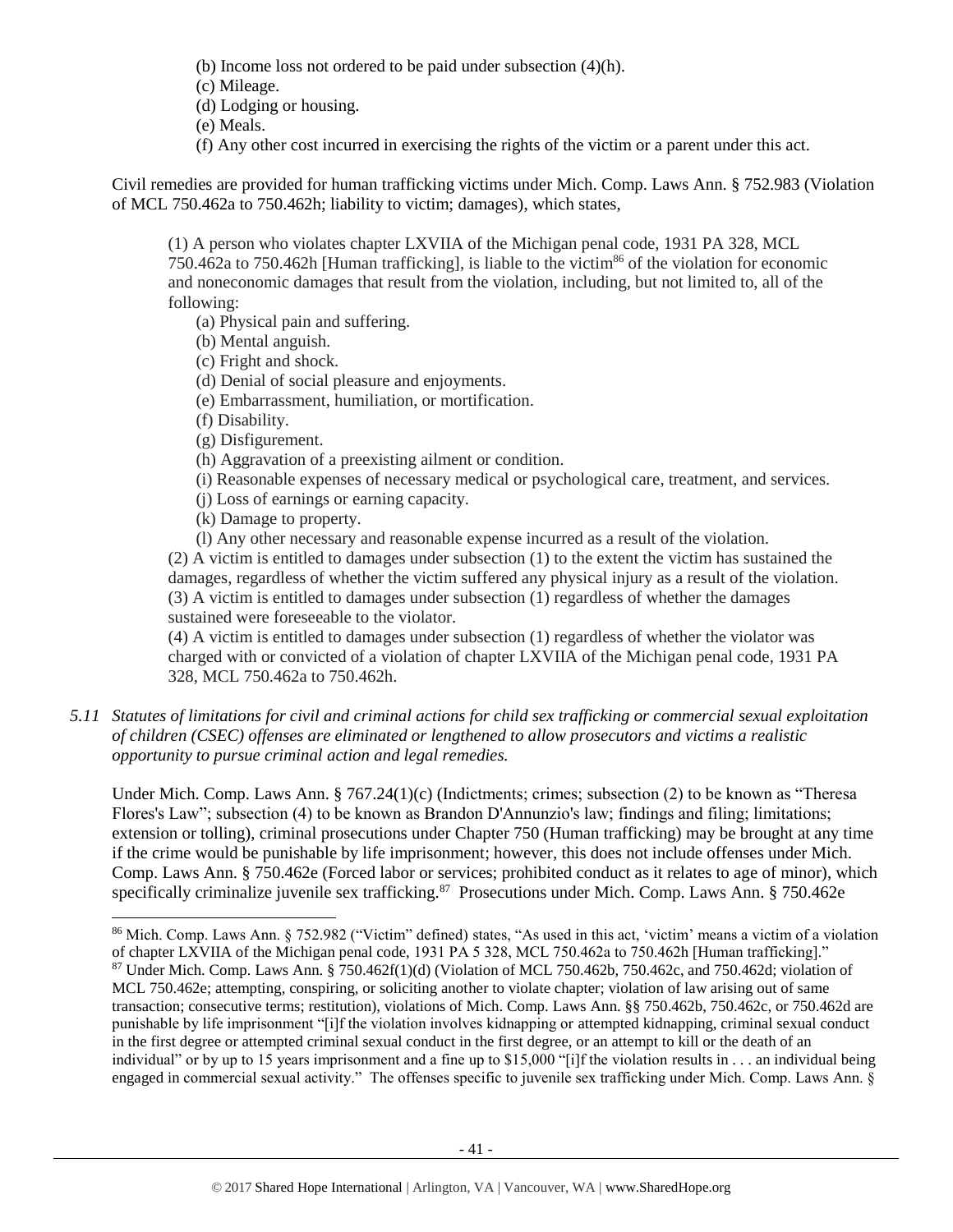(Forced labor or services; prohibited conduct as it relates to age of minor) and § 750.13 (Taking or enticing away minor under sixteen years; violation as felony; penalty) must be commenced within 25 years while prosecutions under Mich. Comp. Laws Ann. § 750.145c (Definitions; child sexually abusive activity or material), § 750.520c (Criminal sexual conduct in the second degree), § 750.520d (Criminal sexual conduct in the third degree), § 750.520e (Criminal sexual conduct in the fourth degree), and § 750.520g (Assault with intent to commit criminal sexual conduct) must be commenced within "10 years after the offense is committed or by the alleged victim's twenty-first birthday, whichever is later." Mich. Comp. Laws Ann. § 767.24(2),  $(3)(a)$ .

A civil action filed under Mich. Comp. Laws Ann. § 752.983 (Violation of MCL 750.462a to 750.462h; liability to victim; damages) "must be filed within 3 years after the last violation that is the subject of the action occurred." Mich. Comp. Laws Ann. § 752.984 (Action to recover damages; statute of limitations). Otherwise, the general statute of limitations for commencing a civil action for personal injury must be commenced within 3 years "after the claim first accrued." Mich. Comp. Laws § 600.5805(1), (10) (Injuries to persons or property; period of limitations; "dating relationship" defined).

- 5.11.1 Recommendation: Amend Mich. Comp. Laws Ann. § 767.24 (Indictments; finding and filing; limitations) to eliminate the statute of limitations for prosecutions involving violations of Mich. Comp. Laws Ann. § 750.462e (Forced labor or services; prohibited conduct with regard to age of minor) and § 750.13 (Taking or enticing away minor under sixteen years; violation as felony; penalty).
- 5.11.2 Recommendation: Extend the time for commencing a civil action filed under Mich. Comp. Laws Ann. § 752.983 (Violation of MCL 750.462a to 750.462h; liability to victim; damages) to allow victims sufficient time to bring claims against their exploiters.

<sup>750.462</sup>e are punishable under Mich. Comp. Laws Ann. § 750.462f(2) by not more than 20 years imprisonment. *See supra* not[e 48.](#page-24-0)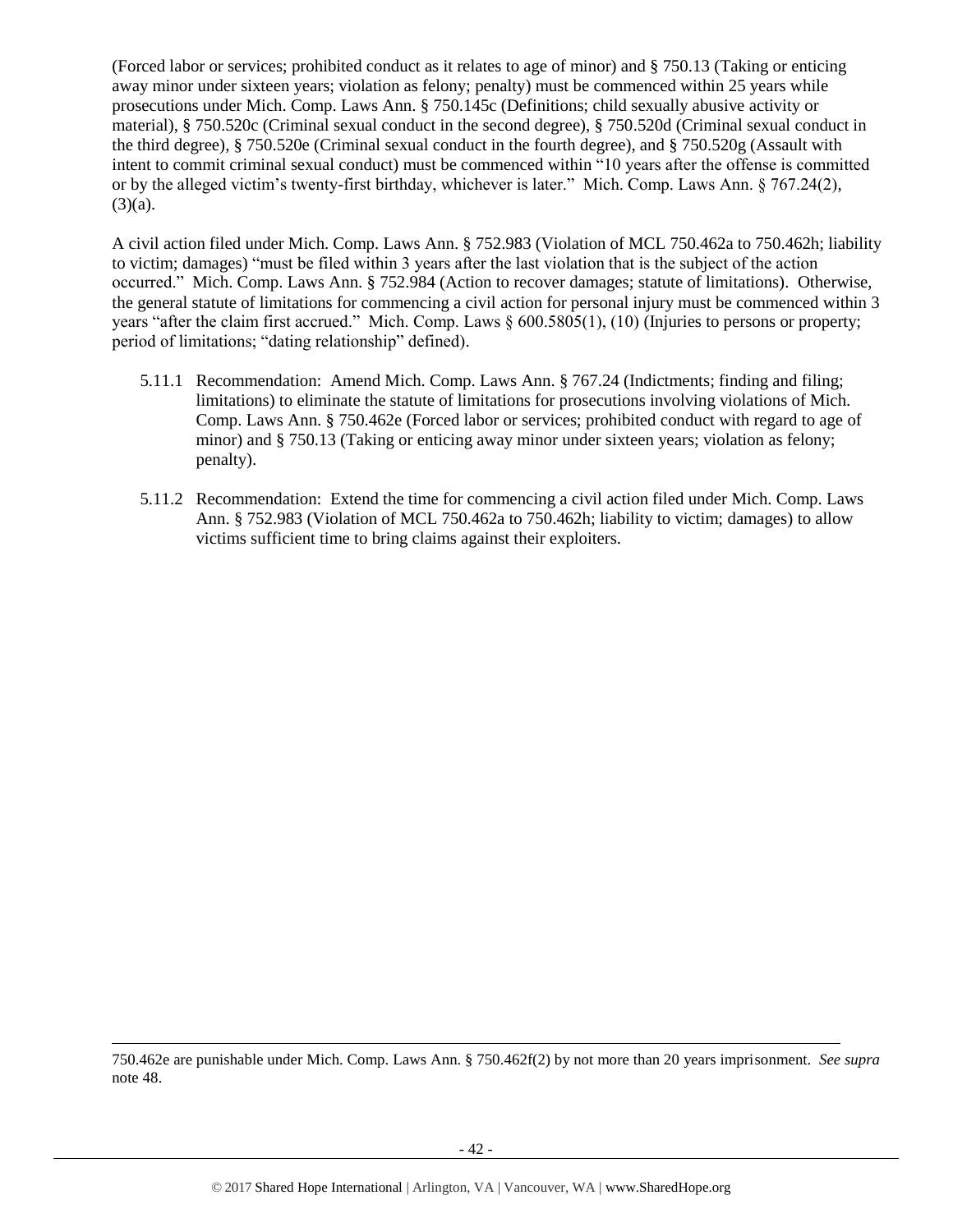#### **FRAMEWORK ISSUE 6: CRIMINAL JUSTICE TOOLS FOR INVESTIGATION AND PROSECUTIONS**

#### *Legal Components:*

- *6.1 Training on human trafficking and domestic minor sex trafficking for law enforcement is statutorily mandated or authorized.*
- *6.2 Single party consent to audiotaping is permitted in law enforcement investigations.*
- *6.3 Wiretapping is an available tool to investigate domestic minor sex trafficking and commercial sexual exploitation of children (CSEC).*
- *6.4 Using a law enforcement decoy posing as a minor to investigate buying or selling of commercial sex acts is not a defense to soliciting, purchasing, or selling sex with a minor.*

*\_\_\_\_\_\_\_\_\_\_\_\_\_\_\_\_\_\_\_\_\_\_\_\_\_\_\_\_\_\_\_\_\_\_\_\_\_\_\_\_\_\_\_\_\_\_\_\_\_\_\_\_\_\_\_\_\_\_\_\_\_\_\_\_\_\_\_\_\_\_\_\_\_\_\_\_\_\_\_\_\_\_\_\_\_\_\_\_\_\_\_\_\_\_*

- *6.5 Using the Internet or electronic communications to investigate buyers and traffickers is a permissible investigative technique.*
- *6.6 State law requires reporting of missing children and recovered missing children.*

#### *Legal Analysis:*

 $\overline{a}$ 

*6.1 Training on human trafficking and domestic minor sex trafficking for law enforcement is statutorily mandated or authorized.*

Pursuant to Mich. Comp. Laws Ann. § 28.609 (Minimum standards; rules), law enforcement officers in Michigan must meet minimum standards in order to be employed as a law enforcement officer. Additionally, Mich. Comp. Laws Ann. § 28.221 (Training school for peace officers; creation, location, subjects) requires the Michigan Department of Public Safety to provide law enforcement with training in specified subjects which include issues related to human trafficking and domestic minor sex trafficking. Mich. Comp. Laws Ann. § 28.221.

<span id="page-42-0"></span>According to the Basic Training Curriculum and Training Objectives manual published in 2010 by the Michigan Commission on Law Enforcement Standards (MCOLES), police officers receive special training in the area of child abuse and neglect investigations.<sup>88</sup> Section I.G.1.2.(c) of the manual, entitled "Recognize Suspected Cases of Child Abuse While Responding to Complaints Related to and Not Related to Child Abuse," includes training on "indicators of sexual abuse or criminal sexual conduct (e.g., incest, molestation, pornography)."<sup>89</sup> Section I.H.2.2.(a)(24), entitled "Demonstrate an Understanding of Substantive Criminal Law as It Relates to Domestic Violence," includes human trafficking among the "crimes likely to be committed in a domestic violence incident."<sup>90</sup>

Additionally, Mich. Comp. Laws Ann. § 752.974(c) (Commission; duties) tasks the Michigan Human Trafficking Commission with "[p]rovid[ing] information and training regarding human trafficking to police officers, prosecutors, court personnel, health care providers, social services personnel, and other individuals the commission considers appropriate."

<sup>88</sup> The Basic Training Curriculum and Training Objectives Manual published in 2010 by the Michigan Commission on Law Enforcement Standards (MCOLES) demonstrates that police officers receive special training in the area of child abuse and neglect investigations. Section I.G.1.2.(c) of the manual, entitled "Recognize Suspected Cases of Child Abuse While Responding to Complaints Related to and Not Related to Child Abuse," includes training on "indicators of sexual abuse or criminal sexual conduct (e.g., incest, molestation, pornography)." Michigan Comm'n on Law Enforcement Standards, Basic Training Curriculum and Training Objectives 84 (2010), *available at*

[http://www.mi.gov/documents/mcoles/Basic\\_Training\\_Manual\\_Part\\_I-2011\\_342561\\_7.pdf](http://www.mi.gov/documents/mcoles/Basic_Training_Manual_Part_I-2011_342561_7.pdf) (last visited, Nov. 27, 2012). <sup>89</sup> *See supra* note [88](#page-42-0) at I-G-1, page 2.

<sup>90</sup> *See supra* note [88](#page-42-0) at I-H-2, page 3.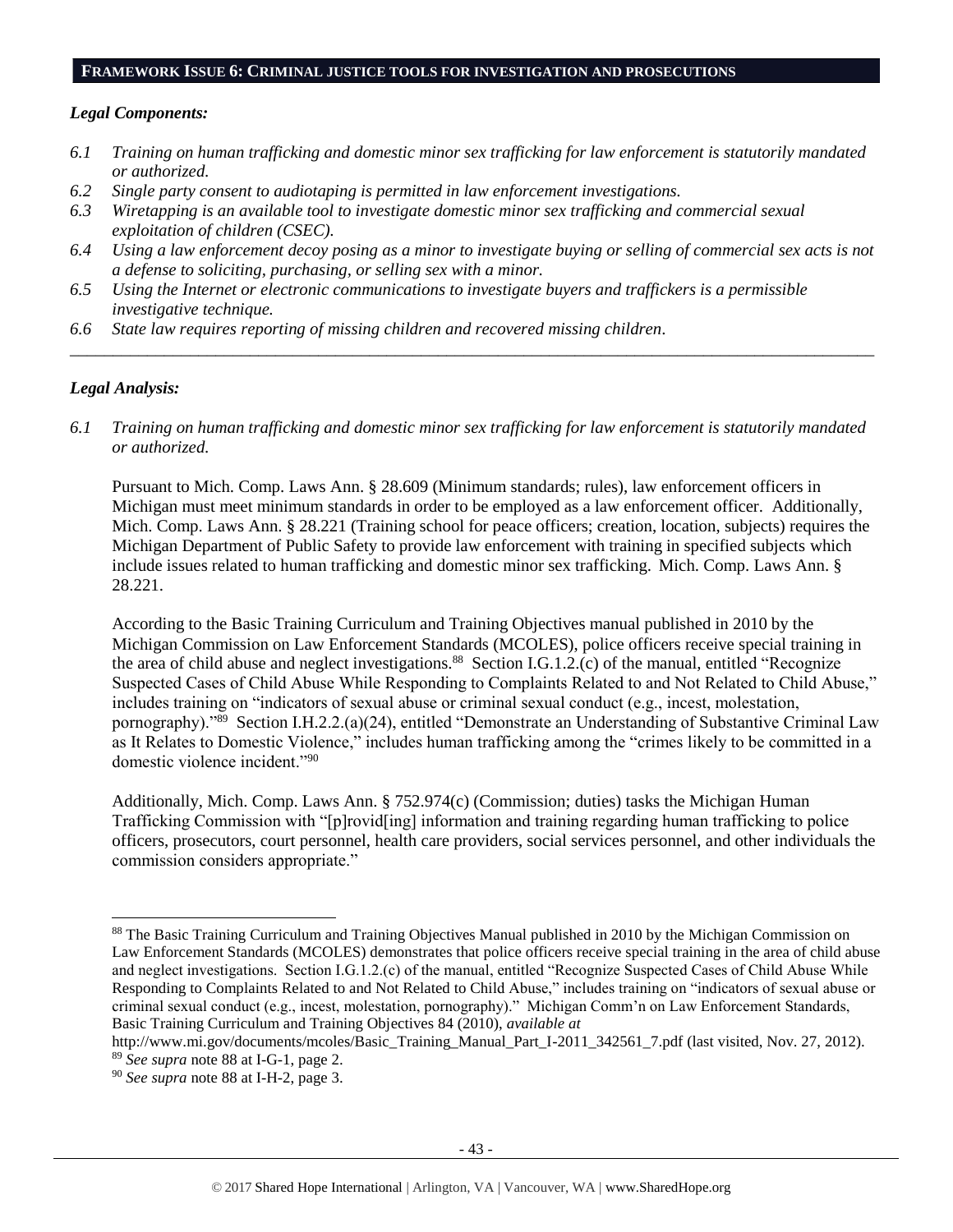# *6.2 Single party consent to audiotaping is permitted in law enforcement investigations.*

Single party consent to audiotaping is generally not permitted under Michigan law. Mich. Comp. Laws Ann. § 750.539c (Eavesdropping upon private conversation), which provides that "[a]ny person who is present or who is not present during a private conversation and who willfully uses any device to eavesdrop<sup>91</sup> upon the conversation without the consent of all parties thereto, or who knowingly aids, employs or procures another person to do the same . . . is guilty of a felony." However, Mich. Comp. Laws Ann. § 750.539g(a) (Exceptions) specifically excepts "[e]avesdropping or surveillance not otherwise prohibited by law by a peace officer of this state or of the federal government, or the officer's agent, while in the performance of the officer's duties," from the prohibitions in Mich. Comp. Laws Ann. §§ 750.539a–750.539f.

*6.3 Wiretapping is an available tool to investigate domestic minor sex trafficking and commercial sexual exploitation of children (CSEC).* 

Mich. Comp. Laws Ann. § 750.539g(a) (Exceptions) provides that the prohibitions on intercepting communications in "[s]ections 539a to 539f do not prohibit . . . [e]avesdropping or surveillance not otherwise prohibited by law by a peace officer of this state or of the federal government, or the officer's agent, while in the performance of the officer's duties." As no other statutes appear to limit law enforcement's ability to intercept communications in the course of investigations, law enforcement officers and their agents should be able to utilize wiretapping in trafficking investigations.<sup>92</sup>

*6.4 Using a law enforcement decoy posing as a minor to investigate buying or selling of commercial sex acts is not a defense to soliciting, purchasing, or selling sex with a minor.*

Mich. Comp. Laws Ann. § 750.462e (Forced labor or services; prohibited conduct as relates to age of minor) and the CSEC laws are silent as to a defendant's ability to raise a defense to prosecution based on the use of a law enforcement decoy posing as a minor; thus, a defendant may be able to assert a defense to charges brought through reverse sting operations, which are the most likely situations in which a defendant would try to assert such a defense.

- 6.4.1 Recommendation: Amend Mich. Comp. Laws Ann. § 750.462e (Forced labor or services; prohibited conduct with regard to age of minor) and Mich. Comp. Laws Ann. § 750.449a (Engaging services for purpose of prostitution, lewdness, or assignation; penalty) to prohibit a defense to prosecution based on the use of a law enforcement decoy posing as a minor.
- *6.5 Using the Internet or electronic communications to investigate buyers and traffickers is a permissible investigative technique.*

 $\overline{a}$ 

Although Mich. Comp. Laws Ann. § 750.145d (Use of internet or computer system; prohibited communication) does not expressly permit the use of the Internet to investigate the buying or selling of sex with minors, it does indicate that an offender who believes the victim to be a minor is in violation of the statute. Mich. Comp. Laws Ann. § 750.145d(1)(a) makes it illegal for a defendant to

use the internet or a computer . . . for the purpose of doing any of the following:

(a) Committing, attempting to commit, conspiring to commit, or soliciting another person to

<sup>91</sup> Mich. Comp. Laws Ann. § 750.539a(2) (Definitions) provides in part, "'Eavesdrop' or 'eavesdropping' means to overhear, record, amplify or transmit any part of the private discourse of others without the permission of all persons engaged in the discourse."

 $92$  The Michigan Supreme Court has determined that law enforcement officers do not need to obtain a warrant in "participant monitoring" situations. People v. Collins, 475 N.W. 2d 684, 698 (Mich. 1991). "Participant monitoring" refers "only to the electronic monitoring (whether or not recorded) by a law enforcement agent of a conversation where one of the parties to the conversation has previously consented to the activity." *Id.* at 684, n. 1.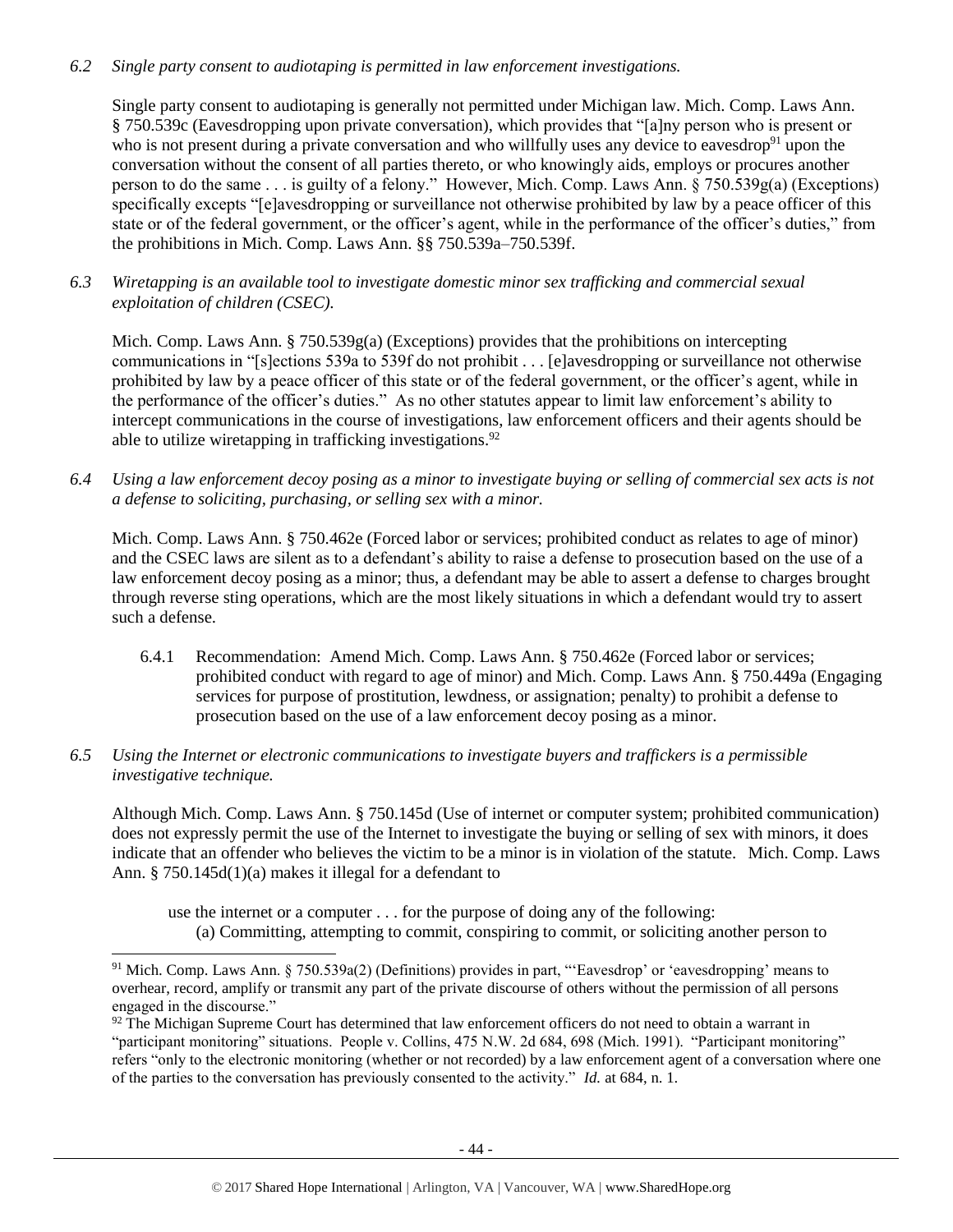commit conduct proscribed under section 145a [Accosting, enticing or soliciting child for immoral purpose], 145c [Definitions; child sexually abusive activity or material; penalties] . . . 520b [Criminal sexual conduct in the first degree], 520c [Criminal sexual conduct in the second degree], 520d [Criminal sexual conduct in the third degree], 520e [Criminal sexual conduct in the fourth degree], or 520g [Assault with intent to commit criminal sexual conduct] . . . in which the victim or intended victim is . . . believed by that person to be a minor.

The use of the language, "believed by that person to be a minor," suggests that the use of the Internet to investigate buyers and traffickers under Mich. Comp. Laws Ann. § 750.145d is permissible. Additionally, case law involving prosecutions for violations of Mich. Comp. Laws Ann. § 750.145d indicates that law enforcement currently uses the Internet to investigate violations of Mich. Comp. Laws Ann. § 750.145d.

*6.6 State law requires reporting of missing children and recovered missing children.* 

Pursuant to Mich. Comp. Laws Ann. § 28.258(2) (Definitions; certain persons reported missing),

If an individual who is any of the following is reported missing, the law enforcement agency receiving the report, after conducting a preliminary investigation, shall immediately enter the information described in subsection  $(3)$  regarding that individual into the LEIN,<sup>93</sup> the national crime information center, and if the individual is a child,  $94$  the clearinghouse:

. . . .

(b) An individual who was in the company of another individual under circumstances indicating that the individual's physical safety may be in danger.

(c) An individual who disappeared under circumstances indicating that the disappearance was not voluntary.

(d) A child not described in subdivision (a), (b), (c), or (f).

(e) An individual not described in subdivision (a), (b), (c), or (f), who is believed to be incapable of returning to his or her residence without assistance.

. . . .

Mich. Comp. Laws Ann. § 28.258(3) states,

The information to be entered into the LEIN, the national crime information center, and the clearinghouse under subsection (2) shall include all of the following, if available:

(a) The name and address of the individual.

(b) The vital statistics of the individual, including a physical description, and if the missing individual is a child, the child's date of birth, state of birth, and if possible, mother's maiden name. (c) The date the individual was missing and, if the missing individual is a child under subsection  $(2)(d)$ , the date the child becomes 17 years of age.

(d) Any other information that may assist in the location of the individual, as determined by the department and the LEIN policy council.

Mich. Comp. Laws Ann. § 28.259(1), (2) (Missing children information clearinghouse) establishes "[a] missing children information clearinghouse," which

shall do all of the following:

- (a) Record each report on a missing child received under section 8.
- (b) Accept and record a report about a missing child from a law enforcement agency.

<sup>&</sup>lt;sup>93</sup> Mich. Comp. Laws Ann. § 28.258(1)(e) defines "LEIN" as a "law enforcement information network regulated under the C.J.I.S. policy council act, 1974 PA 163, MCL 28.211 to 28.215."

 $94$  "Child" is defined in Mich. Comp. Laws Ann. § 28.258(1)(a) as "an individual less than 17 years of age."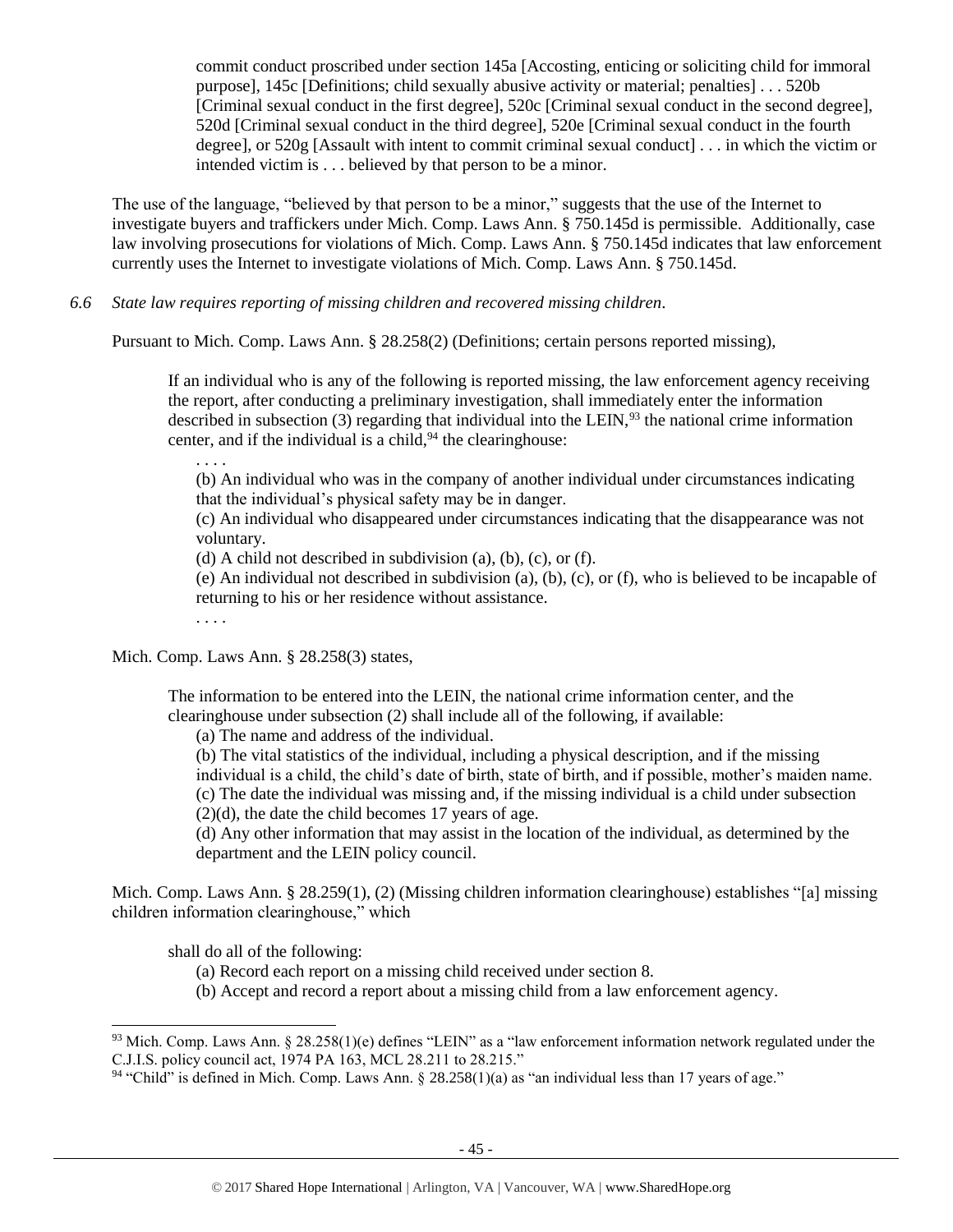(c) Exchange information on children suspected of interstate travel with the national crime information center.

(d) Establish a policy regarding the compilation of a record of the reasons children become missing.

After a missing child has been found, Mich. Comp. Laws Ann. § 28.259(3) requires that "the originating law enforcement agency . . . remove the missing child from the clearinghouse record by means of the LEIN. If the originating law enforcement agency has new information about the missing child's location, that agency shall report the information to the law enforcement agency with jurisdiction in the area in which the missing child may be located."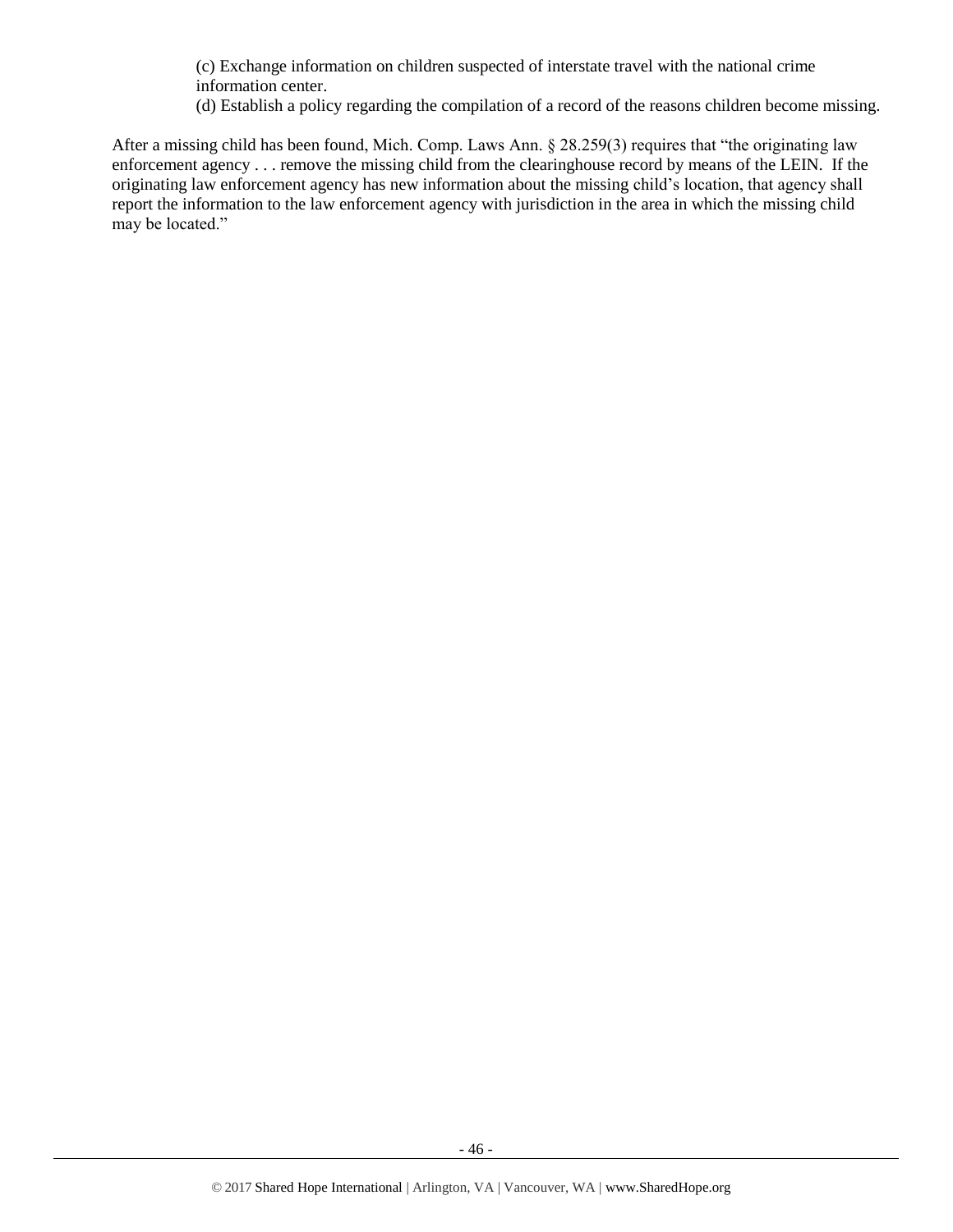#### **APPENDIX A: MICHIGAN SENTENCING GUIDELINES**

## **1. Statutory Sentencing Guidelines**

 $\overline{a}$ 

Michigan has codified sentencing guidelines and imposes minimum sentences based on a person's prior criminal record and specified offense variables. Mich. Comp. Laws § 777.21 (Minimum sentence range; determination), which establishes the procedure for calculating appropriate minimum sentences, states,

(1) Except as otherwise provided in this section, for an offense enumerated in part 2 [Included felonies] of [Chapter XVII (Sentencing Guidelines)],<sup>95</sup> determine the recommended minimum sentence range as follows:

(a) Find the offense category for the offense from part 2 of this chapter. From section 22 [Offense variables; scoring] of this chapter, determine the offense variables to be scored for that offense category and score only those offense variables for the offender as provided in part 4 [Offense variables] of this chapter. Total those points to determine the offender's offense variable level.

(b) Score all prior record variables for the offender as provided in part 5 [Prior record variables] of this chapter. Total those points to determine the offender's prior record variable level.

(c) Find the offense class for the offense from part 2 of this chapter. Using the sentencing grid for that offense class in part 6 [Sentencing grids] of this chapter, determine the recommended minimum sentence range from the intersection of the offender's offense variable level and prior record variable level. The recommended minimum sentence within a sentencing grid is shown as a range of months or life.

(2) If the defendant was convicted of multiple offenses, subject to section 14 of chapter  $XI$ ,  $96$ score each offense as provided in this part.

(3) If the offender is being sentenced under section  $10<sup>97</sup> 11<sup>98</sup>$  or  $12<sup>99</sup>$  of chapter IX, determine the

<sup>97</sup> Mich. Comp. Laws§ 769.10 (Punishment for subsequent felony; sentence imposed for term of years considered

<sup>95</sup> Offenses in the chapter include the following: Mich. Comp. Laws § 750.145a (Accosting, enticing or soliciting child for immoral purpose), Mich. Comp. Laws § 750.145b (Accosting, enticing or soliciting child for immoral purpose; prior conviction; penalty), Mich. Comp. Laws § 750.145 $c(2)$ –(4) (Definitions; child sexually abusive activity or material; penalties; possession of child sexually abusive material; expert testimony; defenses; acts of commercial film or photographic print processor; report to law enforcement agency by computer technician; applicability and uniformity of section; enactment or enforcement of ordinances, rules, or regulations prohibited), Mich. Comp. Laws § 750.145d(2)(b)–(f) (Use of internet or computer system; prohibited communication; violation; penalty; order to reimburse state or local governmental unit; definitions), Mich. Comp. Laws § 750.159j (Violation as felony; penalties; imposition of costs; order to criminally forfeit property; additional authority of court; conditions for entering order of criminal forfeiture; attorney fees; determination of extent of property; property not reachable; retention of property by law enforcement agency; disposition of money seized; seizure; other criminal or civil remedies not precluded), Mich. Comp. Laws § 750.349 (Kidnapping; "restrain" defined; violation as felony; penalty; other violation arising from same transaction), offenses punishable under Mich. Comp. Laws § 750.451(3) and (4) (Violation of §§ 750.448, 750.449, 750.449a, 750.450, or 750.462; prior convictions; penalty; definition), Mich. Comp. Laws § 750.452 (House of ill-fame; keeping, maintaining or operating), Mich. Comp. Laws § 750.455 (Pandering; felony), Mich. Comp. Laws § 750.457 (Earnings of prostitute, accepting), Mich. Comp. Laws § 750.458 (Detaining female in house of prostitution for debt), Mich. Comp. Laws § 750.459 (Transporting female for prostitution; felony), human trafficking offenses punishable under Mich. Comp. Laws § 750.462f(1)(a), (1)(b),  $(1)(c)$ ,  $(1)(d)$ ,  $(2)$  and  $(3)$ , Mich. Comp. Laws § 750.520b $(2)$  (Criminal sexual conduct in the first degree; felony; consecutive terms), Mich. Comp. Laws § 750.520c (Criminal sexual conduct in the second degree; felony), Mich. Comp. Laws § 750.520d (Criminal sexual conduct in the third degree; felony), Mich. Comp. Laws § 750.520e (Criminal sexual conduct in the fourth degree; misdemeanor), Mich. Comp. Laws  $\S 750.520g(1)$ –(2) (Assault with intent to commit criminal sexual conduct; felony). Mich. Comp. Laws §§ 777.16g, 777.16i, 777.16q, 777.16w, 777.16y. <sup>96</sup> Mich. Comp. Laws § 771.14 (Presentence investigation report; contents; information related to victim prohibited from inclusion; information exempted from disclosure; amendment or alteration; review of report; challenge; findings; copies).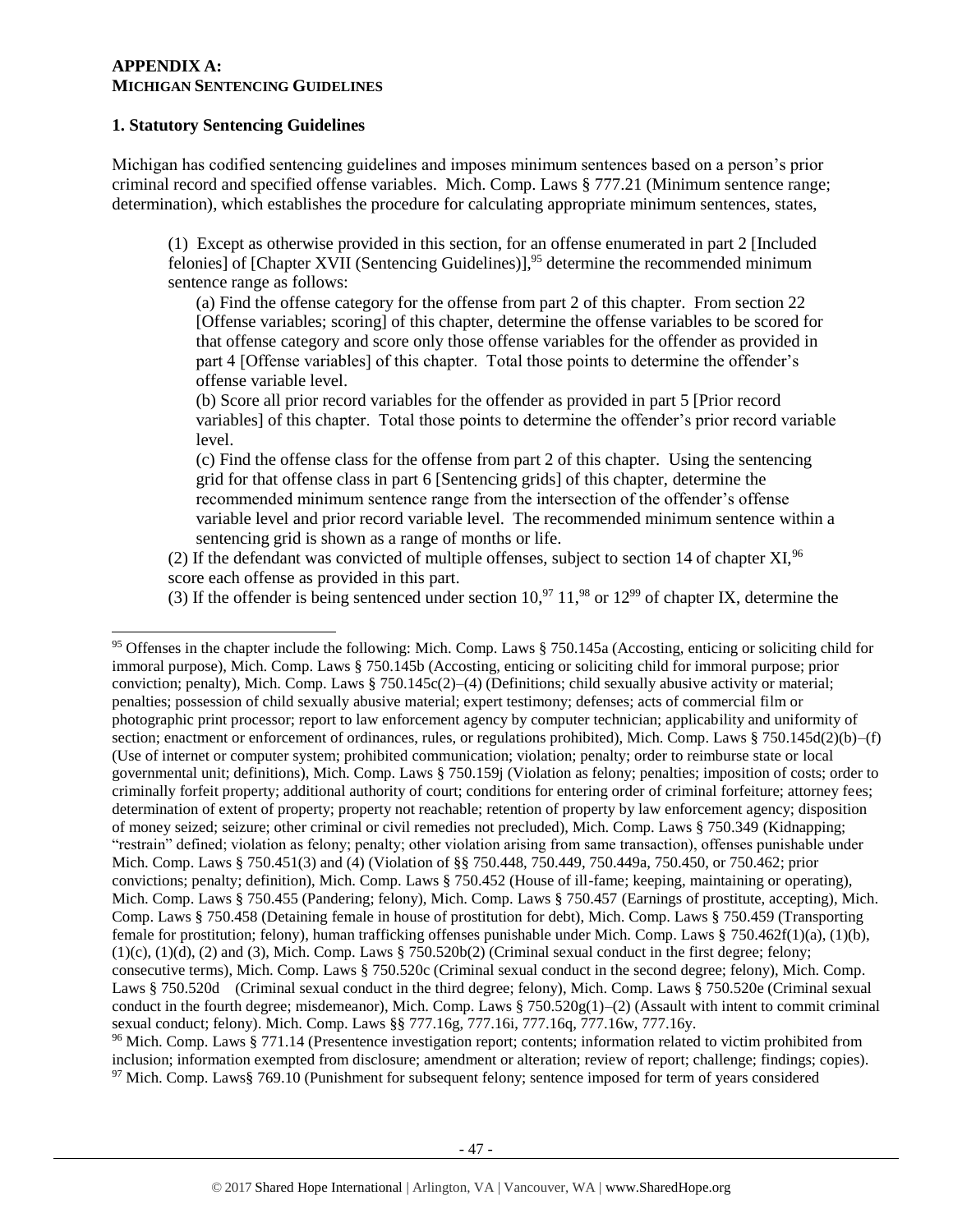offense category, offense class, offense variable level, and prior record variable level based on the underlying offense. To determine the recommended minimum sentence range, increase the upper limit of the recommended minimum sentence range determined under part 6 for the underlying offense as follows:

(a) If the offender is being sentenced for a second felony, 25%.

(b) If the offender is being sentenced for a third felony, 50%.

(c) If the offender is being sentenced for a fourth or subsequent felony, 100%.

(4) If the offender is being sentenced for a violation described in section 18 of this chapter,  $100$ both of the following apply:

(a) Determine the offense variable level by scoring the offense variables for the underlying offense and any additional offense variables for the offense category indicated in section 18 of this chapter.

(b) Determine the offense class based on the underlying offense. If there are multiple underlying felony offenses, the offense class is the same as that of the underlying felony offense with the highest crime class. If there are multiple underlying offenses but only 1 is a felony, the offense class is the same as that of the underlying felony offense. If no underlying offense is a felony, the offense class is G.

(5) If the offender is being sentenced for an attempted felony described in section 19 of this chapter,<sup>101</sup> determine the offense variable level and prior record variable level based on the underlying attempted offense.

# **2. Sentencing Variables**

There are two kinds of sentencing variables, prior record variables and offense variables. Both are considered when determining the proper minimum sentence under the guidelines.

#### *Offense Variables*

 $\overline{a}$ 

Offense variables are listed in Mich. Comp. Laws §§ 777.31–777.49a (Part 4. Offense variables). Potentially applicable offense variables are included below.

• **Mich. Comp. Laws § 777.33 (Physical injury to victim)** 

(1) Offense variable 3 is physical injury to a victim. Score offense variable 3 by determining which of the following apply and by assigning the number of points attributable to the one that has the highest number of points:

- (a) A victim was killed . . . 100 points
- (b) A victim was killed . . . 50 points
- (c) Life threatening or permanent incapacitating injury occurred to a victim . . . 25 points
- (d) Bodily injury requiring medical treatment occurred to a victim . . . 10 points
- (e) Bodily injury not requiring medical treatment occurred to a victim . . . 5 points
- (f) No physical injury occurred to a victim . . . 0 points
- (2) All of the following apply to scoring offense variable 3:

indeterminate sentence; use of conviction to enhance sentence prohibited).

<sup>101</sup> Mich. Comp. Laws § 777.19 (Attempt to commit offense; applicability of chapter).

<sup>98</sup> Mich. Comp. Laws§ 769.11 (Punishment for subsequent felony following conviction of 2 or more felonies; sentence for term of years considered indeterminate sentence; use of conviction to enhance sentence prohibited).

<sup>99</sup> Mich. Comp. Laws§ 769.12 (Punishment for subsequent felony following conviction of 3 or more felonies; sentence for term of years considered indeterminate sentence; use of conviction to enhance sentence prohibited; eligibility for parole; provisions not in derogation of consecutive sentence; "prisoner subject to disciplinary time" defined).

<sup>&</sup>lt;sup>100</sup> Mich. Comp. Laws § 777.18 (MCL 333.7410 to 750.367a; felonies to which chapter applicable) includes sentencing for Mich. Comp. Laws 750.157c (Person inducing a minor to commit a felony).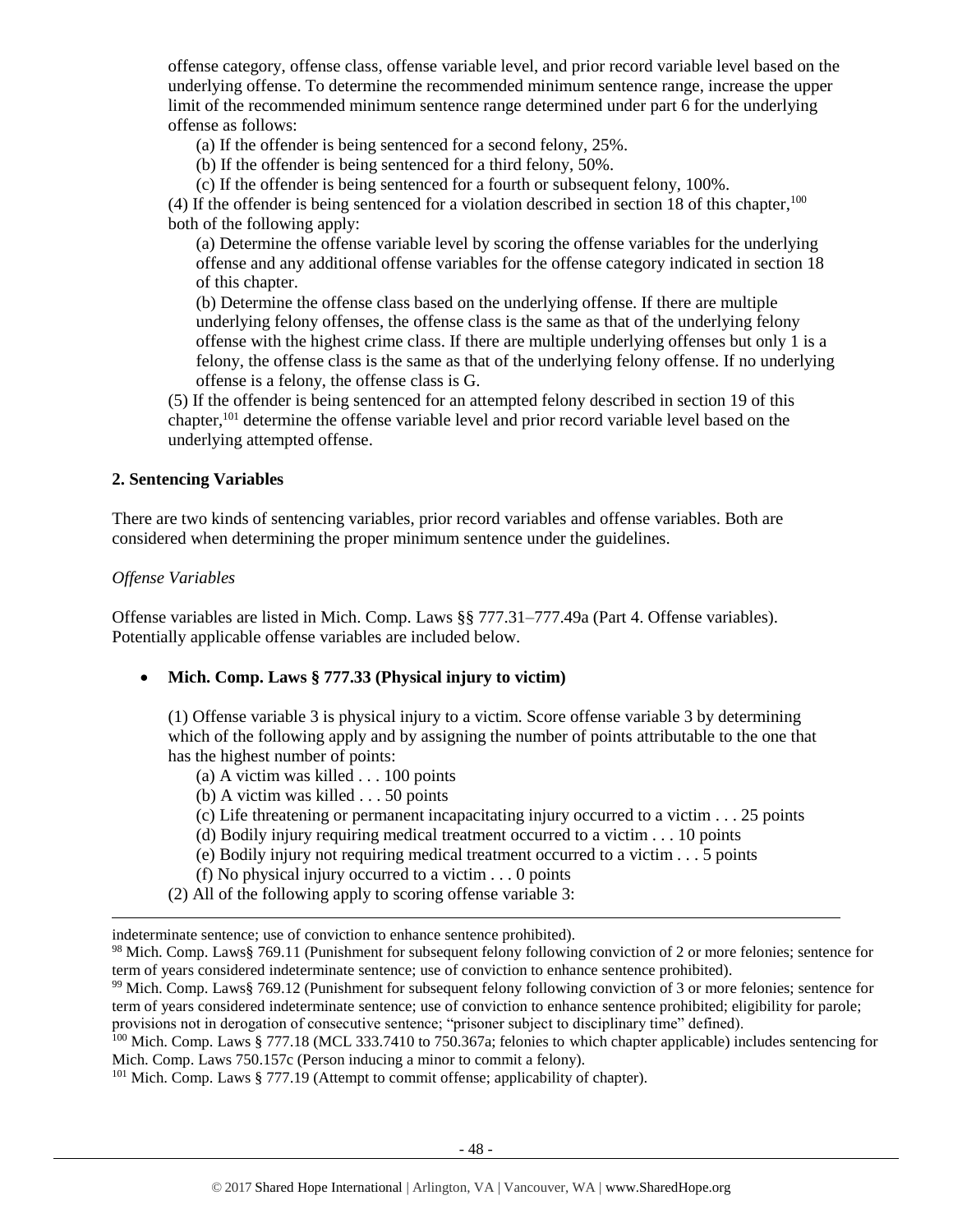(a) In multiple offender cases, if 1 offender is assessed points for death or physical injury, all offenders shall be assessed the same number of points.

(b) Score 100 points if death results from the commission of a crime and homicide is not the sentencing offense.

(c) Score 50 points if death results from the commission of a crime and the offense or attempted offense involves the operation of a vehicle, vessel, ORV, snowmobile, aircraft, or locomotive and any of the following apply:

(i) The offender was under the influence of or visibly impaired by the use of alcoholic liquor, a controlled substance, or a combination of alcoholic liquor and a controlled substance.

(ii) The offender had an alcohol content of 0.08 grams or more per 100 milliliters of blood, per 210 liters of breath, or per 67 milliliters of urine or, beginning October 1, 2013, the offender had an alcohol content of 0.10 grams or more per 100 milliliters of blood, per 210 liters of breath, or per 67 milliliters of urine.

(iii) The offender's body contained any amount of a controlled substance listed in schedule 1 under section 7212 of the public health code, 1978 PA 368, MCL 333.7212, or a rule promulgated under that section, or a controlled substance described in section 7214(a)(iv) of the public health code, 1978 PA 368, MCL 333.7214.

(d) Do not score 5 points if bodily injury is an element of the sentencing offense.

(3) As used in this section, "requiring medical treatment" refers to the necessity for treatment and not the victim's success in obtaining treatment.

# • **Mich. Comp. Laws § 777.34 (Psychological injury to victim)**

(1) Offense variable 4 is psychological injury to a victim. Score offense variable 4 by determining which of the following apply and by assigning the number of points attributable to the one that has the highest number of points:

(a) Serious psychological injury requiring professional treatment occurred to a victim . . . 10 points

(b) No serious psychological injury requiring professional treatment occurred to a victim . . . 0 points

(2) Score 10 points if the serious psychological injury may require professional treatment. In making this determination, the fact that treatment has not been sought is not conclusive.

# • **Mich. Comp. Laws § 777.35 (Psychological injury to member of victim's family)**

(1) Offense variable 5 is psychological injury to a member of a victim's family. Score offense variable 5 by determining which of the following apply and by assigning the number of points attributable to the one that has the highest number of points:

(a) Serious psychological injury requiring professional treatment occurred to a victim's family . . . 15 points

(b) No serious psychological injury requiring professional treatment occurred to a victim's family . . . 0 points

(2) Score 15 points if the serious psychological injury to the victim's family may require professional treatment. In making this determination, the fact that treatment has not been sought is not conclusive.

# • **Mich. Comp. Laws § 777.36 (Intent to kill or injure another individual)**

(1) Offense variable 6 is the offender's intent to kill or injure another individual. Score offense variable 6 by determining which of the following apply and by assigning the number of points attributable to the one that has the highest number of points:

(a) The offender had premeditated intent to kill or the killing was committed while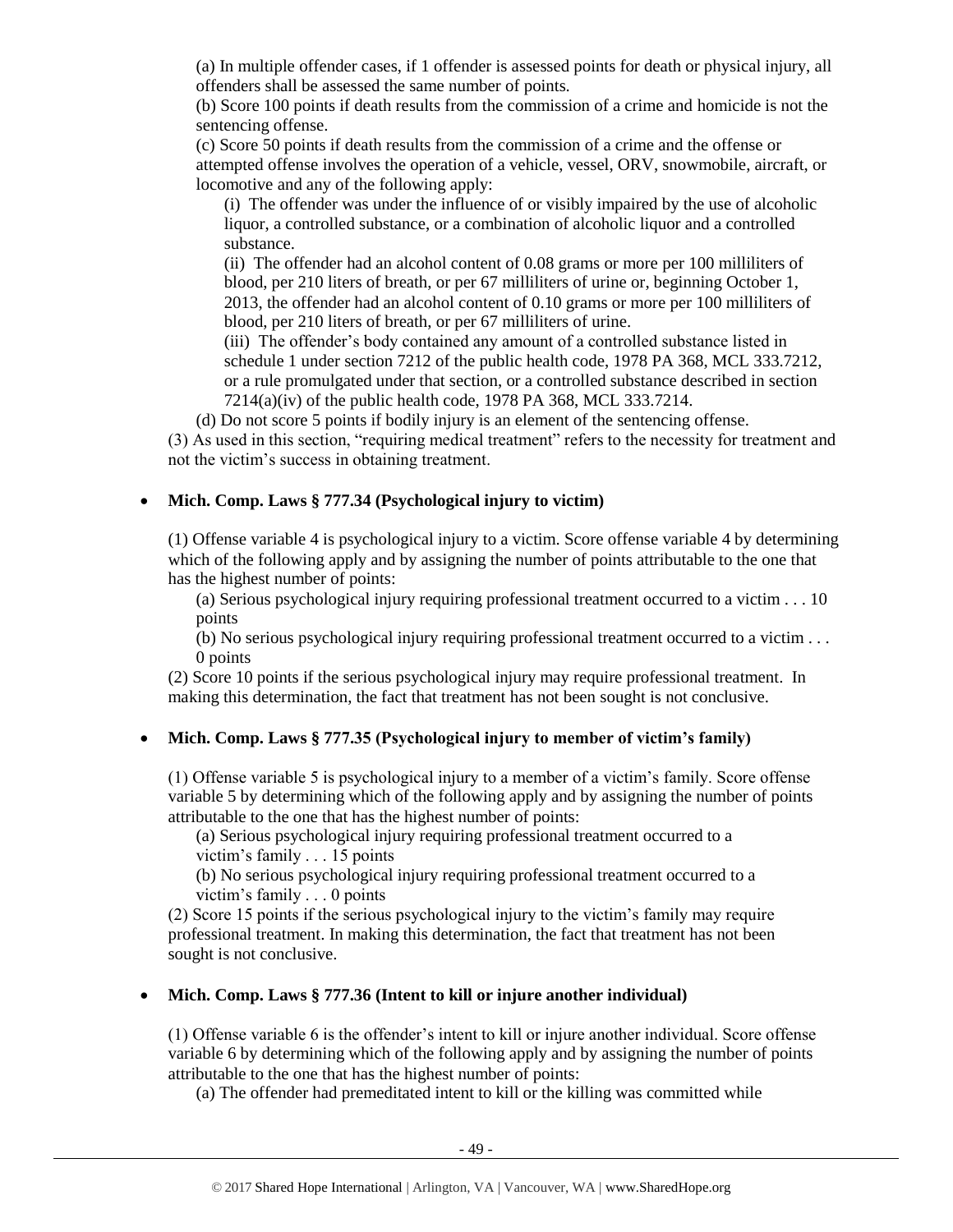committing or attempting to commit arson, criminal sexual conduct in the first or third degree, child abuse in the first degree, a major controlled substance offense, robbery, breaking and entering of a dwelling, home invasion in the first or second degree, larceny of any kind, extortion, or kidnapping or the killing was the murder of a peace officer or a corrections officer . . . 50 points

(b) The offender had unpremeditated intent to kill, the intent to do great bodily harm, or created a very high risk of death or great bodily harm knowing that death or great bodily harm was the probable result . . . 25 points

(c) The offender had intent to injure or the killing was committed in an extreme emotional state caused by an adequate provocation and before a reasonable amount of time elapsed for the offender to calm or there was gross negligence amounting to an unreasonable disregard for life . . . 10 points

(d) The offender had no intent to kill or injure . . . 0 points

(2) All of the following apply to scoring offense variable 6.

(a) The sentencing judge shall score this variable consistent with a jury verdict unless the judge has information that was not presented to the jury.

(b) Score 10 points if a killing is intentional within the definition of second degree murder or voluntary manslaughter, but the death occurred in a combative situation or in response to victimization of the offender by the decedent.

# • **Mich. Comp. Laws § 777.37 (Aggravated physical abuse; "sadism" defined)**

(1) Offense variable 7 is aggravated physical abuse. Score offense variable 7 by determining which of the following apply and by assigning the number of points attributable to the one that has the highest number of points:

(a) A victim was treated with sadism, torture, or excessive brutality or conduct designed to substantially increase the fear and anxiety a victim suffered during the offense . . . 50 points (b) No victim was treated with sadism, torture, or excessive brutality or conduct designed to

- substantially increase the fear and anxiety a victim suffered during the offense . . . 0 points
- (2) Count each person who was placed in danger of injury or loss of life as a victim.

(3) As used in this section, "sadism" means conduct that subjects a victim to extreme or prolonged pain or humiliation and is inflicted to produce suffering or for the offender's gratification.

# • **Mich. Comp. Laws § 777.38 (Victim asportation or captivity)**

(1) Offense variable 8 is victim asportation or captivity. Score offense variable 8 by determining which of the following apply and by assigning the number of points attributable to the one that has the highest number of points:

(a) A victim was asported to another place of greater danger or to a situation of greater danger or was held captive beyond the time necessary to commit the offense . . . 15 points

- (b) No victim was asported or held captive . . . 0 points
- (2) All of the following apply to scoring offense variable 8:
	- (a) Count each person who was placed in danger of injury or loss of life as a victim.
	- (b) Score 0 points if the sentencing offense is kidnapping.

# • **Mich. Comp. Laws § 777.39 (Offense variable 9; number of victims; scoring)**

(1) Offense variable 9 is number of victims. Score offense variable 9 by determining which of the following apply and by assigning the number of points attributable to the one that has the highest number of points:

(a) Multiple deaths occurred . . . 100 points

(b) There were 10 or more victims who were placed in danger of physical injury or death, or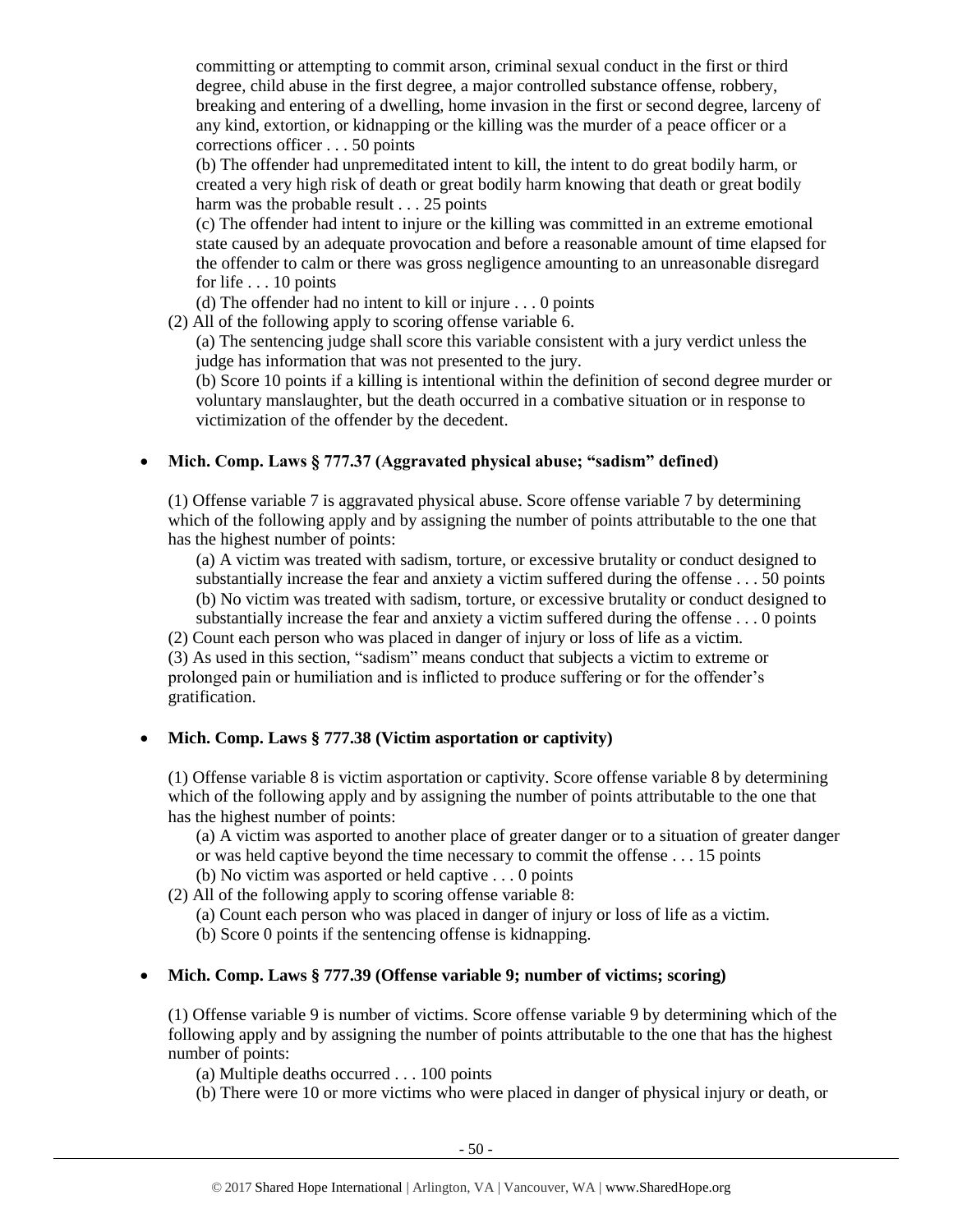20 or more victims who were placed in danger of property loss . . . 25 points

(c) There were 2 to 9 victims who were placed in danger of physical injury or death, or 4 to

19 victims who were placed in danger of property loss . . . 10 points

(d) There were fewer than 2 victims who were placed in danger of physical injury or death,

or fewer than 4 victims who were placed in danger of property loss . . . 0 points

(2) All of the following apply to scoring offense variable 9:

(a) Count each person who was placed in danger of physical injury or loss of life or property as a victim.

(b) Score 100 points only in homicide cases.

# • **Mich. Comp. Laws § 777.40 (Exploitation of vulnerable victim)**

(1) Offense variable 10 is exploitation of a vulnerable victim. Score offense variable 10 by determining which of the following apply and by assigning the number of points attributable to the one that has the highest number of points:

(a) Predatory conduct was involved . . . 15 points

(b) The offender exploited a victim's physical disability, mental disability, youth or agedness,

or a domestic relationship, or the offender abused his or her authority status . . . 10 points

(c) The offender exploited a victim by his or her difference in size or strength, or both, or exploited a victim who was intoxicated, under the influence of drugs, asleep, or unconscious .

. . 5 points

(d) The offender did not exploit a victim's Vulnerability . . . 0 points

(2) The mere existence of 1 or more factors described in subsection (1) does not automatically equate with victim vulnerability.

(3) As used in this section:

(a) "Predatory conduct" means preoffense conduct directed at a victim for the primary purpose of victimization.

(b) "Exploit" means to manipulate a victim for selfish or unethical purposes.

(c) "Vulnerability" means the readily apparent susceptibility of a victim to injury, physical restraint, persuasion, or temptation.

(d) "Abuse of authority status" means a victim was exploited out of fear or deference to an authority figure, including, but not limited to, a parent, physician, or teacher.

# • **Mich. Comp. Laws § 777.41 (Criminal sexual penetration)**

(1) Offense variable 11 is criminal sexual penetration. Score offense variable 11 by determining which of the following apply and by assigning the number of points attributable to the one that has the highest number of points:

(a) Two or more criminal sexual penetrations occurred . . . 50 points

(b) One criminal sexual penetration occurred . . . 25 points

(c) No criminal sexual penetration occurred . . . 0 points

(2) All of the following apply to scoring offense variable 11:

(a) Score all sexual penetrations of the victim by the offender arising out of the sentencing offense.

(b) Multiple sexual penetrations of the victim by the offender extending beyond the sentencing offense may be scored in offense variables 12 or 13.

(c) Do not score points for the 1 penetration that forms the basis of a first- or third-degree criminal sexual conduct offense.

# • **Mich. Comp. Laws § 777.42 (Contemporaneous felonious criminal acts)**

(1) Offense variable 12 is contemporaneous felonious criminal acts. Score offense variable 12 by determining which of the following apply and by assigning the number of points attributable to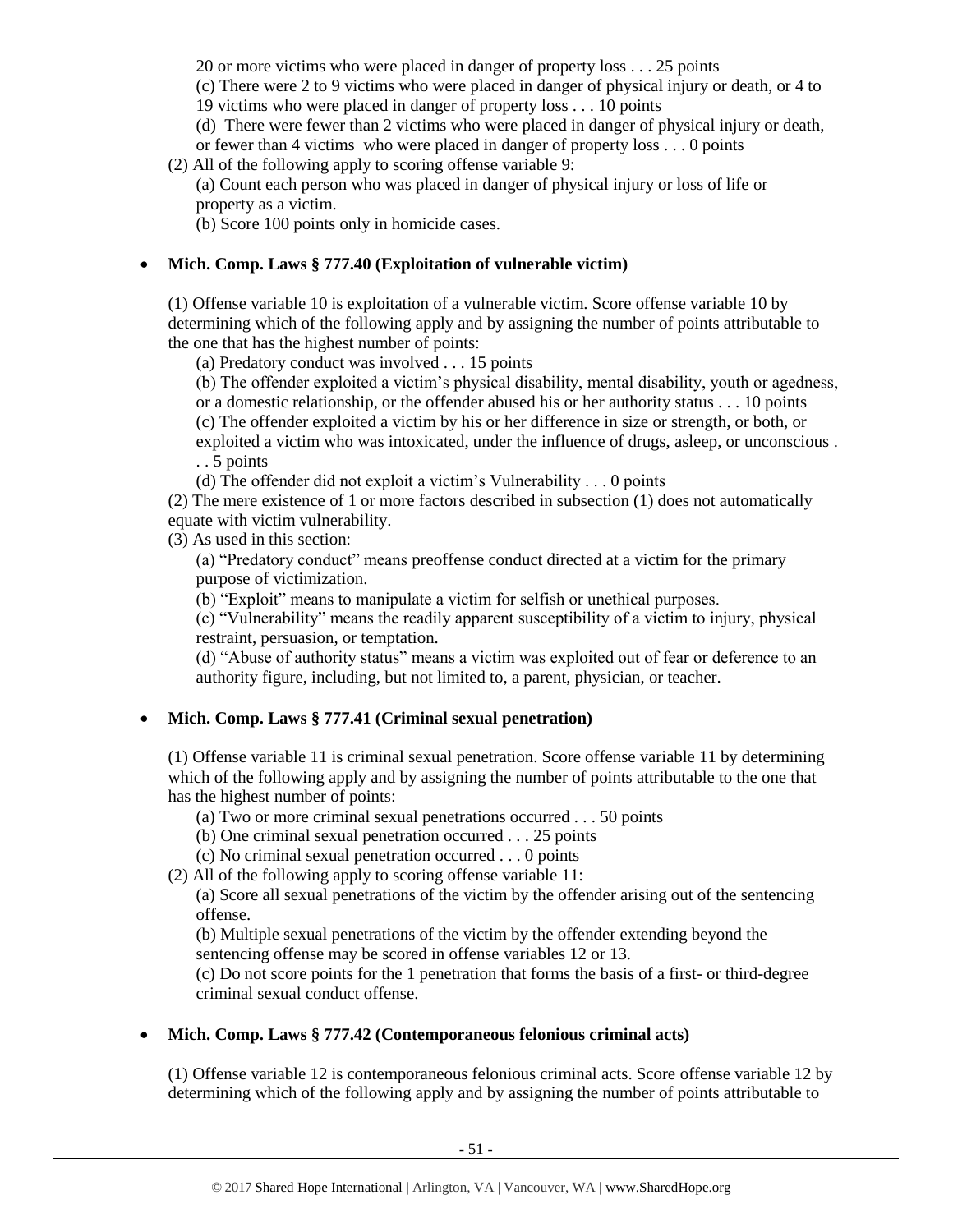the one that has the highest number of points:

(a) Three or more contemporaneous felonious criminal acts involving crimes against a person were committed . . . 25 points

(b) Two contemporaneous felonious criminal acts involving crimes against a person were committed . . . 10 points

(c) Three or more contemporaneous felonious criminal acts involving other crimes were committed . . . 10 points

(d) One contemporaneous felonious criminal act involving a crime against a person was committed . . . 5 points

(e) Two contemporaneous felonious criminal acts involving other crimes were committed . . . 5 points

(f) One contemporaneous felonious criminal act involving any other crime was committed . . . 1 point

(g) No contemporaneous felonious criminal acts were committed . . . 0 points

(2) All of the following apply to scoring offense variable 12:

(a) A felonious criminal act is contemporaneous if both of the following circumstances exist:

(i) The act occurred within 24 hours of the sentencing offense.

(ii) The act has not and will not result in a separate conviction.

(b) A violation of section  $227b^{102}$  of the Michigan penal code, 1931 PA 328, MCL 750.227b, should not be considered for scoring this variable.

(c) Do not score conduct scored in offense variable 11.

# • **Mich. Comp. Laws § 777.43 (Continuing pattern of criminal behavior)**

(1) Offense variable 13 is continuing pattern of criminal behavior. Score offense variable 13 by determining which of the following apply and by assigning the number of points attributable to the one that has the highest number of points:

(a) The offense was part of a pattern of felonious criminal activity involving 3 or more sexual penetrations against a person or persons less than 13 years of age . . . 50 points (b) The offense was part of a pattern of felonious criminal activity directly related to causing,

encouraging, recruiting, soliciting, or coercing membership in a gang or communicating a threat with intent to deter, punish, or retaliate against another for withdrawing from a gang . . . 25 points

(c) The offense was part of a pattern of felonious criminal activity involving 3 or more crimes against a person . . . 25 points

(d) The offense was part of a pattern of felonious criminal activity involving a combination of 3 or more crimes against a person or property or a violation of section  $7401(2)(a)(i)$  to (iii)<sup>103</sup> or section  $7403(2)(a)(i)$  to  $(iii)^{104}$  of the public health code, 1978 PA 368, MCL 333.7401 and 333.7403 . . . 10 points

(e) The offense was part of a pattern of felonious criminal activity involving a combination of 3 or more violations of section  $7401(2)(a)(i)$  to (iii) or section  $7403(2)(a)(i)$  to (iii) of the public health code, 1978 PA 368, MCL 333.7401 and 333.7403 . . . 10 points

(f) The offense was part of a pattern of felonious criminal activity involving 3 or more crimes against property . . . 5 points

(g) No pattern of felonious criminal activity existed . . . 0 points

<sup>&</sup>lt;sup>102</sup> Mich. Comp. Laws § 750.227b (Carrying or possessing firearm when committing or attempting to commit felony; "law enforcement officer" defined).

<sup>103</sup> Mich. Comp. Laws § 333.7401 (Manufacturing, creating, delivering, or possessing with intent to manufacture, create, or deliver controlled substance, prescription form, or counterfeit prescription form; dispensing, prescribing, or administering controlled substance; violations; penalties; consecutive terms; discharge from lifetime probation; "plant" defined).

<sup>104</sup> Mich. Comp. Laws § 333.7403 (Knowingly or intentionally possessing controlled substance, controlled substance analogue, or prescription form; violations; penalties; discharge from lifetime probation).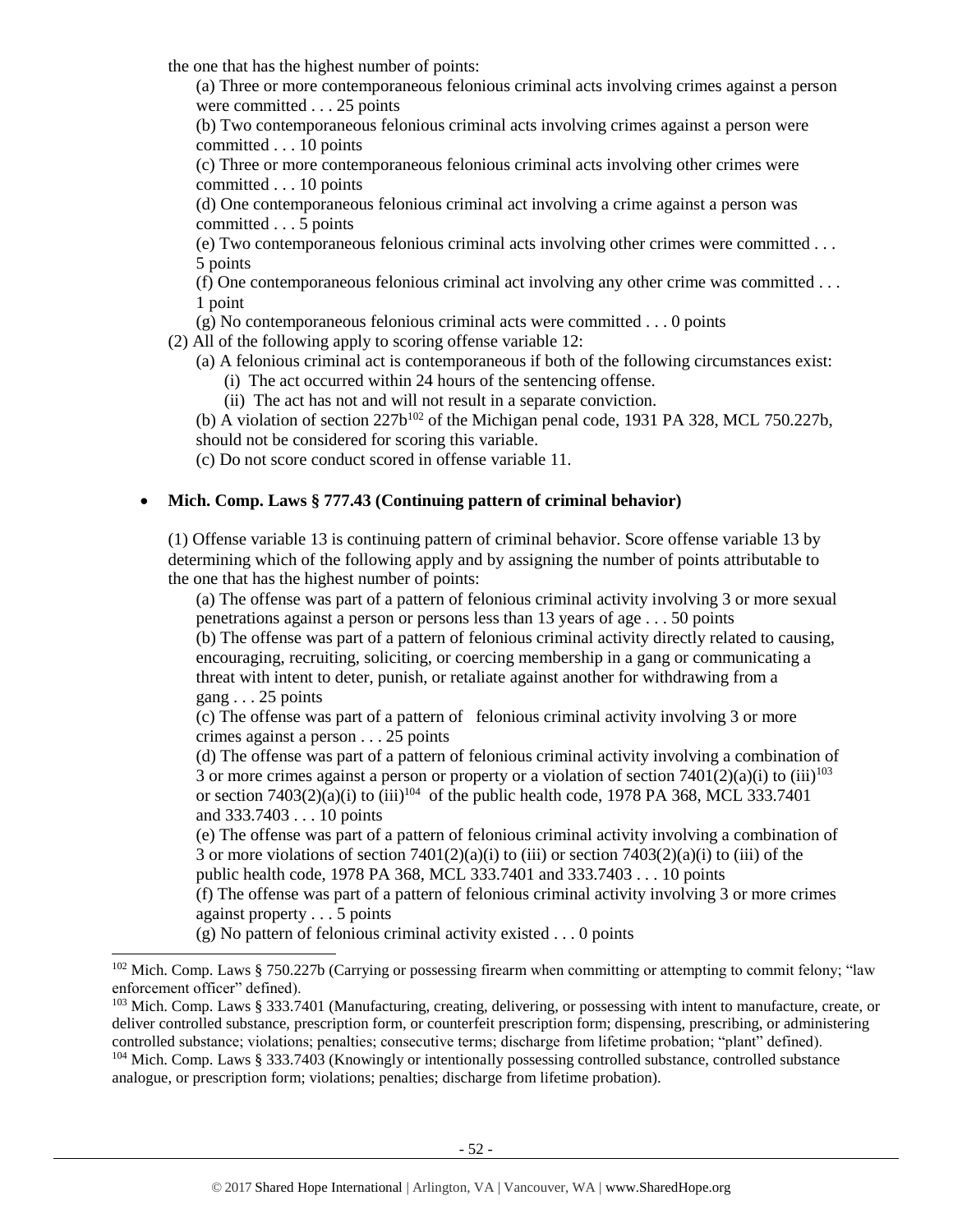(2) All of the following apply to scoring offense variable 13:

(a) For determining the appropriate points under this variable, all crimes within a 5-year period, including the sentencing offense, shall be counted regardless of whether the offense resulted in a conviction.

(b) The presence or absence of multiple offenders, the age of the offenders, or the degree of sophistication of the organized criminal group is not as important as the fact of the group's existence, which may be reasonably inferred from the facts surrounding the sentencing offense.

(c) Except for offenses related to membership in an organized criminal group or that are gang-related, do not score conduct scored in offense variable 11 or 12.

(d) Score 50 points only if the sentencing offense is first degree criminal sexual conduct.

(e) Do not count more than 1 controlled substance offense arising out of the criminal episode for which the person is being sentenced.

(f) Do not count more than 1 crime involving the same controlled substance. For example, do not count conspiracy and a substantive offense involving the same amount of controlled substances or possession and delivery of the same amount of controlled substances.

# • **Mich. Comp. Laws § 777.44 (Offender's role)**

(1) Offense variable 14 is the offender's role. Score offense variable 14 by determining which of the following apply and by assigning the number of points attributable to the one that has the highest number of points:

- (a) The offender was a leader in a multiple offender situation . . . 10 points
- (b) The offender was not a leader in a multiple offender situation . . . 0 points
- (2) All of the following apply to scoring offense variable 14:

(a) The entire criminal transaction should be considered when scoring this variable.

(b) If 3 or more offenders were involved, more than 1 offender may be determined to have been a leader.

# • **Mich. Comp. Laws § 777.46 (Property obtained, damaged, lost, or destroyed)**

(1) Offense variable 16 is property obtained, damaged, lost, or destroyed. Score offense variable 16 by determining which of the following apply and by assigning the number of points attributable to the one that has the highest number of points:

(a) Wanton or malicious damage occurred beyond that necessary to commit the crime for which the offender is not charged and will not be charged . . . 10 points

(b) The property had a value of more than \$20,000.00 or had significant historical, social, or sentimental value . . . 10 points

(c) The property had a value of  $$1,000.00$  or more but not more than  $$20,000.00\dots$  5 points

(d) The property had a value of \$200.00 or more but not more than  $$1,000.00...$  1 point

(e) No property was obtained, damaged, lost, or destroyed or the property had a value of less than \$200.00 . . . 0 points

(2) All of the following apply to scoring offense variable 16:

(a) In multiple offender or victim cases, the appropriate points may be determined by adding together the aggregate value of the property involved, including property involved in uncharged offenses or charges dismissed under a plea agreement.

(b) In cases in which the property was obtained unlawfully, lost to the lawful owner, or destroyed, use the value of the property in scoring this variable. If the property was damaged, use the monetary amount appropriate to restore the property to pre-offense condition in scoring this variable.

(c) The amount of money or property involved in admitted but uncharged offenses or in charges that have been dismissed under a plea agreement may be considered.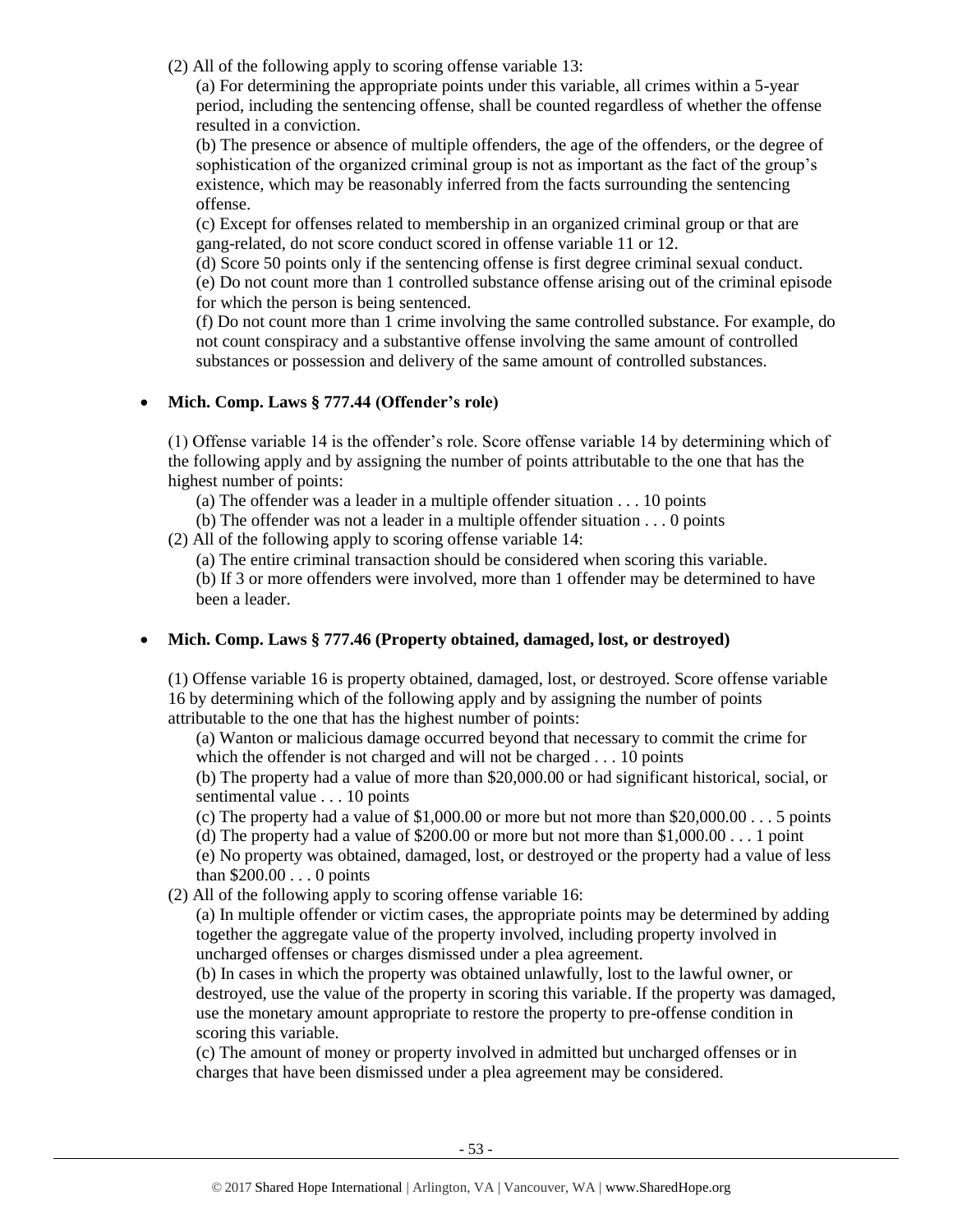# *Prior Record Variables*

Prior record variables are listed in Mich. Comp. Laws §§ 777.50–777.57 (Part 5. Prior record variables). Potentially applicable prior record variables are included below.

# • **Mich. Comp. Laws § 777.51 (Prior high severity felony convictions)**

(1) Prior record variable 1 is prior high severity felony convictions. Score prior record variable 1 by determining which of the following apply and by assigning the number of points attributable to the one that has the highest number of points:

(a) The offender has 3 or more prior high severity felony convictions . . . 75 points

(b) The offender has 2 prior high severity felony convictions . . . 50 points

(c) The offender has 1 prior high severity felony conviction . . . 25 points

(d) The offender has no prior high severity felony convictions . . . 0 points

(2) As used in this section, "prior high severity felony conviction" means a conviction for any of the following, if the conviction was entered before the sentencing offense was committed:

(a) A crime listed in offense class M2, A, B, C, or D.

(b) A felony under a law of the United States or another state corresponding to a crime listed in offense class M2, A, B, C, or D.

(c) A felony that is not listed in offense class M2, A, B, C, D, E, F, G, or H and that is punishable by a maximum term of imprisonment of 10 years or more.

(d) A felony under a law of the United States or another state that does not correspond to a crime listed in offense class  $M2$ , A, B, C, D, E, F, G, or H and that is punishable by a maximum term of imprisonment of 10 years or more.

# • **Mich. Comp. Laws § 777.52 (Prior low severity felony convictions)**

(1) Prior record variable 2 is prior low severity felony convictions. Score prior record variable 2 by determining which of the following apply and by assigning the number of points attributable to the one that has the highest number of points:

(a) The offender has 4 or more prior low severity felony convictions . . . 30 points

(b) The offender has 3 prior low severity felony convictions . . . 20 points

(c) The offender has 2 prior low severity felony convictions . . . 10 points

(d) The offender has 1 prior low severity felony conviction . . . 5 points

(e) The offender has no prior low severity felony convictions . . . 0 points

(2) As used in this section, "prior low severity felony conviction" means a conviction for any of the following, if the conviction was entered before the sentencing offense was committed:

(a) A crime listed in offense class E, F, G, or H.

(b) A felony under a law of the United States or another state that corresponds to a crime listed in offense class E, F, G, or H.

(c) A felony that is not listed in offense class M2, A, B, C, D, E, F, G, or H and that is punishable by a maximum term of imprisonment of less than 10 years.

(d) A felony under a law of the United States or another state that does not correspond to a crime listed in offense class M2, A, B, C, D, E, F, G, or H and that is punishable by a maximum term of imprisonment of less than 10 years.

# • **Mich. Comp. Laws § 777.53 (Prior high severity juvenile adjudications)**

(1) Prior record variable 3 is prior high severity juvenile adjudications. Score prior record variable 3 by determining which of the following apply and by assigning the number of points attributable to the one that has the highest number of points:

(a) The offender has 3 or more prior high severity juvenile adjudications . . . 50 points

(b) The offender has 2 prior high severity juvenile adjudications . . . 25 points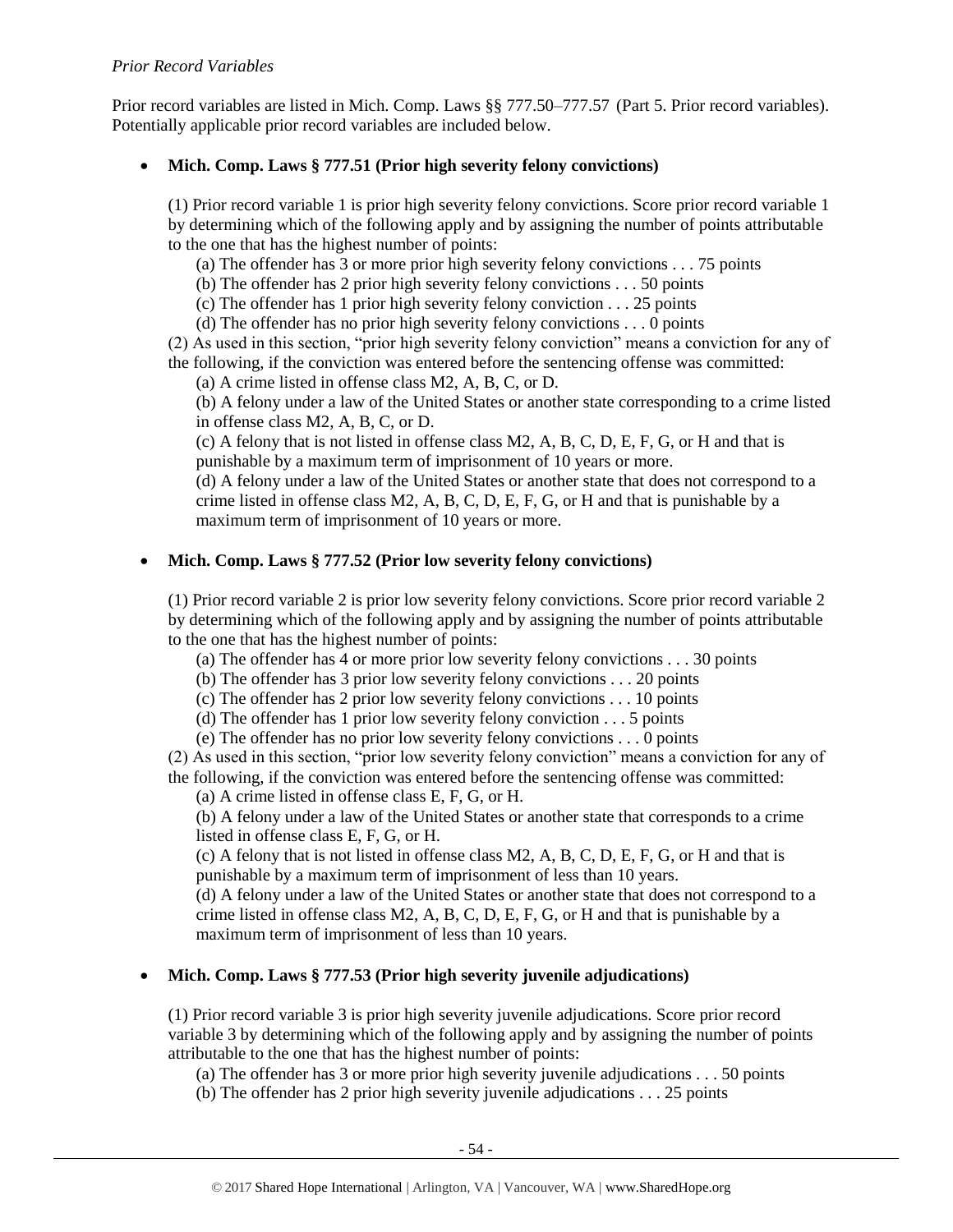(c) The offender has 1 prior high severity juvenile adjudication . . . 10 points

(d) The offender has no prior high severity juvenile adjudications . . . 0 points

(2) As used in this section, "prior high severity juvenile adjudication" means a juvenile adjudication for conduct that would be any of the following if committed by an adult, if the order of disposition was entered before the sentencing offense was committed:

(a) A crime listed in offense class M2, A, B, C, or D.

(b) A felony under a law of the United States or another state corresponding to a crime listed in offense class M2, A, B, C, or D.

(c) A felony that is not listed in offense class M2, A, B, C, D, E, F, G, or H and that is punishable by a maximum term of imprisonment of 10 years or more.

(d) A felony under a law of the United States or another state that does not correspond to a crime listed in offense class M2, A, B, C, D, E, F, G, or H and that is punishable by a maximum term of imprisonment of 10 years or more.

# • **Mich. Comp. Laws § 777.54 (Prior low severity juvenile adjudications)**

(1) Prior record variable 4 is prior low severity juvenile adjudications. Score prior record variable 4 by determining which of the following apply and by assigning the number of points attributable to the one that has the highest number of points:

(a) The offender has 6 or more prior low severity juvenile adjudications . . . 20 points

(b) The offender has 5 prior low severity juvenile adjudications . . . 15 points

(c) The offender has 3 or 4 prior low severity juvenile adjudications . . . 10 points

(d) The offender has 2 prior low severity juvenile adjudications . . . 5 points

(e) The offender has 1 prior low severity juvenile adjudication . . . 2 points

(f) The offender has no prior low severity juvenile adjudications . . . 0 points

(2) As used in this section, "prior low severity juvenile adjudication" means a juvenile adjudication for conduct that would be any of the following if committed by an adult, if the order of disposition was entered before the sentencing offense was committed:

(a) A crime listed in offense class E, F, G, or H.

(b) A felony under a law of the United States or another state corresponding to a crime listed in offense class E, F, G, or H.

(c) A felony that is not listed in offense class M2, A, B, C, D, E, F, G, or H and that is punishable by a maximum term of imprisonment of less than 10 years.

(d) A felony under a law of the United States or another state that does not correspond to a crime listed in offense class M2, A, B, C, D, E, F, G, or H and that is punishable by a maximum term of imprisonment of less than 10 years.

# • **Mich. Comp. Laws § 777.55 (Prior misdemeanor convictions or prior misdemeanor juvenile adjudications)**

(1) Prior record variable 5 is prior misdemeanor convictions or prior misdemeanor juvenile adjudications. Score prior record variable 5 by determining which of the following apply and by assigning the number of points attributable to the one that has the highest number of points:

(a) The offender has 7 or more prior misdemeanor convictions or prior misdemeanor juvenile adjudications . . . 20 points

(b) The offender has 5 or 6 prior misdemeanor convictions or prior misdemeanor juvenile adjudications . . . 15 points

(c) The offender has 3 or 4 prior misdemeanor convictions or prior misdemeanor juvenile adjudications . . . 10 points

(d) The offender has 2 prior misdemeanor convictions or prior misdemeanor juvenile adjudications . . . 5 points

(e) The offender has 1 prior misdemeanor conviction or prior misdemeanor juvenile adjudication . . . 2 points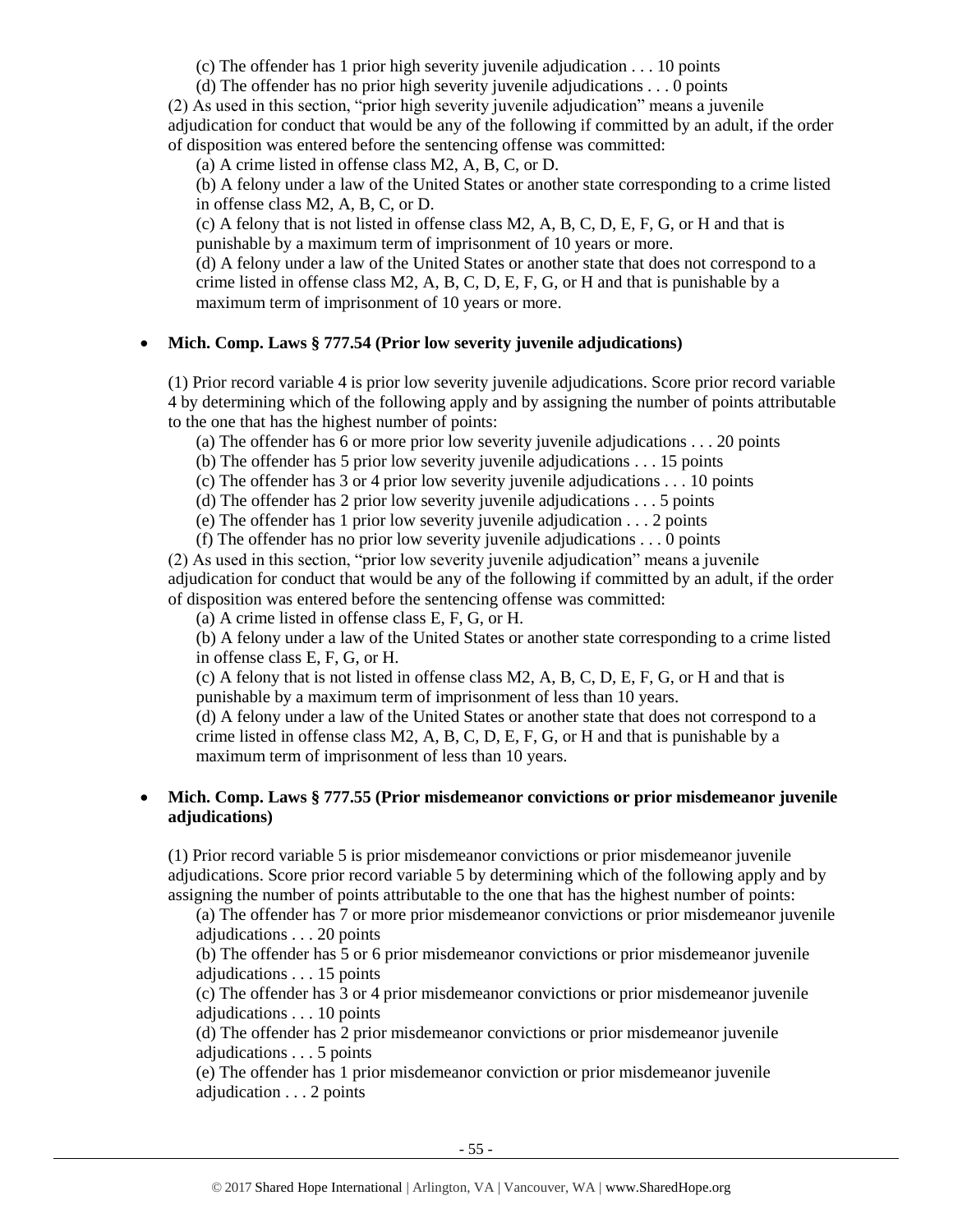(f) The offender has no prior misdemeanor convictions or prior misdemeanor juvenile adjudications . . . 0 points

(2) All of the following apply to scoring record variable 5:

(a) Except as provided in subdivision (b), count a prior misdemeanor conviction or prior misdemeanor juvenile adjudication only if it is an offense against a person or property, a controlled substance offense, or a weapon offense. Do not count a prior conviction used to enhance the sentencing offense to a felony.

(b) Count all prior misdemeanor convictions and prior misdemeanor juvenile adjudications for operating or attempting to operate a vehicle, vessel, ORV, snowmobile, aircraft, or locomotive while under the influence of or impaired by alcohol, a controlled substance, or a combination of alcohol and a controlled substance. Do not count a prior conviction used to enhance the sentencing offense to a felony.

(3) As used in this section:

(a) "Prior misdemeanor conviction" means a conviction for a misdemeanor under a law of this state, a political subdivision of this state, another state, a political subdivision of another state, or the United States if the conviction was entered before the sentencing offense was committed.

(b) "Prior misdemeanor juvenile adjudication" means a juvenile adjudication for conduct that if committed by an adult would be a misdemeanor under a law of this state, a political subdivision of this state, another state, a political subdivision of another state, or the United States if the order of disposition was entered before the sentencing offense was committed.

# • **Mich. Comp. Laws § 777.56 (Relationship to criminal justice system)**

(1) Prior record variable 6 is relationship to the criminal justice system. Score prior record variable 6 by determining which of the following apply and by assigning the number of points attributable to the one that has the highest number of points:

(a) The offender is a prisoner of the department of corrections or serving a sentence in jail . . . 20 points

(b) The offender is incarcerated in jail awaiting adjudication or sentencing on a conviction or probation violation . . . 15 points

(c) The offender is on parole, probation, or delayed sentence status or on bond awaiting adjudication or sentencing for a felony . . . 10 points

(d) The offender is on probation or delayed sentence status or on bond awaiting adjudication or sentencing for a misdemeanor . . . 5 points

(e) The offender has no relationship to the criminal justice system . . . 0 points

(2) Score the appropriate points under this section if the offender is involved with the criminal justice system in another state or United States.

(3) As used in this section:

(a) "Delayed sentence status" includes, but is not limited to, an individual assigned or deferred under any of the following:

(i) Section 7411 of the public health code, 1978 PA 368, MCL 333.7411.

(ii) Section 1076(4) of the revised judicature act of 1961, 1961 PA 236, MCL 600.1076.

(iii) Section 350a of the Michigan penal code, 1931 PA 328, MCL 750.350a.

(iv) Section 430 of the Michigan penal code, 1931 PA 328, MCL 750.430.

(v) Sections 11 to 15 of chapter II.

(vi) Section 4a of chapter IX.

(b) "Prisoner of the department of corrections or serving a sentence in jail" includes an individual who is an escapee.

# • **Mich. Comp. Laws § 777.57 (Subsequent or concurrent felony convictions)**

(1) Prior record variable 7 is subsequent or concurrent felony convictions. Score prior record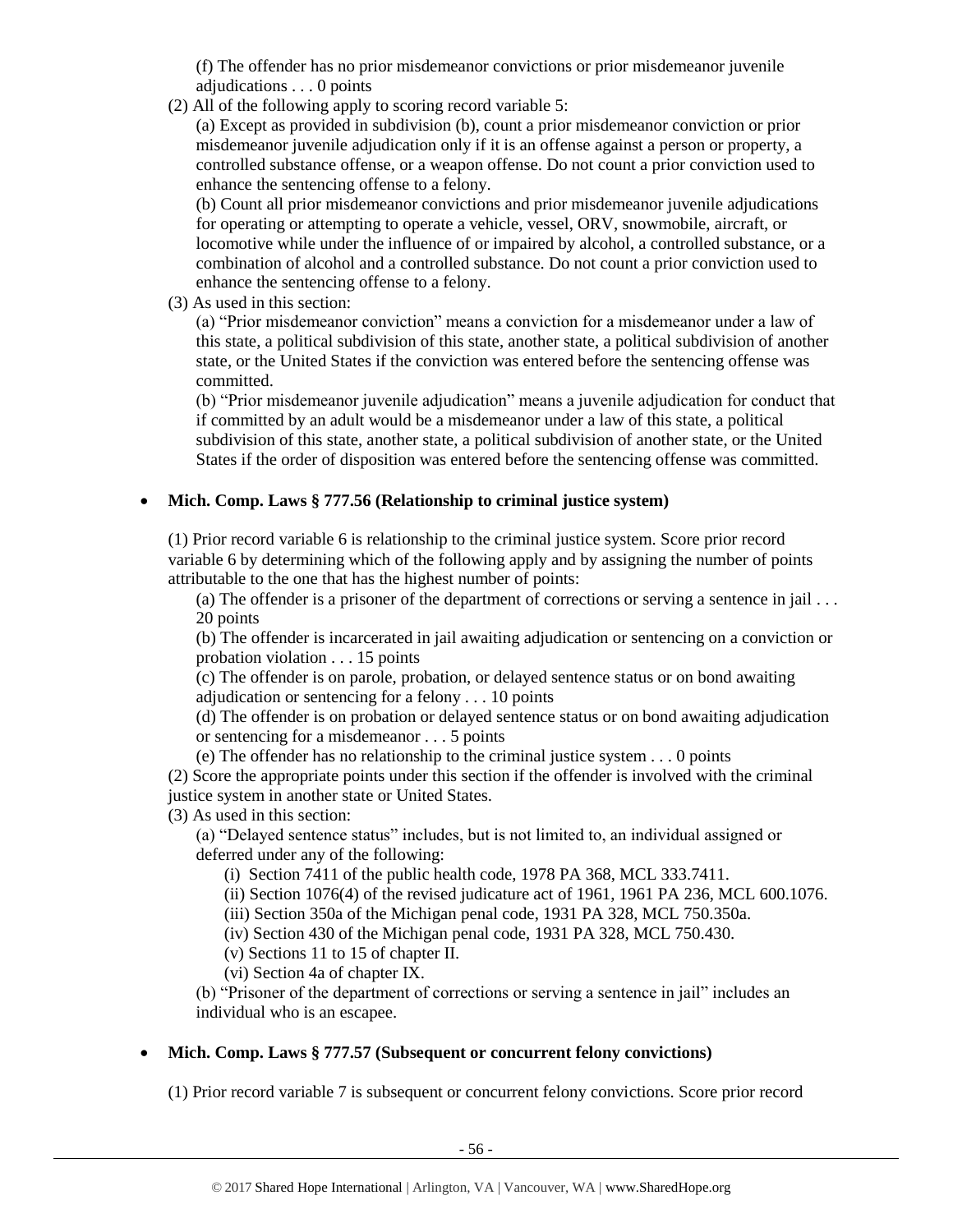variable 7 by determining which of the following apply and by assigning the number of points attributable to the one that has the highest number of points:

- (a) The offender has 2 or more subsequent or concurrent convictions . . . 20 points
- (b) The offender has 1 subsequent or concurrent conviction . . . 10 points
- (c) The offender has no subsequent or concurrent convictions . . . 0 points
- (2) All of the following apply to scoring record variable 7:
	- (a) Score the appropriate point value if the offender was convicted of multiple felony counts or was convicted of a felony after the sentencing offense was committed.
	- (b) Do not score a felony firearm conviction in this variable.

(c) Do not score a concurrent felony conviction if a mandatory consecutive sentence or a consecutive sentence imposed under section 7401(3) of the public health code, 1978 PA 368, MCL 333.7401, will result from that conviction.

#### **3. Offenses and Penalties by Class.**

Michigan's sentencing guidelines separate offenses into eight separate categories. An individual's sentence is based on the class of the offense, the prior offense variables present, and the prior record variables present.

# *Class A Offenses*

Class A offenses are subject to minimum imprisonment ranges of 21–35 months to 270–450 months. Mich. Comp. Laws § 777.62 (Minimum sentence ranges for class A). The following are Class A offenses:

- Mich. Comp. Laws § 750.349 (Kidnapping; "restrain" defined; violation as felony; penalty; other violation arising from same transaction)
- Mich. Comp. Laws § 750.462f(1)(d) (Human trafficking violation involving death or the commission of certain felonies)
- Mich. Comp. Laws  $\S 750.520b(2)$  (Criminal sexual conduct in the first degree; felony; consecutive terms)

Mich. Comp. Laws §§ 777.16g (MCL 750.135 to 750.147b; felonies to which chapter applicable; violation of MCL 750.145d), 777.16q (MCL 750.332 to 750.350a; felonies to which chapter applicable). 777.16w (MCL 750.451 to 750.465a(1)(c); felonies to which chapter applicable), 777.16y (MCL 750.520b(2) to 750.532; felonies to which chapter applicable).

| <b>Offense</b><br><b>Variable</b> |           | <b>Prior Record Variable Level</b> |                |                |                |              |
|-----------------------------------|-----------|------------------------------------|----------------|----------------|----------------|--------------|
| Level                             | A         | B                                  | $\mathcal{C}$  | D              | E              | $\mathbf F$  |
|                                   | 0 points  | $1-9$ points                       | $10-24$ points | $25-49$ points | $50-74$ points | $75+$ points |
| $\mathbf I$                       | $21 - 35$ | $27 - 45$                          | $42 - 70$      | $51 - 85$      | $81 - 135$     | $108 - 180$  |
| $(0-19)$                          | months    | months                             | months         | months         | months         | months       |
| points)                           |           |                                    |                |                |                |              |
| $\mathbf{I}$                      | $27 - 45$ | $42 - 70$                          | $51 - 85$      | $81 - 135$     | $108 - 180$    | $126 - 210$  |
| $(20 - 39)$                       | months    | months                             | months         | months         | months         | months       |
| points)                           |           |                                    |                |                |                |              |
| III                               | $42 - 70$ | $51 - 85$                          | $81 - 135$     | $108 - 180$    | $126 - 210$    | 135-225      |
| $(40 - 59)$                       | months    | months                             | months         | months         | months         | months       |
| points)                           |           |                                    |                |                |                |              |
| IV                                | $51 - 85$ | $81 - 135$                         | $108 - 180$    | $126 - 210$    | $135 - 225$    | $171 - 285$  |
| $(60 - 79)$                       | months    | months                             | months         | months         | months         | months       |
| points)                           |           |                                    |                |                |                |              |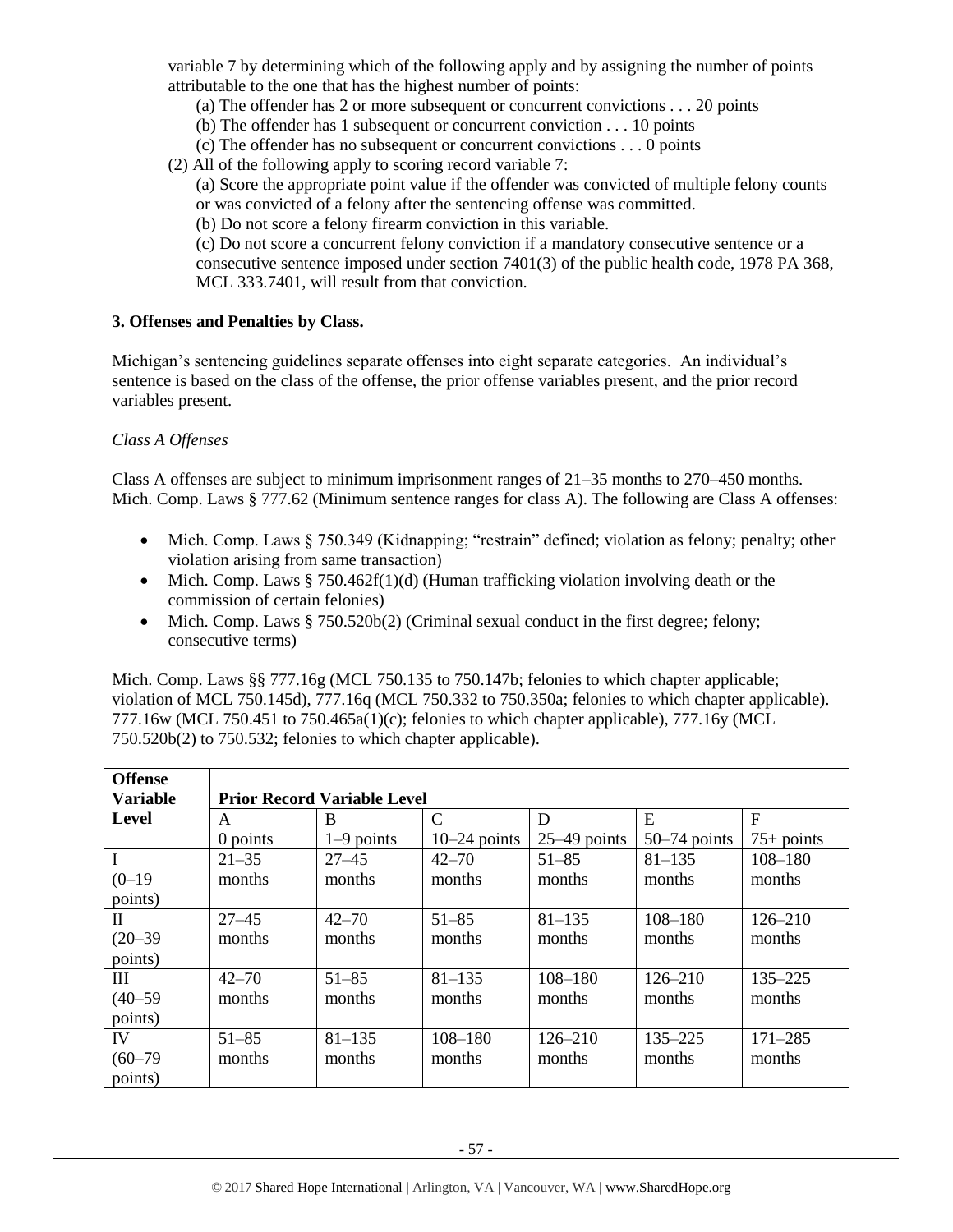|             | $81 - 135$  | $108 - 180$ | $126 - 210$ | $135 - 225$ | $171 - 285$ | 225–375 |
|-------------|-------------|-------------|-------------|-------------|-------------|---------|
| $(80 - 99)$ | months      | months      | months      | months, or  | months      | months  |
| points)     |             |             |             | life        |             |         |
|             | $108 - 180$ | $126 - 210$ | $135 - 225$ | $171 - 285$ | $225 - 375$ | 270–450 |
| $(100+$     | months      | months      | months, or  | months, or  | months      | months  |
| points)     |             |             | life        | life        |             |         |

Mich. Comp. Laws § 777.62 (Minimum sentence ranges for class A).

# *Class B Offenses*

Class B offenses are subject to minimum imprisonment ranges of 0–18 months to117–160 months. Mich. Comp. Laws § 777.63 Minimum sentence ranges for class B). The following are Class B offenses:

- Mich. Comp. Laws  $\S 750.145c(2)$  (Definitions; child sexually abusive activity or material; penalties; possession of child sexually abusive material; expert testimony; defenses; acts of commercial film or photographic print processor; report to law enforcement agency by computer technician; applicability and uniformity of section; enactment or enforcement of ordinances, rules, or regulations prohibited)
- Mich. Comp. Laws  $§ 750.145d(2)(f)$  (Use of Internet or computer system; prohibited communication; violation; penalty; order to reimburse state or local governmental unit; definitions)
- Mich. Comp. Laws § 750.159j (Violation as felony; penalties; imposition of costs; order to criminally forfeit property; additional authority of court; conditions for entering order of criminal forfeiture; attorney fees; determination of extent of property; property not reachable; retention of property by law enforcement agency; disposition of money seized; seizure; other criminal or civil remedies not precluded)
- Mich. Comp. Laws § 750.457 (Accepting earnings of a prostitute)
- Mich. Comp. Laws 750.458 (Detaining person in house of prostitution for debt)
- Mich. Comp. Laws § 750.459(1) (Transporting person for prostitution; felony)
- Mich. Comp. Laws  $§ 750.462f(1)(c)$  (Human trafficking violation resulting in serious bodily injury)
- Mich. Comp. Laws § 750.462f(2) (Obtaining a minor for commercial sexual activity or for forced labor or services)
- Mich. Comp. Laws § 750.520d (Criminal sexual conduct in the third degree; felony).

Mich. Comp. Laws §§ 777.16g (MCL 750.135 to 750.147b; felonies to which chapter applicable; violation of MCL 750.145d), 777.16i (MCL 750.158 to 750.182a; felonies to which chapter applicable), 777.16 $w^{105}$  (MCL 750.451 to 750.465a(1)(c); felonies to which chapter applicable), 777.16y (MCL 750.520b(2) to 750.532; felonies to which chapter applicable).

| <b>Offense</b><br><b>Variable</b> |               | <b>Prior Record Variable Level</b> |                |                |                |              |
|-----------------------------------|---------------|------------------------------------|----------------|----------------|----------------|--------------|
| Level                             | A             |                                    |                |                |                |              |
|                                   | 0 points      | $1-9$ points                       | $10-24$ points | $25-49$ points | $50-74$ points | $75+$ points |
|                                   | $0-18$ months | $12 - 20$                          | $24 - 40$      | $36 - 60$      | $51 - 85$      | $72 - 120$   |
| $(0-9$ points)                    |               | months                             | months         | months         | months         | months       |

 $\overline{a}$  $105$  The text of Mich. Comp. Laws Ann. § 777.16w cited here and elsewhere in this report includes amendments made by the enactment of House Bill 5839 during the 2016 Regular Session of the 98th Legislature of the State of Michigan (effective April 6, 2017).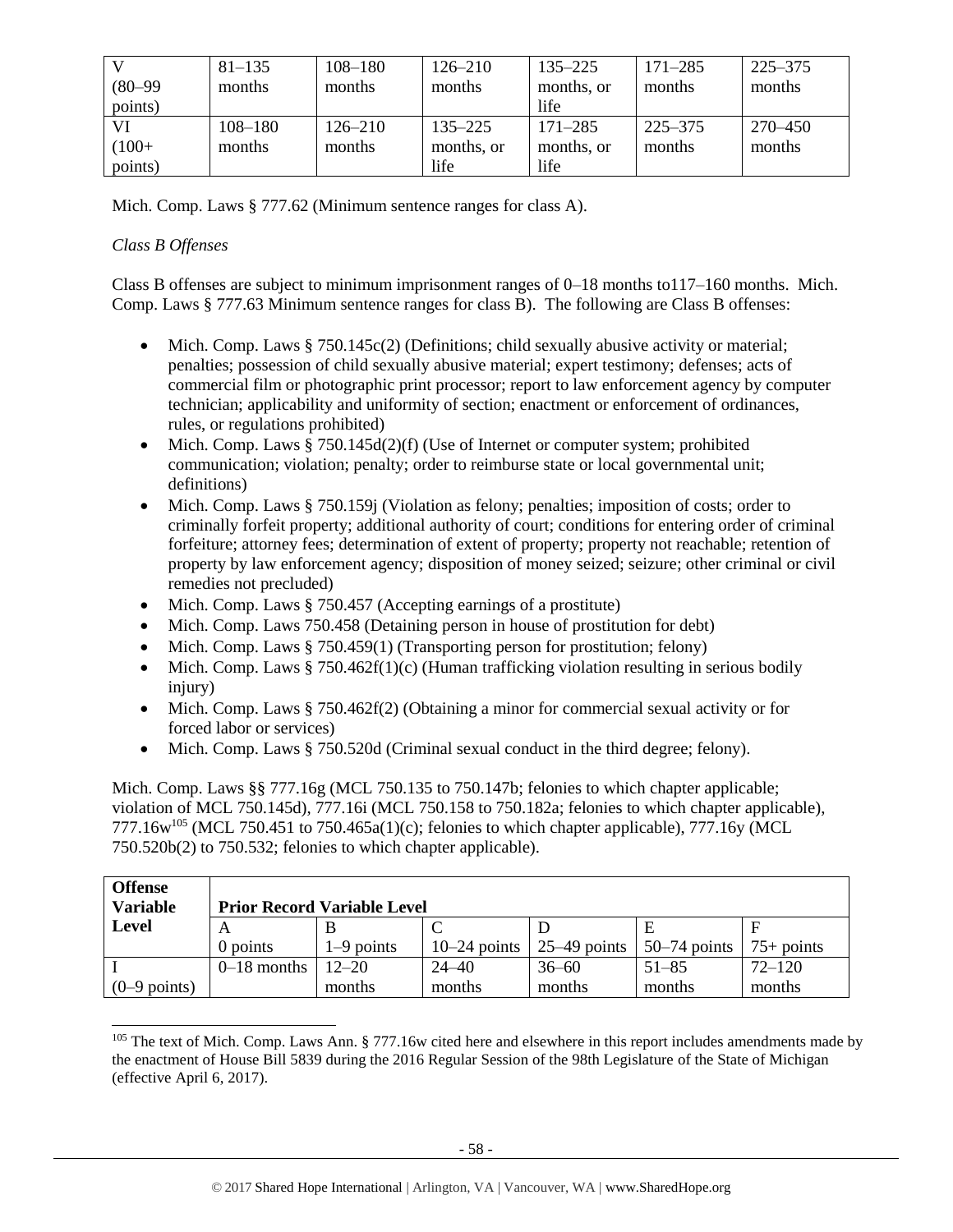| $\mathbf H$     | $12 - 20$ | $15 - 25$ | $30 - 50$ | $51 - 85$  | $72 - 120$ | $78 - 130$  |
|-----------------|-----------|-----------|-----------|------------|------------|-------------|
| $(10 - 24)$     | months    | months    | months    | months     | months     | months      |
| points)         |           |           |           |            |            |             |
| Ш               | $15 - 25$ | $21 - 35$ | $36 - 60$ | $57 - 95$  | $78 - 130$ | $84 - 140$  |
| $(25-34)$       | months    | months    | months    | months     | months     | months      |
| points)         |           |           |           |            |            |             |
| IV              | $21 - 35$ | $24 - 40$ | $45 - 75$ | $72 - 120$ | $84 - 140$ | $87 - 145$  |
| $(34 -$         | months    | months    | months    | months     | months     | months      |
| 49points)       |           |           |           |            |            |             |
| $V(50-74)$      | $24 - 40$ | $36 - 60$ | $51 - 85$ | $78 - 130$ | $87 - 145$ | $99 - 160$  |
| points)         | months    | months    | months    | months     | months     | months      |
| VI              | $36 - 60$ | $45 - 75$ | $57 - 95$ | $84 - 140$ | $99 - 160$ | $117 - 160$ |
| $(75 + points)$ | months    | months    | months    | months     | months     | months      |

Mich. Comp. Laws § 777.63 (Minimum sentence ranges for class B).

# *Class C Offenses*

Class C offenses are subject to minimum imprisonment ranges of 0–11 months to 62–114 months. Mich. Comp. Laws § 777.64 (Minimum sentence ranges for class C). The following are Class C offenses:

- Mich. Comp. Laws § 750.145d(2)(e) (Use of Internet or computer system; prohibited communication; violation; penalty; order to reimburse state or local governmental unit; definitions)
- Mich. Comp. Laws § 750.462f(1)(b)<sup>106</sup> (Human trafficking violation resulting in bodily injury)
- Mich. Comp. Laws § 750.520c (Criminal sexual conduct in the second degree; felony).

Mich. Comp. Laws §§ 777.16g (MCL 750.135 to 750.147b; felonies to which chapter applicable; violation of MCL 750.145d), 777.16w (MCL 750.451 to 750.465a(1)(c); felonies to which chapter applicable), 777.16y (MCL 750.158 to 750.182a; felonies to which chapter applicable).

| <b>Offense</b>  |                                    |               |                |                |                |              |  |  |
|-----------------|------------------------------------|---------------|----------------|----------------|----------------|--------------|--|--|
| <b>Variable</b> | <b>Prior Record Variable Level</b> |               |                |                |                |              |  |  |
| Level           | A                                  | B             | $\mathcal{C}$  | D              | E              | $\mathbf{F}$ |  |  |
|                 | 0 points                           | $1-9$ points  | $10-24$ points | $25-49$ points | $50-74$ points | $75+$ points |  |  |
| $\mathbf I$     | $0-11$ months                      | $0-17$ months | $10 - 19$      | $12 - 24$      | $19 - 38$      | $29 - 57$    |  |  |
| $(0-9$ points)  |                                    |               | months         | months         | months         | months       |  |  |
| $\mathbf{I}$    | $0-17$ months                      |               |                | $19 - 38$      | $29 - 57$      | $36 - 71$    |  |  |
| $(10-24)$       |                                    | $5-17$        | 12-24          | months         | months         | months       |  |  |
| points)         |                                    | months        | months         |                |                |              |  |  |
| Ш               | $10 - 19$                          | 12–24         | $19 - 38$      | $29 - 57$      | $36 - 71$      | $43 - 86$    |  |  |
| $(25-34)$       | months                             | months        | months         | months         | months         | months       |  |  |
| points)         |                                    |               |                |                |                |              |  |  |
| IV              | $12 - 24$                          | $19 - 38$     | $29 - 57$      | $36 - 71$      | $43 - 86$      | $50 - 100$   |  |  |
| $(35-49)$       | months                             | months        | months         | months         | months         | months       |  |  |
| points)         |                                    |               |                |                |                |              |  |  |
| V               | $19 - 38$                          | $29 - 57$     | $36 - 71$      | $43 - 86$      | $50 - 100$     | $58 - 114$   |  |  |
| $(50-74)$       | months                             | months        | months         | months         | months         | months       |  |  |
| points)         |                                    |               |                |                |                |              |  |  |

<sup>106</sup> *See supra* not[e 48.](#page-24-0)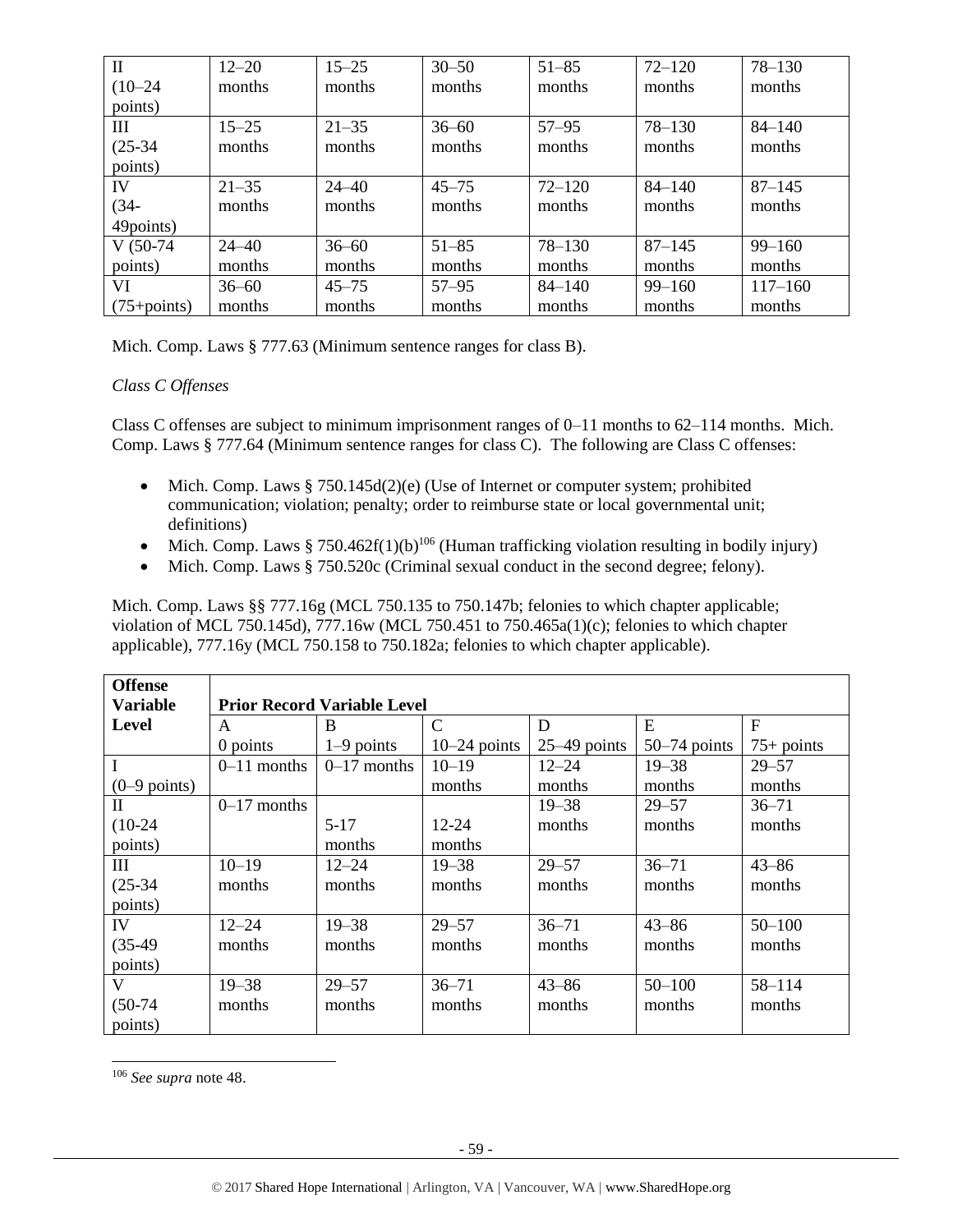| <b>TT</b> | $29 -$<br>$\overline{\phantom{0}}$<br>ັ | $36-$<br>$\sim$ | $\Delta$ 3<br>i–86 | $50-$<br>100 | $58 - 114$ | $62 - 1$<br>114 |
|-----------|-----------------------------------------|-----------------|--------------------|--------------|------------|-----------------|
| (75)      | months                                  | months          | months             | months       | months     | months          |
| points)   |                                         |                 |                    |              |            |                 |

Mich. Comp. Laws § 777.64 (Minimum sentence ranges for class).

# *Class D Offenses*

Class D offenses are subject to minimum imprisonment ranges of 0–6 to 43–76 months. Mich. Comp. Laws § 777.65 (Minimum sentence ranges for class D). The following are Class D offenses:

- Mich. Comp. Laws § 750.145b (Accosting, enticing or soliciting child for immoral purpose; prior conviction; penalty)
- Mich. Comp. Laws § 750.145c(3) (Definitions; child sexually abusive activity or material; penalties; possession of child sexually abusive material; expert testimony; defenses; acts of commercial film or photographic print processor; report to law enforcement agency by computer technician; applicability and uniformity of section; enactment or enforcement of ordinances, rules, or regulations prohibited)
- Mich. Comp. Laws  $\S 750.145d(2)(d)$  (Use of Internet or computer system; prohibited communication; violation; penalty; order to reimburse state or local governmental unit; definitions)
- Mich. Comp. Laws § 750.459(3) (Selling travel services to facilitate prostitution or human trafficking in other jurisdictions involving a minor)
- Mich. Comp. Laws  $\S 750.462f(1)(a)$  (Human trafficking violation)
- Mich. Comp. Laws  $\S 750.520(g)(1)$  (Assault with intent to commit criminal sexual conduct; felony).

Mich. Comp. Laws §§ 777.16g (MCL 750.135 to 750.147b; felonies to which chapter applicable; violation of MCL 750.145d), 777.16w (MCL 750.451 to 750.465a(1)(c); felonies to which chapter applicable), 777.16y MCL 750.520b(2) to 750.532; felonies to which chapter applicable).

| <b>Offense</b>  |                                    |               |                |                |                |              |  |  |  |
|-----------------|------------------------------------|---------------|----------------|----------------|----------------|--------------|--|--|--|
| <b>Variable</b> | <b>Prior Record Variable Level</b> |               |                |                |                |              |  |  |  |
| <b>Level</b>    | A                                  | B             | $\mathcal{C}$  | D              | E              | F            |  |  |  |
|                 | 0 points                           | $1-9$ points  | $10-24$ points | $25-49$ points | $50-74$ points | $75+$ points |  |  |  |
| $\mathbf I$     | $0-6$ months                       | $0-9$ months  | $0-11$ months  | $0-17$ months  | $5-23$ months  | $10 - 23$    |  |  |  |
| $(0-9$ points)  |                                    |               |                |                |                | months       |  |  |  |
| $\mathbf{I}$    | $0-9$ months                       | $0-11$ months | $0-17$ months  | $5-23$ months  | $10 - 23$      | $19 - 38$    |  |  |  |
| $(10-24)$       |                                    |               |                |                | months         | months       |  |  |  |
| points)         |                                    |               |                |                |                |              |  |  |  |
| III             | $0-11$ months                      | $0-17$ months | $5-23$ months  | $10 - 23$      | $19 - 38$      | $29 - 57$    |  |  |  |
| $(25-34)$       |                                    |               |                | months         | months         | months       |  |  |  |
| points)         |                                    |               |                |                |                |              |  |  |  |
| IV              | $0-17$ months                      | $5-23$ months | $10 - 23$      | $19 - 38$      | $29 - 57$      | $34 - 67$    |  |  |  |
| $(35-49)$       |                                    |               | months         | months         | months         | months       |  |  |  |
| points)         |                                    |               |                |                |                |              |  |  |  |
| V               | $5-23$ months                      | $10 - 23$     | $19 - 38$      | $29 - 57$      | $34 - 67$      | $38 - 76$    |  |  |  |
| $(50-74)$       |                                    | months        | months         | months         | months         | months       |  |  |  |
| points)         |                                    |               |                |                |                |              |  |  |  |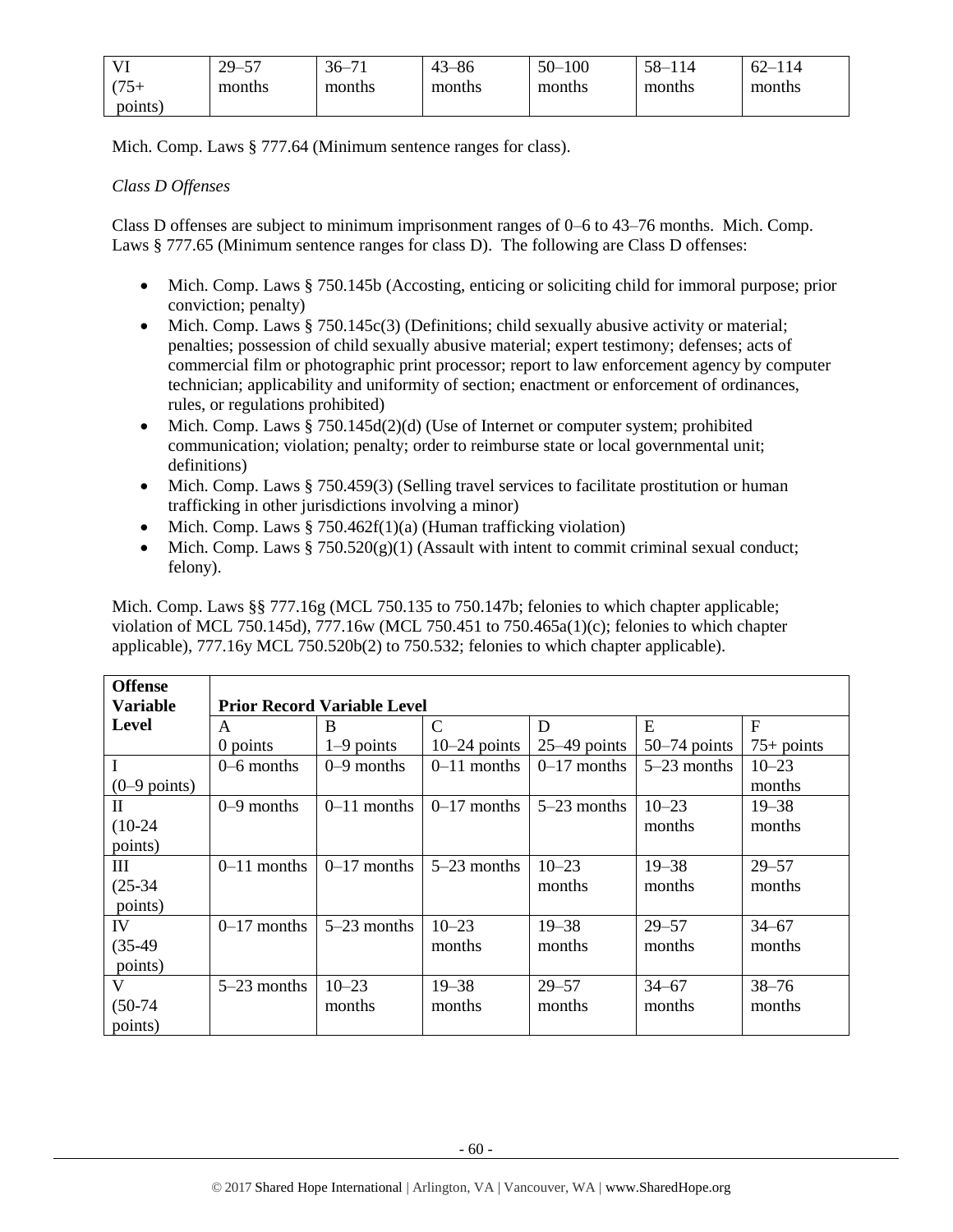|         | $10 - 23$ | 19–38  | $29 - 57$ | 34–67  | $38 - 76$ | $43 - 76$ |
|---------|-----------|--------|-----------|--------|-----------|-----------|
| $75+$   | months    | months | months    | months | months    | months    |
| points) |           |        |           |        |           |           |

Mich. Comp. Laws § 777.65 (Minimum sentence ranges for class D).

# *Class E Offenses*

Class E offenses are subject to minimum imprisonment ranges of 0–3 months to 24–38 months. Mich. Comp. Laws § 777.66 (Minimum sentence ranges for class E). The following are Class E offenses:

- Mich. Comp. Laws § 750.451(4) (Soliciting a person under 18 years of age to commit prostitution)
- Mich. Comp. Laws § 750.452 (House of ill-fame; keeping, maintaining or operating)
- An attempt to commit any Class A, B, C, or D offense

Mich. Comp. Laws §§ 777.19(Attempt to commit offense, applicability of chapter), 777.16w (MCL 750.451 to 750.465a(1)(c); felonies to which chapter applicable), 777.16y (MCL 750.520b(2) to 750.532; felonies to which chapter applicable).

| <b>Offense</b>  |                |                                    |                |                |                |                |  |  |  |  |
|-----------------|----------------|------------------------------------|----------------|----------------|----------------|----------------|--|--|--|--|
| <b>Variable</b> |                | <b>Prior Record Variable Level</b> |                |                |                |                |  |  |  |  |
| <b>Level</b>    | A              | B                                  | $\mathcal{C}$  | D              | E              | $\overline{F}$ |  |  |  |  |
|                 | 0 points       | $1-9$ points                       | $10-24$ points | $25-49$ points | $50-74$ points | $75+$ points   |  |  |  |  |
| $\mathbf I$     | $0-3$ months   | $0-6$ months                       | $0-9$ months   | $5-23$ months  | $7-23$ months  | $9 - 23$       |  |  |  |  |
| $(0-9$ points)  |                |                                    |                |                |                | months         |  |  |  |  |
| $\mathbf{I}$    | $0 - 6$ months | $0-9$ months                       | $0-11$ months  | $7-23$ months  | $10 - 23$      | $12 - 24$      |  |  |  |  |
| $(10-24)$       |                |                                    |                |                | months         | months         |  |  |  |  |
| points)         |                |                                    |                |                |                |                |  |  |  |  |
| Ш               | $0-9$ months   | $0-11$ months                      | $0-17$ months  | $10 - 23$      | $12 - 24$      | $14 - 29$      |  |  |  |  |
| $(25-34)$       |                |                                    |                | months         | months         | months         |  |  |  |  |
| points)         |                |                                    |                |                |                |                |  |  |  |  |
| IV              | $0-11$ months  | $0-17$ months                      | $5-23$ months  | $12 - 24$      | $14 - 29$      | $19 - 38$      |  |  |  |  |
| $(35-49)$       |                |                                    |                | months         | months         | months         |  |  |  |  |
| points)         |                |                                    |                |                |                |                |  |  |  |  |
| $\mathbf{V}$    | $0-14$ months  | $5-23$ months                      | $7-23$ months  | $14 - 29$      | $19 - 38$      | $22 - 38$      |  |  |  |  |
| $(50-74)$       |                |                                    |                | months         | months         | months         |  |  |  |  |
| points)         |                |                                    |                |                |                |                |  |  |  |  |
| VI              | $0-17$ months  | $7-23$ months                      | $12 - 24$      | $19 - 38$      | $22 - 38$      | $24 - 38$      |  |  |  |  |
| $(75 +$         |                |                                    | months         | months         | months         | months         |  |  |  |  |
| points)         |                |                                    |                |                |                |                |  |  |  |  |

Mich. Comp. Laws §§ 777.66 (Minimum sentence ranges for class E).

# *Class F Offenses*

Class F offenses subject to minimum imprisonment ranges of 0–3 months to 17–30 months. Mich. Comp. Laws § 777.67 (Minimum sentence ranges for class F). The following are Class F offenses:

- Mich. Comp. Laws § 750.145a (Accosting, enticing or soliciting child for immoral purpose)
- Mich. Comp. Laws § 750.145c(4)(Definitions; child sexually abusive activity or material;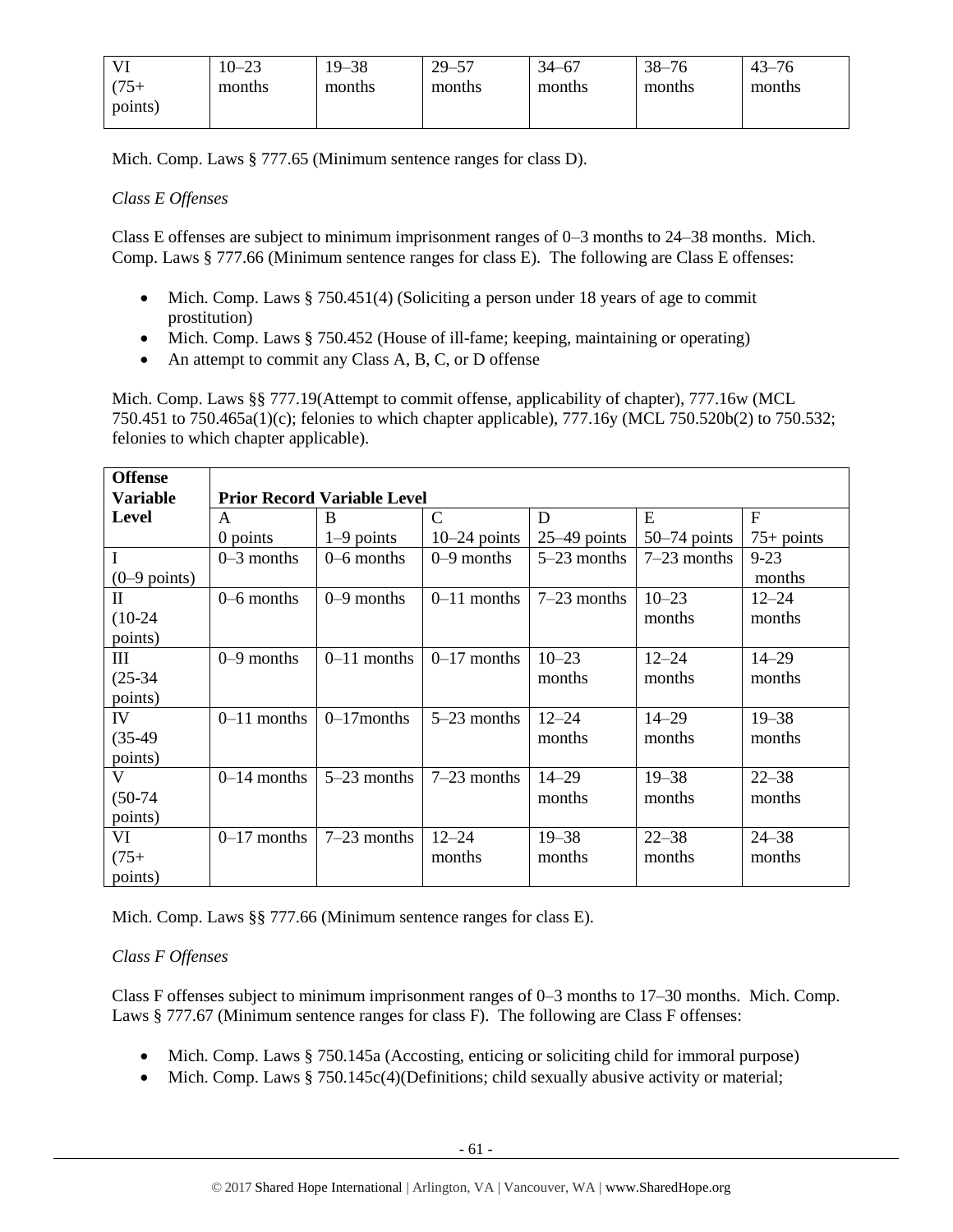penalties; possessions of child sexually abusive material; expert testimony, defenses; acts of commercial film or photographic print processor; report to law enforcement agency by computer technician; applicability and uniformity of section; enactment or enforcement of ordinances, rules, or regulations prohibited)

• Mich. Comp. Laws  $§ 750.145d(2)(c)$  (Use of Internet or computer system; prohibited communication; violation; penalty; order to reimburse state or local governmental unit; definitions)

Mich. Comp. Laws § 777.16g (MCL 750.135 to 750.147b; felonies to which chapter applicable; violation of MCL 750.145d).

| <b>Offense</b>  |                                    |               |                |                |                |              |  |  |
|-----------------|------------------------------------|---------------|----------------|----------------|----------------|--------------|--|--|
| <b>Variable</b> | <b>Prior Record Variable Level</b> |               |                |                |                |              |  |  |
| Level           | A                                  | B             | C              | D              | E              | F            |  |  |
|                 | 0 points                           | $1-9$ points  | $10-24$ points | $25-49$ points | $50-74$ points | $75+$ points |  |  |
| $\mathbf I$     | $0-3$ months                       | $0-6$ months  | $0-9$ months   | $2-17$ months  | $5-23$ months  | $10 - 23$    |  |  |
| $(0-9$ points)  |                                    |               |                |                |                | months       |  |  |
| $\mathbf{I}$    | $0-6$ months                       | $0-9$ months  | $0-17$ months  | $5-23$ months  | $10 - 23$      | $12 - 24$    |  |  |
| $(10-34)$       |                                    |               |                |                | months         | months       |  |  |
| points)         |                                    |               |                |                |                |              |  |  |
| Ш               | $0-9$ months                       | $0-17$ months | $2-17$ months  | $10 - 23$      | $12 - 24$      | $14 - 29$    |  |  |
| $(35-74)$       |                                    |               |                | months         | months         | months       |  |  |
| points)         |                                    |               |                |                |                |              |  |  |
| IV              | $0-17$ months                      | $2-17$ months | $5-23$ months  | $12 - 24$      | $14 - 29$      | $17 - 30$    |  |  |
| $(75+)$         |                                    |               |                | months         | months         | months       |  |  |
| points)         |                                    |               |                |                |                |              |  |  |

Mich. Comp. Laws § 777.67 (Minimum sentence ranges for class F).

# *Class G Offenses*

Class G offenses subject to minimum imprisonment ranges of 0–3 months to 7–23 months. Mich. Comp. Laws § 777.68 (Minimum sentence ranges for class G). The following are Class G offenses:

- Mich. Comp. Laws  $\S 750.145d(2)(b)$  (Use of Internet or computer system; prohibited communication; violation; penalty; order to reimburse state or local governmental unit; definitions)
- Mich. Comp. Laws § 750.451(3) (Violation of §§ 750.448, 750.449, 750.449a, 750.450, or 750.462; prior convictions; penalty; definition)
- Mich. Comp. Laws § 750.520e (Criminal sexual conduct in the fourth degree; misdemeanor).

Mich. Comp. Laws §§ 777.16g (MCL 750.135 to 750.147b; felonies to which chapter applicable; violation of MCL 750.145d), 777.16w (MCL 750.451 to 750.465a(1)(c); felonies to which chapter applicable), 777.16y (MCL 750.520b(2) to 750.532; felonies to which chapter applicable).

| <b>Offense</b>  |              |                                    |              |                                                             |  |
|-----------------|--------------|------------------------------------|--------------|-------------------------------------------------------------|--|
| <b>Variable</b> |              | <b>Prior Record Variable Level</b> |              |                                                             |  |
| Level           |              |                                    |              |                                                             |  |
|                 | $0$ points   | $1-9$ points                       |              | 10–24 points   25–49 points   50–74 points   75+ points     |  |
|                 | $0-3$ months | 0–6 months                         | $0-9$ months | $\vert 0-11$ months $\vert 0-17$ months $\vert 2-17$ months |  |
| $(0-9)$         |              |                                    |              |                                                             |  |
| points)         |              |                                    |              |                                                             |  |